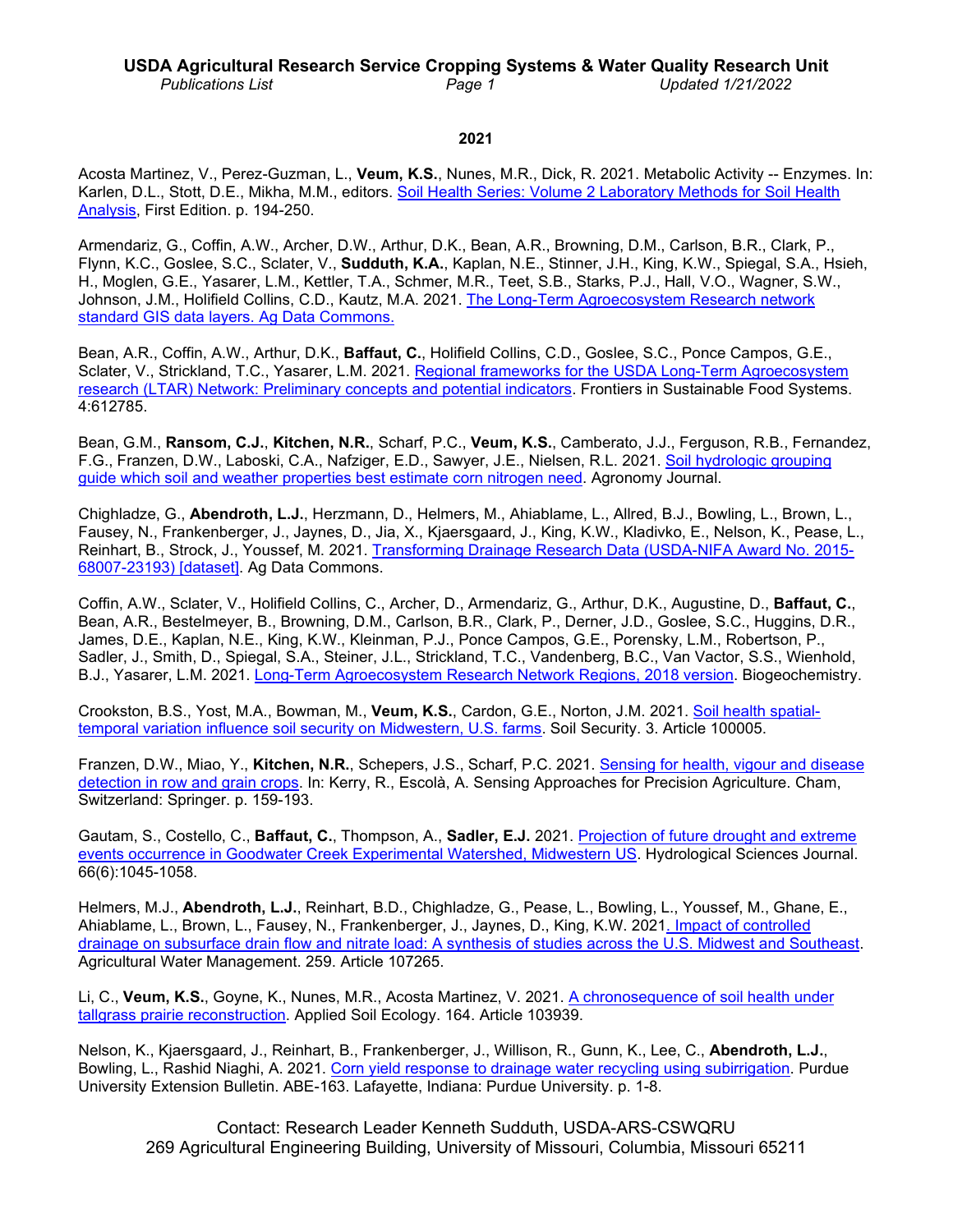# **USDA Agricultural Research Service Cropping Systems & Water Quality Research Unit** *Publications List Page 2 Updated 1/21/2022*

Nunes, M.R., **Veum, K.S.**, Parker, P.A., Holan, S.H., Karlen, D.L., Amsili, J.P., Van Es, H.M., Wills, S.A., Seybold, C.A., Moorman, T.B. 2021. [The soil health assessment protocol and evaluation applied to soil organic carbon.](https://doi.org/10.1002/saj2.20244) Soil Science Society of America Journal. 2021:1-18.

**Ransom, C.J.**, Clark, J., Bean, G.M., Bandura, C., Schafer, M., **Kitchen, N.R.**, Camberato, J.J., Ferguson, R.B., Fernandez, F.G., Franzen, D.W. 2021. [Data from a public–industry partnership for enhancing corn nitrogen](https://doi.org/10.1002/agj2.20812)  [research.](https://doi.org/10.1002/agj2.20812) Agronomy Journal.

**Ransom, C.J.**, **Kitchen, N.R.**, Sawyer, J.E., Camberato, J.J., Carter, P.R., Ferguson, R.B., Fernandez, F.G., Franzen, D.W., Laboski, C.A., Myers, B.D., Nafziger, E.D., Shanahan, J.F. 202[1. Improving publicly available corn](https://doi.org/10.1002/agj2.20627)  [nitrogen rate recommendation tools with soil and weather measurements.](https://doi.org/10.1002/agj2.20627) Agronomy Journal. 113(2):2068-2090.

Stewart, S.A., **Kitchen, N.R.**, Yost, M.A., Conway, L.S., Carter, P.R. 2021. [Planting depth and within-field soil](https://doi.org/10.1002/agg2.20186)  [variability impacts on corn stand establishment and yield.](https://doi.org/10.1002/agg2.20186) Agrosystems, Geosciences & Environment. 4:e20186.

Unger, I.M., Kremer, R.J., **Veum, K.S.**, Goyne, K.W. 2021. [Immediate and long-term effects of invasive plant](https://doi.org/10.1007/s42832-021-0104-4)  [species on soil characteristics.](https://doi.org/10.1007/s42832-021-0104-4) Soil Ecology Letters.

**Veum, K.S.**, Acosta Martinez, V., Lehman, R.M., Li, C., Cano, A., Nunes, M.R. 2021. [PLFA and EL-FAME](https://doi.org/10.1002/9780891189831.ch12)  [indicators of microbial community composition.](https://doi.org/10.1002/9780891189831.ch12) In: Karlen, D.L., Stott, D.E., Mikha, M.M., editors. Laboratory Methods for Soil Health Analysis, Volume 2. John Wiley and Sons, Inc. p. 251-288.

**Veum, K.S.**, Nunes, M., **Sudduth, K.A.** 2021. [The future of soil health assessments: tools and strategies.](https://doi.org/10.1002/9780891189817.ch8) In: Karlen, D.L., Stott, D.E., Mikha, M.M., editors. Approaches to Soil Health Analysis, Volume 1. John Wiley and Sons, Inc. p. 169-198.

Vong, C., Conway, L.S., Zhou, J., **Kitchen, N.R.**, **Sudduth, K.A.** 2021. [Early corn stand count of different cropping](https://doi.org/10.1016/j.compag.2021.106214)  [systems using UAV-imagery and deep learning.](https://doi.org/10.1016/j.compag.2021.106214) Computers and Electronics in Agriculture. 186. Article 106214.

Vong, C., Stewart, S.A., Zhou, J., **Kitchen, N.R.**, **Sudduth, K.A.** 2021. [Estimation of corn emergence date using](https://doi.org/10.13031/trans.14145)  [UAV imagery.](https://doi.org/10.13031/trans.14145) Transactions of the ASABE. 64(4):1173-1183.

**Vories, E.D.**, **Sudduth, K.A.** 2021. [Determining sensor-based field capacity for irrigation scheduling. Agricultural](https://doi.org/10.1016/j.agwat.2021.106860)  [Water Management.](https://doi.org/10.1016/j.agwat.2021.106860) 250. Article 106860.

# **2020**

Alagele, S.M., Anderson, S.H., Udawatta, R.P., **Veum, K.S.**, Rankoth, L.M. 2020. Longterm [perennial management](https://doi.org/10.1002/agj2.20116)  and [cropping effects on soil microbial biomass for claypan](https://doi.org/10.1002/agj2.20116) watersheds. Agronomy Journal. 112(2):815-827.

**Baffaut, C.**, Baker, J.M., Biederman, J.A., Bosch, D.D., Brooks, E.S., Buda, A.R., Demaria, E.M., Elias, E.H., Flerchinger, G.N., Goodrich, D.C., Hamilton, S.K., Hardegree, S.P., Harmel, R.D., Hoover, D.L., King, K.W., Kleinman, P.J., Liebig, M.A., Mccarty, G.W., Moglen, G.E., Moorman, T.B., Moriasi, D.N., Okalebo, J., Pierson Jr, F.B., Russell, E.S., Saliendra, N.Z., Saha, A.K., Smith, D.R., Yasarer, L.M. 2020. [Comparative analysis of water](https://doi.org/10.1016/j.jhydrol.2020.125021)  [budgets across the U.S. long-term](https://doi.org/10.1016/j.jhydrol.2020.125021) agroecosystem research network. Journal of Hydrology. 588.

**Baffaut, C.**, Ghidey, F., **Lerch, R.N.**, **Veum, K.S.**, **Sadler, E.J.**, **Sudduth, K.A.**, **Kitchen, N.R.** 2020. [Effects of](https://doi.org/10.2489/jswc.75.3.340)  [combined conservation practices on soil and water quality in the](https://doi.org/10.2489/jswc.75.3.340) Central Mississippi River Basin. Journal of Soil and Water Conservation. 75(3):340-351.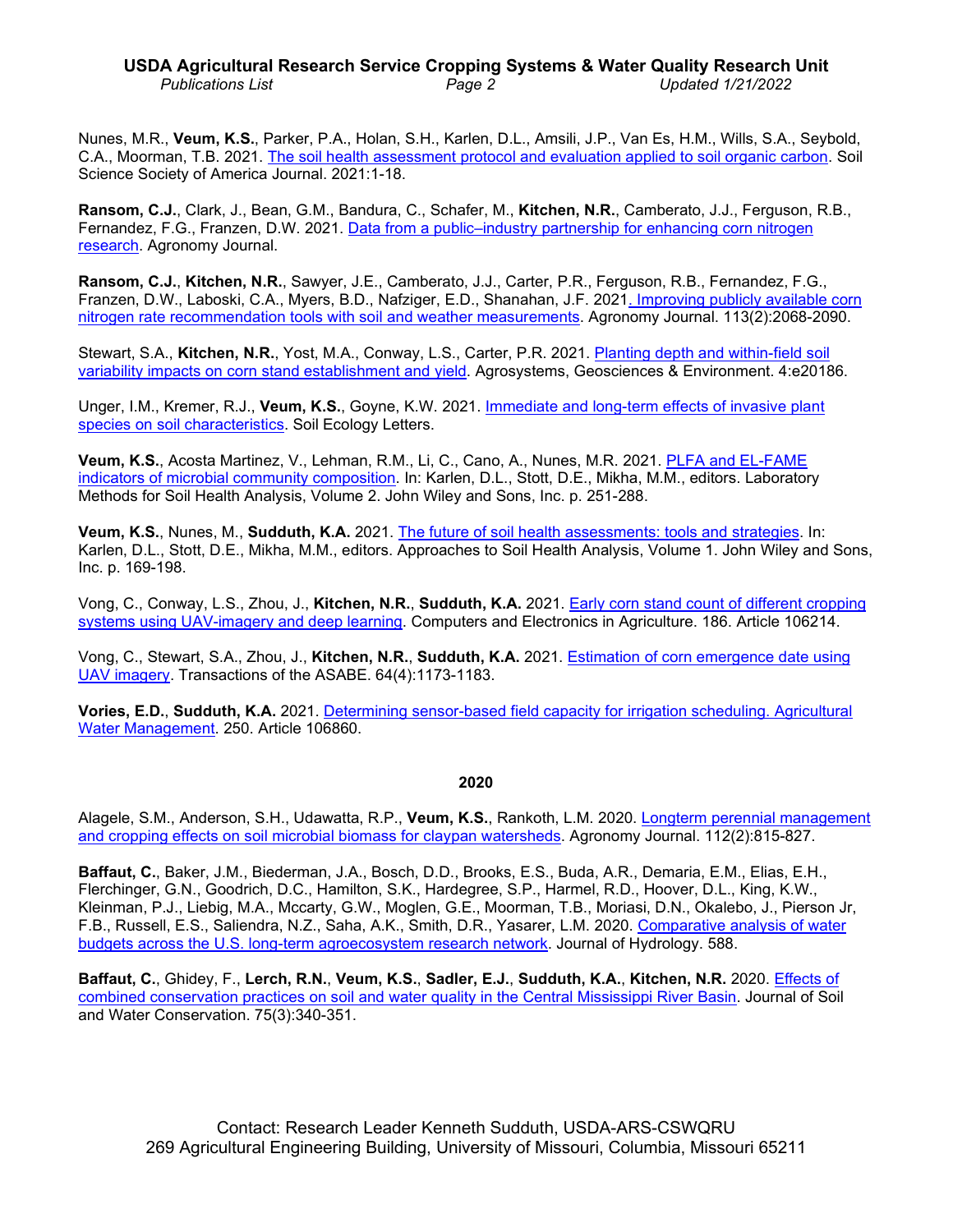## **USDA Agricultural Research Service Cropping Systems & Water Quality Research Unit** *Publications List Page 3 Updated 1/21/2022*

**Baffaut, C.**, Lohani, S., Thompson, A., Davis, A.R., Aryal, N., Bjorneberg, D.L., Bingner, R.L., Dabney, S.M., Duriancik, L.F., James, D.E., King, K.W., Lee, S., Mccarty, G.W., Pease, L.A., Reba, M.L., Sadeghi, A.M., Tomer, M.D., Williams, M.R., Yasarer, L.M. 2020. Evaluation of the Soil [Vulnerability Index for artificially drained](https://doi.org/10.2489/jswc.75.1.28) cropland [across eight Conservation Effects Assessment Project watersheds.](https://doi.org/10.2489/jswc.75.1.28) Journal of Soil and Water Conservation. 75(1):28-41.

**Baffaut, C.**, Thompson, A.L., Duriancik, L.F., Ingram, K.A., Norfleet, M. 2020. [Assessing cultivated cropland](https://doi.org/10.2489/jswc.75.1.20A)  [inherent vulnerability to sediment and nutrient losses](https://doi.org/10.2489/jswc.75.1.20A) with the Soil Vulnerability Index. Journal of Soil and Water Conservation. 75(1):20A-22A.

Bean, G.M., **Kitchen, N.R**., **Veum, K.S.**, Camberato, J.J., Ferguson, R.B., Fernandez, F.G., Franzen, D.W., Laboski, C.A., Nafziger, E.D., Sawyer, J.E., Yost, M.A. 2020. [Relating four-day soil respiration to corn nitrogen](https://doi.org/10.1002/saj2.20091)  [fertilizer needs across 49 U.S.](https://doi.org/10.1002/saj2.20091) Midwest fields. Soil Science Society of America Journal. 84(4):1195-1208.

Clark, J.D., Fernandez, F.G., Camberato, J.J., Carter, P.R., Ferguson, R.B., Franzen, D.W., **Kitchen, N.R.**, Laboski, C.A., Nafziger, E.D., Sawyer, J.E., Shanahan, J.F. 2020. [Weather and soil in the US Midwest influence the](https://doi.org/10.1002/agj2.20446)  effectiveness of single- [and split-nitrogen applications in corn production.](https://doi.org/10.1002/agj2.20446) Agronomy Journal. 112(6):5288-5299.

Clark, J.D., Fernandez, F.G., **Veum, K.S.**, Camberato, J.J., Carter, P.R., Ferguson, R.B., Franzen, D.W., Kaiser, D.E., **Kitchen, N.R.**, Laboski, C.A., Nafziger, E.D., Rosen, C.J., Sawyer, J.E., Shanahan, J.F. 2020. [Adjusting corn](https://doi.org/10.1002/agj2.20228)  nitrogen management by [including a mineralizable-nitrogen test with the preplant and presidedress nitrate](https://doi.org/10.1002/agj2.20228) tests. Agronomy Journal. 112(4):3050-3064.

Clark, J.D., Fernandez, F.G., **Veum, K.S.**, Camberato, J.J., Carter, P., Ferguson, R.B., Franzen, D.W., Kaiser, D.E., **Kitchen, N.R.**, Loboski, C.A., Nafziger, E.D., Rosen, C.J., Sawyer, J.E., Shanahan, J.F. 2020. [Soil-nitrogen,](https://doi.org/10.1002/agj2.20335)  [potentially mineralizable-nitrogen, and field condition information marginally improves corn nitrogen management.](https://doi.org/10.1002/agj2.20335) Agronomy Journal.

Clark, J.D., **Veum, K.S.**, Fernandez, F.G., **Kitchen, N.R.**, Camberato, J.J., Carter, P.R., Ferguson, R.B., Franzen, D.W., Kaiser, D.E., Laboski, C.A., Nafziger, E.D., Rosen, C.J., Sawyer, J.E., Shanahan, J.F. 2020. [Soil sample](https://doi.org/10.1002/saj2.20050)  timing, nitrogen fertilization, [and incubation length influence anaerobic potentially mineralizable nitrogen.](https://doi.org/10.1002/saj2.20050) Soil Science Society of America Journal. 84(2):627-637.

Conway, L.S., Yost, M.A., **Kitchen, N.R.**, **Sudduth, K.A.**, Massey, R.E., **Sadler, E.J.** 2020. [Cropping system and](https://doi.org/10.1002/agg2.20099)  [landscape characteristics influence long-term grain crop profitability.](https://doi.org/10.1002/agg2.20099) Agrosystems, Geosciences & Environment. 3(1). Article e20099.

Evett, S.R., O'Shaughnessy, S.A., Andrade, M.A., Colaizzi, P.D., Schwartz, R.C., Schomberg, H.H., Stone, K.C., **Vories, E.D.**, Sui, R. 2020. Theory [and development of a VRI decision support system: The USDA-ARS ISSCADA](https://doi.org/10.13031/trans.13922)  [approach.](https://doi.org/10.13031/trans.13922) Transactions of the ASABE. 63(5):1507-1519.

Feng, A., Zhou, J., **Vories, E.D.**, **Sudduth, K.A.** 2020. [Evaluation of cotton emergence using UAV-based imagery](https://doi.org/10.1016/j.compag.2020.105711)  [and deep learning.](https://doi.org/10.1016/j.compag.2020.105711) Computers and Electronics in Agriculture. 177. Article 105711.

Feng, A., Zhou, J., **Vories, E.D**., **Sudduth, K.A.** 2020. [Evaluation of cotton emergence](https://doi.org/10.3390/rs12111764) using UAV-based narrow[band spectral imagery with customized image](https://doi.org/10.3390/rs12111764) alignment and stitching algorithms. Remote Sensing. 12(11):1764.

Feng, A., Zhou, J., **Vories, E.D.**, **Sudduth, K.A.**, Zhang, M. 2020. Yield estimation in [cotton using UAV-based](https://doi.org/10.1016/j.biosystemseng.2020.02.014)  [multi-sensor imagery.](https://doi.org/10.1016/j.biosystemseng.2020.02.014) Biosystems Engineering. 193:101-114.

Franzluebbers, A.J., **Veum, K.S.** 2020. Comparison of two alkali trap methods for [measuring the flush of CO2.](https://doi.org/10.1002/agj2.20141) Agronomy Journal. 112:1279-1286.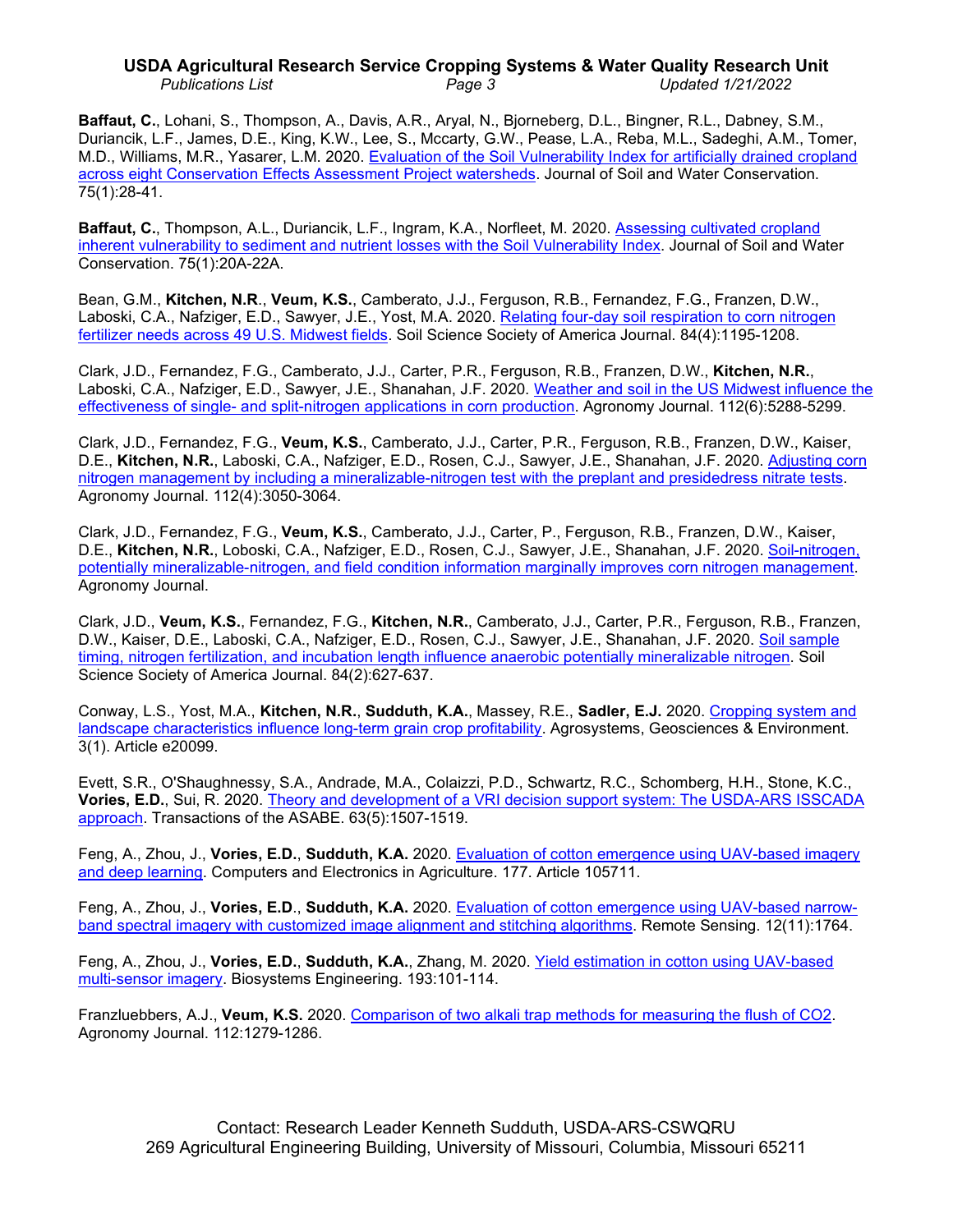# **USDA Agricultural Research Service Cropping Systems & Water Quality Research Unit** *Publications List Page 4 Updated 1/21/2022*

Goodrich, D.C., Heilman, P., Anderson, M.C., **Baffaut, C.**, Bonta, J.V., Bosch, D.D., Bryant, R.B., Cosh, M.H., Endale, D.M., Havens, S.C., Hedrick, A., Kleinman, P.J., Langendoen, E.J., Marks, D.G., Rigby Jr, J.R., Schomberg, H.H., Starks, P.J., Steiner, J., Strickland, T.C., Veith, T.L. 2020. [The USDA-ARS experimental](https://doi.org/10.1029/2019WR026473)  watershed network – [Evolution, lessons learned, societal benefits, and moving forward.](https://doi.org/10.1029/2019WR026473) Water Resources Research. 57(2). Article e2019WR026473.

Gollany, H.T., **Nash, P.R.**, Johnson, J.M., Barbour, N.W. 2020. [Predicted annual biomass](https://doi.org/10.1002/agj2.20068) input to maintain soil [organic carbon under contrasting management.](https://doi.org/10.1002/agj2.20068) Agronomy Journal. 2020:1-14.

**Kitchen, N.R.**, Crookston, K., Bean, K. 2020. [USDA ARS Cropping Systems and Water Quality Research Unit](https://youtu.be/YHWTw8gi3XE)  [Video Series: Overview \[video\].](https://youtu.be/YHWTw8gi3XE)

**Kitchen, N.R.**, Crookston, K., Bean, K. 2020. [USDA ARS Cropping Systems and Water Quality Research Unit](https://youtu.be/d8oQ9i3AMxE)  [Video Series: Why do we need the Cropping Systems and Water Quality Research Unit? \[video\].](https://youtu.be/d8oQ9i3AMxE)

Kremer, R.J., **Veum, K.S.** 2020. Soil [biology is enhanced under soil conservation management.](https://www.swcs.org/static/media/cms/75th_Book__Chapter_19_6FBA8F9340376.pdf) In: Delgado, J.A., Gantzer, C.J., and Sassenrath, G.F., editors. Soil and Water Conservation: A Celebration of 75 Years. Ankeny, IA: Soil and Water Conservation Society. p. 203-211.

Li, C., Cano, A., Acosta-Martinez, V., **Veum, K.S.**, Moore-Kucera, J., Schipanski, M. 2020. [A comparison between](https://doi.org/10.1002/saj2.20118)  [fatty acid methyl ester profiling methods \(PLFA and EL-FAME\) as soil health indicators for microbial community](https://doi.org/10.1002/saj2.20118)  [composition.](https://doi.org/10.1002/saj2.20118) Soil Science Society of America Journal. 84:1153-1169.

Lohani, S., **Baffaut, C.**, Thompson, A.L., Aryal, N., Bingner, R.L., Bjorneberg, D.L., Bosch, D.D., Bryant, R.B., Buda, A.R., Dabney, S.M., Davis, A.R., Duriancik, L.F., James, D.E., King, K.W., Kleinman, P.J., Locke, M.A., McCarty, G.W., Pease, L.A., Reba, M.L., Smith, D.R., Tomer, M.D., Veith, T.L., Williams, M.R., Yasarer, L.M. 2020. [Performance of the Soil Vulnerability Index with respect to slope, digital elevation](https://doi.org/10.2489/jswc.75.1.12) model resolution, and hydrologic [soil group.](https://doi.org/10.2489/jswc.75.1.12) Journal of Soil and Water Conservation. 75(1):12-27.

Lohani, S., **Baffaut, C.**, Thompson, A.L., **Sadler, E.J.** 2020. Soil Vulnerability Index [assessment as a tool to explain](https://doi.org/10.2489/jswc.75.1.42)  [annual constituent loads in a nested watershed.](https://doi.org/10.2489/jswc.75.1.42) Journal of Soil and Water Conservation. 75(1):42-52.

Lui, F., **Lerch, R.N.**, Yang, J., Peters, G. 2020. [Determining hydrologic pathways of](https://doi.org/10.1002/hyp.13743) streamflow using geochemical [tracers in a claypan watershed.](https://doi.org/10.1002/hyp.13743) Hydrological Processes. 34(11):2494-2509.

Moriasi, D.N., Duriancik, L.F., **Sadler, E.J.**, Tsegaye, T.D., Steiner, J.L., Locke, M.A., Strickland, T.C., Osmond, D.L. 2020. Quantifying the impacts of the conservation [effects assessment project watershed assessments: The](https://doi.org/10.2489/jswc.75.3.57A)  [first fifteen years.](https://doi.org/10.2489/jswc.75.3.57A) Journal of Soil and Water Conservation. 75(3)57-74.

Mouazen, A., Alexandridis, T., Buddenbaum, H., Cohen, Y., Moshou, D., Mulla, D., Nawar, S., **Sudduth, K.A.** 2020. [Monitoring.](https://doi.org/10.1016/B978-0-12-818373-1.00002-0) In: Castrignano, A., Buttafuoco, G., Khosla, R., Mouazen, A.M., Moshou, D., Naud, O. Agricultural Internet of Things and Decision Support for Smart Farming. Cambridge, MA: Academic Press. p. 35- 138.

Nunes, M., Van Es, H., **Veum, K.S.**, Amsili, J., Karlen, D.L. 2020. [Anthropogenic and inherent effects on soil](https://doi.org/10.3390/su12145695)  [organic carbon across the U.S. Sustainability.](https://doi.org/10.3390/su12145695) 12(14). Article 5695.

Nunes, M.R., Karlen, D.L., **Veum, K.S.**, Moorman, T.B. 2020. [A SMAF assessment of U.S. tillage and crop](https://doi.org/10.1016/j.indic.2020.100072)  [management strategies.](https://doi.org/10.1016/j.indic.2020.100072) Environmental and Sustainability Indicators. 8. Article 100072.

Nunes, M.R., Karlen, D.L., **Veum, K.S.**, Moorman, T.B., Cambardella, C. 2020. Biological [soil health indicators](https://doi.org/10.1016/j.geoderma.2020.114335)  [respond to tillage intensity: A US meta-analysis.](https://doi.org/10.1016/j.geoderma.2020.114335) Geoderma. 369:114335.

Ransom, C., **Kitchen, N.R.** 2020. [Which corn nitrogen recommendation tools best help farmers achieve corn](https://doi.org/10.1002/crso.20069)  [economically-optimal nitrogen rate?.](https://doi.org/10.1002/crso.20069) Crops and Soils. 53(5):56-60.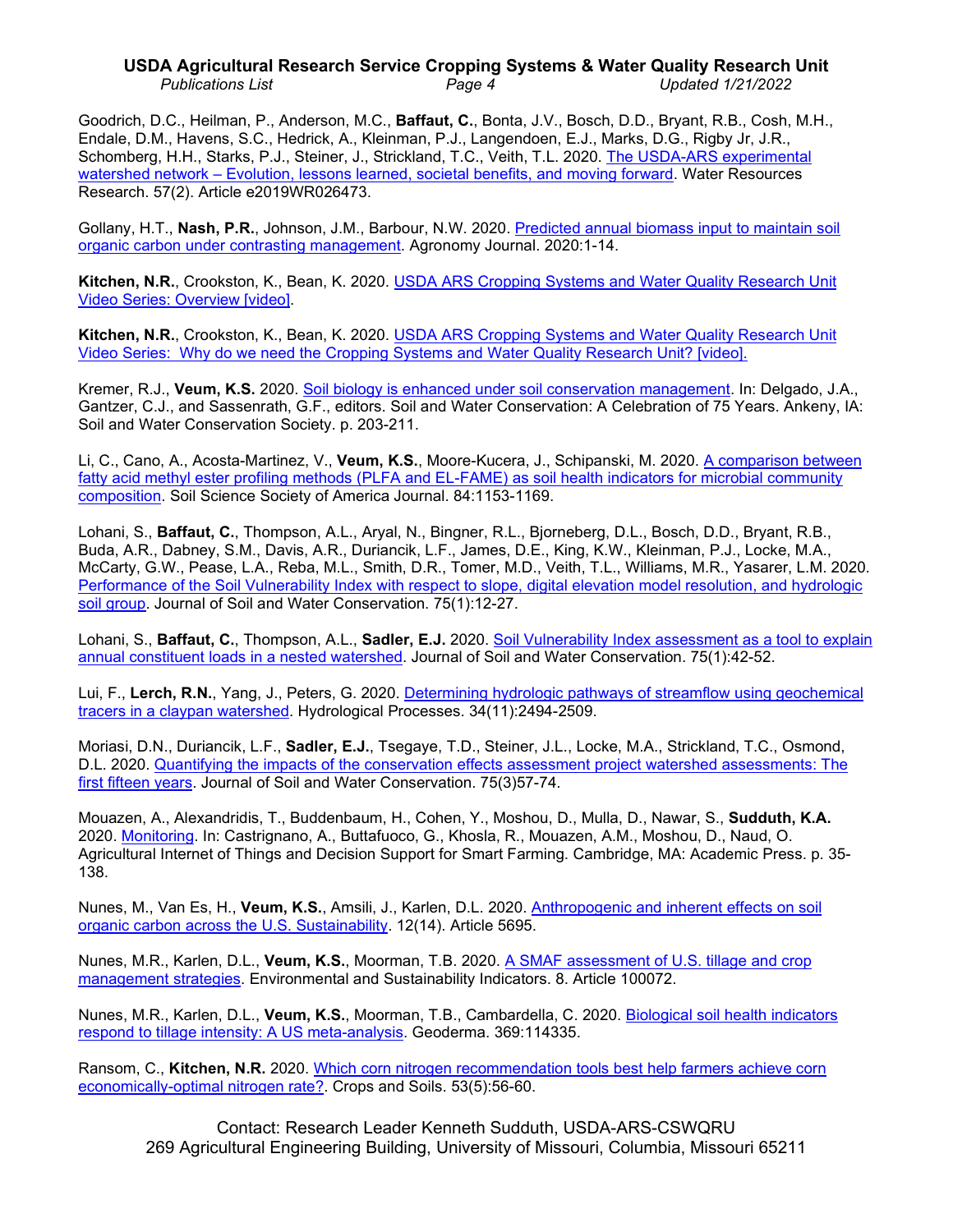## **USDA Agricultural Research Service Cropping Systems & Water Quality Research Unit** *Publications List Page 5 Updated 1/21/2022*

**Ransom, C.J.**, **Kitchen, N.R.**, Camberato, J.J., Carter, P.R., Ferguson, R.B., Fernandez, F.G., Franzen, D.W., Laboski, C., Nafziger, E.D., Sawyer, J.E., Scharf, P.C., Shanahan, J.F. 2020. [Corn nitrogen rate recommendation](https://doi.org/10.1002/agj2.20035)  tools' performance [across eight US Midwest](https://doi.org/10.1002/agj2.20035) corn belt states. Agronomy Journal. 112(1):470-492.

**Sudduth, K.A.** 2020. [New system refines canopy temperature measurement.](http://www.modernpubsonline.com/0A406ys/ITWinter2019/html/index.html?origin=reader) Irrigation Today. 4(3):6.

**Sudduth, K.A.**, Woodward Greene, M.J., Penning, B., Locke, M.A., Rivers, A.R., **Veum, K.S.** 2020. [AI down on the](https://doi.org/10.1109/MITP.2020.2986104)  [farm.](https://doi.org/10.1109/MITP.2020.2986104) IEEE IT Professional. 22(3):22-26.

Sui, R., **Vories, E.D.** 2020. [Comparison of sensor-based and weather-based irrigation](https://doi.org/10.13031/aea.13678) scheduling. Applied Engineering in Agriculture. 36(3):375-386.

Thompson, A.L., **Baffaut, C.**, Lohani, S., Duriancik, L., Norfleet, L., Ingram, K. 2020. [Purpose, development,](https://doi.org/10.2489/jswc.75.1.1) and [synthesis of the Soil Vulnerability Index for inherent](https://doi.org/10.2489/jswc.75.1.1) vulnerability classification of cropland soils. Journal of Soil and Water Conservation. 75(1):1-11.

Vong, C., Stewart, S.A., Zhou, J., **Kitchen, N.R.**, **Sudduth, K.A.** 2020. Estimating corn [emergence date using](https://doi.org/10.13031/aim.202000473)  [UAV-based imagery.](https://doi.org/10.13031/aim.202000473) In: Proceedings of the 2020 American Society of Agricultural and Biological Engineers (ASABE) International Annual International Virtual Meeting.

**Vories, E.D.** 2020. [Precision irrigation of cotton.](https://www.youtube.com/watch?v=-EeCIrqnR-E) University of Missouri Agricultural Experiment Station Publication. Fisher Delta Research Center 2020 Virtual Field Day, August 28, 2020.

**Vories, E.D.**, Oshaughnessy, S.A., **Sudduth, K.A.**, Evett, S.R., Andrade, A., **Drummond, S.T.** 2020. [Comparison](https://doi.org/10.1007/s11119-020-09741-3)  [of precision and conventional irrigation management of cotton and impact of soil texture.](https://doi.org/10.1007/s11119-020-09741-3) Precision Agriculture.

Zhou, P., **Sudduth, K.A.**, **Veum, K.S.**, Li, M. 2020. [Selection of characteristic wavebands](https://doi.org/10.13031/aim.202000191) to minimize soil moisture [effects with in-situ soil spectroscopy.](https://doi.org/10.13031/aim.202000191) Proceedings of the American Society of Agricultural and Biological Engineers International (ASABE). Paper No. 2000191.

Zuber, S.M., **Veum, K.S.**, Myers, R., **Kitchen, N.R.**, Anderson, S. 2020. [Role of inherent soil characteristics in](https://doi.org/10.1002/ael2.20021)  [assessing soil health across Missouri.](https://doi.org/10.1002/ael2.20021) Agricultural and Environmental Letters. 5(1). Article e20021.

#### **2019**

Alagele, S.M., Anderson, S.H., Udawatta, R.P., **Veum, K.S.**, Rankoth, L.M. 2019. Effects [of conservation practices](https://doi.org/10.2134/jeq2019.03.0121)  [on soil quality compared with a corn-soybean rotation on](https://doi.org/10.2134/jeq2019.03.0121) a claypan soil. Journal of Environmental Quality. 48(6):1694-1702.

**Baffaut, C., Ghidey, F., Lerch, R.N., Kitchen, N.R., Sudduth, K.A., Sadler, E.J.** 2019. [Long-term simulated](https://doi.org/10.1016/j.agwat.2018.09.032)  [runoff and water quality from grain cropping systems](https://doi.org/10.1016/j.agwat.2018.09.032) on restrictive layer soils. Agricultural Water Management. 213:36-48.

Bish, M.D., Farrell, S.T., **Lerch, R.N.**, Bradley, K.W. 2019. [Dicamba losses to air after](https://doi.org/10.2134/jeq2019.05.0197) applications to soybean [under stable and nonstable atmospheric conditions.](https://doi.org/10.2134/jeq2019.05.0197) Journal of Environmental Quality. 48(6):1675-1682.

Bolster, C.H., **Baffaut, C.**, Nelson, N.O., Osmond, D.L., Cabrera, M.L., Ramirez-Avila, J.J., Sharpley, A.N., Veith, T.L., McFarland, A.M., Senaviratne, A.G., Pierzynski, G.M., Udawatta, R.P. 2019. [Development of PLEAD: a](https://doi.org/10.2134/jeq2018.09.0337)  database containing event-based [runoff phosphorus loadings from agricultural fields.](https://doi.org/10.2134/jeq2018.09.0337) Journal of Environmental Quality. 48:510-517.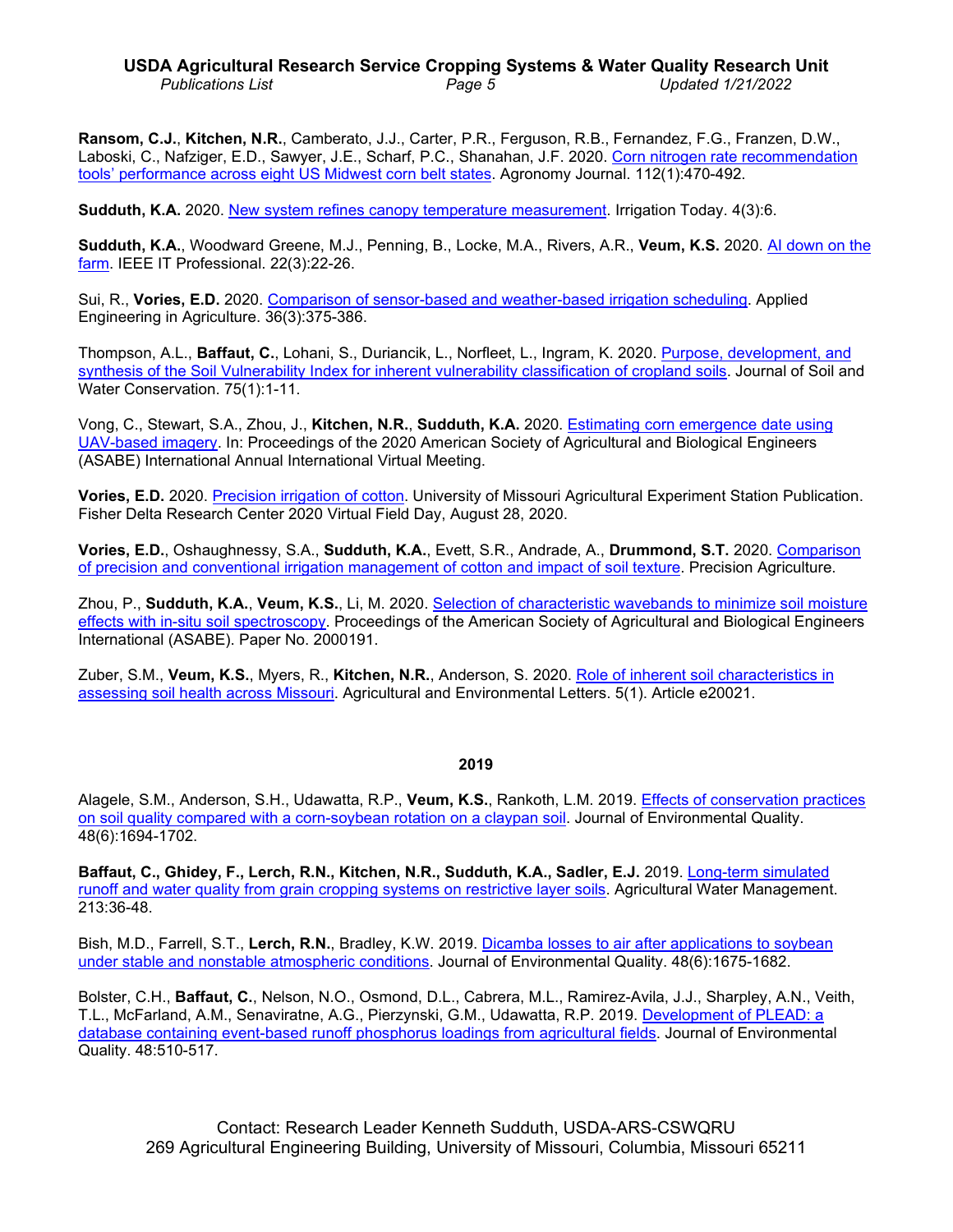# **USDA Agricultural Research Service Cropping Systems & Water Quality Research Unit** *Publications List Page 6 Updated 1/21/2022*

Clark, J.D., Fernandez, F.G., **Veum, K.S.**, Camberato, J.J., Carter, P.R., Ferguson, R.B., Franzen, D.W., Kaiser, D.E., **Kitchen, N.R.**, Loboski, C.A., Nafziger, E.D., Rosen, C.J., Sawyer, J.E., Shanahan, J.F. 2019. [Predicting](https://doi.org/10.2134/agronj2019.03.0224)  economic optimal nitrogen rate with [the anaerobic potentially mineralizable nitrogen test.](https://doi.org/10.2134/agronj2019.03.0224) Agronomy Journal. 111(6):3329-3338.

Clark, J.D., **Veum, K.S.**, Fernandez, F.G., Camberato, J.J., Carter, P.R., Ferguson, R.B., Franzen, D.W., Kaiser, D.E., **Kitchen, N.R.**, Loboski, C.A., Nafziger, E.D., Rosen, C.J., Sawyer, J.E., Shanahan, J.F. 2019. United [States](https://doi.org/10.2136/sssaj2019.02.0047)  Midwest soil and weather [conditions influence anaerobic potentially mineralizable nitrogen.](https://doi.org/10.2136/sssaj2019.02.0047) Soil Science Society of America Journal. 83(4):1137-1147.

Conway, L.S., **Kitchen, N.R.**, **Sudduth, K.A.**, Myers, D.B., Lindsey, A.J., Carter, P.R. 2019. Planting depth and soil series effect on in-furrow soil sensor performance. In: Proceedings 5th Global Workshop on Proximal Soil Sensing, May 28-31, 2019, Columbia, Missouri. p. 47-57.

Drew, P.L., **Sudduth, K.A., Sadler, E.J.**, Thompson, A.T. 2019. Development of a multiband [sensor for crop](https://doi.org/10.1016/j.compag.2019.04.007)  [temperature measurement. Computers and Electronics in Agriculture.](https://doi.org/10.1016/j.compag.2019.04.007) 162:269-280.

Feng, A., **Sudduth, K.A.**, **Vories, E.D.**, Zhou, J. 2019. [Evaluation of cotton stand count](https://doi.org/10.13031/aim.201900807) using UAV-based [hyperspectral](https://doi.org/10.13031/aim.201900807) imagery. Proceedings of the American Society of Agricultural and Biological Engineers International (ASABE). Paper No. 1900807.

Feng, A., Zhang, M., **Sudduth, K.A., Vories, E.D.**, Zhou, J. 2019. Cotton yield [estimation from UAV-based plant](https://doi.org/10.13031/trans.13067)  [height.](https://doi.org/10.13031/trans.13067) Transactions of the ASABE. 62(2):393-403.

Karlen, D.L., **Veum, K.S., Sudduth, K.A.**, Obrycki, J.F., Nunes, M.R. 2019. Soil health [assessment: Past](https://doi.org/10.1016/j.still.2019.104365)  [accomplishments, current activities, and future opportunities.](https://doi.org/10.1016/j.still.2019.104365) Soil & Tillage Research. 195(104356).

Kitchen, N.R. 2019. What came first, the decision or the sensor?. In: Proceedings of the 5th Global Workshop on Proximal Soil Sensing, May 28-31, 2019, Columbia, Missouri. p.7.

**Lerch, R.N.**, Willett, C.D. 2019. [Chloro-triazine transport to streams –](https://doi.org/10.1016/j.scitotenv.2019.133931) evaluating methods for partitioning [deisopropylatrazine sources.](https://doi.org/10.1016/j.scitotenv.2019.133931) Science of the Total Environment. 697:133931.

Marinello, F., Cohen, Y., Fountas, S., Karkee, M., Martinez-Casanovas, J., Paraforos, D., Sartori, L., Sorensen, C., Stenberg, B., **Sudduth, K.A.**, Tisseyre, B., Vellidis, G., Vougioukas, S. 2019. [Agriculture and digital sustainability: A](https://doi.org/10.3920/978-90-8686-888-9_9)  [digitalization footprint.](https://doi.org/10.3920/978-90-8686-888-9_9) In: Stafford, J.V. (ed). Precision Agriculture '19 - Proceddings 12th European Conference on Precision Agriculture, July 8-11, 2019, Wageningen, Netherlands. p. 83-89.

Pei, X., **Sudduth, K.A., Veum, K.S.**, Li, M. 2019. [Improving in-situ estimation of soil](https://doi.org/10.3390/s19051011) profile properties using a multi[sensor probe.](https://doi.org/10.3390/s19051011) Sensors. 19(5):1011.

Phung, Q., Thompson, A., **Baffaut, C.**, Costello, C., **Sadler, E.J.**, Svoma, B., Lupo, A., Gautam, S. 2019. [Climate](https://doi.org/10.1111/1752-1688.12764)  [and land use effects on hydrologic](https://doi.org/10.1111/1752-1688.12764) processes in a primarily rain-fed, agricultural watershed. Journal of the American Water Resources Association. 55(5):1196-1215.

Rankoth, L.M., Udawatta, R.P., Gantzer, C.J., Jose, S., **Veum, K.S.**, Dewanto, H.A. 2019. [Cover crops on temporal](https://doi.org/10.2134/agronj2018.12.0789)  and spatial variations [in soil microbial communities by](https://doi.org/10.2134/agronj2018.12.0789) phospholipid fatty acid profiling. Agronomy Journal. 111(4):1693-1703.

Rankoth, L.M., Udawatta, R.P., **Veum, K.S.**, Jose, S., Alagele, S.M. 2019. Cover crop influence [on soil enzymes](https://doi.org/10.3390/agriculture9060125)  and selected [chemical parameters for a claypan corn–soybean](https://doi.org/10.3390/agriculture9060125) rotation. Journal of Agriculture. 9(6):125.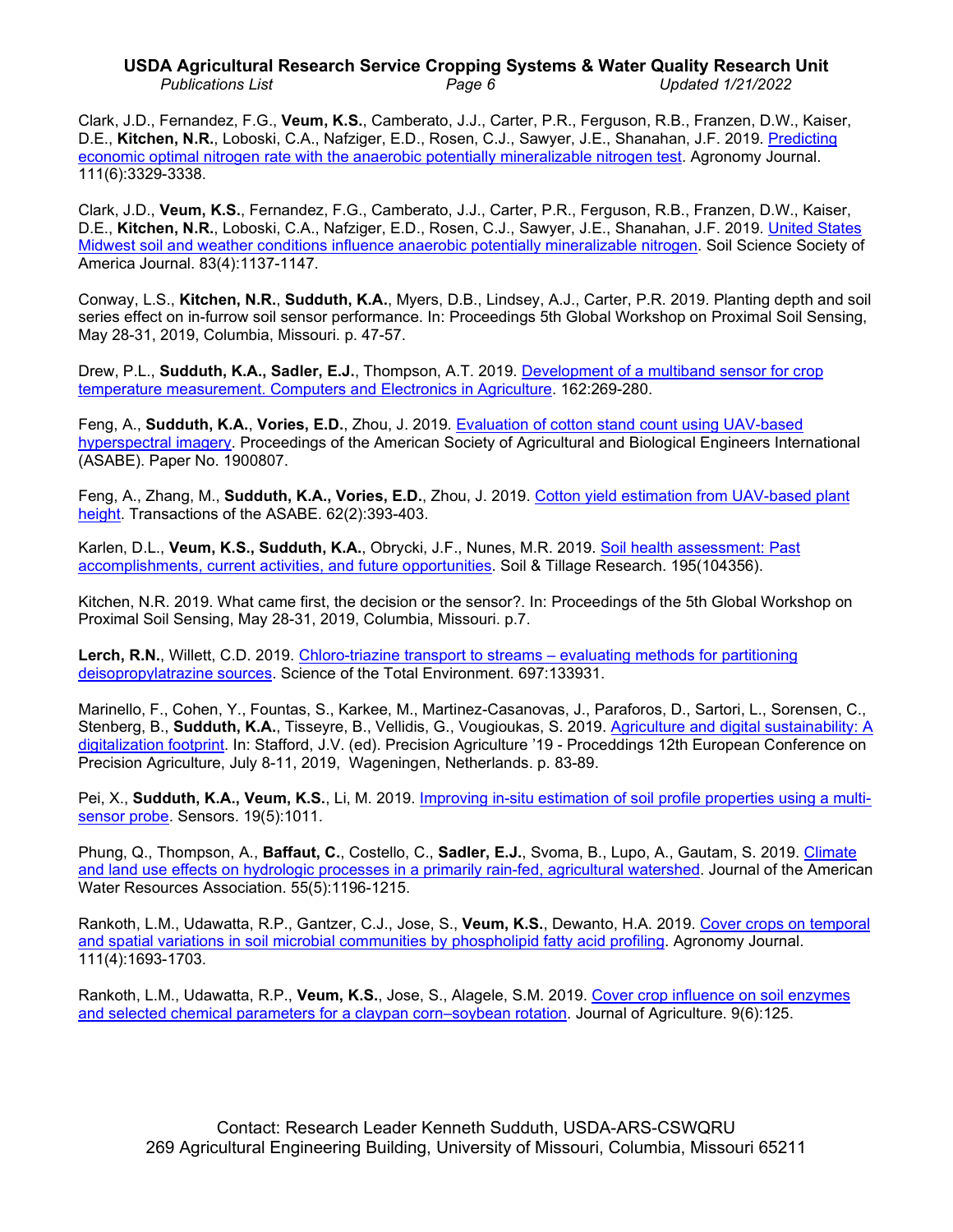# **USDA Agricultural Research Service Cropping Systems & Water Quality Research Unit** *Publications List Page 7 Updated 1/21/2022*

**Ransom, C.J.**, **Kitchen, N.R.**, Camberato, J.J., Carter, P.R., Ferguson, R.B., Fernandez, F.G., Franzen, D.W., Laboski, A.M., Myers, D.B., Nafziger, E.D., Sawyer, J.E., Shanahan, J.F. 2019. [Statistical and machine learning](https://doi.org/10.1016/j.compag.2019.104872)  methods evaluated for [incorporating soil and weather into corn nitrogen recommendations.](https://doi.org/10.1016/j.compag.2019.104872) Computers and Electronics in Agriculture. 164:104872.

**Sudduth, K.A.**, **Kitchen, N.R.**, **Veum, K.S.**, **Vories, E.D.**, **Drummond, S.T.** 2019. Multiple-depth electrical conductivity estimates of discrete-layer soil texture. In: Proc. 5th Global Workshop on Proximal Soil Sensing, May 28-31, 2019, Columbia, Missouri. p. 153-158.

**Veum, K.S.**, Lorenz, T.E., Kremer, R.J. 2019. [Phospholipid fatty acid profiles of soils](https://doi.org/10.2134/agronj2018.09.0628) under variable handling and [storage conditions. Agronomy Journal.](https://doi.org/10.2134/agronj2018.09.0628) 111(3):1090-1096.

**Vories, E.D.**, Jones, A., Meeks, C., Stevens, G. 2019. [Variety effects on cotton yield](https://doi.org/10.13031/aea.13144) monitor calibration. Applied Engineering in Agriculture. 35(3):345-354.

**Vories, E.D.**, Oshaughnessy, S.A., Andrade, A. 2019. [Comparison of precision and](https://doi.org/10.3920/978-90-8686-888-9_86) conventional irrigation [management of cotton.](https://doi.org/10.3920/978-90-8686-888-9_86) In: Stafford, John V. editor. Precision Agriculture '19. European Conference on Precision Agriculture Proceedings, July 8-11, 2019, Montpellier, France. p. 695-702.

**Vories, E.D.**, **Sudduth, K.A.**, **Drummond, S.T.** 2019. Interaction of irrigation and soil effects on cotton yield. In: Proceedings 5th Global Workshop on Proximal Soil Sensing, May 28-31, 2019, Columbia, Missouri. p. 141-146.

Wood, J.D., **Sadler, E.J.**, Fox, N.I., Greer, S.T., Gu, L., Guinan, P.E., Lupo, A.R., Market, P.S., Rochette, S.M., Speck, A., White, L.D. 2019. Land-atmosphere responses to a total solar [eclipse in three ecosystems with](https://doi.org/10.1029/2018JD029630)  [contrasting structure and physiology.](https://doi.org/10.1029/2018JD029630) Journal of Geophysical Research Atmospheres. 124(2):530-543.

Yasarer, L.M., Lohani, S., Bingner, R.L., Locke, M.A., **Baffaut, C.**, Thompson, A.L. 2019. [Assessment of the Soil](https://doi.org/10.2489/jswc.75.1.53)  [Vulnerability Index and comparison with AnnAGNPS in two](https://doi.org/10.2489/jswc.75.1.53) Lower Mississippi River Basin watersheds. Journal of Soil and Water Conservation. 75(1):53-61.

Yost, M.A., **Kitchen, N.R., Sudduth, K.A.**, Massey, R.E., **Sadler, E.J., Drummond, S.T., Volkmann, M.R.** 2019. [A](https://doi.org/10.1007/s11119-019-09649-7)  [long-term precision agriculture system sustains grain](https://doi.org/10.1007/s11119-019-09649-7) profitability. Precision Agriculture. 20:1177-1198.

Yost, M.A., **Sudduth, K.A.**, Walthall, C.L., **Kitchen, N.R.** 2019. Public–private [collaboration toward research,](https://doi.org/10.1007/s11119-018-9583-4)  [education and innovation opportunities in precision](https://doi.org/10.1007/s11119-018-9583-4) agriculture. Precision Agriculture. 20:4-18.

Zaibon, S.B., Anderson, S.H., **Veum, K.S.**, Haruna, S.L. 2019. Soil thermal properties [affected by topsoil thickness](https://doi.org/10.1016/j.geoderma.2019.05.005)  [in switchgrass and row crop management systems.](https://doi.org/10.1016/j.geoderma.2019.05.005) Geoderma. 350:93-100.

Zhang, M., Zhou, J., **Sudduth, K.A., Kitchen, N.R.** 2019. [Estimation of maize yield and](https://doi.org/10.1016/j.biosystemseng.2019.11.001) effects of variable-rate [nitrogen application using UAV-based RGB imagery.](https://doi.org/10.1016/j.biosystemseng.2019.11.001) Biosystems Engineering. 189:24-35.

## **2018**

Bean, G.M., **Kitchen, N.R.**, Camberato, J.J., Ferguson, R.B., Fernandez, F.G., Franzen, D.W., Laboski, C., Nafziger, E.J., Sawyer, J.E., Scharf, P.C., Schepers, J.S., Shanahan, J.F. 2018. [Active-optical reflectance sensing](https://doi.org/10.2134/agronj2018.03.0217)  corn algorithms evaluated over [the United States Midwest corn belt.](https://doi.org/10.2134/agronj2018.03.0217) Agronomy Journal. 110(6):2552-2565.

Bean, G.M., **Kitchen, N.R.**, Camberato, J.J., Ferguson, R.B., Fernandez, F.G., Franzen, D.W., Laboski, C., Nafziger, E.D., Sawyer, J.E., Scharf, P.C., Schepers, J.S., Shanahan, J.F. 2018. [Improving an active-optical](https://doi.org/10.2134/agronj2017.12.0733)  [reflectance sensor algorithm using](https://doi.org/10.2134/agronj2017.12.0733) soil and weather information. Agronomy Journal. 110(6):2541-2551.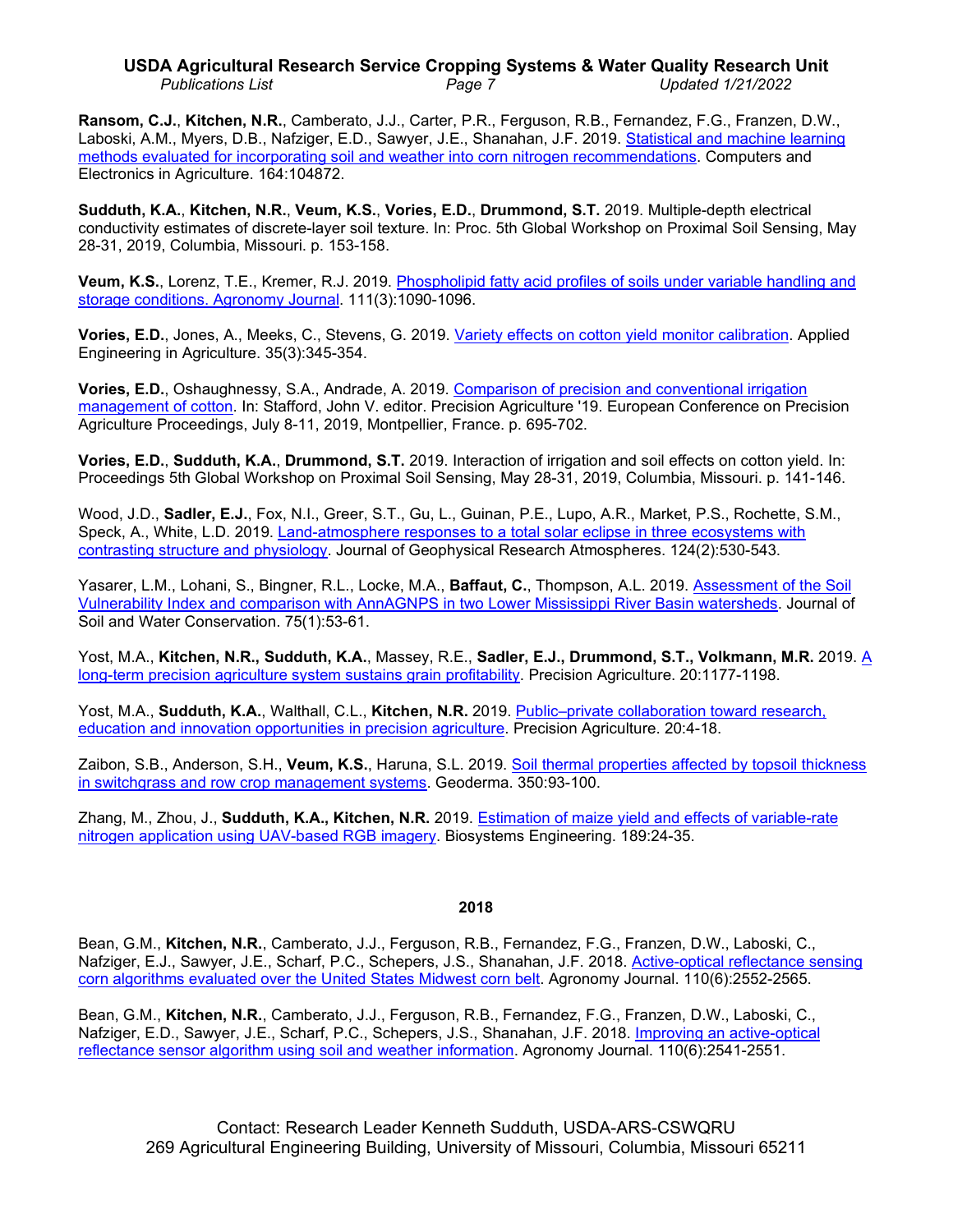# **USDA Agricultural Research Service Cropping Systems & Water Quality Research Unit** *Publications List Page 8 Updated 1/21/2022*

Boardman, D.L., Clark, K.M., **Kitchen, N.R.**, Easterby, S.O., Staples, J.S., Reinbott, T.M., Kremer, R.J. 2018. [Do](https://doi.org/10.2134/agronj2018.01.0023)  [tillage, cover crops, and compost management within organic](https://doi.org/10.2134/agronj2018.01.0023) grain cropping affect greenhouse gas emissions? Agronomy Journal. 110:1893-1904.

**Bobryk, C.W., Yost, M.A., Kitchen, N.R**. 2018. [Field variability and vulnerability index](https://doi.org/10.1007/s11119-017-9541-6) to identify regional precision [agriculture opportunity.](https://doi.org/10.1007/s11119-017-9541-6) Precision Agriculture. 19:589-605.

Conway, L.S., **Yost, M.A., Kitchen, N.R., Sudduth, K.A., Veum, K.S.** 2018. Cropping [system, landscape position,](https://doi.org/10.2136/sssaj2017.08.0288)  [and topsoil depth affect soil fertility and nutrient](https://doi.org/10.2136/sssaj2017.08.0288) buffering. Soil Science Society of America Journal. 82(2):382-391.

Gautam, S., Costello, C., **Baffaut, C.**, Thompson, A., Svoma, B.M., Phung, Q.A., **Sadler, E.J.** 2018. [Assessing](https://doi.org/10.3390/w10050564)  [long-term hydrologic impact of climate change using an ensemble approach and](https://doi.org/10.3390/w10050564) comparison with Global Gridded Model-A case [study on Goodwater Creek Experimental Watershed.](https://doi.org/10.3390/w10050564) Water. 10(5):564.

Harmel, R.D., **Baffaut, C.**, Douglas-Mankin, K. 2018. [Review and development of ASABE Engineering Practice](https://doi.org/10.13031/trans.12806)  [621: Guidelines for calibrating, validating, and evaluating hydrologic and water quality models.](https://doi.org/10.13031/trans.12806) Transactions of the ASABE. 61(4):1393-1401.

**Kitchen, N.R.**, Clay, S. 2018. [Understanding and identifying variability.](https://doi.org/10.2134/precisionagbasics.2016.0033) In: Shannon, D.K., Clay, D.A., **Kitchen, N.R.** editors. Precision Agriculture Basics. Madison, WI: ASA, CSSA, and SSSA. p. 13-24.

Kleinman, P.J., Spiegal, S.A., Rigby Jr., J.R., Goslee, S.C., Baker, J.M., Bestelmeyer, B.T., Boughton, R., Bryant, R.B., Cavigelli, M.A., Derner, J.D., Duncan, E.W., Goodrich, D.C., Huggins, D.R., King, K.W., Liebig, M.A., Locke, M.A., Mirsky, S.B., Moglen, G.E., Moorman, T.B., Pierson Jr., F.B., Robertson, G., **Sadler, E.J.**, Shortle, J., Steiner, J.L., Strickland, T.C., Swain, H., Williams, M.R., Walthall, C.L., Tsegaye, T.D. 2018. [Advancing the sustainability of](https://doi.org/doi:10.2134/jeq2018.05.0171)  [US agriculture through](https://doi.org/doi:10.2134/jeq2018.05.0171) long-term research. Journal of Environmental Quality. 47(6):1412-1425.

Lee, S., Sadeghi, A.M., McCarty, G.W., **Baffaut, C.**, Lohani, S., Duriancik, L.F., Thomson, A., Yeo, I., Wallace, C. 2018. [Assessing the suitability of the Soil Vulnerability Index \(SVI\) on identifying croplands vulnerable to nitrogen](https://doi.org/10.1016/j.catena.2018.04.021)  [loss using the SWAT model.](https://doi.org/10.1016/j.catena.2018.04.021) Catena. 167:1-12.

**Lerch, R.N.**, Groves, C.G., Polk, J.S., Miller, B.V., Shelley, J.A. 2018. Atrazine [transport through a soil/epikarst](https://doi.org/10.2134/jeq2017.12.0492)  [system.](https://doi.org/10.2134/jeq2017.12.0492) Journal of Environmental Quality.

Massey, J., Smith, M.C., Vieira, D.A., Adviento-Borbe, A.A., Reba, M.L., **Vories, E.D.** 2018. [Expected irrigation](https://doi.org/10.1061/(ASCE)IR.1943-4774.0001303)  reductions using multiple-inlet rice irrigation under [rainfall conditions in the lower Mississippi River Valley.](https://doi.org/10.1061/(ASCE)IR.1943-4774.0001303) Journal of Irrigation and Drainage Engineering. 144(7):04018016-1-04018016-13.

**Nash, P.R.**, Gollany, H.T., Liebig, M.A., Halvorson, J.J., Archer, D.W., Tanaka, D.L. 2018. [Simulated soil organic](https://doi.org/10.2134/jeq2017.04.0161)  [carbon responses to crop rotation, tillage, and climate](https://doi.org/10.2134/jeq2017.04.0161) change in North Dakota. Journal of Environmental Quality. 47:654-662.

**Nash, P.R.**, Gollany, H.T., Novak, J.M., Bauer, P.J., Hunt, P.G., Karlen, D.L. 2018. [Simulated soil organic](https://doi.org/10.2134/jeq2017.05.0190) carbon response to tillage, yield, and climate change in the [southeastern Coastal Plains.](https://doi.org/10.2134/jeq2017.05.0190) Journal of Environmental Quality. 47:663-673.

**Nash, P.R.**, Gollany, H.T., Sainju, U.M. 2018. [CQESTR simulated response of soil organic](https://doi.org/10.2134/jeq2017.07.0273) carbon to management, [yield, and climate change in northern Great Plains region.](https://doi.org/10.2134/jeq2017.07.0273) Journal of Environmental Quality. 47:674-683.

Peacher, R.D., **Lerch, R.N.**, Shultz, R.C., Willett, C.D., Isenhart, T.M. 2018. Factors [controlling streambank erosion](https://doi.org/10.2489/jswc.73.2.189) [and phosphorus loss in claypan watersheds. Journal of](https://doi.org/10.2489/jswc.73.2.189) Soil and Water Conservation Society. 73(2):189-199.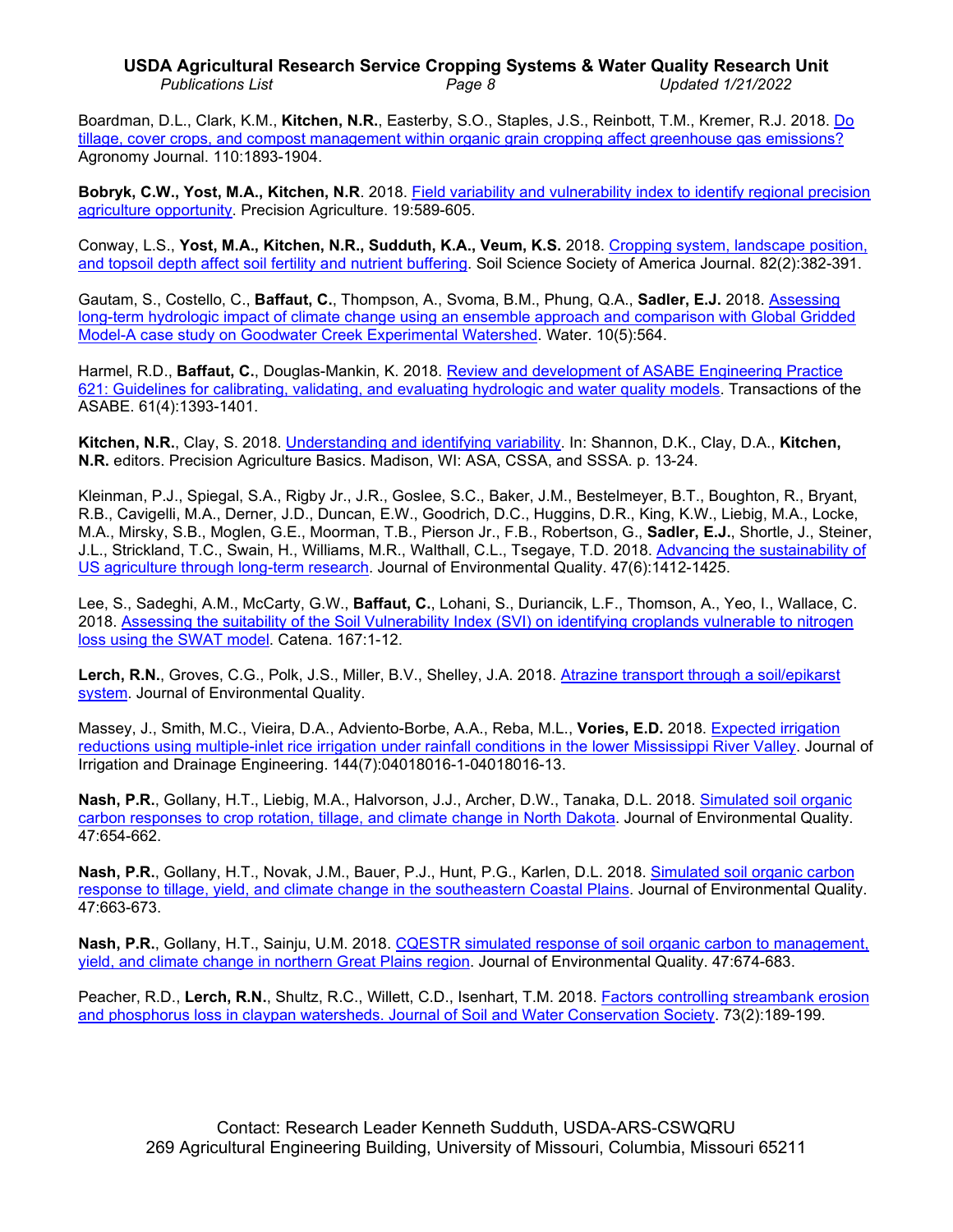# **USDA Agricultural Research Service Cropping Systems & Water Quality Research Unit** *Publications List Page 9 Updated 1/21/2022*

Qin, Z., Myers, D.B., **Ransom, C.J.**, **Kitchen, N.R.**, Liang, S., Camberato, J.J., Carter, P.R., Ferguson, R.B., Fernandez, F.G., Franzen, D.W., Laboski, C., Malone, B., Nafziger, E.D., Sawyer, J.E., Shanahan, J.F. 2018. Application of machine learning [methodologies for predicting corn economic optimal nitrogen rate.](https://doi.org/10.2134/agronj2018.03.0222) Agronomy Journal. 110(6):2596-2607.

**Sadler, E.J., Nash, P.R., Drummond, S.T.**, Chen, J., Greer, S.T., **Sudduth, K.A.** 2018. [Generalizable, extensible](https://doi.org/10.13031/trans.12641)  [methods to implement QA/QC Tests on environmental data.](https://doi.org/10.13031/trans.12641) Transactions of the ASABE. 61(4):1193-1198.

Satkowski, L.E., Goyne, K.W., Anderson, S.H., **Lerch, R.N.**, Webb, E.B., Snow, D.D. 2018. [Imidacloprid sorption](https://doi.org/10.2136/vzj2017.07.0139)  [and transport in cropland, grass buffer, and riparian buffer](https://doi.org/10.2136/vzj2017.07.0139) soils. Vadose Zone Journal.

Senaviratne, G., **Baffaut, C.**, Lory, J.A., Udawatta, R.P., Nelson, N.O., Bhandari, A.B. 2018. [Evaluation of four](https://doi.org/10.13031/trans.12656)  [parameterization strategies for the APEX model.](https://doi.org/10.13031/trans.12656) Transactions of the ASABE. 61(5):1603-1617.

Senaviratne, G.A., **Baffaut, C.**, Lory, J.A., Udawatta, R.P., Nelson, N.O., Williams, J.R., Anderson, S.H. 2018. [Improved APEX model simulation of buffer water quality benefits at field scale.](https://doi.org/10.13031/trans.12655) Transactions of the ASABE. 61(2):603-616.

Shannon, D.K., Clay, D.A., **Kitchen, N.R.** editors. 2018. [Precision Agriculture Basics.](https://acsess.onlinelibrary.wiley.com/doi/book/10.2134/precisionagbasics) Madison, WI: ASA, CSSA, and SSSA. 265 p.

Shannon, D.K., Clay, D., **Sudduth, K.A.** 2018. [An introduction to precision agriculture.](https://doi.org/10.2134/precisionagbasics.2016.0084) In: Shannon, D.K., Clay, D.E., and **Kitchen, N.R.** editors. Precision Agriculture Basics. Madison, WI: ASA, CSSA, and SSSA. p. 1-12.

**Sudduth, K.A.**, Franzen, A.J., Zhu, H., **Drummond, S.T.** 2018. [Variable-rate application technologies in precision](https://doi.org/10.1201/9781351114592)  [agriculture.](https://doi.org/10.1201/9781351114592) In: Stafford, J.V., editor. Precision Agriculture for Sustainability. Cambridge, United Kingdom: Burleigh Dodds Science Publishing Limited. p. 171-193.

Thompson, A.L., **Sudduth, K.A.** 2018. [Terracing and contour](https://doi.org/10.2134/agronmonogr59.2016.0010) farming. In: Delgado, J., Sassenrath, G., and Mueller, T. editors. Precision Conservation: Geospatial Techniques for Agricultural and Natural Resources Conservation. Agronomy Monograph 59, ASA and CSSA, Madison, WI.

**Veum, K.S.**, Parker, P., **Sudduth, K.A.**, Holan, S.H. 2018. Predicting profile soil [properties with reflectance spectra](https://doi.org/10.3390/s18113869)  [via Bayesian covariate-assisted external parameter](https://doi.org/10.3390/s18113869) orthogonalization. Sensors. 18(11):3869.

**Vories, E.D.**, Jones, A.S. 2018. [Influence of irrigation pattern on effectiveness of](https://doi.org/10.1061/9780784479858.003) furrow irrigation of cotton. Journal [of Cotton Science.](https://doi.org/10.1061/9780784479858.003) 22(3):153-161.

Weerasekara, C.S., **Kitchen, N.R.**, Jose, S., Motavalli, P.P., Bardhan, S., Mitchell, R. 2018. [Biomass yield of warm](https://doi.org/10.2134/agronj2017.04.0196)[season grasses affected by nitrogen and harvest management.](https://doi.org/10.2134/agronj2017.04.0196) Agronomy Journal. 110(3):890-899.

**Yost, M.A., Kitchen, N.R., Sudduth, K.A.**, Allphin, E. 2018. Miscanthus × giganteus growth and nutrient export on [22 producer fields.](https://doi.org/10.1007/s12155-018-9907-2) BioEnergy Research. 11(2):426-439.

**Yost, M.A., Veum, K.S., Kitchen, N.R.**, Sawyer, J.E., Camberato, J.J., Carter, P.R., Ferguson, R.B., Fernandez, F.G., Franzen, D.W., Laboski, C.A., Nafziger, E.D. 2018. [Evaluation of the Haney Soil Health Nutrient Tool for corn](https://doi.org/10.2489/jswc.73.5.587)  nitrogen recommendations [across eight Midwest states.](https://doi.org/10.2489/jswc.73.5.587) Journal of Soil and Water Conservation. 73(5):579-592.

## **2017**

**Baffaut, C.**, Nelson, N.O., Lory, J.A., Senaviratne, G., Bhandari, A.B., Udawatta, R.P., Sweeney, D.W., Helmers, M.J., Van Liew, M.W., Mallarino, A.P., Wortmann, C.S. 2017. Multisite evaluation of APEX for water quality: I. Best [professional judgement parameterization.](http://dx.doi.org/10.2134/jeq2016.06.0226) Journal of Environmental Quality. 46(6):1323-1331.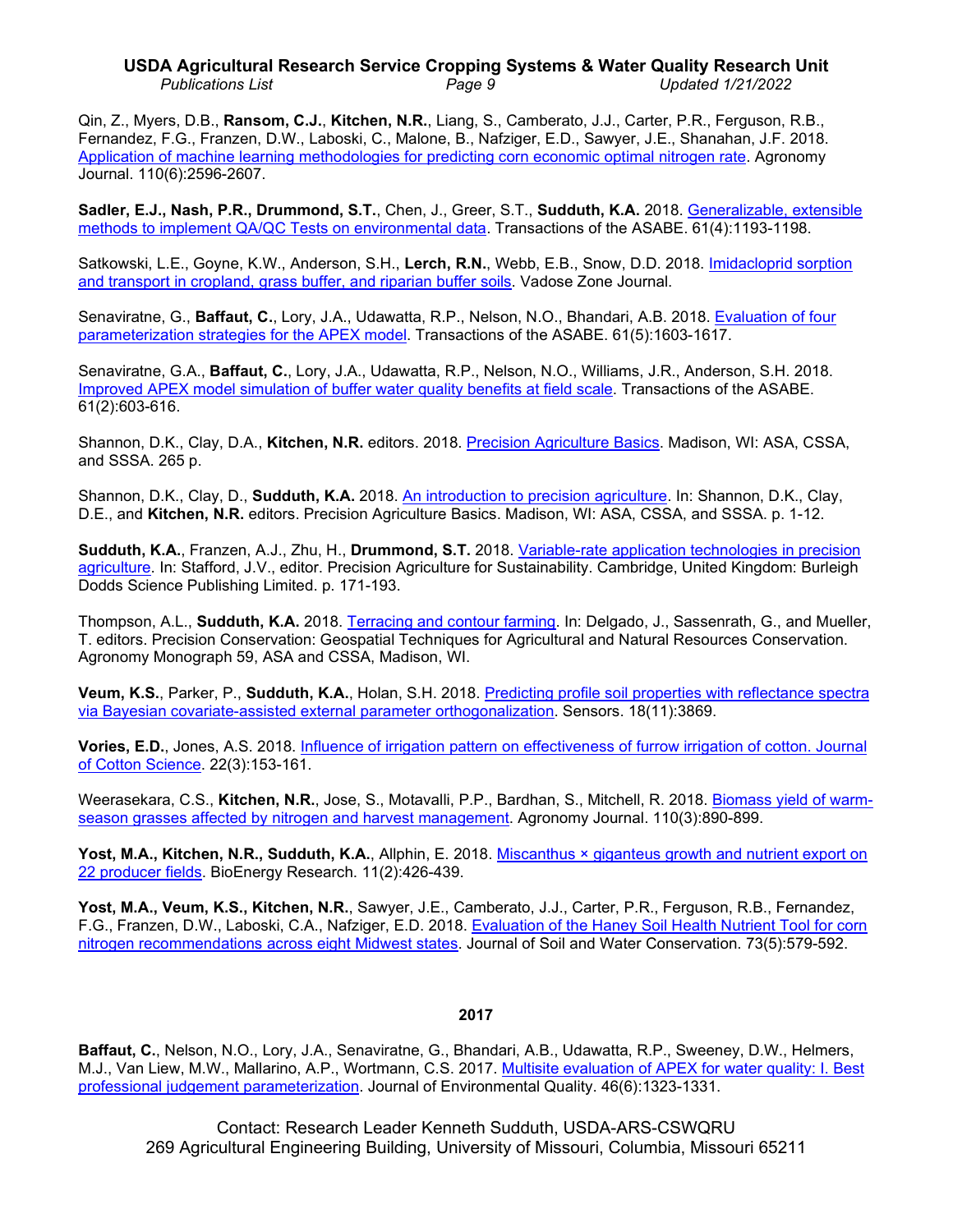# **USDA Agricultural Research Service Cropping Systems & Water Quality Research Unit** *Publications List Page 10 Updated 1/21/2022*

Cavigelli, M.A., **Nash, P.R.**, Gollany, H.T., Rasmann, C., Polumsky, R.W., Le, A.N., Conklin, A.E. 2017. [Simulated](https://doi.org/10.2134/jeq2017.07.0291)  [soil organic carbon changes in Maryland are affected by tillage, climate change, and crop yield.](https://doi.org/10.2134/jeq2017.07.0291) Journal of Environmental Quality. 47(4):588-595.

Cho, Y., Sheridan, A.H., **Sudduth, K.A., Veum, K.S.** 2017. Comparison of field [and laboratory VNIR spectroscopy](https://doi.org/10.13031/trans.12299) [for profile soil property estimation.](https://doi.org/10.13031/trans.12299) Transactions of the ASABE. 60(5):1503-1510.

Cho, Y., **Sudduth, K.A.**, **Drummond, S.T.** 2017. Profile soil property estimation [using a VIS-NIR-EC-force probe.](http://dx.doi.org/10.13031/trans.12049) Transactions of the ASABE. 60(3):683-692.

Clark, K., Boardman, D.L., Staples, J.S., Easterby, S., Reinbott, T.M., Kremer, R.J., **Kitchen, N.R.**, **Veum, K.S.** 2017. Crop [yield and soil organic carbon in conventional and no-till organic systems on a claypan soil.](http://dx.doi.org/10.2134/agronj2016.06.0367) Agronomy Journal. 109(2):588-599.

Clay, D.E., **Kitchen, N.R.**, Byamukama, E., Bruggeman, S. 2017. [Calculations supporting](https://doi.org/10.2134/practicalmath2017.0024) management zones. In: Clay, D.E., Clay, S.A., and Bruggeman, S.A. editors. Practical Mathematics for Precision Farming. Madison, WI: ASA, CSSA, and SSSA. p. 122-135.

Conway, L., **Yost, M.A., Kitchen, N.R., Sudduth, K.A.** 2017. [Using topsoil thickness to improve](https://doi.org/10.2134/agronj2017.01.0038) site-specific phosphorus and [potassium management on claypan soil.](https://doi.org/10.2134/agronj2017.01.0038) Agronomy Journal. 109(5):2291-2301.

Conway, L.S., **Yost, M.A.**, **Kitchen, N.R.**, **Sudduth, K.A.**, Thompson, A.L., Massey, R.E. 2017. [Topsoil thickness](http://dx.doi.org/10.2134/agronj2016.06.0365)  [effects on corn, soybean, and switchgrass production on claypan soils.](http://dx.doi.org/10.2134/agronj2016.06.0365) Agronomy Journal. 109(3):782-794.

Grabber, J.H., **Yost, M.A.**, Coulter, J.A., Sullivan, M.L. 2017. [Sorghum-sudangrass responses to nitrogen and](https://doi.org/10.2134/agronj2016.09.0550)  tillage [following polyphenol-containing legumes, alfalfa, reed canarygrass, and kale.](https://doi.org/10.2134/agronj2016.09.0550) Agronomy Journal. 109:2050- 2062.

Karlen, D.L., Goeser, N., **Veum, K.S.**, **Yost, M.A.** 2017. [On-farm soil health evaluations: Challenges and](http://dx.doi.org/10.2489/jswc.72.2.26A)  [opportunities.](http://dx.doi.org/10.2489/jswc.72.2.26A) Journal of Soil and Water Conservation Society. 72(2):26A-31A.

**Kitchen, N.R.**, Shanahan, J.F., **Ransom, C.J.**, Bandura, C.J., Bean, G.M., Camberato, J.J., Carter, P.R., Clark, J.D., Ferguson, R.B., Fernández, F.G., Franzen, D.W., Laboski, C.A.M., Nafziger, E.D., Qing, Z., Sawyer, J.E., and Shafer, M. 2017. [A public-industry partnership for enhancing corn nitrogen research and datasets: Project](http://dx.doi.org/10.2134/agronj2017.04.0207)  [description, methodology, and outcomes.](http://dx.doi.org/10.2134/agronj2017.04.0207) Agron. J. 109(5):2371–2388.

**Lerch, R.N.**, Lin, C.H., Goyne, K.W., Kremer, R.J., Anderson, S.H. 2017. [Vegetative buffer strips for reducing](http://dx.doi.org/10.1111/1752-1688.12526)  [herbicide transport in runoff: effects of buffer width, vegetation, and season.](http://dx.doi.org/10.1111/1752-1688.12526) Journal of the American Water Resources Association. 53(3):667-683.

Nelson, N.O., **Baffaut, C.**, Lory, J.A., Senaviratne, G., Bhandari, A.B., Udawatta, R.P., Sweeney, D.W., Helmers, M.J., Van Liew, M.W., Mallarino, A.P., Wortmann, C.S. 2017. [Multisite evaluation of APEX for water quality: II.](http://dx.doi.org/10.2134/jeq2016.07.0254)  [Regional parameterization.](http://dx.doi.org/10.2134/jeq2016.07.0254) Journal of Environmental Quality. 56(5):2663-2674.

Pan, X., Richardson, M.D., Deng, S., Kremer, R.J., English, J.T., Mihail, J.T., Sams, C.E., Scharf, P.C., **Veum, K.S.**, Xiong, X. 2017. [Effect of organic amendment and cultural practice on large patch occurrence and soil](https://doi.org/10.2135/cropsci2016.09.0809)  [microbial community.](https://doi.org/10.2135/cropsci2016.09.0809) Crop Science. 57(4):2263-2272.

**Sadler, E.J.**, **Sudduth, K.A., Drummond, S.T.,** Thompson, A.L., Chen, J., **Nash, P.R**. 2017. [Inferring random](http://dx.doi.org/10.1016/j.agrformet.2017.02.021)  component distributions from [environmental measurements](http://dx.doi.org/10.1016/j.agrformet.2017.02.021) for quality assurance. Agricultural and Forest Meteorology. 237:362-370.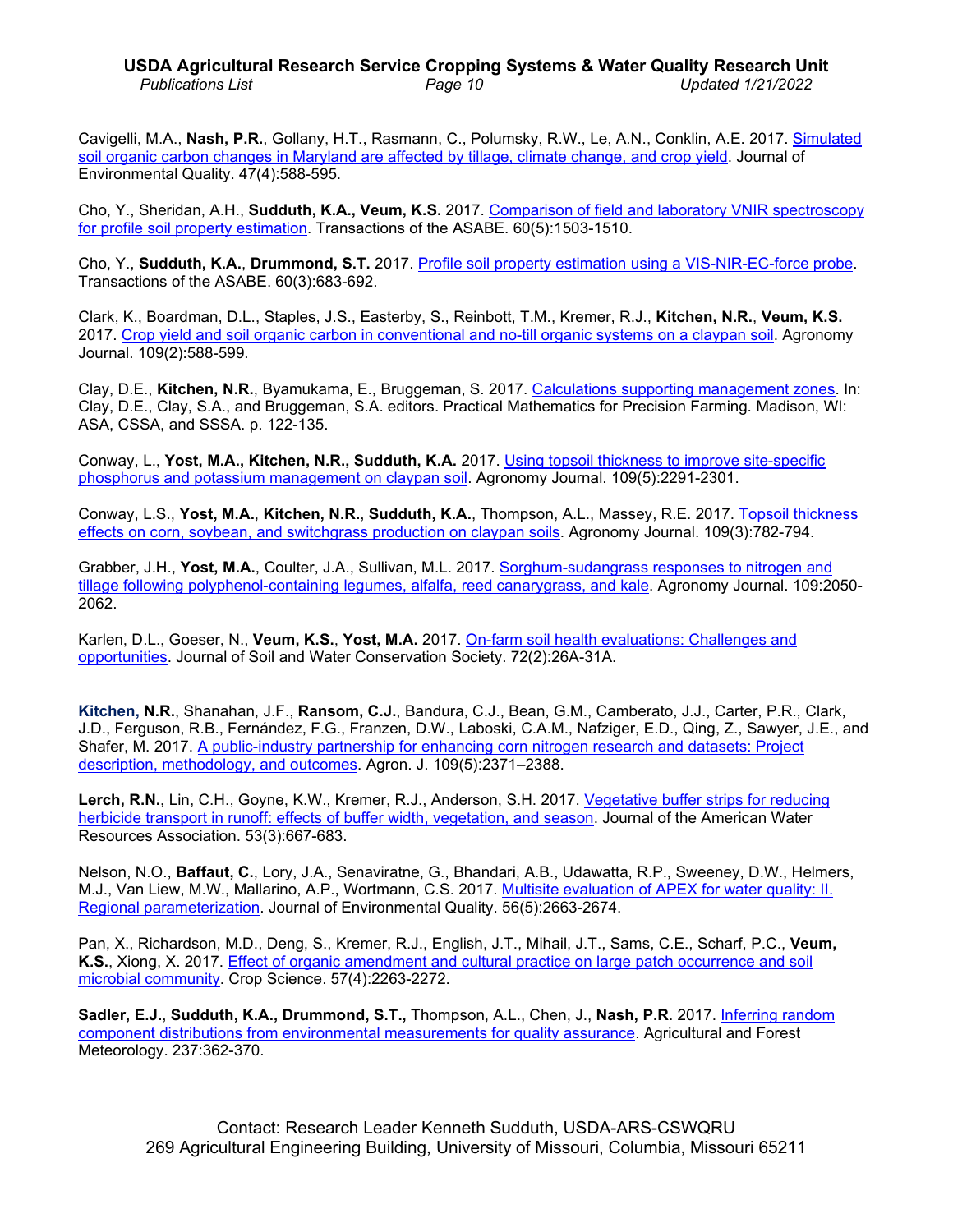## **USDA Agricultural Research Service Cropping Systems & Water Quality Research Unit** *Publications List Page 11 Updated 1/21/2022*

Salmeron, M., Purcell, L.C., **Vories**, **E.D.,** Shannon, G. 2017. Simulation of [genotype-by-environment interactions](https://doi.org/10.1016/j.agsy.2016.10.008)  on [irrigated soybean yields](https://doi.org/10.1016/j.agsy.2016.10.008) in the U.S. Midsouth. Agric. Systems 150(1):120–129.

Sharpley, A., Kleinman, P.J., **Baffaut, C.**, Beegle, D., Bolster, C.H., Collick, A., Easton, Z., Lory, J., Nelson, N., Osmond, D., Radcliffe, D., Veith, T.L., Weld, J. 2017. [Evaluation of the phosphorus site assessment tools: lessons](http://dx.doi.org/10.2134/jeq2016.11.0427) [from the USA.](http://dx.doi.org/10.2134/jeq2016.11.0427) Journal of Environmental Quality. 46:1250-1256.

Stevens, W.E., Rhine, M.D., **Vories, E.D.** 2017. [Effect of irrigation and silicon fertilizer on total rice grain arsenic](http://dx.doi.org/10.2134/cftm2016.12.0083)  [content and yield.](http://dx.doi.org/10.2134/cftm2016.12.0083) Trade Journal Publication. 3:1-6.

Straatmann, Z., Steven, G., **Vories, E.D.**, Guinan, P., Travlos, J., Rhine, M. 2017. [Measuring short-crop reference](https://doi.org/10.1016/j.agwat.2017.10.007)  [evapotranspiration in a humid region using electronic atmometers.](https://doi.org/10.1016/j.agwat.2017.10.007) Agricultural Water Management. 195(1):180- 186.

**Veum, K.S.**, **Sudduth, K.A.**, Kremer, R.J., **Kitchen, N.R.** 2017. [Sensor data fusion for soil health assessment.](http://dx.doi.org/10.1016/j.geoderma.2017.05.031) Geoderma. 305:53-61.

Walker, Z.T., Coulter, J.A., Russelle, M.P., Venterea, R.T., Mallarino, A.P., Lauer, J.G., **Yost, M.A.** 2017. [Do soil](https://doi.org/10.2136/sssaj2017.06.0183)  tests help forecast nitrogen response in [first-year corn following alfalfa on fine-textured soils?](https://doi.org/10.2136/sssaj2017.06.0183) Soil Science Society of America Journal. 81(6):1640-1651.

Weerasekara, C.S., Udawatta, R.P., Gantzer, C.J., Kremer, R.J., Jose, S., **Veum, K.S.** 2017. [Effects of cover crops](https://doi.org/10.1080/00103624.2017.1406103)  [on soil quality: selected chemical and biological parameters.](https://doi.org/10.1080/00103624.2017.1406103) Communications in Soil Science and Plant Analysis. 48(17):2074-2082.

**Yost, M.A., Kitchen, N.R., Sudduth, K.A., Sadler, E.J., Drummond, S.T., and. Volkmann, M.R.** 201[7. Long-term](http://dx.doi.org/10.1007/s11119-016-9490-5)  [impact of a precision agriculture system on grain crop production.](http://dx.doi.org/10.1007/s11119-016-9490-5) Prec. Agric. 18(5):823-842.

**Yost, M.A.**, **Kitchen, N.R.**, **Sudduth, K.A.**, Thompson, A.L., Allphin, E. 2017. [Topsoil thickness and harvest](http://dx.doi.org/10.2134/agronj2016.09.0561)  [management influence switchgrass production and profitability.](http://dx.doi.org/10.2134/agronj2016.09.0561) Agronomy Journal. 109(3):985-994.

**Yost, M.A.**, **Kitchen, N.R.**, **Sudduth, K.A.**, Thompson, A.L., Allphin, E. 2017. [Topsoil thickness influences nitrogen](http://dx.doi.org/10.1007/s12155-016-9811-6)  [management of switchgrass.](http://dx.doi.org/10.1007/s12155-016-9811-6) BioEnergy Research. 10(2):465-477.

**Yost, M.A.**, Randall, B.K., **Kitchen, N.R**., Heaton, E.A. 2017. [Yield potential and nitrogen requirements of](http://dx.doi.org/10.2134/agronj2016.10.0582) Miscanthus × [giganteus on eroded soils.](http://dx.doi.org/10.2134/agronj2016.10.0582) Agronomy Journal. 109(2):684-695.

**Vories, E.D.**, Stevens, W.G., Rhine, M., and Straatmann, Z. 2017. [Investigating irrigation scheduling for rice using](https://doi.org/10.1016/j.agwat.2016.05.032)  [variable rate irrigation.](https://doi.org/10.1016/j.agwat.2016.05.032) Agric. Water Management. 179(1):314-323.

Zaibon, S., Anderson, S.H., Thompson, A.L., **Kitchen, N.R.**, Gantzer, C.J., Haruna, S.I. 2017. Soil [water infiltration](http://dx.doi.org/10.1016/j.geoderma.2016.10.016)  [affected by topsoil thickness in row crop and switchgrass production](http://dx.doi.org/10.1016/j.geoderma.2016.10.016) systems. Geoderma. 289:46-53.

## **2016**

**Baffaut, C.**, Dabney, S.M., Smolen, M., Yousef, M.A., Bonta, J.V., Chu, M.L., Guzman, J.A., Shedekar, V.S., Jha, M.K., Arnold, J.G. 2016. [Hydrologic and water quality modeling: spatial and temporal considerations.](http://dx.doi.org/10.13031/trans.58.10714) Transactions of the ASABE. 58(6):1661-1680.

**Bobryk, C.W.**, Myers, D.B., **Kitchen, N.R.**, Shanahan, J., **Sudduth, K.A.**, Drummond, S.T., Gunzenhauser, B., Gomez Raboteaux, N.N. 2016. [Validating a digital soil map with corn yield data for precision agriculture decision](http://dx.doi.org/10.2134/agronj2015.0381)  [support.](http://dx.doi.org/10.2134/agronj2015.0381) Agronomy Journal. 108:(3)957-965.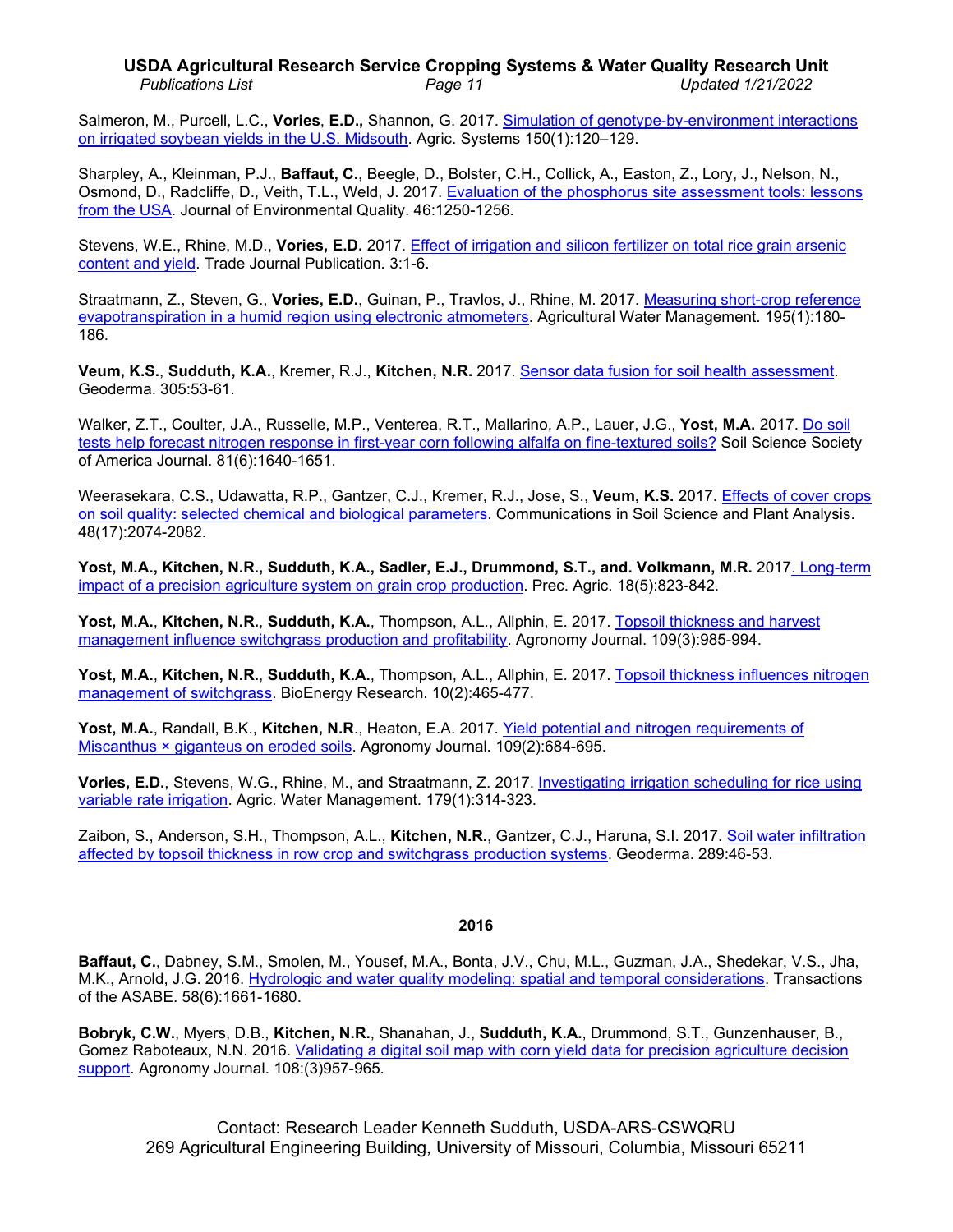# **USDA Agricultural Research Service Cropping Systems & Water Quality Research Unit** *Publications List Page 12 Updated 1/21/2022*

Chan, R., **Baffaut, C.**, Thompson, A., **Sadler, E.J.** 2016. [Validating the soil vulnerability](http://dx.doi.org/10.1016/j.catena.2016.03.009) index for a claypan [watershed.](http://dx.doi.org/10.1016/j.catena.2016.03.009) Catena. 148(2):185-194.

Cho, Y., **Sudduth, K.A.**, Chung, S. 2016. [Soil physical property estimation from soil strength and apparent](http://dx.doi.org/10.1016/j.biosystemseng.2016.07.003)  [electrical conductivity sensor data.](http://dx.doi.org/10.1016/j.biosystemseng.2016.07.003) Biosystems Engineering. 152:68-78.

Franzen, D.W., **Kitchen, N.R.**, Schepers, J.A., Holland, K.H., Raun, W.R. 2016. [Algorithms for in-season nutrient](http://dx.doi.org/10.2134/agronj2016.01.0041)  [management in cereals.](http://dx.doi.org/10.2134/agronj2016.01.0041) Agronomy Journal. 108(5):1775-1781.

Henry, C.G., Hirsh, S.L., Anders, M.M., **Vories, E.D.**, Reba, M.L., Watkins, K.B., Hardke, J.T. 2016. [Annual](http://dx.doi.org/10.1061/(ASCE)IR.1943-4774.0001068)  [irrigation water use for Arkansas rice production.](http://dx.doi.org/10.1061/(ASCE)IR.1943-4774.0001068) Journal of Irrigation and Drainage Engineering.

Hu, G., **Sudduth, K.A.**, He, D., Myers, D.B., Nathan, M.V. 2016. [Soil phosphorus and potassium estimation by](http://dx.doi.org/10.13031/trans.59.11048)  [reflectance spectroscopy.](http://dx.doi.org/10.13031/trans.59.11048) Transactions of the ASABE. 59(1):97-105.

Jaisi, D., H. Li, A. Wallace, P. Paudel, A. Balakrishna, **R. N. Lerch**. 2016. [Mechanisms of bond cleavage](http://dx.doi.org/10.1021/acs.jafc.6b02608) during manganese oxide [and UV degradation of glyphosate: Results from phosphate oxygen isotopes and molecular](http://dx.doi.org/10.1021/acs.jafc.6b02608)  [simulations.](http://dx.doi.org/10.1021/acs.jafc.6b02608) J Agric. Food Chem. 64(45):8474-8482.

La, W., **Sudduth, K.A.**, Kim, H., Chung, S. 2016. [Fusion of spectral and electrochemical sensor data for estimating](http://dx.doi.org/10.13031/trans.59.11562)  [soil macronutrients.](http://dx.doi.org/10.13031/trans.59.11562) Transactions of the ASABE. 59(4):787-794.

Malone, R.W., Yagow, G., **Baffaut, C.**, Gitau, M., Qi, Z., Amatya, D., Parajuli, P., Bonta, J.V., Green, T.R. 2015. [Parameterization guidelines and considerations for hydrologic models.](http://dx.doi.org/10.13031/trans.58.10709) Transactions of the ASABE. 58(6):1681-1703.

Nordenholt, R.M., Goyne, K.W., Kremer, R.J., Lin, C.H., **Lerch, R.N.**, **Veum, K.S.** 2016. [Veterinary antibiotic effects](http://dx.doi.org/10.2134/jeq2015.05.0235)  [on atrazine degradation and soil microorganisms.](http://dx.doi.org/10.2134/jeq2015.05.0235) Journal of Environmental Quality. 45(2):565-575.

Randall, B.K., **Yost, M.A.**, **Kitchen, N.R.**, Heaton, E.A., Stelzer, H.E., Thompson, A.L. 2016. [Impact of rhizome](http://dx.doi.org/10.1016/j.indcrop.2015.12.040)  quality on [miscanthus establishment in claypan](http://dx.doi.org/10.1016/j.indcrop.2015.12.040) soil landscapes. Industrial Crops and Products. 85(2016):331-340.

Salmeron, M., Gbur, E.E., Bourland, F.M., Buehring, N.W., Earnest, L., Fritschi, F.B., Golden, B.R., Hathcoat, D., Lofton, J., McClure, A.T., **Vories, E.D.**, et. al. 2016. [Yield response to planting date among soybean maturity](http://dx.doi.org/10.2135/cropsci2015.07.0466)  [groups for irrigated production in the US Midsouth.](http://dx.doi.org/10.2135/cropsci2015.07.0466) Crop Science. 56:747-759.

Stone, K.C., **Sadler, E.J.** 2016. [Assessing spatial variation of corn response to irrigation using a bayesian](http://dx.doi.org/10.13031/irrig.20152142961)  [semiparametric model.](http://dx.doi.org/10.13031/irrig.20152142961) Transactions of the ASABE. 59(1):251-261.

Syaharudin, Z., Anderson, S.H., **Kitchen, N.R.**, Haruna, S. 2016. [Hydraulic properties affected by topsoil thickness](http://dx.doi.org/10.2136/sssaj2016.04.0111)  in switchgrass and [corn-soybean cropping systems.](http://dx.doi.org/10.2136/sssaj2016.04.0111) Soil Science Society of America Journal. 80(5):1365–1376.

Viscarra Rossel, R.A., Behrens, T., Ben-Dor, E., Brown, D.J., Dematte, J.A., Shepherd, K.D., Shi, Z., Stenberg, B., Stevens, A., Adamchuk, V., **Sudduth, K.A.** et al. 2016. A global spectral library to characterize the world's soil. [Earth-Science Reviews.](http://hdl.handle.net/10568/70992) 155:198-230.

**Vories, E.D.**, Stevens, W., Rhine, M., Straatmann, Z. 2016. [Investigating irrigation scheduling for rice using](http://dx.doi.org/10.1016/j.agwat.2016.05.032)  [variable rate irrigation.](http://dx.doi.org/10.1016/j.agwat.2016.05.032) Agricultural Water Management. 179:314-323.

Weeks, W., Popp, M.P., Salmeron, M., Purcell, L., Gbur, E.E., Boruland, F.M., Buehring, N.W., Earnest, L., Fritschi, F.B., Golden, B.R., **Vories, E.D.**, et. al. 2016. [Diversifying soybean production risk using maturity group and](http://dx.doi.org/10.2134/agronj2016.01.0056)  [planting date choices.](http://dx.doi.org/10.2134/agronj2016.01.0056) Agronomy Journal. 108(5):1917-1929.

Willett, C.D., Lerch, R.N., Lin, C., Goyne, K.W., Leigh, N.D., Roberts, C.A. 2016. Benzoxazinone-mediated triazine [degradation: A proposed reaction](http://dx.doi.org/10.1021/acs.jafc.6b01017) mechanism. Journal of Agricultural and Food Chemistry. 64(24):4858-4865.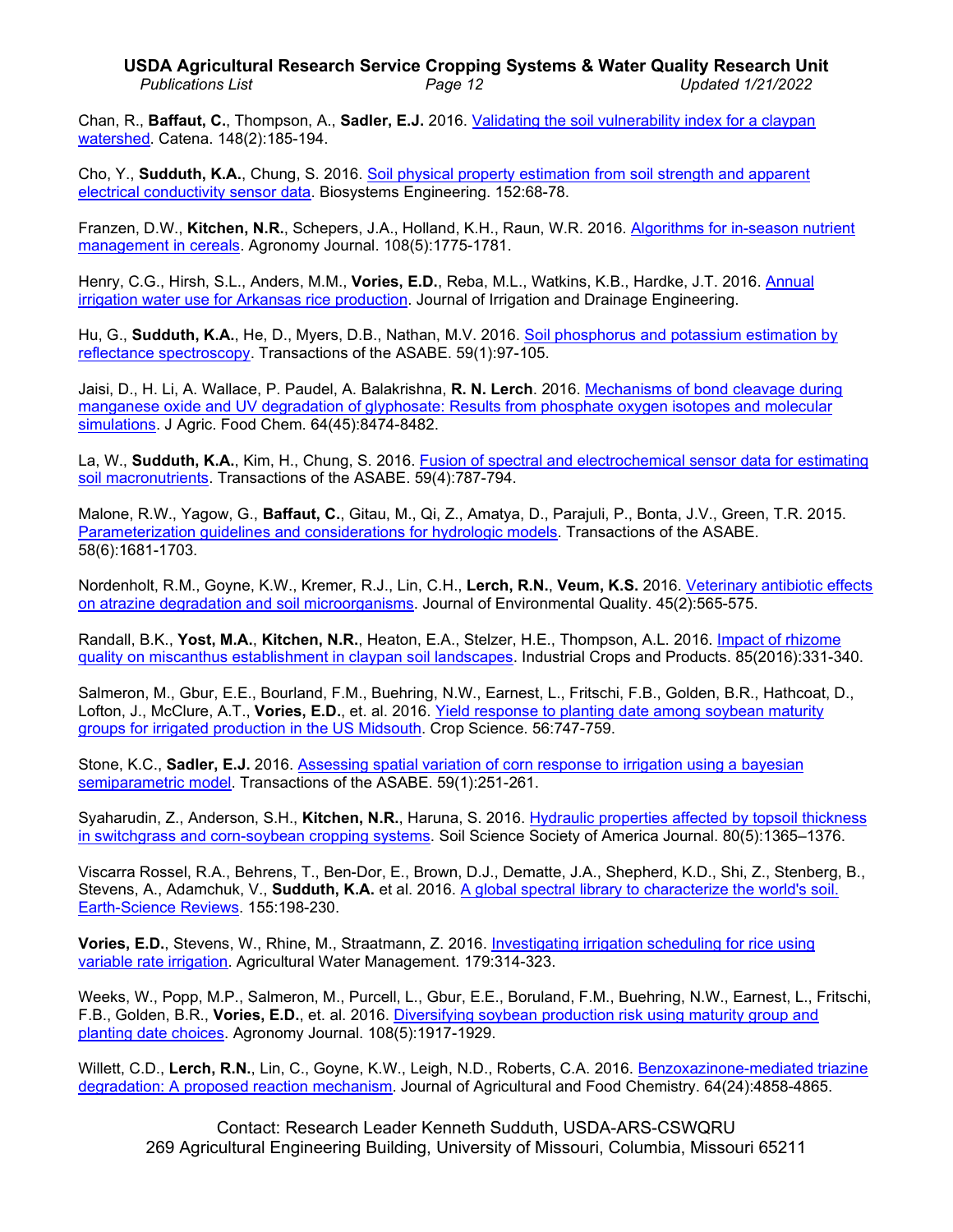# **USDA Agricultural Research Service Cropping Systems & Water Quality Research Unit** *Publications List Page 13 Updated 1/21/2022*

**Yost, M.A.**, **Kitchen, N.R.**, **Sudduth, K.A.**, **Sadler, E.J.**, **Baffaut, C.**, Volkmann, M.R., **Drummond, S.T.** 2016. [Long-term impacts of cropping systems and landscape positions on claypan-soil grain crop production.](http://dx.doi.org/10.2134/agronj2015.0413) Agronomy Journal. 108(2):713-725.

Yost, M.A., **Kitchen, N.R.**, **Sudduth, K.A.**, **Sadler, E.J.**, Drummond, S.T., Volkmann, M.R. 2016. [Long-term impact](http://dx.doi.org/10.1007/s11119-016-9490-5)  [of a precision agriculture system on grain crop production.](http://dx.doi.org/10.1007/s11119-016-9490-5) Precision Agriculture. P. 1-20.

Zaibon, S., Anderson, S.H., Thompson, A.L., **Kitchen, N.R.**, Gantzer, C.J., Haruna, S.I. 2017. [Soil water infiltration](http://dx.doi.org/10.1016/j.geoderma.2016.10.016)  [affected by topsoil thickness in row crop and switchgrass production systems.](http://dx.doi.org/10.1016/j.geoderma.2016.10.016) Geoderma. 289:46-53.

#### **2015**

Al-Qudah, O.M., Liu, F., **Lerch, R.N.**, **Kitchen, N.R.**, Yang, J. 2015. [Controls on nitrate-N concentrations in](http://dx.doi.org/10.1002/2015EA000117)  [groundwater in a Missouri claypan watershed.](http://dx.doi.org/10.1002/2015EA000117) Earth and Space Science. 3(3):90-105.

**Baffaut, C.**, Ghidey, F., **Sadler, E.J.**, Anderson, S.H. 2015. [Long-term agroecosystem research in the central](http://dx.doi.org/10.2134/jeq2014.02.0068) [Mississippi River Basin: SWAT simulation of flow and water](http://dx.doi.org/10.2134/jeq2014.02.0068) quality in the Goodwater Creek Experimental [Watershed.](http://dx.doi.org/10.2134/jeq2014.02.0068) J. Environ. Quality. 44:84-96.

**Baffaut, C.**, **Sadler, E.J.**, Ghidey, F. 2015. [Long-term agroecosystem research in the Central Mississippi River](http://dx.doi.org/10.2134/jeq2014.01.0008) [Basin: Goodwater Creek Experimental Watershed flow data.](http://dx.doi.org/10.2134/jeq2014.01.0008) J. Environ. Quality. 44:18-27.

Jung, D., Kim, H., Choi, G., Ahn, T., Son, J., **Sudduth, K.A.** 2015. [Automated lettuce nutrient solution management](http://dx.doi.org/10.13031/trans.58.11228)  [using an array of ion-selective electrodes.](http://dx.doi.org/10.13031/trans.58.11228) Transactions of the ASABE. 58(5):1309-1319.

**Kitchen, N.R.**, Blanchard, P.E., **Lerch, R.N.** 2015. [Long-term agroecosystem research in the Central Mississippi](http://dx.doi.org/10.2134/jeq2014.09.0405)  [River Basin: hydrogeologic controls and crop management influence on nitrates in loess and fractured glacial till.](http://dx.doi.org/10.2134/jeq2014.09.0405) J. Environ. Quality. 44:58-70.

**Lerch, R.N.**, **Baffaut, C.**, **Kitchen, N.R.**, **Sadler, E.J.** 2015. [Long-term agroecosystem research in the Central](http://dx.doi.org/10.2134/jeq2014.02.0059)  [Mississippi River Basin: dissolved nitrogen and phosphorus transport in a high-runoff-potential watershed.](http://dx.doi.org/10.2134/jeq2014.02.0059) J. Environ. Quality. 44:44-57.

**Lerch, R.N.**, **Baffaut, C.**, **Sadler, E.J.**, Kremer, R.J. 2015. [Long-term agroecosystem research in](http://dx.doi.org/10.2134/jeq2013.12.0516) the Central [Mississippi River Basin: Goodwater Creek Experimental Watershed and regional herbicide water quality data.](http://dx.doi.org/10.2134/jeq2013.12.0516) J. Environ. Quality. 44:28-36.

**Lerch, R.N.**, **Kitchen, N.R.**, **Baffaut, C.**, **Vories, E.D.** 2015. [Long-term agroecosystem research in the Central](http://dx.doi.org/10.2134/jeq2013.12.0518)  [Mississippi River Basin: Goodwater Creek](http://dx.doi.org/10.2134/jeq2013.12.0518) Experimental Watershed and regional nutrient water quality data. J. Environ. Quality. 44:37-43.

Miller, B.V., **Lerch, R.N.**, Groves, C.G., Polk, J.S. 2015. Recharge mixing in a [complex distributary spring system in](http://dx.doi.org/10.1007/s10040-014-1225-y)  [the Missouri Ozarks, USA.](http://dx.doi.org/10.1007/s10040-014-1225-y) Hydrogeology J. 23:451-465.

Moriasi, D.N., Zeckoski, R.W., Arnold, J.G., **Baffaut, C.**, Malone, R.W., Daggupati, P., Guzman, J., Saraswat, D., Yuan, Y., Wilson, B.N., Shirmohammadi, A., Douglas-Mankin, K.R. 2015. [Hydrologic and water quality models: Key](http://dx.doi.org/10.13031/trans.58.11075)  [calibration and validation topics.](http://dx.doi.org/10.13031/trans.58.11075) Transactions of the ASABE. 58(6):1609-1618.

**Sadler, E.J.**, **Lerch, R.N.**, **Kitchen, N.R.**, Anderson, S.H., **Baffaut, C.**, **Sudduth, K.A.**, Prato, A.A., Kremer, R.J., **Vories, E.D.**, Myers, D.B., Broz, R., Miles, R.J., Young, J. 2015. [Long-term agroecosystem research in the Central](http://dx.doi.org/10.2134/jeq2014.11.0481)  [Mississippi River Basin: introduction, establishment, and overview.](http://dx.doi.org/10.2134/jeq2014.11.0481) J. Environ. Quality. 44:3-12.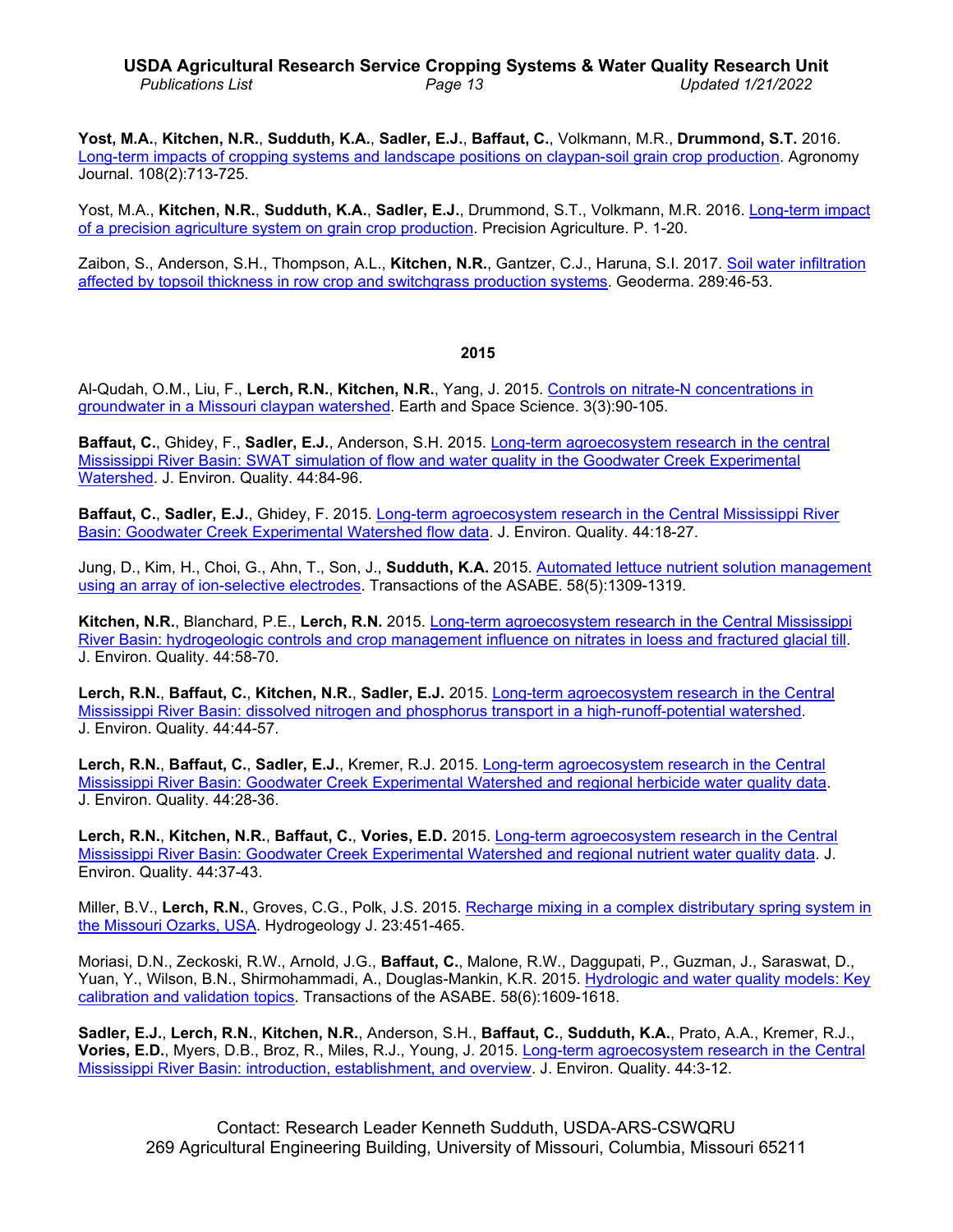# **USDA Agricultural Research Service Cropping Systems & Water Quality Research Unit** *Publications List Page 14 Updated 1/21/2022*

**Sadler, E.J.**, **Sudduth, K.A.**, Drummond, S.T., **Vories, E.D.**, Guinan, P.E. 2015. [Long-term agroecosystem](http://dx.doi.org/10.2134/jeq2013.12.0515)  [research in the Central Mississippi River Basin: Goodwater Creek Experimental Watershed weather data.](http://dx.doi.org/10.2134/jeq2013.12.0515) J. Environ. Quality. 44:13-17.

**Sudduth, K.A.**, Jang, G., **Lerch, R.N.**, **Sadler, E.J.** 2015. [Long-term agroecosystem research in the Central](http://dx.doi.org/10.2134/jeq2014.02.0060)  [Mississippi River Basin: hyperspectral remote sensing of reservoir water quality.](http://dx.doi.org/10.2134/jeq2014.02.0060) J. Environ. Quality. 44:71-83.

Thompson, L.J., Ferguson, R.B., **Kitchen, N.R.**, Franzen, D.W., Mamo, M., Yang, H., Schepers, J.S. 2015. [Model](http://dx.doi.org/10.2134/agronj15.0116)  [and sensor-based recommendation approaches for in-season nitrogen management in corn.](http://dx.doi.org/10.2134/agronj15.0116) Agronomy Journal. 107:2020–2030.

**Veum, K.S.**, Kremer, R.J., **Sudduth, K.A.**, **Kitchen, N.R.**, **Lerch, R.N.**, **Baffaut, C.**, Stott, D.E., Karlen, D.L., **Sadler, E.J.** 2015. [Conservation effects on soil quality indicators in the Missouri Salt River Basin.](http://dx.doi.org/10.2489/jswc.70.4.232) J of Soil and Water Conservation. 70:232-246.

**Veum, K.S.**, **Sudduth, K.A.**, Kremer, R.J., **Kitchen, N.R.** 2015. [Estimating a soil quality index with VNIR](http://dx.doi.org/10.2136/sssaj2014.09.0390)  [reflectance spectroscopy.](http://dx.doi.org/10.2136/sssaj2014.09.0390) Soil Science Society of America J. 79:637-649.

**Vories, E.D.**, Stevens, G., **Sudduth, K.A.**, Drummond, S.T., Benson, R. 2015. [Impact of soil variability on irrigated](http://www.cotton.org/journal/2015-19/1/upload/JCS19-1.pdf)  [and rainfed cotton.](http://www.cotton.org/journal/2015-19/1/upload/JCS19-1.pdf) J of Cotton Science. 19(1):1-14.

# **2014**

Banks, M.L., Kennedy, A.C., **Kremer, R.J.**, Eivazi, F. 2014. [Soil microbial community response to surfactants and](http://dx.doi.org/10.1016/j.apsoil.2013.08.018)  [herbicides in two soils.](http://dx.doi.org/10.1016/j.apsoil.2013.08.018) Applied Soil Ecology. Volume 74:12-20.

**Baffaut, C.**, Sadler, E. J., Ghidey, F. 2014. A methodology to reduce [uncertainties in the high-flow portion of a](http://dx.doi.org/10.13031/trans.57.10383)  [rating curve.](http://dx.doi.org/10.13031/trans.57.10383) Trans. ASABE. 57(3):803-813.

Chung, S., **Sudduth, K.A.**, Drummond, S.T., **Kitchen, N.R.** 2014. [Spatial variability of soil properties using nested](https://doi.org/10.5307/JBE.2014.39.4.377)  [variograms at multiple scales.](https://doi.org/10.5307/JBE.2014.39.4.377) J of Biosystems Engineering. 39(4):377-388.

Dolginow, J.P., Massey, R.E., **Kitchen, N.R.**, Myers, D.B., **Sudduth, K.A.** 2014. [A stochastic approach for](http://dx.doi.org/10.2134/agronj14.0110)  [predicting the profitability of bioenergy grasses.](http://dx.doi.org/10.2134/agronj14.0110) Agronomy Journal. 106(6):2137-2145.

Garbrecht, J.D., Nearing, M.A., Douglas Shields, F., Tomer, M. D., **Sadler, E. J.**, Bonta J. V., **Baffaut, C.** 2014. [Impact of weather and climate scenarios on conservation assessment outcomes.](http://dx.doi.org/10.2489/jswc.69.5.374) J. Soil Water Conserv. 69(5):374-392.

**Kremer, R.J.** 2014. [Environmental implications of herbicide resistance: soil biology and ecology.](http://dx.doi.org/10.1614/WS-D-13-00114.1) Weed Science. 62(2):415-426.

Rosenbaum, K.K., Miller, G.L., **Kremer, R.J.**, Bradley, K.W. 2014. [Interactions between glyphosate,](http://dx.doi.org/10.1614/WS-D-13-00071.1) fusarium [infection of common waterhemp \(Amaranthus rudis\), and soil](http://dx.doi.org/10.1614/WS-D-13-00071.1) microbial abundance and diversity in soil collections [from Missouri.](http://dx.doi.org/10.1614/WS-D-13-00071.1) Weed Science. 62(1):71-82.

**Sadler, E.J.**, **Sudduth, K.A.**, **Lerch, R.N.**, **Baffaut, C.**, **Kitchen, N.R.** 2014. [A simple index explains annual](http://dx.doi.org/10.1002/hyp.9544)  [atrazine transport from surface runoff-prone watersheds](http://dx.doi.org/10.1002/hyp.9544) in the north-central USA. Hydrological Processes. 28(2):210-217.

Senaviratne, G.A., Udawatta, R.P., Anderson, S.H., **Baffaut, C.**, Thompson, A. 2014. [Use of fuzzy rainfall-runoff](http://dx.doi.org/10.1016/j.jhydrol.2014.06.023)  predictions [for claypan watersheds with conservation buffers in Northeast Missouri.](http://dx.doi.org/10.1016/j.jhydrol.2014.06.023) J of Hydrology. 517:1008-1018.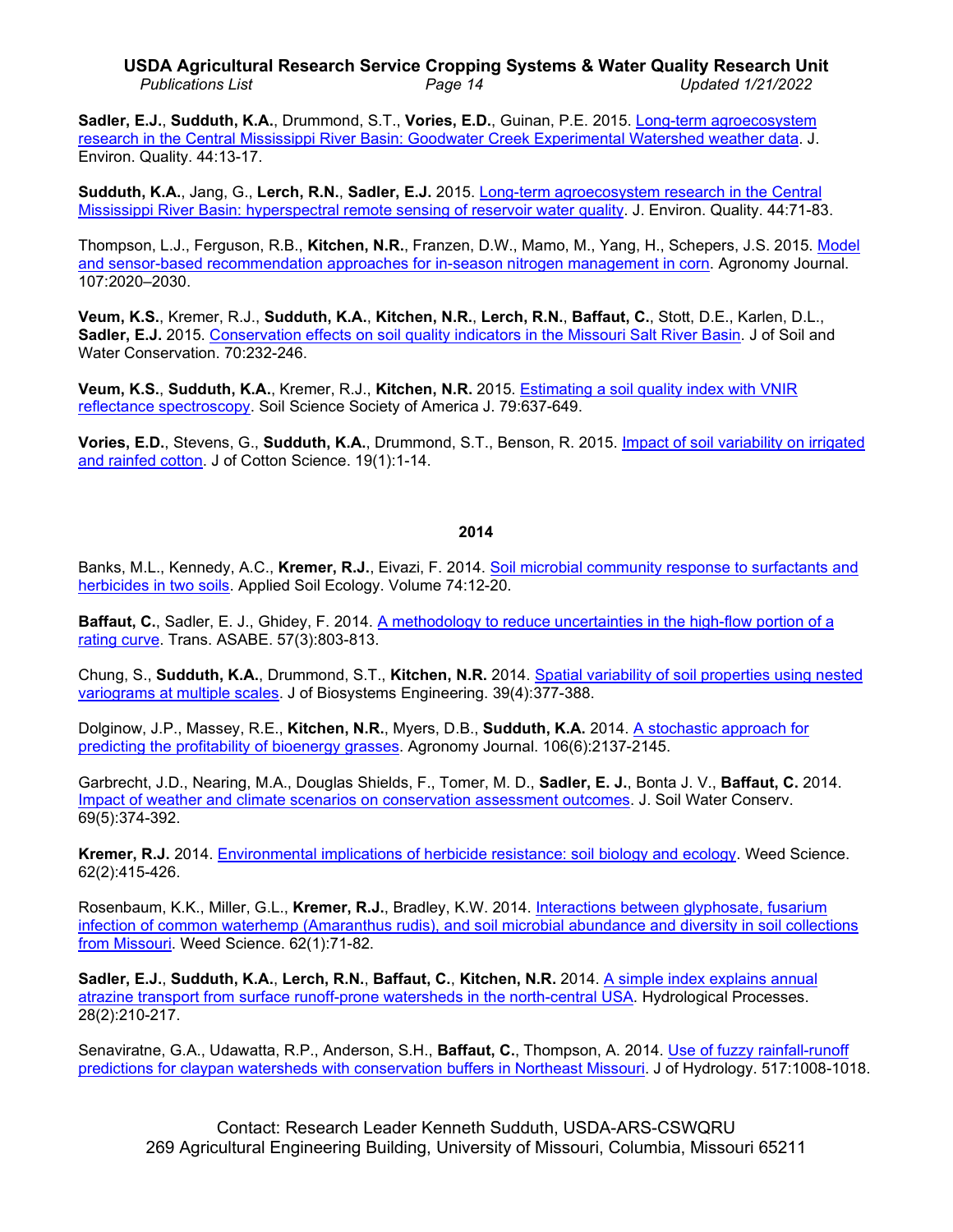## **USDA Agricultural Research Service Cropping Systems & Water Quality Research Unit** *Publications List Page 15 Updated 1/21/2022*

Senaviratne, G. A., Udawatta, R. P., **Baffaut, C.**, Anderson, S. H. [Evaluation of a stepwise, multiobjective,](http://dx.doi.org/10.2134/jeq2013.12.0509)  multivariable [parameter optimization method for the APEX model.](http://dx.doi.org/10.2134/jeq2013.12.0509) J. Environ. Quality. 43(4):1381-1391.

**Sudduth, K.A.**, Kim, H.J., Motavalli, P.P. 2014. Soil. In: Moretto, L., Kalcher, K. editors. [Environmental Analysis by](https://doi.org/10.1007/978-1-4939-0676-5_2)  [Electrochemical Sensors and Biosensors,](https://doi.org/10.1007/978-1-4939-0676-5_2) Vol. 1: Fundamentals. New York, NY: Springer. p. 23-61.

Tomer, M.D., **Sadler, E.J.**, Lizotte Jr, R.E., Bryant, R.B., Potter, T.L., Moore, M.T., Veith, T.L., **Baffaut, C.**, Locke, M.A., Walbridge, M.R. 2014. [A decade of conservation](https://doi.org/10.2489/jswc.69.5.365) effects assessment research by USDA-ARS: Progress [overview and future outlook.](https://doi.org/10.2489/jswc.69.5.365) J of Soil and Water Conservation. 69(5):365-373.

**Veum, K.S.**, Goyne, K.W., Kremer, R.J., Miles, R.J., **Sudduth, K.A.** 2014. [Biological indicators of soil](http://dx.doi.org/10.1007/s10533-013-9868-7) quality and [soil organic matter characteristics in an agricultural management continuum.](http://dx.doi.org/10.1007/s10533-013-9868-7) Biogeochemistry. 117(1):81-99.

**Vories, E.D.**, Evett, S.R. 2014. [Irrigation challenges in the sub-humid US mid-south.](https://doi.org/10.1504/ijw.2014.064220) International Journal of Water. 8(3):259-274.

Wikle, C.K., Holan, S.H., **Sudduth, K.A.**, Myers, D. 2014. Soil property estimation and design for agroecosystem management using hierarchical geospatial functional data models. J of the Indian Society of Agricultural Statistics. 68(2):203-216.

Wilson, C.G., Kuhnle, R.A., Dabney, S.M., Lerch, R. N., Huang, C.H., King, K.W., and Livingston, S.J. 2014. Fine sediment sources [in Conservation Effects Assessment Project watersheds.](http://dx.doi.org/10.2489/jswc.69.5.402) J of Soil and Water Conservation. 69(5):402-413.

Willett, C.D., **Lerch, R.N.**, Goyne, K.G., Leigh, N.D., Lin, C.H., Roberts, C.A. 2014. [A simple method for isolation](https://pubmed.ncbi.nlm.nih.gov/25918792/)  [and purification of DIBOA-Glc from](https://pubmed.ncbi.nlm.nih.gov/25918792/) Tripsacum dactyloides (L.). Natural Product Communications. 9(9):1283-1286.

Yang, W., Wikle, C.K., Holan, S.H., Myers, D.B., **Sudduth, K.A.** 2014. [Bayesian analysis of spatially-dependent](http://dx.doi.org/10.5705/ss.2013.245w)  [functional responses with spatially-dependent multi-dimensional functional predictors.](http://dx.doi.org/10.5705/ss.2013.245w) Statistica Sinica. 25:205-223.

## **2013**

**Baffaut, C.**, Ghidey, F., **Sudduth, K.A.**, **Lerch, R.N.**, **Sadler, E.J.** 2013. [Long-term suspended sediment transport](http://dx.doi.org/10.1002/wrcr.20511)  [in the Goodwater Creek Experimental Watershed and Salt River Basin, Missouri, USA.](http://dx.doi.org/10.1002/wrcr.20511) Water Resources Research. 49(11):7827-7830.

Chu, B., Anderson, S.H., Goyne, K.W., Lin, C., **Lerch, R.N.** 2013. [Sulfamethazine transport in agroforestry and](http://dx.doi.org/10.2136/vzj2012.0124)  [cropland soils.](http://dx.doi.org/10.2136/vzj2012.0124) Vadose Zone J. 12(2).

Chu, B., Goyne, K.W., Anderson, S.H., Lin, C., **Lerch, R.N.** 2013. Sulfamethazine sorption to soil: vegetative management, pH, and dissolved organic matter effects. J. of Environmental Quality. 42:794-805.

Chung, S., **Sudduth, K.A.**, Motavalli, P.P., **Kitchen, N.R.** 2013. [Relating mobile sensor soil](http://dx.doi.org/10.1016/j.still.2012.12.004) strength to [penetrometer cone](http://dx.doi.org/10.1016/j.still.2012.12.004) index. Soil & Tillage Research. 129:9-18.

James, R.R., Lawrence, C.J., Papiernik, S.K., Van Tassell, C.P., Ahuja, L.R., Baxter, I.R., Cannon, S.B., Lunney, J.K., Rexroad Iii, C.E., **Sadler, J.**, Stanton, T.B., Stephensen, C.B. 2013. Big data computing: Building a vision for ARS information management. USDA. Agricultural Research Service Publication.

Kim, H., Kim, W., Roh, M., Kang, C., Park, J., **Sudduth, K.A.** 2013. [Automated sensing of hydroponic](http://dx.doi.org/10.1016/j.compag.2013.01.011)  [macronutrients using a computer-controlled system with an array of ionselective electrodes.](http://dx.doi.org/10.1016/j.compag.2013.01.011) Computers and Electronics in Agriculture. 93:46-54.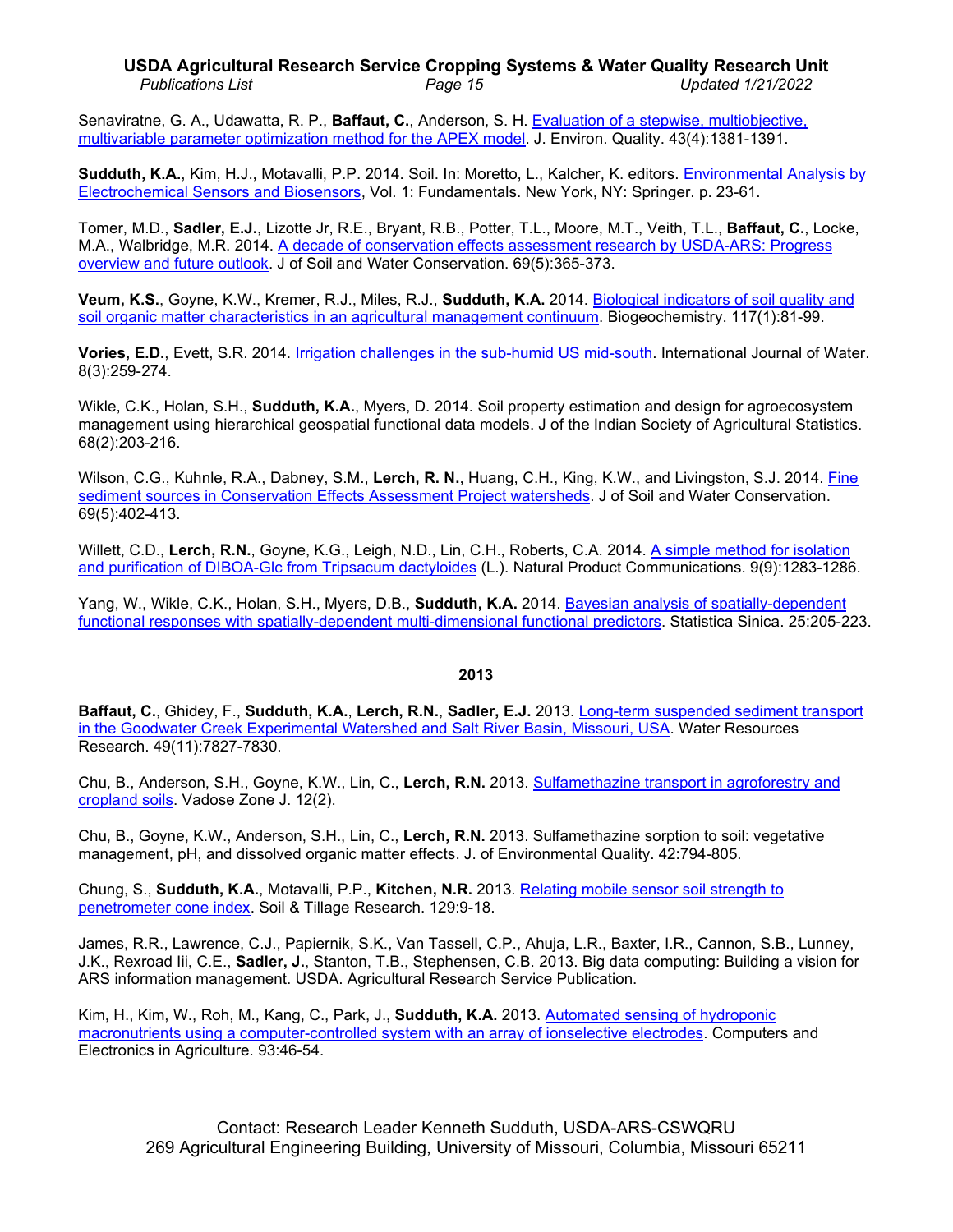# **USDA Agricultural Research Service Cropping Systems & Water Quality Research Unit** *Publications List Page 16 Updated 1/21/2022*

Kim, H., **Sudduth, K.A.**, Hummel, J.W., **Drummond, S.T.** 2013. [Validation testing of a soil macronutrient sensing](http://www.ars.usda.gov/sp2UserFiles/Place/50701000/kim071004.pdf)  [system.](http://www.ars.usda.gov/sp2UserFiles/Place/50701000/kim071004.pdf) Transactions of the ASABE. 56(1):23-31.

**Kremer, R.J.** 2013. Interactions between plants and microorganisms. Allelopathy J. 31(1):50-71.

**Kremer, R.J.**, Souissi, T. 2013. Phytotoxicity assessment for potential biological control of leafy spurge by soilborne microorganisms. Australasian Plant Pathology. 42(4):441-447.

Lerch, R.N., Harbourt, C.M., Broz, R.R., Thevary, T.J. 2013. Atrazine incorporation and soil erosion: balancing [competing water quality concerns for claypan soils.](http://dx.doi.org/10.13031/trans.56.10272) Transactions of the ASABE. 56(6):1305-1316.

Oliveira, L.F., Scharf, P.C., **Vories, E.D.**, Drummond, S.T., Dunn, D.J., Stevens, W.E., Bronson, K.F., Benson, N.R., Hubbard, V.C., Jones, A.S. 2013. Calibrating canopy reflectance sensors to predict optimal mid-season [nitrogen rate for cotton.](http://dx.doi.org/10.2136/sssaj2012.0154) Soil Science Society of America J. 77(1):173-183.

Pittman, B., Jones, J.R., **Kremer, R.J.**, Millspaugh, J., Downing, J.A. 2013. Sediment organic carbon distribution in 4 small northern Missouri impoundments: implications for sampling and carbon. Inland Waters: J. of the International Society of Limnology. 3(1):39-46.

Ponce Campos, G., Zhang, Y., Huxman, T., Mcclaran, M., Moran, M.S., Bresloff, C., Huete, A., Eamus, D., Bosch, D.D., Buda, A.R., Gunter, S.A., Kitchen, S., Mcnab, W., Morgan, J.A., Peters, D.C., **Sadler, E.J.**, Seyfried, M.S., Starks, P.J., Montoya, D., Scalley, T. 2013. [Ecosystem resilience despite large-scale altered hydroclimatic](http://dx.doi.org/10.1038/nature11836)  [conditions.](http://dx.doi.org/10.1038/nature11836) Nature. 494:349-352.

Saia, S.M., Brooks, E.S., Easton, Z.M., **Baffaut, C.**, Boll, J., Steenhuis, T.S. 2013. Incorporating pesticide transport into the WEPP-UI Model for mulch tillage and no tillage plots with an underlying claypan soil. Applied Engineering in Agriculture. 29(3):373-382.

Senaviratne, G. A., Udawatta, R.P., **Baffaut, C.**, Anderson, S.H. 2013. Agricultural Policy Environmental eXtender simulation of three adjacent row-crop watersheds in the claypan region. J. of Environmental Quality. 42:726-736.

Shao, H., **Baffaut, C.**, Gao, J.E., Nelson, N.O., Janssen, K.A., Pierzynski, G.M., Barnes, P.L. 2013. Development and application of algorithms for simulating terraces practices within SWAT. Transactions of the ASABE. 56(5):1715-1730.

**Sudduth, K.A.**, Myers, D.B., **Kitchen, N.R.**, **Drummond, S.T.** 2013. [Modeling soil electrical conductivity-depth](http://dx.doi.org/10.1016/j.geoderma.2012.10.006)  [relationships with data from proximal and penetrating ECa sensors.](http://dx.doi.org/10.1016/j.geoderma.2012.10.006) Geoderma. 199:12-21.

Unger, I.M., Goyne, K.W., Kennedy, A.C., **Kremer, R.J.**, McLain, J.E., Williams, C.F. 2013. Antibiotic effects on microbial community characteristics in soils under conservation management practices. Soil Science Society of America J. 77:100–112.

Unger, I.M., Goyne, K.W., **Kremer, R.J.**, Kennedy, A.C. 2013. Microbial community diversity in agroforestry and grass vegetative filter strips. Agroforestry Systems. 87:395-402.

Willett, C.D., **Lerch, R.N.**, Lin, C., Goyne, K.W., Leigh, N.D., Roberts, C.A. 2013. [Identification of an atrazine](http://dx.doi.org/10.1021/jf402271h)degrading [benzoxazinoid in Eastern gamagrass \(Tripsacum dactyloides\).](http://dx.doi.org/10.1021/jf402271h) J. of Agricultural and Food Chemistry. 61(34):8026-8033.

**Vories, E.D.**, Stevens, W.E., Tacker, P., Griffin, T.W., Counce, P.A. 2013. [Rice production with center pivot](http://www.ars.usda.gov/sp2UserFiles/Place/36221500/6910_Vories.pdf)  [irrigation.](http://www.ars.usda.gov/sp2UserFiles/Place/36221500/6910_Vories.pdf) Applied Engineering in Agriculture. 29(1):51-60.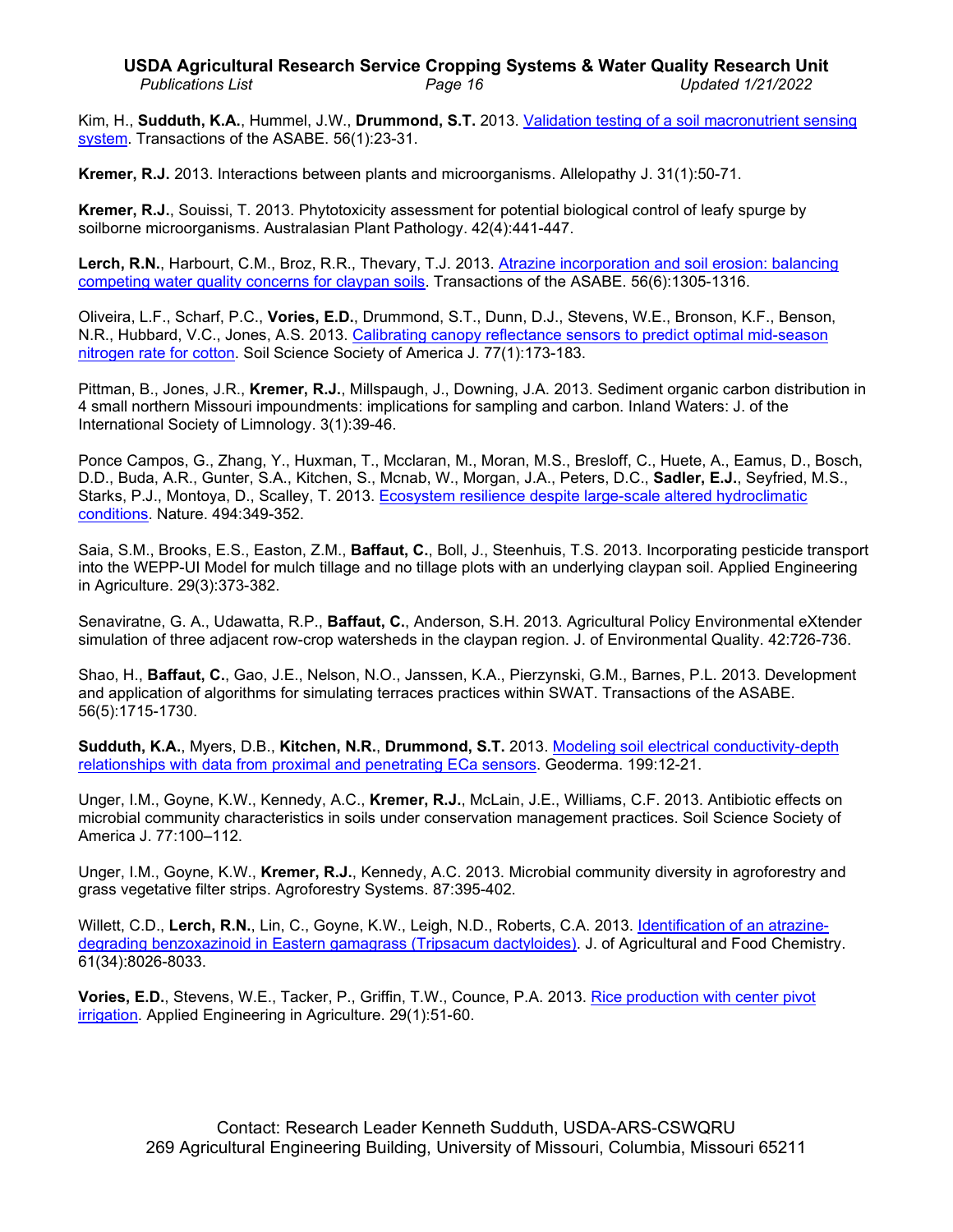# **USDA Agricultural Research Service Cropping Systems & Water Quality Research Unit**

*Publications List Page 17 Updated 1/21/2022*

#### **2012**

Chaudhary, V.P., **Sudduth, K.A., Kitchen, N.R.**, Kremer, R.J. 2012. [Reflectance spectroscopy detects](http://www.ars.usda.gov/sp2UserFiles/Place/36221500/cswq-0478-chaudary.pdf)  [management and landscape differences in soil carbon](http://www.ars.usda.gov/sp2UserFiles/Place/36221500/cswq-0478-chaudary.pdf) and nitrogen. Soil Science Society of America J. 76(2):597-606.

Landers, G.W., Thompson, A.L., **Kitchen, N.R.**, Massey, R.E. 2012. Comparative [breakeven analysis](http://dx.doi.org/10.2134/agronj2011.0229) of annual [grain and perennial switchgrass cropping systems](http://dx.doi.org/10.2134/agronj2011.0229) on claypan soil landscapes. Agronomy Journal. 104(3):639–648.

Lee, D.H., **Sudduth, K.A.,** Drummond, S.T., Chung, S.O., Myers, D.B. Automated yield map delay identification using phase correlation methodology. Transactions of the ASABE. 55(3):743-752. 2012.

**Kremer, R.J.**, Hezel, L.F. 2012. Soil health restoration under an ecologically based farming system in northwest Missouri. Renewable Agriculture and Food Systems. p. 1-10

Mugdal, A., **Baffaut, C.**, Anderson, S.H., **Sadler, E.J.**, **Kitchen, N.R.**, **Sudduth, K.A.**, **Lerch, R.N.** 2012. Using APEX to develop and validate physically-based indices for the delineation of critical management areas. J. of Soil and Water Conservation. 67: 284-299.

Paudel, B.R., Udawatta, R.P., **Kremer, R.J.,** Anderson, S.H. 2012. [Soil quality indicator responses to row crop,](http://www.ars.usda.gov/sp2UserFiles/Place/36221500/cswq-0490-paudel.pdf)  grazed pasture, and [agroforestry buffer management.](http://www.ars.usda.gov/sp2UserFiles/Place/36221500/cswq-0490-paudel.pdf) Agroforestry Systems. 84:311–323.

Stevens, W.E., **Vories, E.D.**, Heiser, J.W., Rhine, M.D. 2012. Experimentation on cultivation of rice irrigated with a center pivot system. In: Lee, T.S. editor. Irrigation Systems and Practices in Challenging Environments. Rijeka, Croatia: InTech. p. 233-254.

Unger, I.M., Goyne, K.W., Kennedy, A.C., **Kremer, R.J.** 2012. Microbial community [diversity in agroforestry and](http://dx.doi.org/10.1007/s10457-012-9559-8)  [grass vegetative filter strips.](http://dx.doi.org/10.1007/s10457-012-9559-8) Agroforestry Systems. 87(2):395-402.

Vasques, G.M., Grunwald, S., **Myers, D.B.** 2012. Associations between soil carbon and ecological landscape drivers at escalating spatial scales in Florida, USA. Landscape Ecology. 27:355-367.

Wang, X., Williams, J.R., Gassman, P.W., **Baffaut, C.**, Izaurralde, C., Jeong, J., Kiniry, J.R. 2012. The EPIC and APEX models: use, calibration and validation. Transactions of the ASABE. 55(4):1447-1462.

Willett, C.D., **Lerch, R.N.**, Schultz, R.C., Berges, S.A., Peacher, R.D., Isenhart, T.M. 2012. [Streambank erosion in](http://dx.doi.org/10.2489/jswc.67.4.249)  [two watersheds of the central claypan region](http://dx.doi.org/10.2489/jswc.67.4.249) of Missouri, United States. J.of Soil and Water Conservation Society. 67(4):247-261.

Zobiole, L.H.S., **Kremer, R.J.,** Oliveira, Jr., R.S., Constantin, J., 2012. [Glyphosate effects on photosynthesis,](http://www.ars.usda.gov/sp2UserFiles/Place/36221500/cswq-0491-zobiole.pdf)  [nutrient accumulation, and nodulation in glyphosate-resistant soybean.](http://www.ars.usda.gov/sp2UserFiles/Place/36221500/cswq-0491-zobiole.pdf) J. Plant Nutr. Soil Sci. 175, 319–330.

## **2011**

Adamchuk, V.I., Viscarra Rossel, R.A., **Sudduth, K.A.,** Schulze Lammers, P. 2011. [Sensor fusion for precision](http://dx.doi.org/10.5772/19983) [agriculture.](http://dx.doi.org/10.5772/19983) In: Thomas, C., editor. Sensor Fusion – Foundation and Applications. Croatia: In-Tech. p. 27-40.

Bellaloui, N., Reddy, K.N., Bruns, H.A., Gillen, A.M., Mengistu, A., Zobiole, L.H., Fisher, D.K., Abbas, H.K., Zablotowicz, R.M., **Kremer, R.J.** 2011. Soybean seed composition [and quality: interactions of environment](https://www.novapublishers.com/catalog/product_info.php?products_id=25973) [genotype and management practices.](https://www.novapublishers.com/catalog/product_info.php?products_id=25973) Nova Hedwigia. 1:1-42.

Bockhold, D.L., Thompson, A.L., **Sudduth, K.A.,** Henggeler, J.C. 2011. [Irrigation scheduling based on crop canopy](http://www.ars.usda.gov/sp2UserFiles/Place/36221500/cswq-0477-bockhold.pdf)  [temperature for humid environment.](http://www.ars.usda.gov/sp2UserFiles/Place/36221500/cswq-0477-bockhold.pdf) Transactions of the ASABE. 54(6):2021-2028.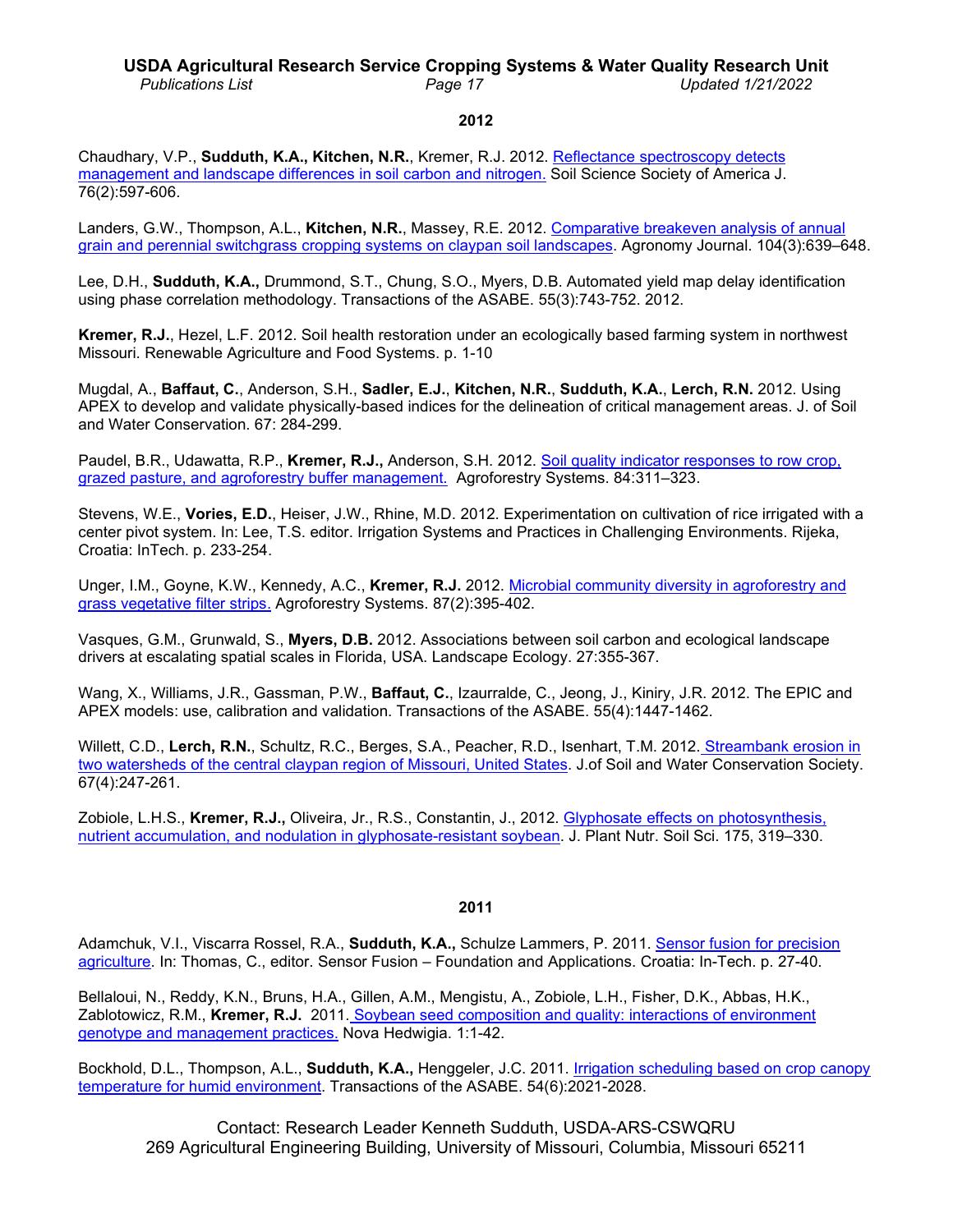# **USDA Agricultural Research Service Cropping Systems & Water Quality Research Unit** *Publications List Page 18 Updated 1/21/2022*

Bronson, K.F., Scharf, P.C., **Kitchen, N.R.** 2011. [Use of GIS-based site-specific](http://digitalcommons.unl.edu/usdaarsfacpub/677/?utm_source=digitalcommons.unl.edu%2Fusdaarsfacpub%2F677&utm_medium=PDF&utm_campaign=PDFCoverPages) nitrogen management for [improving energy efficiency.](http://digitalcommons.unl.edu/usdaarsfacpub/677/?utm_source=digitalcommons.unl.edu%2Fusdaarsfacpub%2F677&utm_medium=PDF&utm_campaign=PDFCoverPages) In: Clay, D.E., Shanahan, J.F., editors.GIS Applications in Agriculture, Volume Two, Nutrient Management for Energy Efficiency. Boca Raton, Florida. CRC Press. p. 359-384.

Chung, S.O., Jung, K.Y., **Sudduth, K.A.** 2011**.** [Estimation of Korean paddy field soil properties using optical](http://www.ars.usda.gov/sp2UserFiles/Place/36221500/cswq-0451-chung.pdf)  [reflectance.](http://www.ars.usda.gov/sp2UserFiles/Place/36221500/cswq-0451-chung.pdf) J. of Biosystems Engineering. 36(1):33-39.

Delgado, J.A., Secchi, S., Groffman, P., Nearing, M.A., Goddard, T., Reicocky, D., Lal, R., Salon, P., **Kitchen, N.R.**, Rice, C., Towery, D. 2011. [Conservation practices to mitigate and adapt to the effects of climate change.](http://www.ars.usda.gov/sp2UserFiles/Place/36221500/cswq-0456-delgado.pdf) J. of Soil and Water Conservation Society. 66(a):118A-129A.

**Kitchen, N.R.** 2011. [Growing the science of agronomy by growing the profession: a message from the](http://www.ars.usda.gov/sp2UserFiles/Place/36221500/cswq-0457-kitchen.pdf) President of [the American Society](http://www.ars.usda.gov/sp2UserFiles/Place/36221500/cswq-0457-kitchen.pdf) of Agronomy. In: Proc. of Indo-US Workshop on Precision Agriculture, February 28-March 3, 2011, Ludhiana, India. p. 15-16.

**Kremer, R.J.,** Kussman, R.D. 2011**.** [Soil quality in a pecan-kura clover alley cropping system in the Midwestern](http://www.springerlink.com/content/m25k56hk61487t49/)  [USA.](http://www.springerlink.com/content/m25k56hk61487t49/) Agroforestry Systems. 83(2):213-223.

**Lerch, R.N.** 2011. Contaminant transport in [two central Missouri karst](http://www.ars.usda.gov/sp2UserFiles/Place/36221500/cswq-0489-lerch.pdf) recharge areas. J. of Cave and Karst Studies. 73(2):99–113.

**Lerch, R.N.**, **Sadler, E.J.**, **Sudduth, K.A.**, **Baffaut, C.**, **Kitchen, N.R.** 2011. [Herbicide transport in Goodwater](http://www.ars.usda.gov/sp2UserFiles/Place/36221500/cswq-0459-lerch.pdf)  [Creek Experimental Watershed: I. Long-term research on atrazine.](http://www.ars.usda.gov/sp2UserFiles/Place/36221500/cswq-0459-lerch.pdf) J. of American Water Resources Association. 47(2):209-223.

**Lerch, R.N.**, **Sadler, E.J.**, **Baffaut, C.**, **Kitchen, N.R.**, **Sudduth, K.A.** 2011. [Herbicide transport in Goodwater](http://www.ars.usda.gov/sp2UserFiles/Place/36221500/cswq-0460-lerch.pdf)  [Creek Experimental Watershed: II. Long-term research on](http://www.ars.usda.gov/sp2UserFiles/Place/36221500/cswq-0460-lerch.pdf) acetochlor, alachlor, metolachlor, and metribuzin. J. of American Water Resources Association. 47(2):224-238.

Lin, C.H., **Lerch, R.N.**, Kremer, R.J., Garrett, H.E., George, M.F. 2011. [Stimulated rhizodegradation of atrazine by](http://www.ars.usda.gov/sp2UserFiles/Place/36221500/cswq-0464-lin.pdf)  [selected plant species.](http://www.ars.usda.gov/sp2UserFiles/Place/36221500/cswq-0464-lin.pdf) J. of Environmental Quality. 40(4):1113-1121.

Lin, C.H., **Lerch,R.N.**, Goyne, K.W., Garrett, H.E. 2011. [Reducing herbicides and veterinary antibiotics losses from](http://www.ars.usda.gov/sp2UserFiles/Place/36221500/cswq-0462-lin.pdf)  [agroecosystems using vegetative buffers.](http://www.ars.usda.gov/sp2UserFiles/Place/36221500/cswq-0462-lin.pdf) J. of Environmental Quality. 40(3):791-799.

Miller, B.V., **Lerch, R.N.** 2011. [Delineating recharge areas for Onondaga and Cathedral](http://www.ars.usda.gov/sp2UserFiles/Place/36221500/cswq-0461-miller.pdf) Caves using groundwater [tracing techniques.](http://www.ars.usda.gov/sp2UserFiles/Place/36221500/cswq-0461-miller.pdf) Missouri Speleology. 51(2):1-36.

**Myers, D.B., Kitchen, N.R.**, **Sudduth, K.A.**, Miles, R.J., **Sadler, E.J.**, Grunwald, S. 2011. [Peak functions for](http://www.sciencedirect.com/science/article/pii/S0016706111002163)  [modeling high resolution soil profile data.](http://www.sciencedirect.com/science/article/pii/S0016706111002163) Geoderma. 166(1):74-83.

O'Donnell, T.K., Goyne, K.W., Miles, R.J., **Baffaut, C.,** Anderson, S.H., **Sudduth, K.A.** 2011. [Determination of](http://www.ars.usda.gov/sp2UserFiles/Place/36221500/cswq-0480-odonnell.pdf)  representative elementary areas for soil [redoximorphic features identified by digital image processing.](http://www.ars.usda.gov/sp2UserFiles/Place/36221500/cswq-0480-odonnell.pdf) Geoderma. 161:138-146.

Pengthamkeerati, P., Motavalli, P.P., **Kremer, R.J.** 2011. Soil microbial activity and [functional diversity changed by](http://www.sciencedirect.com/science/article/pii/S0929139311000205)  [compaction, poultry litter and cropping in a claypan soil.](http://www.sciencedirect.com/science/article/pii/S0929139311000205) Applied Soil Ecology. 48(1):71-80.

Pengthamkeerati, P., Motavalli, P.P., **Kremer, R.J.** 2011. [Soil microbial biomass nitrogen and](http://www.sciencedirect.com/science/article/pii/S0929139311001958) β-glucosaminidase [activity response to surface compaction and poultry-litter application in a claypan soil.](http://www.sciencedirect.com/science/article/pii/S0929139311001958) Applied Soil Ecology. 51:79-86.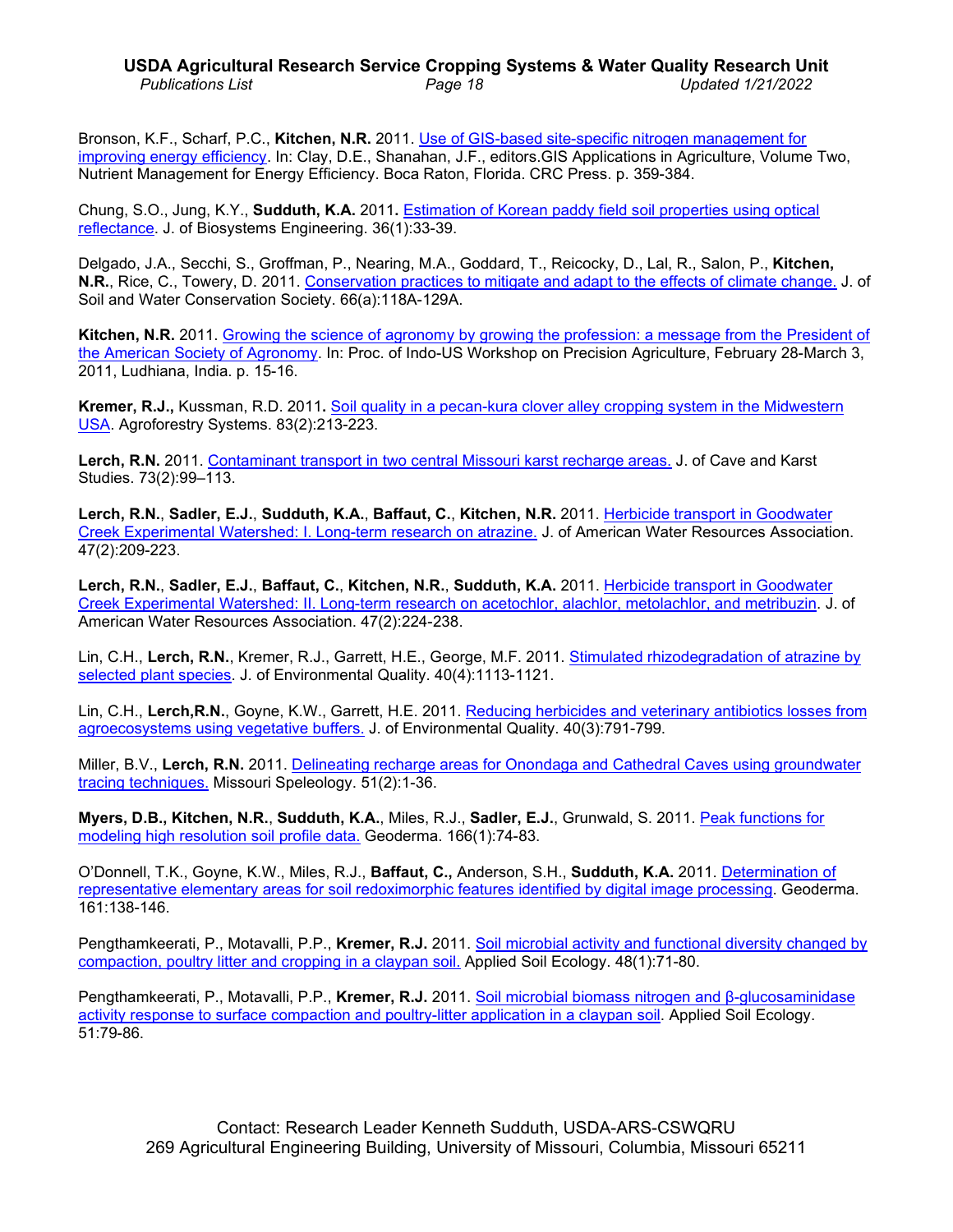# **USDA Agricultural Research Service Cropping Systems & Water Quality Research Unit** *Publications List Page 19 Updated 1/21/2022*

Ponce, G., Moran, M.S., Huete, A., Bresloff, C., Huxman, T., Bosch, D.D., Bradford, J., Buda, A.R., Gunter, S.A., Mcnab, H., Mcclaran, M., Peters, D.C., **Sadler, E.J.**, Seyfried, M.S., Starks, P.J., Sutherland Montoya, D., Heartsill, T. 2011. Convergence of dynamic vegetation net productivity responses to precipitation variability from 10 years of MODIS EVI. ISRSE 2011, 34th International Symposium on Remote Sensing of Environment, Sydney Convention and Exhibition Centre, 10-15 April 2011.

Rhine, M. D., Stevens, G., Heiser, J. W., **Vories, E.D.** 2011. [Nitrogen fertilization on center pivot sprinkler irrigated](http://dx.doi.org/10.1094/CM-2011-1021-01-RS)  [rice.](http://dx.doi.org/10.1094/CM-2011-1021-01-RS) Crop Management.10(1).

Roberts, D.F., Ferguson, R.B., **Kitchen, N.R.,** Adamchuk, V.I., Shanahan, J.F. 2011. [Relationships between soil](http://www.ars.usda.gov/sp2UserFiles/Place/36221500/cswq-0475-roberts.pdf)based management zones and canopy [sensing for corn nitrogen management.](http://www.ars.usda.gov/sp2UserFiles/Place/36221500/cswq-0475-roberts.pdf) Agronomy J. 104(1):119-129.

**Sadler, E.J.**, Baker, J.M., Ringler, C. 2011. Implications of climate change for water surplus and scarcity and how that affects agricultural sustainability in Hungary. Challenges and Opportunities in Agriculture, Proc. AGRISAFE Final Conference, March 21-23, 2011, Budapest, Hungary. p. 50-55.

Scharf, P.C., **Kitchen, N.R.** 2011. Use of GIS-based site-specific nitrogen management for improving energy efficiency. In: Clay, D. E., Shanahan, J. F., editors. GIS Applications in Agriculture. Volume Two: Nutrient Management for Energy Efficience. Boca Raton, FL: CRC Press. p. 359-384.

Scharf, P.C., Shannon, D.K., Palm, H.L., **Sudduth, K.A.,** Drummond, S.T., **Kitchen, N.R.**, Mueller, L.J., Hubbard,V.C., Oliviera,L.F. 2011. [Sensor-based nitrogen applications out-performed producer-chosen rates for](http://www.ars.usda.gov/sp2UserFiles/Place/36221500/cswq-0473-scharf.pdf)  corn in on-farm [demonstrations.](http://www.ars.usda.gov/sp2UserFiles/Place/36221500/cswq-0473-scharf.pdf) Agronomy J. 103:1683-1691.

Sheridan, A.H., **Kitchen, N.R., Sudduth, K.A.**, **Drummond, S.T.** 2011. [Corn hybrid growth stage influence on crop](http://www.ars.usda.gov/sp2UserFiles/Place/36221500/cswq-0493-sheridan.pdf)  [reflectance sensing.](http://www.ars.usda.gov/sp2UserFiles/Place/36221500/cswq-0493-sheridan.pdf) Agronomy J. 104(1):158-164.

**Sudduth, K.A.,** Myers, D.B., **Kitchen, N.R.**, **Drummond, S.T.** 2011**.** [Mapping conductivity-depth relationships by](http://www.ars.usda.gov/sp2UserFiles/Place/36221500/cswq-0455-sudduth.pdf)  [combining proximal and penetrating ECa sensors.](http://www.ars.usda.gov/sp2UserFiles/Place/36221500/cswq-0455-sudduth.pdf) In Proc. of the 2nd Global Workshop on Proximal Soil Sensing, Montreal, Canada, p. 32-35.

**Vories, E.D.**, Greene, J.K., Teague, T.G., Stewart, J.H., Phipps, B.J., Pringle, H.C., Clawson, E.L., Hogan, R.J., O'Leary, P.F., Griffin, T.W. 2011. [Determining the optimum timing for the final furrow irrigation on Mid-South cotton.](http://www.ars.usda.gov/sp2UserFiles/Place/36221500/cswq-0494-vories.pdf) Appl. Eng. Agric. 27(5):737-745.

Wu, S.H., Goyne, K.G., **Lerch, R.N.**, Lin, C.H. 2011. [Adsorption of isoxaflutole degradates to aluminum and iron](http://dx.doi.org/10.2134/jeq2010.0338)  [hydrous oxides.](http://dx.doi.org/10.2134/jeq2010.0338) J. Environ. Quality. 40(2):528-537.

## **2010**

Baffaut, C., Sadeghi, A.M. 2010. [Bacteria Modeling with SWAT for Assessment and Remediation Studies -](http://www.ars.usda.gov/sp2UserFiles/Place/36221500/cswq-0444-baffaut.pdf) A [Review.](http://www.ars.usda.gov/sp2UserFiles/Place/36221500/cswq-0444-baffaut.pdf) Transactions of the ASABE. 53(3):1585-1594.

Finocchiaro, R.G., **Kremer, R.J.** 2010**.** [Effect of Municipal Wastewater as a Wetland Water Source on Soil](http://hdl.handle.net/10113/47387)  [Microbial Activity.](http://hdl.handle.net/10113/47387) Communications in soil science and plant analysis. 41(16-19):1974-1985.

Ghidey, F., **Baffaut, C., Lerch, R.N.**, **Kitchen, N.R.**, **Sadler, E.J.**, **Sudduth, K.A.** 2010**.** [Herbicide transport to](http://hdl.handle.net/10113/43547)  [surface runoff from a claypan soil: Scaling from plots to fields.](http://hdl.handle.net/10113/43547) J. of Soil and Water Conservation. 65(3):168-179.

Jung, K.Y., **Kitchen, N.R., Sudduth, K.A.**, Lee, K.S., Chung, S.O. 2010. [Soil compaction varies](http://www.ars.usda.gov/sp2UserFiles/Place/36221500/cswq-0436-jung.pdf) by crop [management system over a claypan soil landscape.](http://www.ars.usda.gov/sp2UserFiles/Place/36221500/cswq-0436-jung.pdf) Soil & Tillage Research. 107(1):1-10.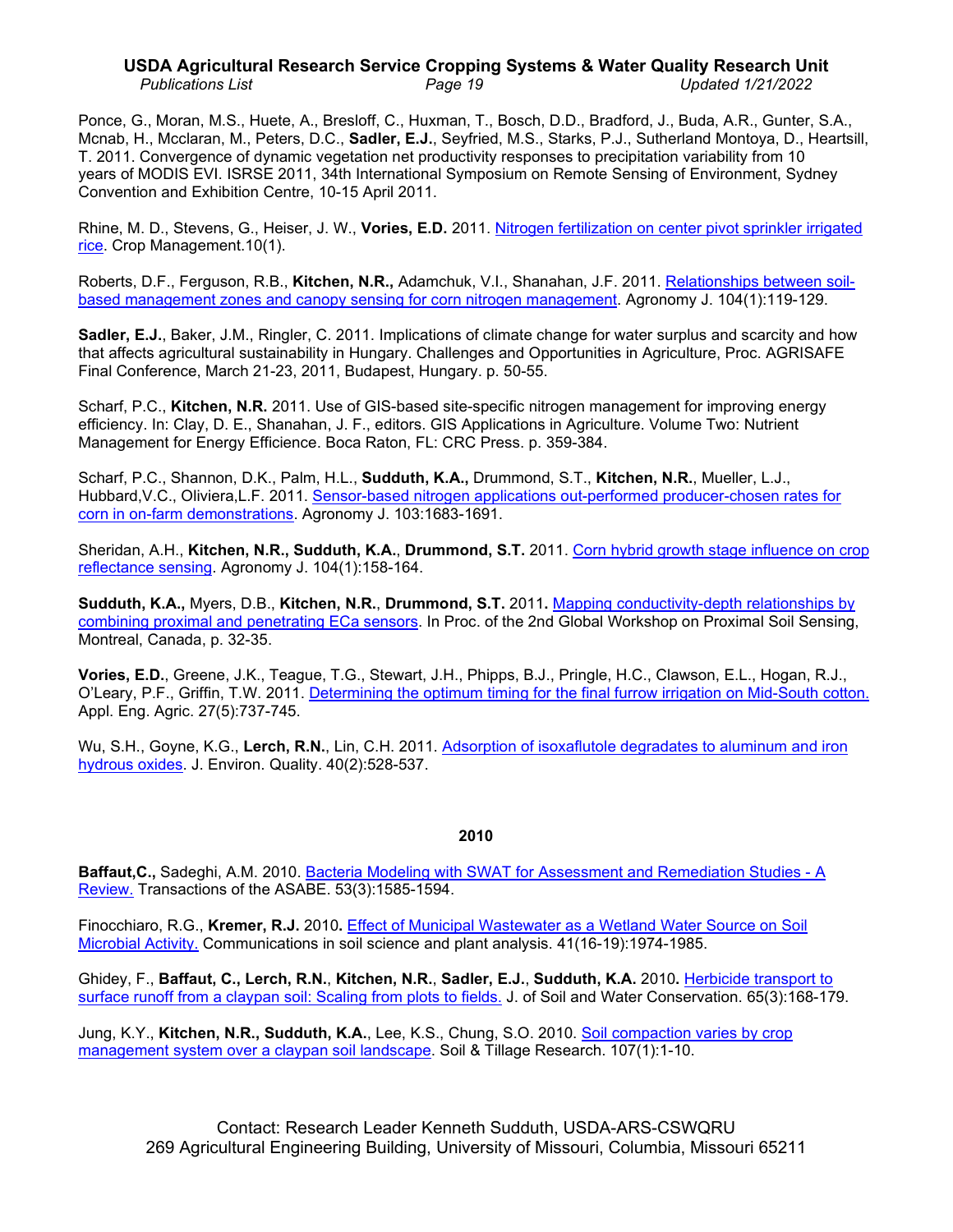# **USDA Agricultural Research Service Cropping Systems & Water Quality Research Unit** *Publications List Page 20 Updated 1/21/2022*

**Kitchen, N.R., Sudduth, K.A.**, Drummond, S.T., Scharf, P.C., Palm, H.L., Roberts, D.F., **Vories, E.D.** 2010. [Ground-based canopy reflectance sensing for variable-rate nitrogen corn fertilization.](http://www.ars.usda.gov/sp2UserFiles/Place/36221500/cswq-0421-kitchen.pdf) Agronomy J. 102:71-84.

**Kitchen, N.R., Sudduth, K.A.**, Kremer, R.J., Myers, D.B. 2010. Sensor-based mapping of soil quality on degraded claypan landscapes of the central United States. In: Viscarra Rossel, R. A., McBratney, Alex B., and Minasny, B. Proximal Soil Sensing, Volume 1. New York: Springer. p. 363-373.

Lee, K.S., **Sudduth, K.A., Drummond, S.T.** Lee, D.H., **Kitchen, N.R.**, Chung, S.O. 2010. [Calibration methods for](http://www.ars.usda.gov/sp2UserFiles/Place/36221500/cswq-0437-lee.pdf)  soil property [estimation using reflectance spectroscopy.](http://www.ars.usda.gov/sp2UserFiles/Place/36221500/cswq-0437-lee.pdf) Transactions of the ASABE. 53(3):675-684.

Lin, C.H., Goyne, K.W., **Kremer, R.J., Lerch, R.N.**, Garrett, H.E. 2010**.** [Dissipation of sulfamethazine and](http://ddr.nal.usda.gov/handle/10113/45082)  [tetracycline in the root zone of grass and tree species.](http://ddr.nal.usda.gov/handle/10113/45082) J. of Environmental Quality. 39(4):1269-1278.

Mudgal, A., Anderson, S.H., **Baffaut, C., Kitchen, N.R.**, **Sadler, E.J.** 2010. [Effects of long-term soil and crop](http://www.ars.usda.gov/sp2UserFiles/Place/36221500/cswq-0443-mudgal.pdf)  [management on soil hydraulic properties for claypan soils.](http://www.ars.usda.gov/sp2UserFiles/Place/36221500/cswq-0443-mudgal.pdf) J. of Soil and Water Conservation. 65(6):393-403.

Mudgal, A., **Baffaut, C.,** Anderson, S.H., **Sadler, E.J.**,Thompson, A.L. 2010. [APEX model assessment of variable](http://www.ars.usda.gov/sp2UserFiles/Place/36221500/cswq-0438-mudgal.pdf)  [landscapes on runoff and dissolved herbicides.](http://www.ars.usda.gov/sp2UserFiles/Place/36221500/cswq-0438-mudgal.pdf) Transactions of the ASABE. 53(4):1047-1058.

O'Donnell, T.K., Goyne, K.W., Miles, R.J., **Baffaut, C.,** Anderson, S.H., **Sudduth, K.A.** 010**.** [Identification and](http://hdl.handle.net/10113/44389)  [quantification of soil redoximorphic features by digital image processing.](http://hdl.handle.net/10113/44389) Geoderma. 157(3-4):86-96.

Roberts, D.F., **Kitchen, N.R.** Scharf, P.C., **Sudduth, K.A.** 2010. [Will variable-rate nitrogen fertilization using corn](http://www.ars.usda.gov/sp2UserFiles/Place/36221500/cswq-0422-roberts.pdf)  [canopy reflectance sensing deliver environmental benefits?.](http://www.ars.usda.gov/sp2UserFiles/Place/36221500/cswq-0422-roberts.pdf) Agronomy J. 102:85-95.

Roberts, D.F., **Kitchen, N.R., Sudduth, K.A.**, Drummond, S.T., Scharf, P.C. 2010. Economic and Environmental Implications of Sensor-based N Management. Better Crops with Plant Food. XCIV (94):4-6.

Souza, E.G., Scharf, P.C., **Sudduth, K.A.** 2010. [Sun position and clouds effects on reflectance and vegetation](http://www.ars.usda.gov/sp2UserFiles/Place/36221500/cswq-0479-souza.pdf)  [indices of corn.](http://www.ars.usda.gov/sp2UserFiles/Place/36221500/cswq-0479-souza.pdf) Agronomy J. 102:734-744.

Stone, K.C., Camp, C.R., **Sadler, E.J.,** Evans, D.E., Millen, J.A. 2010. [Corn Yield Response to Nitrogen Fertilizer](http://ddr.nal.usda.gov/handle/10113/44314)  [and Irrigation in the Southeastern Coastal Plain.](http://ddr.nal.usda.gov/handle/10113/44314) Applied Engineering in Agriculture. 26(3):429-438.

**Sudduth, K.A., Kitchen, N.R.**, Myers, D.B., **Drummond, S.T.** 2010. [Mapping depth to argillic soil horizons using](http://www.ars.usda.gov/sp2UserFiles/Place/36221500/cswq-0442-sudduth.pdf)  [apparent electrical conductivity.](http://www.ars.usda.gov/sp2UserFiles/Place/36221500/cswq-0442-sudduth.pdf) J. of Environmental and Engineering Geophysics. 15(3):135-146.

Thompson, B., Lin, C., Hsieh, H., **Kremer, R.J.**, **Lerch, R.N.**, Garrett, H.E. 2010. [Evaluation of PCR-based](http://dx.doi.org/10.2134/jeq2010.0192)  [quantification techniques to estimate the abundance of atrazine chlorohydrolase gene atzA in rhizosphere soils.](http://dx.doi.org/10.2134/jeq2010.0192) Journal of Environmental Quality. 39(6):1999-2005.

Williams, J.D., **Kitchen, N.R.,** Scharf, P.C., Stevens, W.E. 2010. [Within-field nitrogen response in corn related to](http://www.ars.usda.gov/sp2UserFiles/Place/36221500/cswq-0435-williams.pdf)  [aerial photograph color.](http://www.ars.usda.gov/sp2UserFiles/Place/36221500/cswq-0435-williams.pdf) Precision Agriculture. 11:291-305.

Wrather, J.A., Stevens, W.E., **Vories, E.D.,** Kirkpatrick, T.L., Mueller, J.D., Mauromoustakos, A. 2010. [The use of](http://hdl.handle.net/10113/48727)  root gall ratings to determine high risk [zones in cotton fields infested by Meloidogyne incognita.](http://hdl.handle.net/10113/48727) Crop Science. 50(6):2575-2579.

Zobiole, L.H., Oliveira Jr., R.S., **Kremer, R.J**., Muniz, A.S., Oliveira Jr., A.O. 2010. [Nutrient accumulation and](http://dx.doi.org/10.1080/01904167.2010.491890)  [photosynthesis in glyphosate-resistant soybeans is reduced under glyphosate use.](http://dx.doi.org/10.1080/01904167.2010.491890) J. of Plant Nutrition. 33(12):1860-1873.

Zobiole, L.H., Oliveira, R.S., **Kremer, R.J.,** Constantin, J., Bonato, C.M., Muniz, A.S. 2010. [Water use efficiency](http://www.ars.usda.gov/sp2UserFiles/Place/36221500/cswq-0492-zobiole.pdf)  [and photosynthesis of glyphosate-resistant soybean](http://www.ars.usda.gov/sp2UserFiles/Place/36221500/cswq-0492-zobiole.pdf) as affected by glyphosate. Pesticide Biochemistry and Physiology. 97:182–193.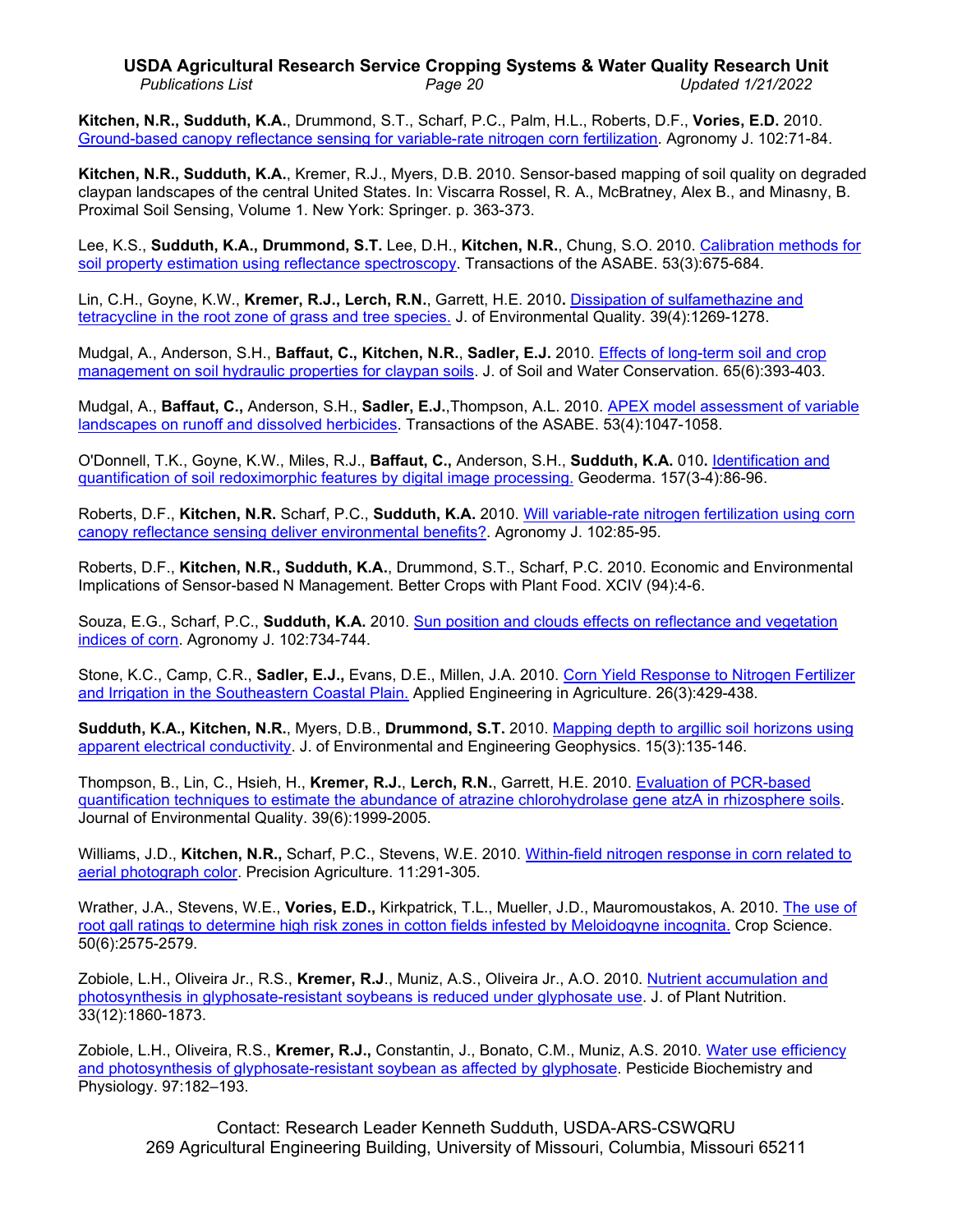# **USDA Agricultural Research Service Cropping Systems & Water Quality Research Unit** *Publications List Page 21 Updated 1/21/2022*

Zobiole, L.H., Oliveira, R.S., **Kremer, R.J.,** Constantin, J., Yamada, T., Castro, C., Oliveira, F.A., Oliveira, A. 2010. [Effect of glyphosate on symbiotic N2 fixation and nickel](http://www.ars.usda.gov/sp2UserFiles/Place/36221500/cswq-0427-zobiole.pdf) concentration in glyphosate-resistant soybean. Applied Soil Ecology. 44(2):176-180.

Zobiole, L.H., **Kremer, R.J.,** Oliveira Jr., R.S., Constantin, J. 2010. [Glyphosate affects photosynthesis in first and](http://dx.doi.org/10.1007/s11104-010-0474-3)  [second generation of glyphosate-resistant soybeans.](http://dx.doi.org/10.1007/s11104-010-0474-3) Plant and Soil. 336(1-2):251-265.

Zobiole, L.H., Oliveira Jr., R.S., Visentainer, J.V., **Kremer, R.J.,** Bellaloui, N., Yamada, T. 2010. [Glyphosate affects](http://dx.doi.org/10.1021/jf904342t)  [seed composition in glyphosate-resistant soybean.](http://dx.doi.org/10.1021/jf904342t) J. of Agricultural and Food Chemistry. 58(7):4517-4522.

#### **2009**

**Baffaut, C.,** Benson, V.W. 2009. [Modeling flow and pollutant transport in a karst watershed with SWAT.](http://dx.doi.org/10.13031/2013.26840) Transactions of the ASABE. 52(2):469-479.

Bauer, P.J., Foulk, J.A., Gambler, G.R., **Sadler, E.J.** 2009. [A comparison of two cotton cultivars differing in maturity](http://hdl.handle.net/10113/29905)  for within-canopy [fiber property variation.](http://hdl.handle.net/10113/29905) Crop Science. 49(2):651-657.

Finocchario, R.G., **Kremer, R.J.,** Frederickson, L.H. 2009. [Impact of municipal wastewater effluent on seed bank](http://dx.doi.org/10.1672/08-58.1)  [response and soils excavated from a wetland impoundment.](http://dx.doi.org/10.1672/08-58.1) Wetlands: the J. of the Society of the Wetland Scientist. 29(2):713-723.

Henggeler, J.C. and **Vories, E.D.** 2009. [Evaluating center pivot distribution uniformity from catch can tests.](http://www.ars.usda.gov/sp2UserFiles/Place/36221500/6909_Vories.pdf) ASABE, St. Joseph, MI. Paper No. 096044.

Jang, G.S., **Sudduth, K.A., Sadler, E.J.**, **Lerch, R.N.** 2009. Watershed-scale crop [type classification using](http://dx.doi.org/10.13031/2013.29142)  seasonal trends in remote [sensing-derived vegetation indices.](http://dx.doi.org/10.13031/2013.29142) Transactions of the ASABE. 52(5):1535-1544.

Jiang, P., Zhuoqiong, H., **Kitchen, N.R., Sudduth, K.A.** 2009. Bayesian analysis [of within-field variability of corn](http://dx.doi.org/10.1007/s11119-008-9070-4) [yield using a spatial hierarchical model.](http://dx.doi.org/10.1007/s11119-008-9070-4) Precision Agriculture. 10(2):111-127.

Kim, H.J., **Sudduth, K.A.,** Hummel, J.W. 2009. [Soil macronutrient sensing for precision agriculture.](http://www.ars.usda.gov/sp2UserFiles/Place/36221500/cswq-0419-kim.pdf) J. of Environmental Monitoring. 11:1810-1824.

**Kremer, R.J.,** Ben-Hammouda, M. 2009. [Allelopathic plants: 19. Barley \(Hordeum vulgare L\).](http://www.ars.usda.gov/sp2UserFiles/Place/36221500/cswq-0424-kremer.pdf) Allelopathy J. 24(2):225-242.

**Kremer, R.J.,** Means, N.E. 2009. [Glyphosate and glyphosate-resistant crop interactions with rhizosphere](http://hdl.handle.net/10113/35795)  [microorganisms.](http://hdl.handle.net/10113/35795) European J. of Agronomy. 31(3):153-161.

Lee, K.S., Lee, D.H., **Sudduth, K.A.,** Chung, S.O., **Kitchen, N.R.**, **Drummond, S.T.** 2009. [Wavelength](http://dx.doi.org/10.13031/2013.27385) [identification and diffuse reflectance estimation](http://dx.doi.org/10.13031/2013.27385) for surface and profile soil properties. Transactions of the ASABE. 52(3):683-695.

Noellsch, A.J., Motavalli, P.P., Nelson, K.A., **Kitchen, N.R**. 2009. [Corn response to conventional and slow-release](http://hdl.handle.net/10113/31418)  [nitrogen fertilizers across a claypan landscape.](http://hdl.handle.net/10113/31418) Agronomy J. 101(3):607-614.

Oueslati, O., Ben-Hammouda, M., Ghorbel, M.H., El Gazzeh, M., **Kremer, R.J.** 2009. [Role of phenolic acids in](http://www.ars.usda.gov/sp2UserFiles/Place/36221500/cswq-0425-oueslati.pdf)  [expression of barley \(Hordeum vugare\) autotoxicity.](http://www.ars.usda.gov/sp2UserFiles/Place/36221500/cswq-0425-oueslati.pdf) Allelopathy J. 23(1):157-166.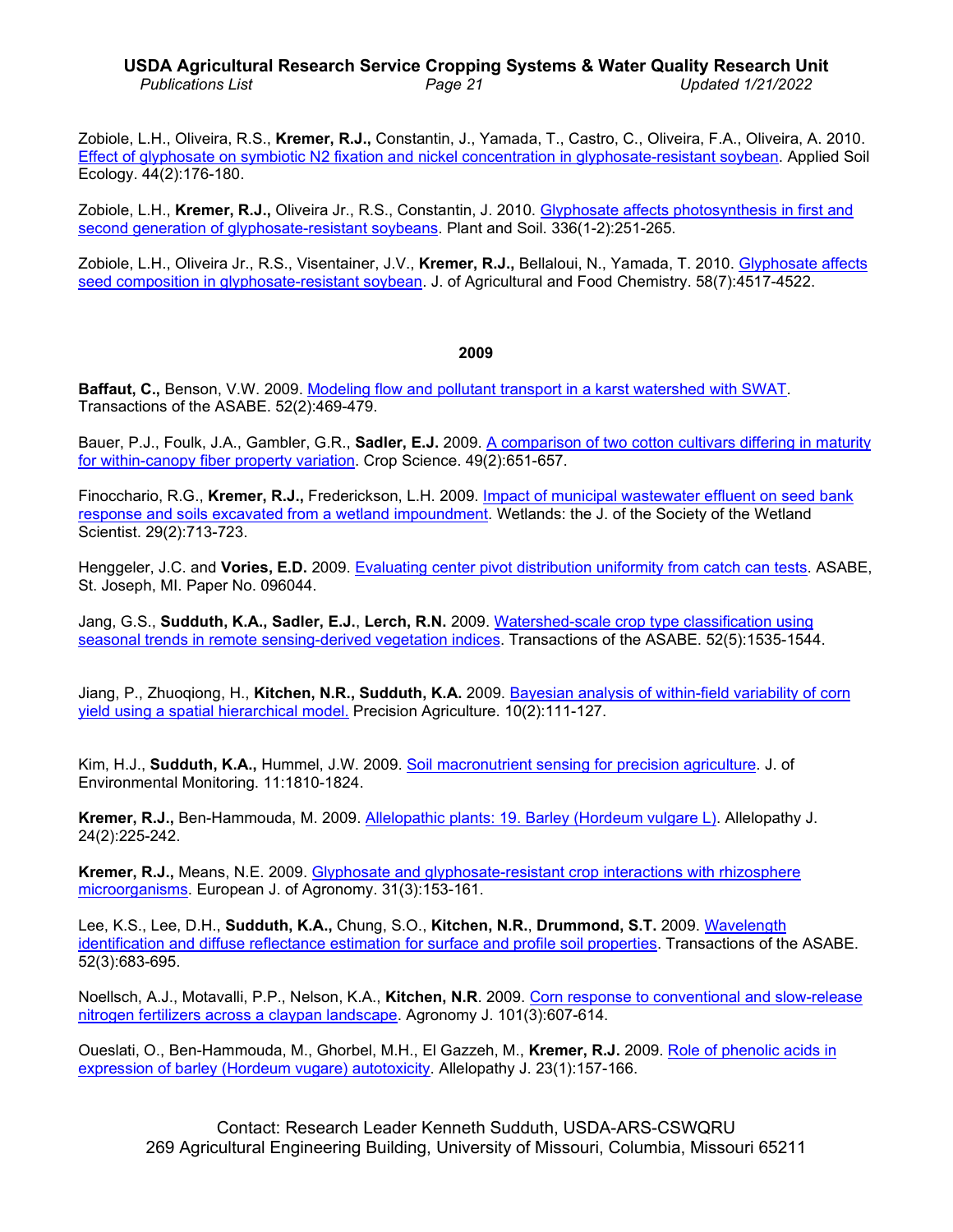# **USDA Agricultural Research Service Cropping Systems & Water Quality Research Unit** *Publications List Page 22 Updated 1/21/2022*

Schomberg, H.H., Weitholter, S., Griffin, T.S., Reeves, D.W., Cabrera, M.L., Fisher, D.S., Endale, D.M., Balkcom, K.S., Raper, R.L., **Kitchen, N.R.,** Locke, M.A., Potter, K.N., Schwartz, R.C., Trumank, C.C., Tyler, D.D. 2009. [Assessing indices for predicting potential nitrogen mineralization in soils under different](http://hdl.handle.net/10113/36062) management systems. Soil Science Society of America J. 73(5):1575-1586.

Steiner, J.L., **Sadler, E.J**., Wilson, G., Hatfield, J., James, D., Vandenberg, B., Chen, J.S., Oster, T., Ross, J.D., Cole, K. 2009. [STEWARDS watershed data system: system design and implementation.](http://hdl.handle.net/10113/37984) Transactions of the ASABE. 52(5):1523-1533.

Steiner, J.L., **Sadler, E.J.,** Hatfield, J.L., Wilson, G., James, D.E., Vandenberg, B., Ross, J.D., Oster, T., Cole, K. 2009. [Data management to enhance long-term watershed research: Context and STEWARDS case study.](http://hdl.handle.net/10113/38988) J. of Ecohydrology. 2:391-398.

Udawatta, R.P., **Kremer, R.J.,** Garrett, H.E., Anderson, S.H. 2009. [Soil enzyme activities and physical properties in](http://hdl.handle.net/10113/29016)  a watershed managed under [agroforestry and row-crop systems.](http://hdl.handle.net/10113/29016) Agriculture, Ecosystems & Environment. 31(1-2):98-104.

**Vories, E.D.,** Tacker, P.L., Lancaster, S.W., Glover, R.E. 2009. [Subsurface drip irrigation of corn in the United](http://hdl.handle.net/10113/29737)  [States Mid-South.](http://hdl.handle.net/10113/29737) Agricultural Water Management. 96(6):912-916.

Williams, J.D., **Kitchen, N.R.,** Scharf, P.C., Stevens, W.E. 2009. [Within-field corn nitrogen response related to](http://www.springerlink.com/content/m603376219m352p7/)  [aerial photograph color.](http://www.springerlink.com/content/m603376219m352p7/) Precision Agriculture. 11(3):291-305.

Yamada, T., **Kremer, R.J.,** Castro, P.R., Wood, B.W. 2009. [Glyphosate interactions with physiology, nutrition, and](http://www.ars.usda.gov/sp2UserFiles/Place/36221500/cswq-0426-yamada.pdf)  [diseases of plants: threat to agricultural sustainability?](http://www.ars.usda.gov/sp2UserFiles/Place/36221500/cswq-0426-yamada.pdf) European J. of Agronomy. 31(3):111-113.

#### **2008**

Adamchuk, V.I., Ingram, T.J., **Sudduth, K.A.**, Chung, S.O. 2008. [On-the-go mapping of soil mechanical resistance](http://www.ars.usda.gov/sp2UserFiles/Place/36221500/cswq-0395-adamchuk.pdf)  [using a linear depth effect model.](http://www.ars.usda.gov/sp2UserFiles/Place/36221500/cswq-0395-adamchuk.pdf) Transactions of the ASABE. 51(6):1885-1894.

Chung, S.O., Jung, I.K., Sung, J.H., **Sudduth, K.A.**, **Drummond, S.T.** 2008. Analysis of [spatial variability in a](http://www.ars.usda.gov/sp2UserFiles/Place/36221500/cswq-0396-chung.pdf)  Korean paddy field [using median polish detrending.](http://www.ars.usda.gov/sp2UserFiles/Place/36221500/cswq-0396-chung.pdf) J. of Biosystems Engineering. 33(5):362-369.

Chung, S.O., **Sudduth, K.A.,** Plouffe, C., **Kitchen, N.R.** 2008. [Soil bin and field tests of an on-the-go soil strength](http://www.ars.usda.gov/sp2UserFiles/Place/36221500/cswq-0320-202275.pdf)  [profile sensor..](http://www.ars.usda.gov/sp2UserFiles/Place/36221500/cswq-0320-202275.pdf) Transactions of the ASABE. 51(1):5-18.

Chung, S.O., **Sudduth, K.A.**, Tan, J. 2008. [Spectral analysis of on-the-go soil strength sensor data.](http://www.ars.usda.gov/sp2UserFiles/Place/36221500/cswq-0397-chung.pdf) J. of Biosystems Engineering. 33(5):355-361.

Evans, R. G., **Sadler, E. J.** 2008. [Methods and technologies to improve efficiency of water use.](http://ddr.nal.usda.gov/handle/10113/21462) Water Resources Research. 44(7): W00E04 (15 pp.).

Hezel, Linda, **Kremer, R.J.** 2008. [Healing and building soil on](http://www.ars.usda.gov/sp2UserFiles/Place/36221500/cswq-0400-hezel.pdf) Prairie Birthday Farm. Missouri Prairie J. 29(3):14-20.

Hoilett, N.O., Nkongolo, M., **Kremer, R.J.,** Eivazi, F., Adisa, S.J., Paro, R.M., Schmidt, K. 2008. [Understanding the](http://www.ars.usda.gov/sp2UserFiles/Place/36221500/cswq-0423-hoilett.pdf)  [relationships between microbial biomass, enzymes and greenhouse gas efflux in a secondary](http://www.ars.usda.gov/sp2UserFiles/Place/36221500/cswq-0423-hoilett.pdf) forest in Missouri. J. of Environmental Monitoring. 5(1):109-118.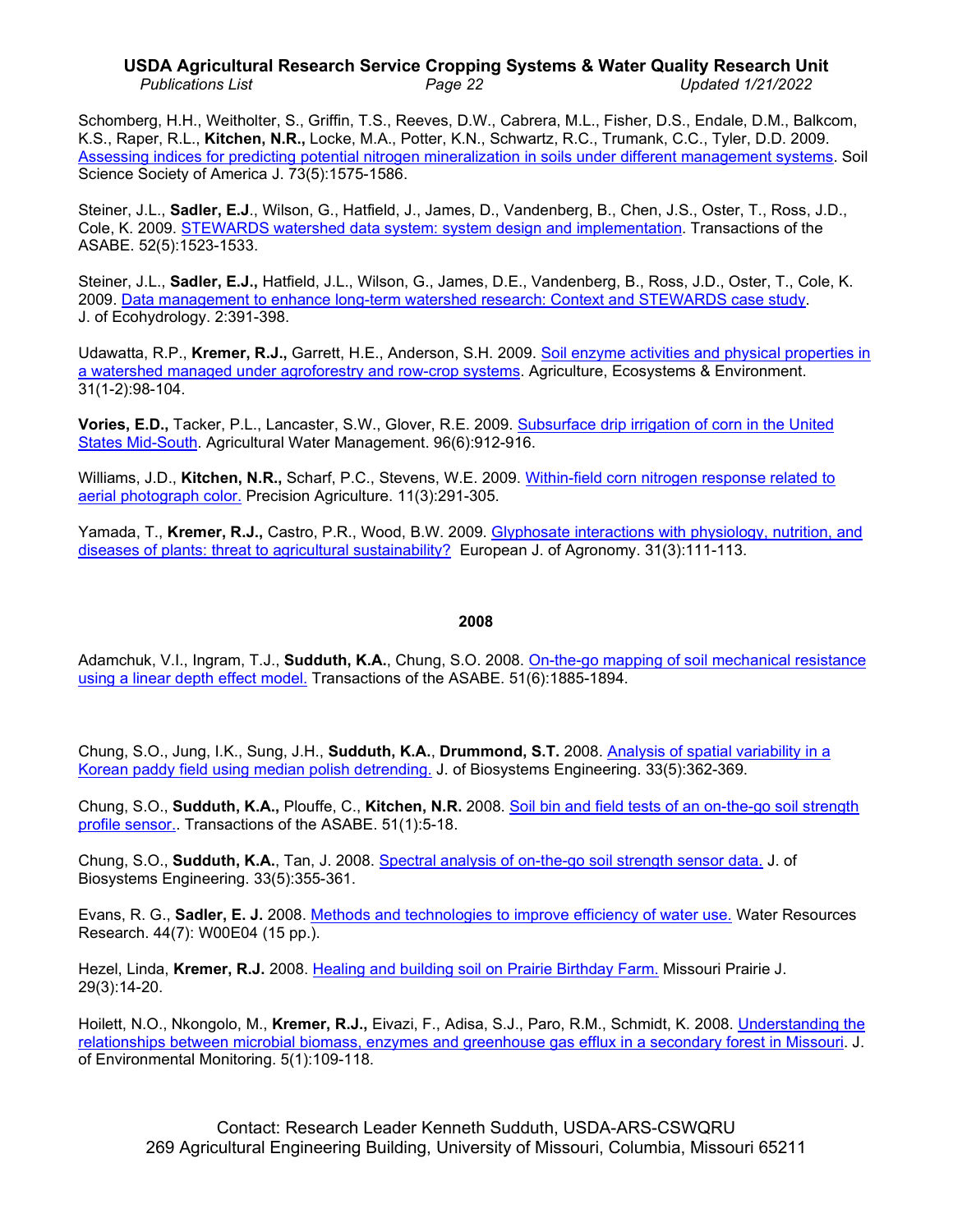## **USDA Agricultural Research Service Cropping Systems & Water Quality Research Unit** *Publications List Page 23 Updated 1/21/2022*

Holan, S., Wang, S., Arab, A., **Sadler, E.J.,** Stone, K.C. 2008. [Semiparametric geographically weighted response](http://www.ars.usda.gov/sp2UserFiles/Place/36221500/cswq-0394-holan.pdf)  [curves with application to site-specific](http://www.ars.usda.gov/sp2UserFiles/Place/36221500/cswq-0394-holan.pdf) agriculture. J. of Agricultural Biological and Environmental Statistics. 13(4):424-439.

Jiang, P., **Kitchen, N.R**., Anderson, S.A., **Sudduth, K.A.**, **Sadler, E.J.** 2008. [Estimating plant-available water using](http://hdl.handle.net/10113/18491)  [the simple inverse yield model for claypan landscapes.](http://hdl.handle.net/10113/18491) Agron. J. 100:830-836.

Jung, W.K., **Kitchen, N.R**., **Sudduth, K.A.**, Kremer, R.J. 2008. [Contrasting grain crop and grassland management](http://dx.doi.org/10.1111/j.1747-0765.2008.00314.x)  [effects on soil quality properties for a north-central Missouri claypan soil landscape.](http://dx.doi.org/10.1111/j.1747-0765.2008.00314.x) Soil Science and Plant Nutrition. 54:960-971.

**Kitchen, N.R.,** Goulding, K.W.T., Shanahan, J.F. 2008. [Proven practices and innovative technologies for on-farm](http://dx.doi.org/10.1016/B978-0-12-374347-3.00015-9)  [crop nitrogen management.](http://dx.doi.org/10.1016/B978-0-12-374347-3.00015-9) Chapter 15, 483-517 In: J. L. Hatfield & R. F. Follett (eds) Nitrogen in the Environment: Sources, Problems, and Management, Second edition, ed. Academic Press, San Diego.

**Kitchen, N.R.** 2008. [Emerging technologies for real-time and integrated agriculture decisions.](http://www.ars.usda.gov/sp2UserFiles/Place/36221500/cswq-0318-kitchen.pdf) Computers and Electronics in Agriculture. 61(1):1-3.

Lee, K.S., Lee, D.H., Jung, I.K., Chung, S.O., **Sudduth, K.A.** 2008. [Sampling and calibration requirements for](http://www.ars.usda.gov/sp2UserFiles/Place/36221500/cswq-0398-lee.pdf)  optical reflectance soil [property sensors for Korean paddy soils.](http://www.ars.usda.gov/sp2UserFiles/Place/36221500/cswq-0398-lee.pdf) J. of Biosystems Engineering. 33(4):260-268.

**Lerch, R.N., Sadler, E.J.**, **Kitchen, N.R.**, **Sudduth, K.A.**, Kremer, R.J. Myers. D.B., **Baffaut, C.**, Anderson, S.H., Lin, C.H. 2008. [Overview of the Mark Twain Lake/Salt River Basin conservation effects assessment project.](http://dx.doi.org/10.2489/jswc.63.6.345) J. Soil Water Cons. 63(6):345-359.

Lin, C.H., **Lerch, R.N**., Garrett, H.E., George, M.F. 2008 [Bioremediation of atrazine-contaminated soil by forage](http://www.ars.usda.gov/sp2UserFiles/Place/36221500/cswq-0383-lin.pdf)  [grasses: transformation, uptake, and detoxification.](http://www.ars.usda.gov/sp2UserFiles/Place/36221500/cswq-0383-lin.pdf) J. Environ. Qual. 37:196–206.

Massey, R., Myers, D.B., **Kitchen, N.R., Sudduth, K.A.** 2008. [Profitability maps as an input for site-specific](http://www.ars.usda.gov/sp2UserFiles/Place/36221500/cswq-0316-massey.pdf)  [management decision making.](http://www.ars.usda.gov/sp2UserFiles/Place/36221500/cswq-0316-massey.pdf) Agronomy J. 100:52-59.

Richardson, C.W., Bucks, D.A., **Sadler, E.J.** 2008. [The Conservation Effects Assessment Project benchmark](http://hdl.handle.net/10113/22767)  [watersheds: synthesis of preliminary findings.](http://hdl.handle.net/10113/22767) J. of Soil and Water Conservation. 63(6):590-604.

**Sadler, E.J.,** Steiner, J.L., Chen, J.S., Wilson, G., Ross, J.D**.,** Oster, T., James, D., Vandenberg, B., Cole, K., Hatfield, J. **2008**. [Sustaining the earth's Watersheds-Agricultural Research Data System: data](http://hdl.handle.net/10113/22766) development, user [interaction, and operations management.](http://hdl.handle.net/10113/22766) J. of Soil and Water Conservation. 63(6):577-589.

Shanahan, J.F., **Kitchen, N.R.,** Raun, W.R., Schepers, J.S. 2008. [Responsive in-season nitrogen management for](http://hdl.handle.net/10113/15637)  [cereals.](http://hdl.handle.net/10113/15637) Computers and Electronics in Agriculture. 61(1):51-62.

Steiner, J.L., **Sadler, E.J.,** Chen, J.S., Wilson, G., James, D., Vandenberg, B., Ross, J.D., Oster, T. 2008. [Sustaining the earth's Watersheds-Agricultural Research Watershed Data System: overview.](http://hdl.handle.net/10113/22765) J. of Soil and Water Conservation. 63(6):569-576.

Stevens, G., Wrather, A., Rhine, M., **Vories, E.D.**, Dunn, D. 2008. Predicting rice yield response to midseason nitrogen with plant area measurements. Agron. J. 100(2):387-392.

**Sudduth, K.A.,** Chung, S.O., Andrade-Sanchez, P., Upadhyaya, S.K. 2008. [Field comparison of two prototype soil](http://www.ars.usda.gov/sp2UserFiles/Place/36221500/cswq-0371-sudduth.pdf)  [strength profile sensors.](http://www.ars.usda.gov/sp2UserFiles/Place/36221500/cswq-0371-sudduth.pdf) Computers and Electronics in Agriculture. 61:20-31

Udawatta, R.P., **Kremer, R.J**., Adamson, B.W., Anderson, S.H. 2008. [Variations in soil aggregate stability and](http://www.ars.usda.gov/sp2UserFiles/Place/36221500/cswq-0373-udawatta.pdf)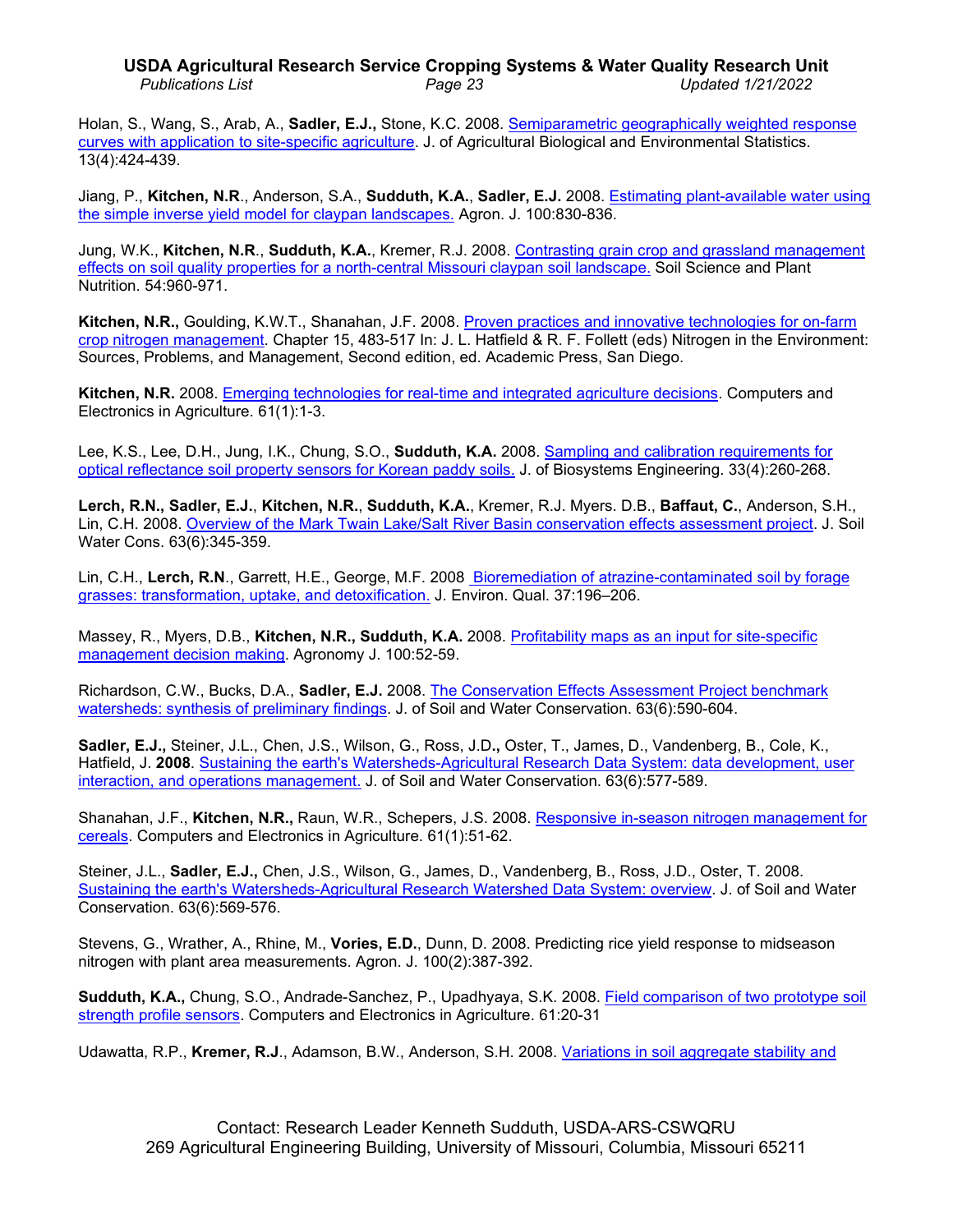# **USDA Agricultural Research Service Cropping Systems & Water Quality Research Unit** *Publications List Page 24 Updated 1/21/2022*

[enzyme activities in a temperate agroforestry practice.](http://www.ars.usda.gov/sp2UserFiles/Place/36221500/cswq-0373-udawatta.pdf) Appl. Soil Ecol. 39(2):153-160.

Viator, R.P., Gwathmey, C.O., Cothren, J.T., Reed, J.T., **Vories, E.D.,** Nuti, R.K., Edmisten, K.L., Wells, R. 2008. [Influence of ultranarrow row and conventional row cotton on the last effective boll](http://hdl.handle.net/10113/48931) population. Agronomy J. 100(5):1327-1331.

Wrather, J.A., Phipps, B.J., Stevens, W.E., Phillips, A.S., **Vories, E.D**. 2008. [Cotton planting date and plant](http://hdl.handle.net/10113/18637)  population effects on [yield and fiber quality in the Mississippi](http://hdl.handle.net/10113/18637) delta. J. Cotton Sci. 12(1):1-7.

#### **2007**

Bajwa, S.G., **Vories, E.D.** 2007. [Spatial analysis of cotton \(Gossypium hirsutum L.\) canopy responses to irrigation](http://www.springerlink.com/content/nx774v0j860m144v/fulltext.pdf)  in a [moderately humid area.](http://www.springerlink.com/content/nx774v0j860m144v/fulltext.pdf) Irrig. Sci. 25(4):429-441.

Branch, B., Daniels, G., Thomas, D., Ocampo, L., Clawson, E., Clemmens, A.J., **Vories, E.D.** 2007. Irrigation on level-basin field in Louisiana. National Cotton Council Beltwide Cotton Conference, January 9-12, 2007, New Orleans, Louisiana. p. 889-894

Bullock, D.S., **Kitchen, N.R.**, Bullock, D.G. 2007. Multi-disciplinary teams – [a necessity for research in precision](http://www.ars.usda.gov/sp2UserFiles/Place/36221500/cswq-0329-211892.pdf)  [agriculture systems.](http://www.ars.usda.gov/sp2UserFiles/Place/36221500/cswq-0329-211892.pdf) Crop Science. 47:1765-1769.

Chung, S.O., **Sudduth, K.A.** 2007. Soil property estimation and variable tillage recommendation using georeferenced cone index. In: Proc. 2nd Asian Conference on Precision Agriculture. August 2-4, 2007, Pyeongtaek, Korea. CDROM.

**Donald, W.W.** 2007**.** [Between-row mowing systems control summer annual weeds in no-till grain sorghum.](http://www.ars.usda.gov/sp2UserFiles/Place/36221500/cswq-0313-donald.pdf) Weed Technology. 21:511-517.

**Donald, W.W.** 2007. [Control of both winter annual and summer annual weeds in no-till corn with between-row](http://www.ars.usda.gov/sp2UserFiles/Place/36221500/cswq-0321-185953.pdf)  [mowing systems.](http://www.ars.usda.gov/sp2UserFiles/Place/36221500/cswq-0321-185953.pdf) Weed Technology. 21(3):591-601.

Dunn, D., Phillips, A., Stevens, W.E., **Vories, E.D.** 2007. Screening cotton varieties for tolerance to water-logged soil conditions. Beltwide Cotton Conf., Jan. 9-12, 2007, Memphis, Tn. p. 467-471 [CDROM].

Fang, M., Motavalli, P.P., **Kremer, R.J.**, Nelson, K.A. 2007. [Assessing changes in soil microbial communities and](http://www.ars.usda.gov/sp2UserFiles/Place/36221500/cswq-0322-214010.pdf)  [carbon mineralization in Bt and non-Bt corn residue-amended soils.](http://www.ars.usda.gov/sp2UserFiles/Place/36221500/cswq-0322-214010.pdf) Applied Soil Ecology. 37:150-160.

Ghidey, F., **Sadler, E.J.**, **Lerch, R.N.**, **Baffaut, C.** 2007. Scaling up the SWAT model from Goodwater Creek Experimental Watershed to the Long Branch Watershed., ASABE, St. Joseph, MI. Paper No. 072043

Hong, N., Scharf, P.C., Davis, J.G., **Kitchen, N.R.**, **Sudduth, K.A.** 2007. [Economically optimal nitrogen rate](http://www.ars.usda.gov/sp2UserFiles/Place/36221500/cswq-0330-195693.pdf)  [reduces soil residual](http://www.ars.usda.gov/sp2UserFiles/Place/36221500/cswq-0330-195693.pdf) nitrate. J. of Environmental Quality. 36:354-362

Jiang, P., Anderson, S.H., **Kitchen, N.R., Sudduth, K.A.**, **Sadler, E.J.** 2007. [Estimating plant-available water](http://www.ars.usda.gov/sp2UserFiles/Place/36221500/cswq-0315-jiang.pdf)  [capacity for claypan landscapes using apparent electrical conductivity.](http://www.ars.usda.gov/sp2UserFiles/Place/36221500/cswq-0315-jiang.pdf) Soil Science Society of America J. 71:1902- 1908.

Jiang, P., Anderson, S.H., **Kitchen, N.R.**, **Sadler, E.J.**, **Sudduth, K.A.** 2007. [Landscape and conservation](http://www.ars.usda.gov/sp2UserFiles/Place/36221500/cswq-0323-197468.pdf) management [effects on hydraulic properties on a claypan-soil toposequence.](http://www.ars.usda.gov/sp2UserFiles/Place/36221500/cswq-0323-197468.pdf) Soil Science Society of America J. 71:803-811.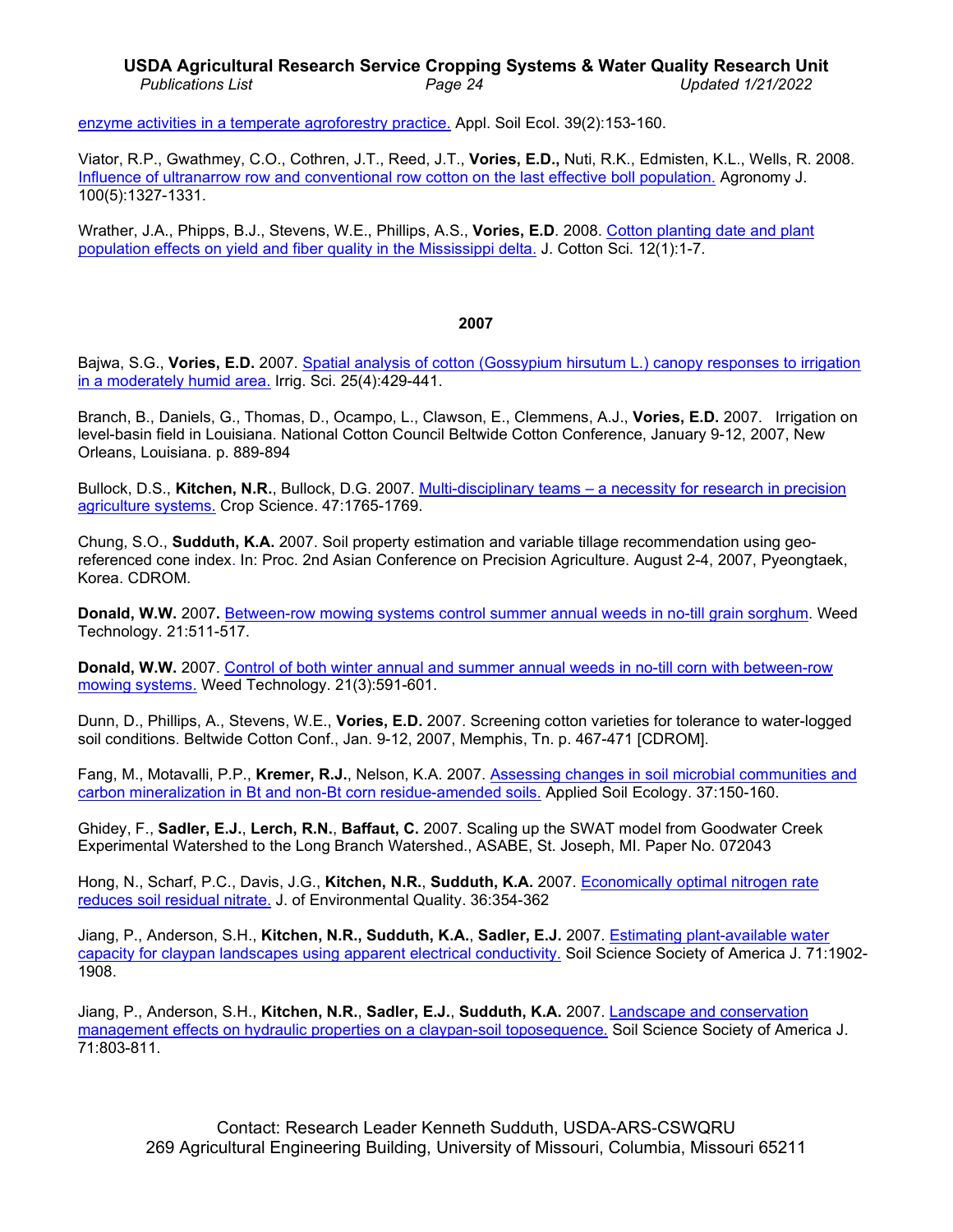# **USDA Agricultural Research Service Cropping Systems & Water Quality Research Unit** *Publications List Page 25 Updated 1/21/2022*

Jung, W.K., **Kitchen, N.R.**, Anderson, S.H., **Sadler, E.J.** 2007. Crop management [effects on water infiltration for](http://www.ars.usda.gov/sp2UserFiles/Place/36221500/cswq-0319-jung.pdf)  [claypan soils.](http://www.ars.usda.gov/sp2UserFiles/Place/36221500/cswq-0319-jung.pdf) J. of Soil and Water Conservation. 62(1):55-63.

Kim, H.J., **Sudduth, K.A.**, Hummel, J.W., **Drummond, S.T.** 2007. Application of ionselective electrodes for simultanious analysis of soil macronutrients. In: ASABE Annual International Meeting Technical Papers. ASABE, St. Joseph, MI. Paper No. 071004.

Kim, H.J., **Hummel, J.W., Sudduth, K.A.**, Birrell, S.J. 2007. [Evaluation of phosphate ion-selective membranes and](http://www.ars.usda.gov/sp2UserFiles/Place/36221500/cswq-0293-201375.pdf)  [cobalt-based electrodes for soil nutrient sensing.](http://www.ars.usda.gov/sp2UserFiles/Place/36221500/cswq-0293-201375.pdf) Transactions of the ASABE. 50(2):415-425.

Kim, H.J., Hummel, J.W., **Sudduth, K.A.**, Motavalli, P.P. 2007. [Simultaneous analysis of soil macronutrients using](http://www.ars.usda.gov/sp2UserFiles/Place/36221500/cswq-0324-406667.pdf)  [ion-selective electrodes.](http://www.ars.usda.gov/sp2UserFiles/Place/36221500/cswq-0324-406667.pdf) Soil Science Society of America J., 71:1867-1877

Kim, H.J., Hummel, J.W., **Sudduth, K.A.**, Motavalli, P.P. 2007. Ion-selective electrodes for simultaneous analysis of soil macronutrients. In: Proc. 2nd Asian Conference on Precision Agriculture. August 2-4, 2007, Pyeongtaek, Korea. CDROM.

**Kitchen, N.R.** 2007. Incorporating nutrient sensing technology in production agriculture. 2007 Fluid Fertilizer Forum, February 18-20, 2007, Scottsdale, AZ, p.35-40

**Kremer, R.J.** 2007. Deleterious Rhizobacteria. In: Gnanamanickam, S., editor. Plant-Associated Bacteria. Bordrecht, the Netherlands: Kluwer Academic Publishers. p. 335-357.

Lee, K.S., Lee, D.H., **Sudduth, K.A.**, Chung, S.O., **Drummond, S.T.** 2007. Wavelength identification for reflectance estimation of surface and subsurface soil properties. ASABE Annual International Meeting, June 16-20, 2007, Minneapolis, MN. Paper No. 071046.

Lee, D., Lee, K., **Sudduth, K.A.**, Chung, S. 2007. Wavelength selection for reflectance estimation of surface and subsurface soil properties. In: Proc. 2nd Asian Conference on Precision Agriculture. August 2-4, 2007, Pyeongtaek, Korea. CDROM.

**Lerch, R.N.**, Lin, C.H., Leigh, N.D. 2007. [Reaction pathways of the diketonitrile degradate of isoxaflutole with](http://www.ars.usda.gov/sp2UserFiles/Place/36221500/cswq-0326-201114.pdf)  [hypochlorite in water.](http://www.ars.usda.gov/sp2UserFiles/Place/36221500/cswq-0326-201114.pdf) J. of Agricultural and Food Chemistry. 55(5):1893-1899.

Lin, C.H., **Lerch, R.N.**, Garrett, H.E., Yong-Xi, L., George, M.F. 2007. [An improved HPLC-MS/MS](http://www.ars.usda.gov/sp2UserFiles/Place/36221500/cswq-0327-205120.pdf) method for [determination of isoxaflutole \(Balance\) and its metabolites in soils and forage plants.](http://www.ars.usda.gov/sp2UserFiles/Place/36221500/cswq-0327-205120.pdf) J. of Agricultural and Food Chemistry. 55:3805-3815.

Lin, C.H., **Lerch, R.N**., Garrett, H.E., Jordan, D., George, M.F. 2007. Ability [of forage grasses exposed to atrazine](http://www.ars.usda.gov/sp2UserFiles/Place/36221500/cswq-0384-lin.pdf)  [and isoxaflutole to reduce nutrient levels in soils and shallow groundwater.](http://www.ars.usda.gov/sp2UserFiles/Place/36221500/cswq-0384-lin.pdf) Communications in Soil Science and Plant Analysis. 38:1119–1136.

Lin, C.H., Lerch, R.N., Garrett, H.E., Jordan, D., George, M.F. 2007. Improved GC-MS/MS method for [determination of atrazine and Its chlorinated metabolites in forage plants -](http://www.ars.usda.gov/sp2UserFiles/Place/36221500/cswq-0385-lin.pdf) laboratory and field experiments. Communications in Soil Science and Plant Analysis. 38:1753–1773.

Means, N.E., **Kremer, R.J.** 2007. [Influence of soil moisture on root colonization of glyphosate-treated soybean by](http://www.ars.usda.gov/sp2UserFiles/Place/36221500/cswq-0375-means.pdf)  [fusarium](http://www.ars.usda.gov/sp2UserFiles/Place/36221500/cswq-0375-means.pdf) species. Communications in Soil Science and Plant Analysis. 38:1713-1720.

Means, N.E., **Kremer, R.J.**, Ramsier, C. 2007. [Effects of glyphosate and foliar amendments on](http://www.ars.usda.gov/sp2UserFiles/Place/36221500/cswq-0374-means.pdf) activity of [microorganisms in the soybean rhizosphere.](http://www.ars.usda.gov/sp2UserFiles/Place/36221500/cswq-0374-means.pdf) J. of Environmental Science and Health Part B. 42(2):125.132.

Myers, D.B., **Kitchen, N.R., Sudduth, K.A.**, Sharp, R.E., Miles, R.J. 2007. [Soybean root distribution related to](http://www.ars.usda.gov/sp2UserFiles/Place/36221500/cswq-0317-myers.pdf)  [claypan soil properties and apparent soil electrical conductivity.](http://www.ars.usda.gov/sp2UserFiles/Place/36221500/cswq-0317-myers.pdf) Crop Science. 47:1498-1509.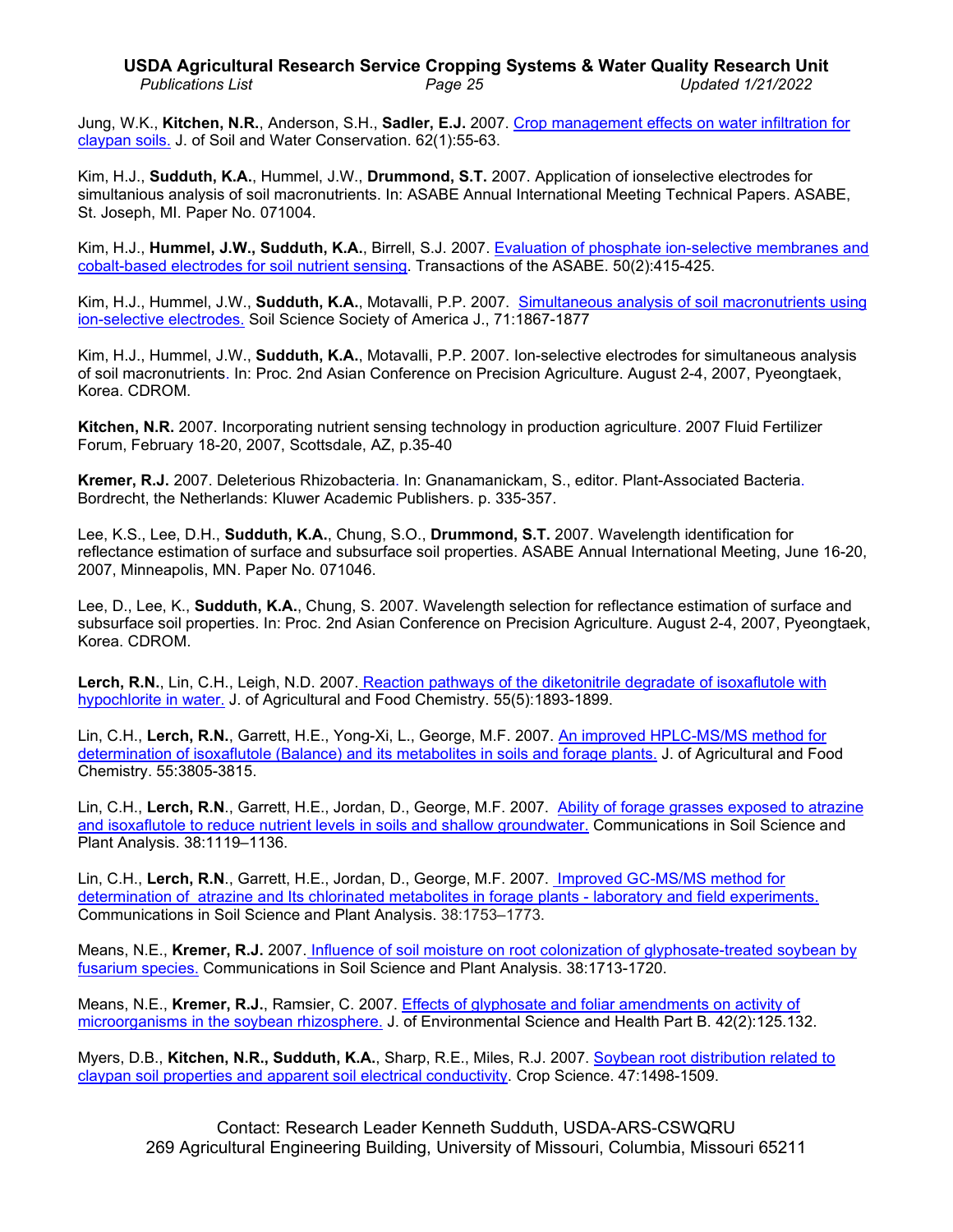# **USDA Agricultural Research Service Cropping Systems & Water Quality Research Unit** *Publications List Page 26 Updated 1/21/2022*

Nasraoui, B., Hajlaoui, M.R., Aissa, A.D., **Kremer, R.J.** 2007**.** [Biological control of wheat take-all disease: I](http://www.ars.usda.gov/sp2UserFiles/Place/36221500/cswq-0376-nasraoui.pdf)  [characterization of antagonistic bacteria from diverse soils toward Gaeumannomyces graminis var. tritici . T](http://www.ars.usda.gov/sp2UserFiles/Place/36221500/cswq-0376-nasraoui.pdf)unisian J. Plant Protect. 2(1):23-34.

Nasraoui, B., Hajlaoui, M.R., Gargouri, S., **Kremer, R.J.** 2007. [Biological control of wheat take-all disease: II -](http://www.ars.usda.gov/sp2UserFiles/Place/36221500/cswq-0377-nasraoui.pdf) rapid screening for selection of bacteria suppressive to Gaeumannomyces graminis var. tritici in laboratory with [greenhouse and field trials.](http://www.ars.usda.gov/sp2UserFiles/Place/36221500/cswq-0377-nasraoui.pdf) Tunisian J. Plant Protect. 2(1):35-46.

Park, K., **Kremer, R.J.** 2007**.** Effects of [a biological amendment on chemical and biological properties and microbial](http://www.ars.usda.gov/sp2UserFiles/Place/36221500/cswq-0378-park.pdf)  diversity in [soils receiving different organic amendments.](http://www.ars.usda.gov/sp2UserFiles/Place/36221500/cswq-0378-park.pdf) Korean J. Soil Sci. Fert. 40(4):234-241.

Pengthamkeerati, P., Motavalli, P.P., **Kremer, R.J.,** Anderson, S.H. 2007. [Soil compaction and poultry litter effects](http://www.ars.usda.gov/sp2UserFiles/Place/36221500/cswq-0328-207290.pdf)  on factors [affecting nitrogen availability in a claypan soil.](http://www.ars.usda.gov/sp2UserFiles/Place/36221500/cswq-0328-207290.pdf) Soil & Tillage Research. 91(1):109-119.

**Sadler, E.J.**, Camp, C.R., Evans, R.G. 2007. [New and future technology.](http://www.ars.usda.gov/sp2UserFiles/Place/36221500/cswq-0305-157334.pdf) In American Society of Agronomy Monograph No. 30, 2nd ed., Irrigation of Agricultural Crops. ASA-CSSA-SSSA, Madison, WI. p. 609-626.

**Sadler, E.J.**, Jones, J.W., **Sudduth, K.A.** 2007. [Modeling for precision agriculture: how good is good](http://www.ars.usda.gov/sp2UserFiles/Place/36221500/cswq-0314-sadler.pdf) enough, and [how can we tell?](http://www.ars.usda.gov/sp2UserFiles/Place/36221500/cswq-0314-sadler.pdf) In: Stafford, J.V., ed. Precision Agriculture '07 - Proc. 6th European Conference on Precision Agriculture, June 4-6, 2007. Skiathos, Greece. 2007. p. 241-248.

**Sadler, E.J.**, **Sudduth, K.A.**, Jones, J.W. 2007. [Separating spatial and temporal sources of variation for model](http://link.springer.com/article/10.1007%2Fs11119-007-9046-9)  [testing in precision agriculture.](http://link.springer.com/article/10.1007%2Fs11119-007-9046-9) Precision Agriculture. 8(6):297-310.

Smith, M.C., Massey, J.H., Branson, J., Epting, J., Pennington, D., Tacker, P., Thomas, J., **Vories, E.D.,** Wilson, C. 2007. Water use estimates for various rice production systems in Mississippi and Arkansas. Irrig. Sci. 25(2):141-147.

Stevens, W., **Vories**, **E.D.,** Mulesky, M., Rhine, M., Dunn, D. 2007. Irrigation to maximize vaccine antigen production in genetically modified tobacco. Agron. J. 99(5):1271-1277.

**Sudduth, K.A.** 2007. Current status and future directions of precision agriculture in the USA. In: Proc. 2nd Asian Conference on Precision Agriculture. August 2-4, 2007, Pyeongtaek, Korea. CDROM.

**Sudduth, K.A., Drummond, S.T.** 2007. Yield editor: software [for removing errors from crop yield maps.](http://www.ars.usda.gov/sp2UserFiles/Place/36221500/cswq-0372-sudduth.pdf) Agronomy J. 99:1479-1482.

**Sudduth, K.A., Kitchen, N.R.**, **Sadler, E.J.**, Kremer, R.J., **Lerch, R.N.** 2007. Precision management systems for conservation and profitability. ASABE Annual International Meeting Papers. ASABE, St. Joseph, MI. Paper No. 071090.

Udawatta, R.P., **Kremer, R.J.**, Garrett, H.E., Anderson, S.H. 2007. Soil aggregate stability and enzyme activity in agroforestry and row-cropping systems. In A. Olivier and S. Campeau (ed.) When trees and crops get together: Economic Opportunities and Environmental Benefits of Agroforestry. Proc. of the 10th North American Agroforestry Conference, June 10-13, 2007, University Laval, Quebec City, Quebec, Canada. p. 165-175

**Vories, E.D.**, Hogan, R., Tacker, P., Glover, R., Lancaster, S. 2007. [Estimating the impact of delaying irrigation](http://www.ars.usda.gov/sp2UserFiles/Place/36221500/cswq-0493-vories.pdf) for [Midsouth cotton on clay soil.](http://www.ars.usda.gov/sp2UserFiles/Place/36221500/cswq-0493-vories.pdf) Trans. ASABE. 50(3):929-937.

**Vories, E.D.**, Fisher, D.K., Tacker, P.L., **Sudduth, K.A.** 2007. Using wireless technology to reduce water use in rice production. U.S. Committee on Irrigation and Drainage Fourth Int. Conf. on Irrig. and Drain. Denver, Co., Oct. 3-6, 2007, USCID: 471-480. CDROM.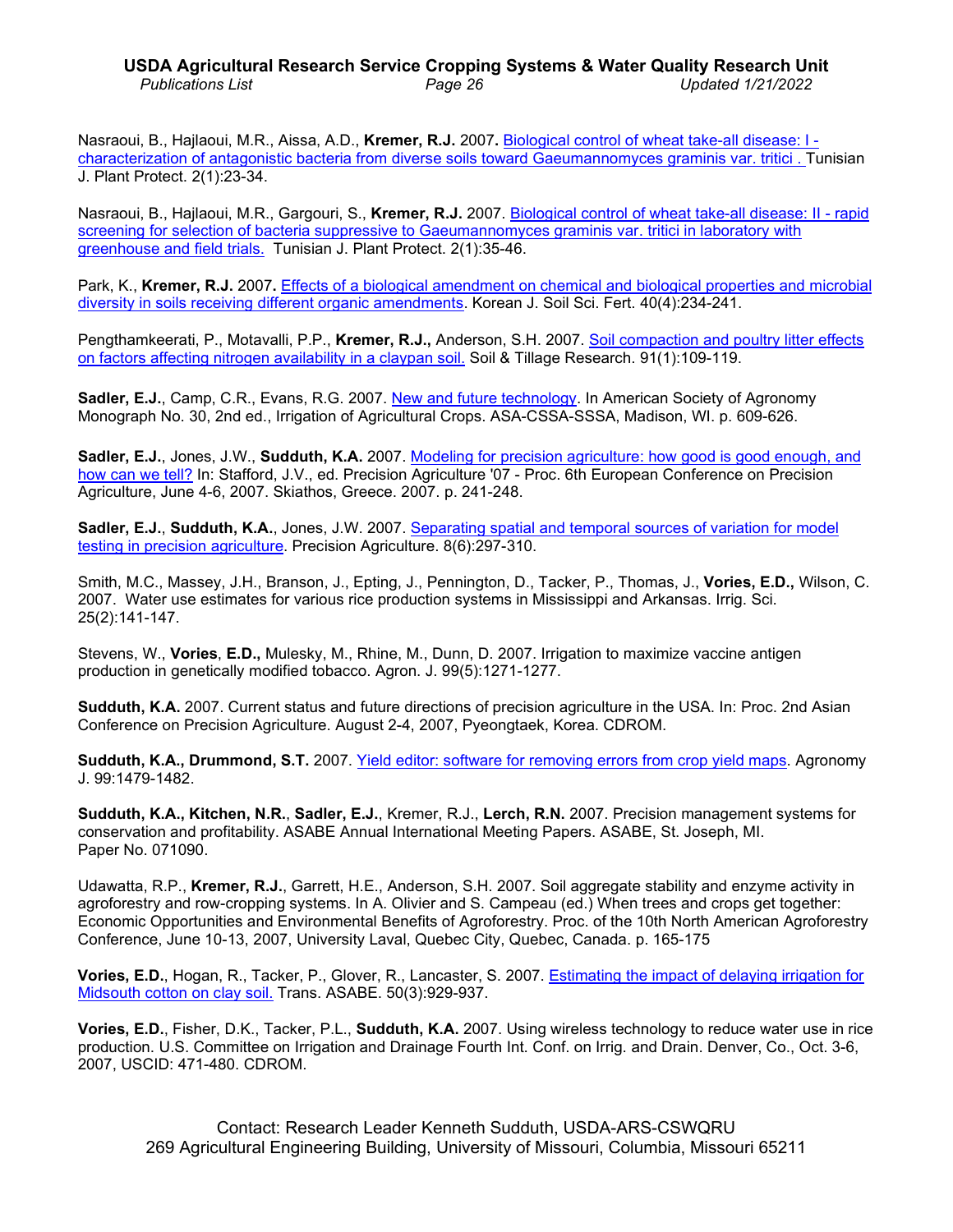**Vories, E.D.**, Perry, C., Stephenson, D., Tacker, P. 2007. Site-specific irrigation in the USA. Proc. 2nd Asian Conf. on Prec. Agric. (ACPA). Aug. 2-4, 2007, Pyeongtaek, Korea. CDROM.

#### **2006**

Adamchuk, V.I., **Sudduth, K.A.**, Ingram, T.J., Chung, S. 2006. Comparison of two alternative methods to map soil mechanical resistance on-the-go. ASABE Annual International Meeting Proc., July 9-12, 2006, Portland, OR. 06-1057

Bajwa, S.G., **Vories, E.D.** 2006. Spectral response of cotton canopy to water stress. ASABE Annual International Meeting, July 9-12, 2006, Portland Oregon. P.061064, CDROM.

Chen, J., Steiner, J.L., **Sadler, E.J.** 2006. An ARS data system for assessing conservation practices in watershed studies. In: Proc. of the 2nd Interagency Conference on Research in the Watersheds, May 15-18, 2006, Cowetta Hydro Lab, NC. p. 25-31.

Chung, S.O., **Sudduth, K.A.** 2006. Soil failure models for vertically [operating and horizontally operating strength](http://www.ars.usda.gov/sp2UserFiles/Place/36221500/cswq-0266-178927.pdf)  [sensors.](http://www.ars.usda.gov/sp2UserFiles/Place/36221500/cswq-0266-178927.pdf) Transactions of the ASABE. 49(4):851-863.

Chung, S.O., **Sudduth, K.A.,** Hummel, J.W. 2006. Design and validation of an [on-the-go soil strength profile](http://www.ars.usda.gov/sp2UserFiles/Place/36221500/cswq-0195-174270.pdf)  [sensor.](http://www.ars.usda.gov/sp2UserFiles/Place/36221500/cswq-0195-174270.pdf) Transactions of the ASABE. 49(1):5-14.

Chung, S., **Sudduth, K.A.**, Lee, K., Motavalli, P. 2006. Characterization of cone index to define compaction management parameters. In. Proc. of the International Soil Tillage Research Organization 17th Triennial Conference, August 28-September 3, 2006, Kiel, Germany. CDROM.

Clay, D.E., **Kitchen, N.R.**, Carlson, C.G., Kleinjan, J.L. 2006. The first step in precision agriculture: sampling old farmsteads separately from the rest of the field. Site-Specific Management Guidelines. SSMG-43.

**Donald, W.W.** 2006. Mowing for weed management. In: Singh, H.P., Batish, D.R., Kohli, R.K. (editors). Handbook of Sustainable Weed Management. Binghamton, NY: Food Products Press. p. 329-372.

**Donald, W.W.** 2006. [Between-observer differences in relative corn](http://www.ars.usda.gov/sp2UserFiles/Place/36221500/cswq-0232-157889.pdf) yield vs. rated weed control. Weed Technology. 20(1):41-51.

**Donald, W.W**. 2006. [Preemergence banded herbicides followed by only one between-row mowing controls weeds](http://www.ars.usda.gov/sp2UserFiles/Place/36221500/cswq-0233-174173.pdf) [in corn.](http://www.ars.usda.gov/sp2UserFiles/Place/36221500/cswq-0233-174173.pdf) Weed Technology. 20(1):143-149.

**Donald, W.W.** 2006. [Estimated corn yields using either weed cover or rated control after pre-emergence herbicide.](http://www.ars.usda.gov/sp2UserFiles/Place/36221500/cswq-0236-173579.pdf) Weed Science. 54:373-379.

**Donald, W.W.,** Nelson, K. 2006. [Practical changes to single-boom sprayers for zone herbicide application.](http://www.ars.usda.gov/sp2UserFiles/Place/36221500/cswq-0237-184542.pdf) Weed Technology. 20(2):502-510.

**Donald, W.W.**, Hoerauf, R.A. 2006. [Enhanced germination and emergence of dormant wild mustard \(Sinapsis](http://www.jstor.org/stable/4044117)  [arvensis\) seed by two substituted phthalimides.](http://www.jstor.org/stable/4044117) Weed Science. 33(6): 894-902.

Jang, G., **Sudduth, K.A.**, Hong, S.Y., **Kitchen, N.R.**, Palm, H.L. 2005. Relating image-derived vegetation indices to crop yield. In: Yang, C., Everitt, J.H. (editors), Proc. 20<sup>th</sup> Biennial Workshop on Aerial Photography, Videography,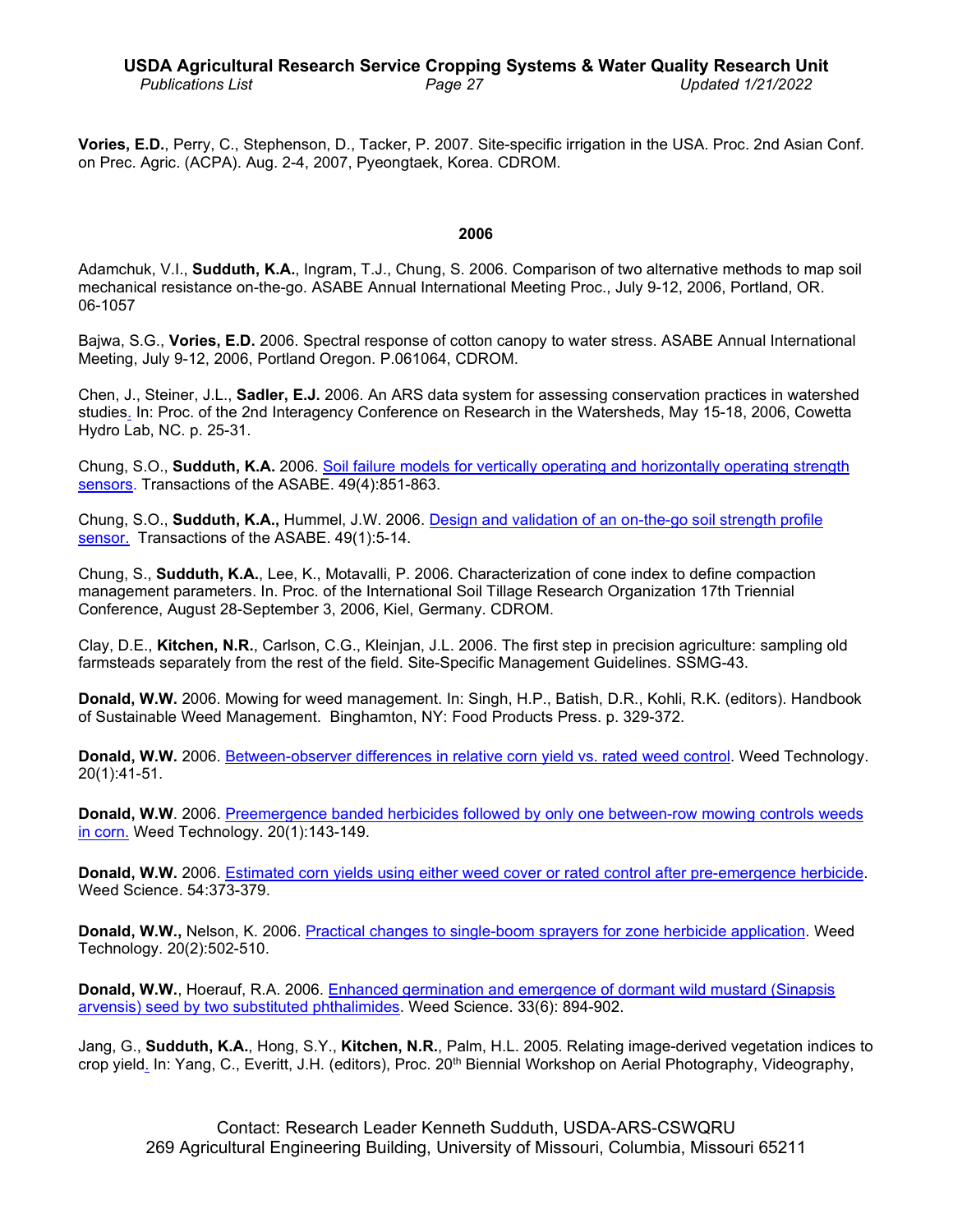# **USDA Agricultural Research Service Cropping Systems & Water Quality Research Unit** *Publications List Page 28 Updated 1/21/2022*

and High Resolution Digital Imagery for Resource Assessment. Weslaco, TX, October 4-6, 2005. American Society for Photogrammetry and Remote Sensing, Bethesda, MD. CDROM.

Jang, G., **Sudduth, K.A.**, Hong, S.Y., **Kitchen, N.R.**, Palm, H.L. 2006. [Relating hyperspectral image bands](http://www.ars.usda.gov/sp2UserFiles/Place/36221500/cswq-0269-jang.pdf) and [vegetation indices to corn and soybean yield.](http://www.ars.usda.gov/sp2UserFiles/Place/36221500/cswq-0269-jang.pdf) Korean J. of Remote Sensing. 22(3):183-197.

Jung, W., **Kitchen, N.R.**, **Sudduth, K.A.** 2006. Relationship of soil profile strength and apparent soil electrical conductivity to crop yield. Korean J. of Soil Science and Fertilizer. 32(2):109-115.

Jung, W.K., **Kitchen, N.R., Sudduth, K.A.**, Anderson, S.H. 2006. [Spatial characteristics of claypan soil properties](http://www.ars.usda.gov/sp2UserFiles/Place/36221500/cswq-0235-184494.pdf)  [in an agricultural field.](http://www.ars.usda.gov/sp2UserFiles/Place/36221500/cswq-0235-184494.pdf) Soil Science Society of America J. 70(4):1387-1397.

Kim, H.J., **Hummel, J.W.,** Birrell, S.J. 2006. [Evaluation of nitrate and potassium ion-selective membranes for soil](http://www.ars.usda.gov/sp2UserFiles/Place/36221500/cswq-0234-173278.pdf)  [macronutrient sensing.](http://www.ars.usda.gov/sp2UserFiles/Place/36221500/cswq-0234-173278.pdf) Transactions of the ASABE. 49(3):597-606.

Kim, H.J., **Sudduth, K.A.**, Hummel, J.W. 2006. [Sensing nitrate and potassium ions](http://ksci.kisti.re.kr/browse/browDetail.ksci?browseBean.totalCnt=11&browseBean.artSeq=NOGGB5_2006_v31n6s119_463&browseBean.curNo=2) in soil extracts using ion[selective electrodes.](http://ksci.kisti.re.kr/browse/browDetail.ksci?browseBean.totalCnt=11&browseBean.artSeq=NOGGB5_2006_v31n6s119_463&browseBean.curNo=2) J. of Biosystems Engineering. 31(6):463-473.

**Kremer, R.J.** 2006. Applications of soil and rhizosphere microorganisms in sustainable weed management. In: Singh, H.P., Batish, D.R., Kohli, R.K. (editors). Handbook of Sustainable Weed Management. Binghamton, NY: Food Products Press. p. 433-548.

**Kremer, R.J.**, Caesar, A.J., Souissi, T. 2006. [Soilborne microorganisms of Euphorbia are potential biological](http://www.ars.usda.gov/sp2UserFiles/Place/36221500/cswq-0207-160709.pdf)  [control agents of the invasive](http://www.ars.usda.gov/sp2UserFiles/Place/36221500/cswq-0207-160709.pdf) weed leafy spurge. Appl. Soil Ecol. 32(1):27-37.

**Kremer, R.J.**, Means, N.E. 2006. Rhizosphere ecology and glyphosate-resistant soybean. Glyphosate and Potassium Nutrition Symposium, N. Lorenz and R.P. Dick (ed.). p.12-29.

Li, J., **Kremer, R.J.** 2006**.** Growth response of weed and crop [seedlings to deleterious rhizobacteria.](http://www.ars.usda.gov/sp2UserFiles/Place/36221500/cswq-0295-li.pdf) Biological Control. 39:58-65.

Marsh, L.E., Baptiste, R., Marsh, D.B., Trinklein, D., **Kremer, R.J.** 2006. [Temperature effects on bradyrhizobium](http://www.ars.usda.gov/sp2UserFiles/Place/36221500/cswq-0296-199274.pdf)  [spp. growth and symbiotic effectiveness](http://www.ars.usda.gov/sp2UserFiles/Place/36221500/cswq-0296-199274.pdf) with pigeonpea and cowpea. J. of Plant Nutrition. 29(3):331-346.

Martin, N., Bollero, G.A., **Kitchen, N.R.**, Kravchenko, A.N., **Sudduth, K.A.**, Wiebold, W.J., Bullock, D.G. 2006. [Two](http://dx.doi.org/10.1007/s11104-006-9126-z)  [classification methods for developing and interpreting productivity zones using site](http://dx.doi.org/10.1007/s11104-006-9126-z) properties. Plant and Soil. 288(1-2):357-371.

Massey, J.H., Smith, M.C., Johnson, A., Thomas, J., Tacker, P.L., **Vories, E.D.**, Lancaster, S., Andrews, A.A., Ampim, P. 2006. Multiple-inlet plus intermittent rice irrigation increases rainfall capture and reduces non-point source runoff. Proc. 31st Rich Technical Working Group. p.135 CDROM

Mungai, N.W., Motavalli, P.P., **Kremer, R.J.** 2006. Soil organic carbon and nitrogen fractions in temperate alley cropping systems. Communications in Soil Science and Plant Analysis. 37:977-992.

Mungai, N.W., Motavalli, P.P., Nelson, K.A., **Kremer, R.J.** 2006. [Differences in yields, residue](http://www.ars.usda.gov/sp2UserFiles/Place/36221500/cswq-0291-192657.pdf) composition, and N [mineralization dynamics of Bt and non-Bt maize.](http://www.ars.usda.gov/sp2UserFiles/Place/36221500/cswq-0291-192657.pdf) Nutrient Cycling in Agroecosystems. 73(1):101-109.

Roberts, D.R., **Kitchen, N.R.**, Scharf, P.C., **Sudduth, K.A.** 2006. [An environmental assessment of sensor-based](http://www.ars.usda.gov/sp2UserFiles/Place/36221500/cswq-0283-202265.pdf)  [variable-rate nitrogen management in corn.](http://www.ars.usda.gov/sp2UserFiles/Place/36221500/cswq-0283-202265.pdf) North Central Extension Industry Soil Fertility Conference, Nov. 7-8, 2006, Des Moines, IA.

**Sadler, E.J.**, Bausch, W.C., Fausey, N.R., Ferguson, R.B. 2006. [Improving water use efficiency in agriculture.](http://www.ars.usda.gov/sp2UserFiles/Place/36221500/cswq-0220-sadler.pdf) In: Proc. International Fertilizer Industry Association (IFA)/Chinese National Chemical Construction Corporation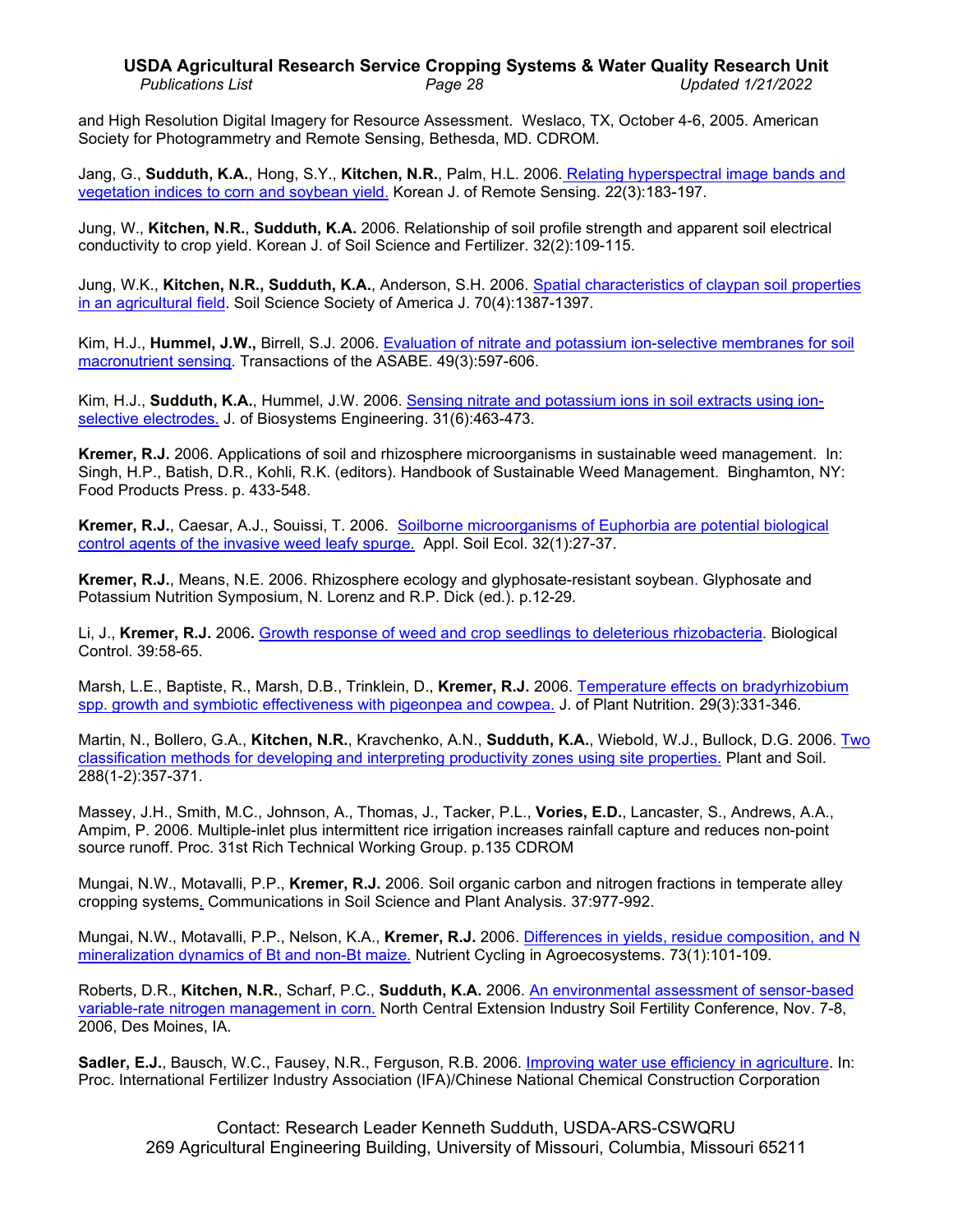# **USDA Agricultural Research Service Cropping Systems & Water Quality Research Unit** *Publications List Page 29 Updated 1/21/2022*

(CNCCC) Agriculture Conference, Optimizing Resource Use Efficiency for Sustainable Intensification of Agriculture. February 27-March 2, 2006, Kunming, China. CDROM.

**Sadler, E.J.**, **Lerch, R.N.**, Alberts, E.E., Oster, T**.** 2006. Long-term hydrologic database: Goodwater Creek, Missouri. P 161-68 In. Fowler. D.L. compiler. Proc. 2<sup>nd</sup> Interagency Conference on Research in the Watersheds, May 16-17, 2006. Coweeta Hydrologic Laboratory, Otto, NC.

Scharf, P.C., **Kitchen, N.R., Sudduth, K.A.**, Davis, J.G. 2006. [Spatially variable corn yield is a](http://www.ars.usda.gov/sp2UserFiles/Place/36221500/cswq-0217-163333.pdf) weak predictor of [optimal nitrogen rate.](http://www.ars.usda.gov/sp2UserFiles/Place/36221500/cswq-0217-163333.pdf) Soil Science Society of America J. 70:2154-2160.

Smith, M.C., Massey, J.H., Johnson, A., Thomas, J., Tacker, P.L., **Vories, E.D.**, Lancaster, S., Andrews, A., Ampim, P. 2006. Multiple-inlet plus intermittent rice irrigation reduces water use while maintaining acceptable yields. Proc. 31st Rice Technical Working Group. p. 135. CD-ROM.

Souza, E.G., Scharf, P.C., **Sudduth, K.A.**, Hipple, J.D. 2006. [Using a field radiometer to estimate](http://www.ars.usda.gov/sp2UserFiles/Place/36221500/cswq-0280-202359.pdf) instantaneous [sky clearness.](http://www.ars.usda.gov/sp2UserFiles/Place/36221500/cswq-0280-202359.pdf) Brazilian J. of Agricultural and Environmental Engineering. 10(2):369-373

**Sudduth, K.A.,** Jang, G., **Lerch, R.N.**, **Sadler, E.J.** 2006. Hyperspectral reflectance estimation of reservoir water quality. In: Yang, C., Everitt, J.H. (editors), Proc. 20<sup>th</sup> Biennial Workshop on Aerial Photography, Videography, and High Resolution Digital Imagery for Resource Assessment. Weslaco, TX, October 4-6, 2005. American Society for Photogrammetry and Remote Sensing, Bethesda, MD. CDROM.

**Sudduth, K.A., Kitchen, N.R.** 2006. Increasing information with multiple soil electrical conductivity datasets. In: ASABE Annual International Meeting Technical Papers. ASABE Annual Meeting, July 9-12, 2006, Portland, Oregon. Paper No. 061055.

**Vories, E.D.**, Teague, T., Greene, J., Stewart, J., Clawson, E., Pringle, L., Phipps, B. 2006. Determining the optimum timing for the final irrigation on mid-south cotton. National Cotton Council Beltwide Cotton Conf., January 3-6, 2006, San Antonio, Texas. CDROM.

**Vories, E.D.**, Tacker, P., Chaubey, I., Lipsey, R., Smith, W., Schaffer, B. 2006. On-farm studies of water use and water quality for rice production. 2006 EWRI World Environ. and Water Res., May 21-25, 2006, Omaha, Nebraska. CDROM.

**Vories, E.D.**, Tacker, P. 2006. Effect of et calculation method on irrigation scheduling in midsouth. ASABE Annual Intern. Meeting, Portland, OR, July 9-12, 2006. P. 062205 CDROM.

V**ories, E.D.**, Tacker, P., Chaubey, I. 2006. On-Farm Studies of Water Use and Water Quality for Rice Production in the USA. Proc. An International Perspective on Environmental and Water Resources. Dec 18-20, New Delhi, India. CDROM.

Yildirim, S., Birrell, S.J., **Hummel, J.W.** 2006. Laboratory evaluation of an [electro-pneumatic sampling method](http://www.ars.usda.gov/sp2UserFiles/Place/36221500/cswq-0268-155850.pdf) for [real-time soil sensing.](http://www.ars.usda.gov/sp2UserFiles/Place/36221500/cswq-0268-155850.pdf) Transactions of the ASABE. 49(4):845-850.

## **2005**

Busscher, W.J., Bauer, P.J., **Sadler, E.J.** 2005. Infiltration and evapotranspiration for cotton grown with reduced tillage on goldsboro loamy sand. Proc. of the Southern Conservation Tillage Systems Conference, June 27-29, Florence, SC. p. 217-221.

Chung, S., **Sudduth, K.A.** 2005. Development and evaluation of a horizontally operating soil strength profile sensor. In: Proc. of the First Asian Conference on Precision Agriculture, August 4-6, 2005, Toyohashi, Japan. p. 101-106. CDROM.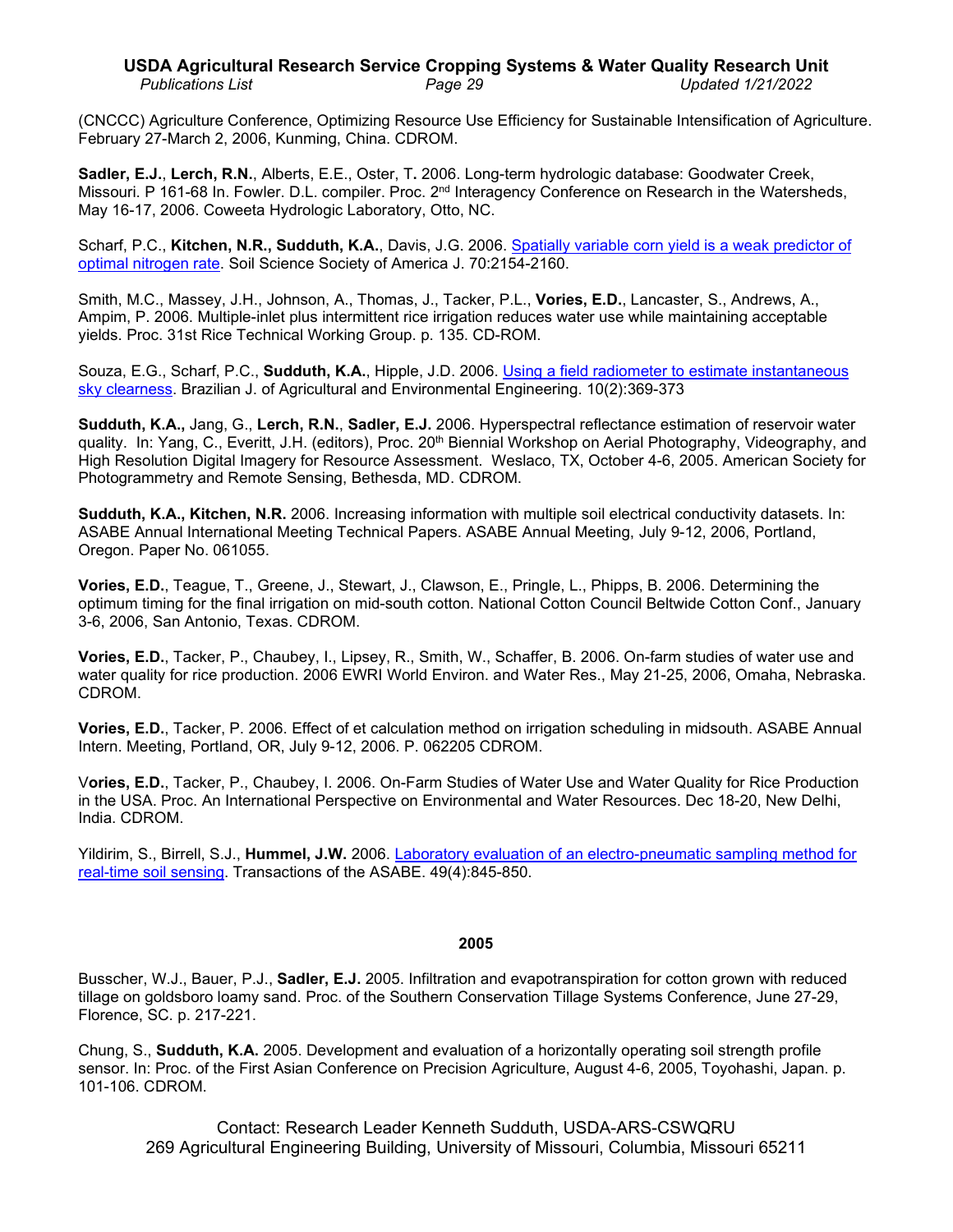# **USDA Agricultural Research Service Cropping Systems & Water Quality Research Unit** *Publications List Page 30 Updated 1/21/2022*

Chung, S., **Sudduth, K.A**., Chang, Y. 2005. [Path analysis of factors limiting crop yield in rice paddy and upland](http://www.ars.usda.gov/sp2UserFiles/Place/36221500/cswq-0222-173979.pdf)  [corn fields.](http://www.ars.usda.gov/sp2UserFiles/Place/36221500/cswq-0222-173979.pdf) J. of Biosystems Engineering. 30(1):45-55.

**Drummond, S.T.**, **Sudduth, K.A.** 2005. Analysis of errors affecting yield map accuracy. In: Mulla, D.J., editor. Proc. of the 7th International Conference on Precision Agriculture, July 25-28, 2004. Precision Agriculture Center, University of Minnesota, St. Paul, MN. CDROM.

Edwards, J.T., Purcell, L.C., **Vories, E.D.** 2005. [Light interception and yield potential of short-season maize \(Zea](http://www.ars.usda.gov/sp2UserFiles/Place/36221500/cswq-0165-edwards.pdf)  [mays L.\) hybrids in the midsouth.](http://www.ars.usda.gov/sp2UserFiles/Place/36221500/cswq-0165-edwards.pdf) Agronomy J. 97(1):225-234.

Fang, M., **Kremer, R.J.,** Motavalli, P.P., Davis, G. 2005. [Bacterial diversity of rhizospheres of nontransgenic and](http://www.ars.usda.gov/sp2UserFiles/Place/36221500/cswq-0211-176539.pdf)  [transgenic corn.](http://www.ars.usda.gov/sp2UserFiles/Place/36221500/cswq-0211-176539.pdf) Applied and Environmental Microbiology. 71(7):4132-4136.

Ghidey, F., Blanchard, P.E., **Lerch, R.N., Kitchen, N.R.**, Alberts, E.E., **Sadler, E.J.** 2005. [Measurement and](http://www.ars.usda.gov/sp2UserFiles/Place/36221500/cswq-0185-174337.pdf)  simulation of [herbicide transport from the corn phase of three cropping systems.](http://www.ars.usda.gov/sp2UserFiles/Place/36221500/cswq-0185-174337.pdf) J of Soil and Water Conservation. 60(5):260-272.

Jung, W., **Kitchen, N.R.** 2005. Site-specific soil quality management. In: Eco-Friendly Precision Agriculture Research. Proc. of the 2005 Meeting of the Korean Society of Precision Agriculture, June 22, 2005. Korean Society of Precision Agriculture, Suwon, Korea. p. 91-107.

Jung, W.K., **Kitchen**, **N.R., Sudduth, K.A.**, Kremer, R.J., Motavalli, P.P. 2005. [Relationship of apparent soil](http://www.ars.usda.gov/sp2UserFiles/Place/36221500/cswq-0212-166139.pdf)  [electrical conductivity to claypan soil properties.](http://www.ars.usda.gov/sp2UserFiles/Place/36221500/cswq-0212-166139.pdf) Soil Science Society of America J. 69:883-892.

Kim, H., **Hummel, J.W.,** Birrell, S.J., **Sudduth, K.A.** 2005. Evaluation of phosphate ion-selective membranes for real-time soil nutrient sensing. American Society of Agricultural Engineers Annual International Meeting. Paper No. 051033. CDROM.

Kim, S.J., **Kremer, R.J.** 2005. [Scanning and transmission electron microscopy of root colonization of morningglory](http://www.ars.usda.gov/sp2UserFiles/Place/36221500/cswq-0221-kim.pdf)  (Ipomoea [spp\) seedlings by rhizobacteria.](http://www.ars.usda.gov/sp2UserFiles/Place/36221500/cswq-0221-kim.pdf) Symbiosis. 39:117-124.

**Kitchen, N.R., Sudduth, K.A.**, Myers, B.D., **Drummond, S.T.**, Hong, S.Y. 2005. [Delineating productivity zones](http://www.ars.usda.gov/sp2UserFiles/Place/36221500/cswq-0168-150157.pdf) on claypan soil fields using [apparent soil electrical conductivity.](http://www.ars.usda.gov/sp2UserFiles/Place/36221500/cswq-0168-150157.pdf) Computers and Electronics in Agriculture. 46:285-308.

**Kitchen, N.R.**, **Sudduth, K.A.**, Myers, D.B., Massey, R.E., **Sadler, E.J.**, **Lerch, R.N.**, Hummel, J.W., Palm, H.L. 2005. [Development of a conservation-oriented precision agriculture](http://www.ars.usda.gov/sp2UserFiles/Place/36221500/cswq-0186-174377.pdf) system: crop production assessment and plan [implementation.](http://www.ars.usda.gov/sp2UserFiles/Place/36221500/cswq-0186-174377.pdf) J. of Soil and Water Conservation. 60(6)421-430.

**Kremer, R.J.,** Means, N.E., Kim, S. 2005. [Glyphosate affects soybean root exudation and rhizosphere](http://www.ars.usda.gov/sp2UserFiles/Place/36221500/cswq-0210-170287.pdf)  [microorganisms.](http://www.ars.usda.gov/sp2UserFiles/Place/36221500/cswq-0210-170287.pdf) International J. of Analytical Environmental Chemistry. 85(15):1165-1174.

**Kremer, R.J**., Means, N.E. 2005. Herbicidal impacts on crop-soil microbial interactions and potential plant disease. In: Yamada, T., editor. Proc. of Symposium on Mineral Nutrition and Plant Disease Incidence. POTAFOS, Piracicaba-SP, Brazil. CDROM.

**Kremer, R.J.** 2005. [The role of bioherbicides in weed management.](http://www.ars.usda.gov/sp2UserFiles/Place/36221500/cswq-0294-193032.pdf) Biopesticides International. 1:127-141.

**Lerch, R.N., Kitchen, N.R.**, Kremer, R.J., Donald, W.W., Alberts, E.E., **Sadler, E.J.**, **Sudduth, K.A.**, Myers, D.B., Ghidey, F. 2005. [Development of a conservation-oriented precision agriculture system: water](http://www.ars.usda.gov/sp2UserFiles/Place/36221500/cswq-0187-179145.pdf) and soil quality [assessment.](http://www.ars.usda.gov/sp2UserFiles/Place/36221500/cswq-0187-179145.pdf) J. of Soil and Water Conservation. 60(6):411-421.

**Lerch, R.N.**, Wicks, C.M., Moss, P.L. 2005. [Hydrologic characterization of two karst recharge areas in Boone](http://www.ars.usda.gov/sp2UserFiles/Place/36221500/cswq-0304-179033.pdf)  [County, Missouri.](http://www.ars.usda.gov/sp2UserFiles/Place/36221500/cswq-0304-179033.pdf) J. of Cave and Karst Studies. 67(3):158-173.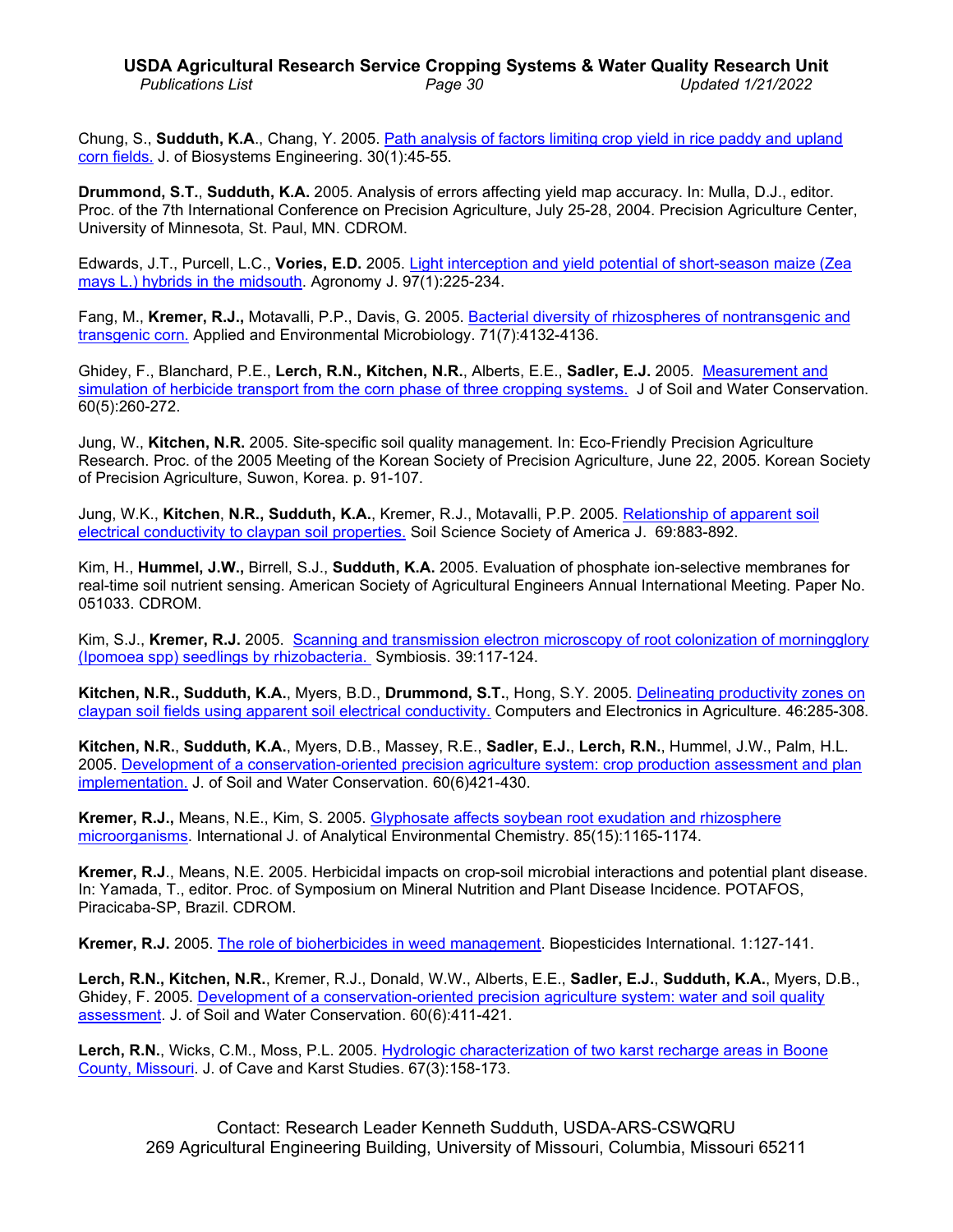# **USDA Agricultural Research Service Cropping Systems & Water Quality Research Unit** *Publications List Page 31 Updated 1/21/2022*

Massey, R.E., **Kitchen, N.R.**, Myers, D.B., **Sudduth, K.A.**, **Drummond, S.T.** 2005. Site-specific profitability methods, analysis, and decisions. In: Mulla, D.J., editor. Proc. of the 7th International Conference on Precision Agriculture, July 25-28, 2004. Precision Agriculture Center, University of Minnesota, St. Paul, MN. CDROM.

Means, N.E., Starbuck, C.J., **Kremer, R.J.,** Jett, L.W. 2005. Effects of a food [waste-based soil conditioner on soil](http://dx.doi.org/10.1080/1065657X.2005.10702227)  [properties and](http://dx.doi.org/10.1080/1065657X.2005.10702227) plant growth. Compost Science and Utilization. 13(2):116-121.

Mungai, N.W., Motavalli, P.P., **Kremer, R.J.,** Nelson, K.A., 2005. Spatial variation of [soil enzyme activities and](http://www.ars.usda.gov/sp2UserFiles/Place/36221500/cswq-0230-mungai.pdf)  [microbial functional diversity in temperate alley cropping systems.](http://www.ars.usda.gov/sp2UserFiles/Place/36221500/cswq-0230-mungai.pdf) Biology and Fertility of Soils. 42(2):129-136.

Oueslati, O., Ben-Hammouda, M., Ghorbal, M.H., Guezzah, M., **Kremer, R.J.** 2005. [Barley autotoxicity as](http://www.ars.usda.gov/sp2UserFiles/Place/36221500/cswq-0213-171745.pdf)  [influenced by varietal and seasonal variation.](http://www.ars.usda.gov/sp2UserFiles/Place/36221500/cswq-0213-171745.pdf) J of Agronomy and Crop Science. 191(4):249-254.

Pengthamkeerati, P., Motavalli, P.P., **Kremer, R.J.,** Anderson, S.H. 2005. [Soil carbon dioxide efflux in a claypan](http://www.ars.usda.gov/sp2UserFiles/Place/36221500/cswq-0227-181393.pdf)  [soil affected by surface compaction and applications of poultry litter.](http://www.ars.usda.gov/sp2UserFiles/Place/36221500/cswq-0227-181393.pdf) Agricultural Ecosystems and Environment. 109(1-2):75-86.

**Sadler, E.J.,** Evans, R.G., Stone, K.C., Camp, C.R. 2005. [Opportunities for conservation with precision irrigation.](http://www.ars.usda.gov/sp2UserFiles/Place/36221500/cswq-0191-172880.pdf) J. of Soil and Water Conservation. 60(6):371-379.

**Sadler, E.J., Sudduth, K.A.**, **Kitchen, N.R.**, **Lerch, R.N.**, Kremer, R.J., **Vories, E.D.** 2005. Newly developed technologies for soil and water conservation. In: Chung, N.J., Kim, W.S., Kim, H.S., Kim, J.K., Eom, K.C., Lee, I.W., (editors). Proc. of the International Workshop on Newly Developed Innovative Technology for Soil and Water Conservation. Rural Development Administration, Suwon, Korea. p. 15-34.

**Sadler, E.J., Sudduth, K.A.**, **Kitchen, N.R.**, **Lerch, R.N.**, Kremer, R.J., **Vories, E.D.** 2005. Newly Developed Technologies for Soil and Water Conservation, Extension 567, Food & Fertilizer Technology Center, P.O. Box 22- 149 Taipei 106, Taiwan ROC. 2005.

Scharf, P.C., **Kitchen**, **N.R., Sudduth, K.A.**, Davis, J.G., Hubbard, V.C., Lory, J.A. 2005. [Field-scale variability in](http://www.ars.usda.gov/sp2UserFiles/Place/36221500/cswq-0166-158348.pdf)  [economically-optimal nitrogen](http://www.ars.usda.gov/sp2UserFiles/Place/36221500/cswq-0166-158348.pdf) fertilizer rate for corn. Agronomy J. 97(2):452-461.

Shannon, D.K., Palm, H.L., **Kitchen, N.R., Sudduth, K.A.** 2005. Implementation and validation of sensor-based site-specific crop management through on-farm research. In: Mulla, D.J., editor. Proc. of the 7th International Conference on Precision Agriculture, July 25-28, 2004. Precision Agriculture Center, University of Minnesota, St. Paul, MN. CDROM.

**Sudduth, K.A**., Birrell, S.J., Bollero, G.A., Bullock, D.G., Hummel, J.W., **Kitchen, N.R.** 2005. Site-specific relationships between corn population and yield. In: Mulla, D.J., editor. Proc. of the 7th International Conference on Precision Agriculture, July 25-28, 2004. Precision Agriculture Center, University of Minnesota, St. Paul, MN. CDROM.

**Sudduth, K.A.,** Chung, S. 2005. [The compaction problem: sensors address soil compaction variations.](http://www.ars.usda.gov/sp2UserFiles/Place/36221500/cswq-0190-sudduth.pdf) Resource. 12(4):9-10.

**Sudduth, K.A.**, **Kitchen, N.R.**, Wiebold, W.J., Batchelor, W.D., Bollero, G.A., Bullock, D.G., Clay, D.E., Palm, H.L., Pierce, F.J., Schuler, R.T., Thelen, K.D. 2005. [Relating apparent electrical conductivity to soil properties across the](http://www.ars.usda.gov/sp2UserFiles/Place/36221500/cswq-0167-148589.pdf)  [north-central USA.](http://www.ars.usda.gov/sp2UserFiles/Place/36221500/cswq-0167-148589.pdf) Computers and Electronics in Agriculture. 46:263-283.

**Vories, E.D.,** Tacker, P.L., Hogan, R. 2005. Multiple inlet approach to [reduce water requirements for rice](http://www.ars.usda.gov/sp2UserFiles/Place/36221500/cswq-0215-174368.pdf)  [production.](http://www.ars.usda.gov/sp2UserFiles/Place/36221500/cswq-0215-174368.pdf) Applied Engineering in Agriculture. 21(4):611-616.

Edwards, J.T., Purcell, L C., **Vories, E.D.** 2005. Light interception and yield potential of short-season maize (Zea mays L.) hybrids in the Midsouth. Agron. J. 97(1):225–234.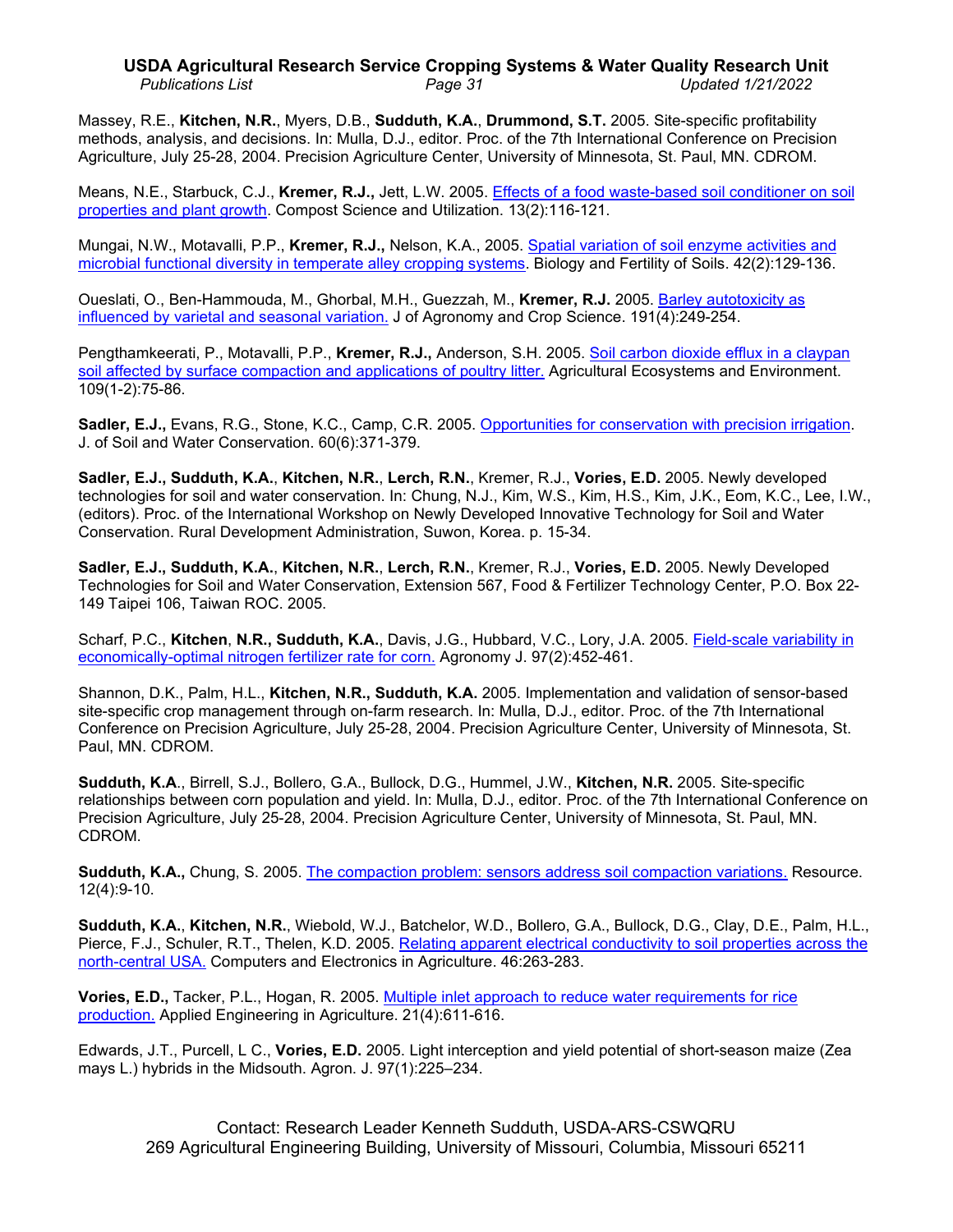# **USDA Agricultural Research Service Cropping Systems & Water Quality Research Unit** *Publications List Page 32 Updated 1/21/2022*

Zdor, R.E., Alexander, C.M., **Kremer, R.J.** 2005. [Weed suppression by deleterious rhizobacteria is affected by](http://www.ars.usda.gov/sp2UserFiles/Place/36221500/cswq-0214-147110.pdf)  [formulation and soil properties.](http://www.ars.usda.gov/sp2UserFiles/Place/36221500/cswq-0214-147110.pdf) Communications in Soil Science and Plant Analysis. 36:1289-1299.

#### **2004**

Adamchuk, V.I., **Hummel, J.W.**, Morgan, M.T., Upadhyaya, S.K. 2004. [On-the-go soil sensors for precision](http://www.ars.usda.gov/sp2UserFiles/Place/36221500/cswq-0170-adamchuk.pdf)  [agriculture.](http://www.ars.usda.gov/sp2UserFiles/Place/36221500/cswq-0170-adamchuk.pdf) Comp. and Elect. in Agri. 44:71-97.

Adams, B.T., Reid, J.F., **Hummel, J.W.,** Zhang, Q., Hoeft, R.G. 2004. [Effects of central tire inflation systems on](http://www.ars.usda.gov/sp2UserFiles/Place/36221500/cswq-0169-153500.pdf)  [ride quality of agricultural vehicles.](http://www.ars.usda.gov/sp2UserFiles/Place/36221500/cswq-0169-153500.pdf) J. of Terramechanics. 41(4):199-207.

Blanco-Canqui, B., Gantzer, C.J., Anderson, S.H., **Alberts, E.E.** 2004. [Tillage and crop influences on physical](http://www.ars.usda.gov/sp2UserFiles/Place/36221500/cswq-0016-blancocanqui.pdf)  [properties for an epiaqualf.](http://www.ars.usda.gov/sp2UserFiles/Place/36221500/cswq-0016-blancocanqui.pdf) Soil Sci. Soc. of America J. 68:567-576.

Blanco-Canqui, B., Gantzer, C.J., Anderson, S.H., **Alberts, E.E.**, Thompson, A.L. 2004. [Grass barrier and](http://www.ars.usda.gov/sp2UserFiles/Place/36221500/cswq-0007-154368.pdf)  [vegetative filter strip effectiveness in reducing runoff, sediment, nitrogen, and phosphorus losses.](http://www.ars.usda.gov/sp2UserFiles/Place/36221500/cswq-0007-154368.pdf) Soil Sci. Soc. of America J. 68:1670-1678.

Blanco-Canqui, B., Gantzer, C.J., Anderson, S.H., **Alberts, E.E.** 2004. [Grass barrier for reduced concentrated flow](http://www.ars.usda.gov/sp2UserFiles/Place/36221500/cswq-0002-157100.pdf)  induced [soil and nutrient loss.](http://www.ars.usda.gov/sp2UserFiles/Place/36221500/cswq-0002-157100.pdf) Soil Sci. Soc. of America J. 68:1963-1972.

Caesar, A.J., **Kremer, R.J**. 2004. Bacterial communities associated with a flea beetle used for the biological control of the perennial weed Euphorbia esula/virgata. In: Cullen, J. M. (Ed.), Proc. of the XI International Symposium on Biological Control of Weeds, CSIRO, Canberra. pp. 493-495.

Chung, S.O. 2004. On-the-go soil strength profile sensor [Ph. D. Dissertation]. Columbia, MO: University of Missouri, Columbia. p. 254.

Chung, S., **Sudduth, K.A.** 2004. Characterization of cone [index and tillage draft data to define design parameters](http://www.ars.usda.gov/sp2UserFiles/Place/36221500/cswq-0188-171381.pdf)  [for an on-the-go soil strength profile sensor.](http://www.ars.usda.gov/sp2UserFiles/Place/36221500/cswq-0188-171381.pdf) Agricultural and Biosystems Engineering. 5(1):10-20.

Chung, S.O., **Sudduth, K.A.,** Hummel, J.W., Motavalli, P.P., **Kitchen, N.R.** 2004. Empirical relationships between prismatic soil strength index and cone index. In: Proc. 2004 International Commission of Agricultural Engineering (CIGR) International Conference, October 11-14, 2004, Beijing, China. CDROM.

Chung, S.O., **Sudduth**, **K.A.,** Motavalli, P.P., **Kitchen**, **N.R.** 2004. Relating on-the-go soil strength data to cone index. ASAE Paper No. MC04-205, St. Joseph, MI.

Chung, S.O., **Sudduth**, **K.A.,** Plouffe, C., **Kitchen**, **N.R.** 2004. Evaluation of an on-the-go-soil strength profile sensor using soil bin and field data. ASAE Paper No. 041039. CDROM.

DeLuna, L.Z., Stubbs, T.L., Kennedy, A.C., **Kremer**, **R.J.** 2004. Deleterious bacteria in the rhizosphere. In: S. Wright and R.W. Zobel (eds). Roots and Soil Management-Interactions Between Roots and the Soil. ASA-CSSA-SSSA Monograph 48, Madison, WI. pp. 233-261.

**Donald, W.W.**, Johnson, W.G., Nelson, K. 2004. [In-row and between-row interference by corn modifies annual](http://www.ars.usda.gov/sp2UserFiles/Place/36221500/cswq-0005-141921.pdf)  weed [control by preemergence residual herbicide.](http://www.ars.usda.gov/sp2UserFiles/Place/36221500/cswq-0005-141921.pdf) Weed Technol. 18:497-504.

**Donald, W.W.**, Archer, D., Johnson, W.G., Nelson, K. 2004. [Zone herbicide application controls annual weeds and](http://www.ars.usda.gov/sp2UserFiles/Place/36221500/cswq-0006-157891.pdf)  [reduces residual herbicide use in corn.](http://www.ars.usda.gov/sp2UserFiles/Place/36221500/cswq-0006-157891.pdf) Weed Sci. 52:821-833.

Fridgen, J.L., **Kitchen, N.R., Sudduth, K.A.**, **Drummond, S.T.**, Wiebold, W.J., Fraisse, C.W. 2004. [Management](http://www.ars.usda.gov/sp2UserFiles/Place/36221500/cswq-0018-138934.pdf)  [zone analyst \(MZA\): software for sub-field management zone delineation.](http://www.ars.usda.gov/sp2UserFiles/Place/36221500/cswq-0018-138934.pdf) Agronomy J. 96:100-108.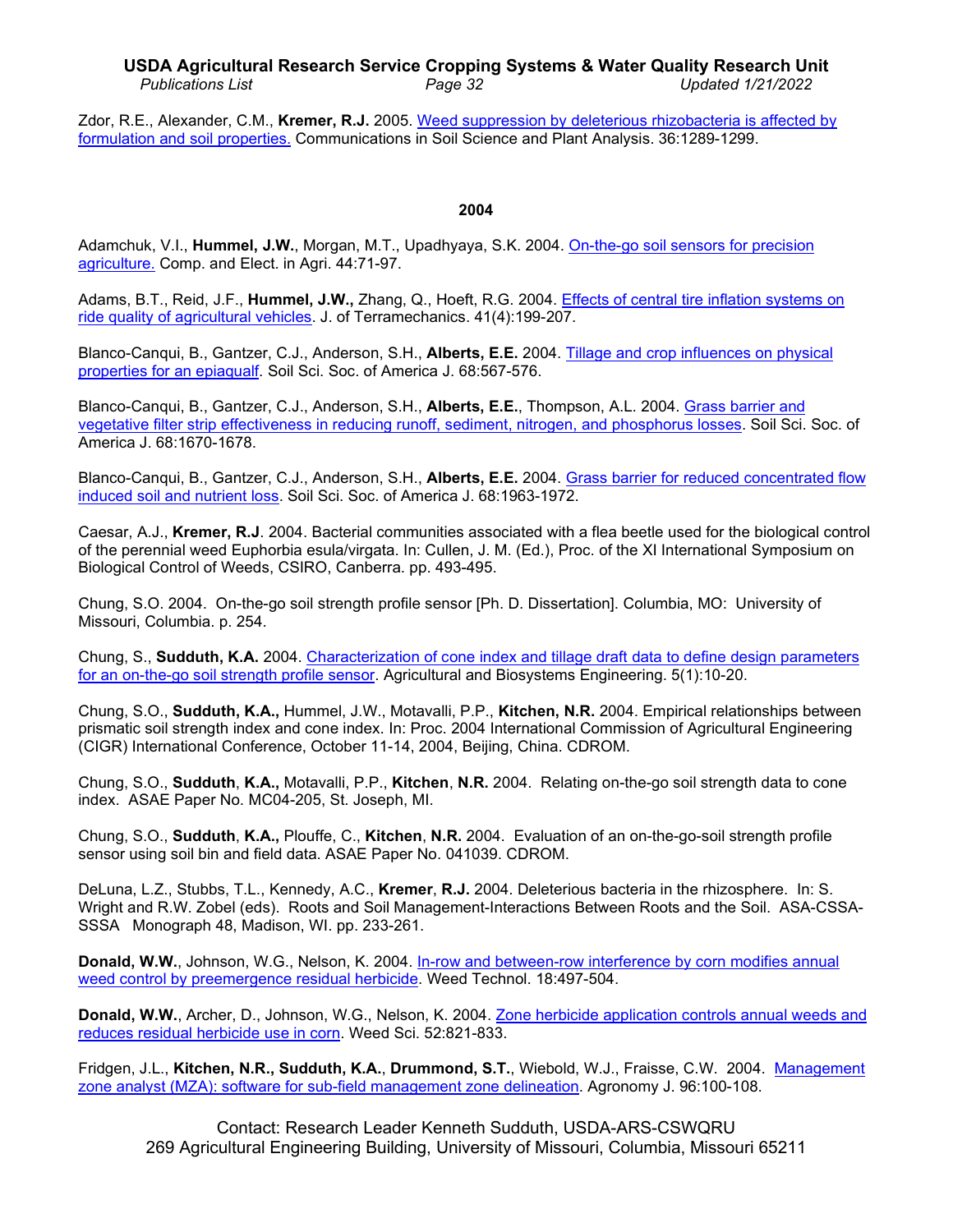# **USDA Agricultural Research Service Cropping Systems & Water Quality Research Unit** *Publications List Page 33 Updated 1/21/2022*

Hong, S.Y., **Sudduth, K.A., Kitchen, N.R.**, Fraisse, C.W., Palm, H.L., Wiebold, W.J. 2004. [Comparison of remote](http://www.ars.usda.gov/sp2UserFiles/Place/36221500/cswq-0219-165588.pdf)  sensing and [crop growth models for estimating within-field LAI variability.](http://www.ars.usda.gov/sp2UserFiles/Place/36221500/cswq-0219-165588.pdf) Korean J. of Remote Sensing. 20(3):175-188.

Hong, S.Y., **Sudduth, K.A., Kitchen, N.R.**, Wiebold, W.J., Palm, H.L., Rim, S.K., Sonn, Y.K., Kwak, H.K. 2004. Remote sensing of soils: using airborne hyperspectral images to estimate within-field variations in soil properties. In: Proc. Global Digital Soil Mapping Workshop, September 14-17, 2004, Montpellier, France. CD-ROM.

**Hummel, J.W.**, Ahmad, I.S., Newman, S.C., **Sudduth, K.A.**, **Drummond, S.T.** 2004. [Simultaneous soil moisture](http://www.ars.usda.gov/sp2UserFiles/Place/36221500/cswq-0008-143155.pdf)  and cone [index measurement.](http://www.ars.usda.gov/sp2UserFiles/Place/36221500/cswq-0008-143155.pdf) Trans. ASAE. 47(3):607-618.

**Hummel, J.W.,** Birrell, S.J., Price, R.R., Kim, H., Yildirim, S. 2004. Development of components of a real-time soil macronutrient sensor. In: Proc. 2004 International Commission of Agricultural Engineering (CIGR) International Conference, October 11-14, 2004, Beijing, China. CD-ROM.

**Kremer, R.J.** 2004. Weed control. In: C. W. Smith, J. Betran, and E.C.A. Runge (ed.) Corn: Origin, History, Technology, and Production, John Wiley & Sons, NY. pp. 717-752

**Kremer, R.J.**, Motavalli, P.P. 2004. [Environmental impacts of transgenic crops: introduction](http://www.ars.usda.gov/sp2UserFiles/Place/36221500/cswq-0228-kremer.pdf) J. Environ. Qual. 33(3):805.

**Kremer, R.J.**, Park, K. 2004. Soil amendment with organic materials for improved soil quality. Proc. of the Sustainable Land Application Conf. January 4-8, 2004. Lake Buena Vista, Florida. p. 72.

Lin, C.Y., **Lerch, R.N.,** Garrett, H.E., George, M.F. 2004. Incorporating forage [grasses in riparian buffers for](http://www.ars.usda.gov/sp2UserFiles/Place/36221500/cswq-0003-128242.pdf)  [bioremediation of atrazine, isoxaflutole and nitrate in Missouri.](http://www.ars.usda.gov/sp2UserFiles/Place/36221500/cswq-0003-128242.pdf) Agroforestry Systems. 63:91-99.

Lu, Y.C., Camp, C.R., **Sadler, E.J.** 2004. [Efficient allocations of irrigation water and nitrogen fertilizer in corn](http://www.ars.usda.gov/sp2UserFiles/Place/36221500/cswq-0001-sadler.pdf)  [production.](http://www.ars.usda.gov/sp2UserFiles/Place/36221500/cswq-0001-sadler.pdf) J. Sustainable Agriculture. 24(4):97-111.

Motavalli, P.P., **Kremer**, **R.J.**, Fang, M., Means, N.E. 2004. [Impact of genetically modified](http://www.ars.usda.gov/sp2UserFiles/Place/36221500/cswq-0012-158141.pdf) crops and their [management on soil microbially mediated plant nutrient transformations.](http://www.ars.usda.gov/sp2UserFiles/Place/36221500/cswq-0012-158141.pdf) J. Environ. Qual. 33:816-824.

Mungai, N.W., Motavalli, P.P., **Kremer**, **R.J.** 2004. Soil organic C and N fractions in long-term temperate alley cropping practices. Pp 196-205 in S.H. Sparrow (ed.) Proc. 8th North American Agroforest. Conf., Oregon State Univ., Corvallis, OR. CD-ROM.

Officer, S.J., Kravchenko, A., Bollero, G.A., **Sudduth, K.A., Kitchen, N.R.**, Wiebold, W.J., Palm, H.L., Bullock, D.G. 2004. Relationships between soil bulk electrical conductivity and the principal component analysis of topography [and soil fertility values.](http://www.ars.usda.gov/sp2UserFiles/Place/36221500/cswq-0017-128245.pdf) Plant and Soil: 258:269-280.

Poach, M.E., Hunt, P.G., Reddy, G.B., Stone, K.C., Matheny, T.A., Johnson, M.H., Sadler, E.J. 2004. Ammonia volatilization from marsh-pond-marsh [constructed wetlands treating swine wastewater.](http://www.ars.usda.gov/sp2UserFiles/Place/36221500/cswq-0013-sadler.pdf) J. of Environmental Quality. 33(3):844-851.

Rachman, A., Anderson, S.H., Gantzer, C.J., **Alberts, E.E.** 2004. [Soil hydraulic properties influenced by stiff](http://www.ars.usda.gov/sp2UserFiles/Place/36221500/cswq-0010-154490.pdf)[stemmed grass hedge systems.](http://www.ars.usda.gov/sp2UserFiles/Place/36221500/cswq-0010-154490.pdf) Soil Sci. Soc. Am. J. 68:1386-1393.

**Sudduth, K.A.,** Hummel, J.W., **Drummond, S.T.** 2004. [Comparison of the Veris Profiler 3000 to an ASAE](http://www.ars.usda.gov/sp2UserFiles/Place/36221500/cswq-0004-143496.pdf)[standard penetrometer.](http://www.ars.usda.gov/sp2UserFiles/Place/36221500/cswq-0004-143496.pdf) Applied Engineering in Agriculture. 20(5):535-541.

**Sudduth, K.A., Kitchen, N.R.** 2004. [Mapping soil electrical conductivity.](http://www.ars.usda.gov/sp2UserFiles/Place/36221500/cswq-0297-sudduth.pdf) In: Stamatiadis, S., Lynch, J.M., Schepers, J.S. (editors). Remote Sensing for Agriculture and the Environment. Peripheral Editions, Larissa, Greece. p. 188-201.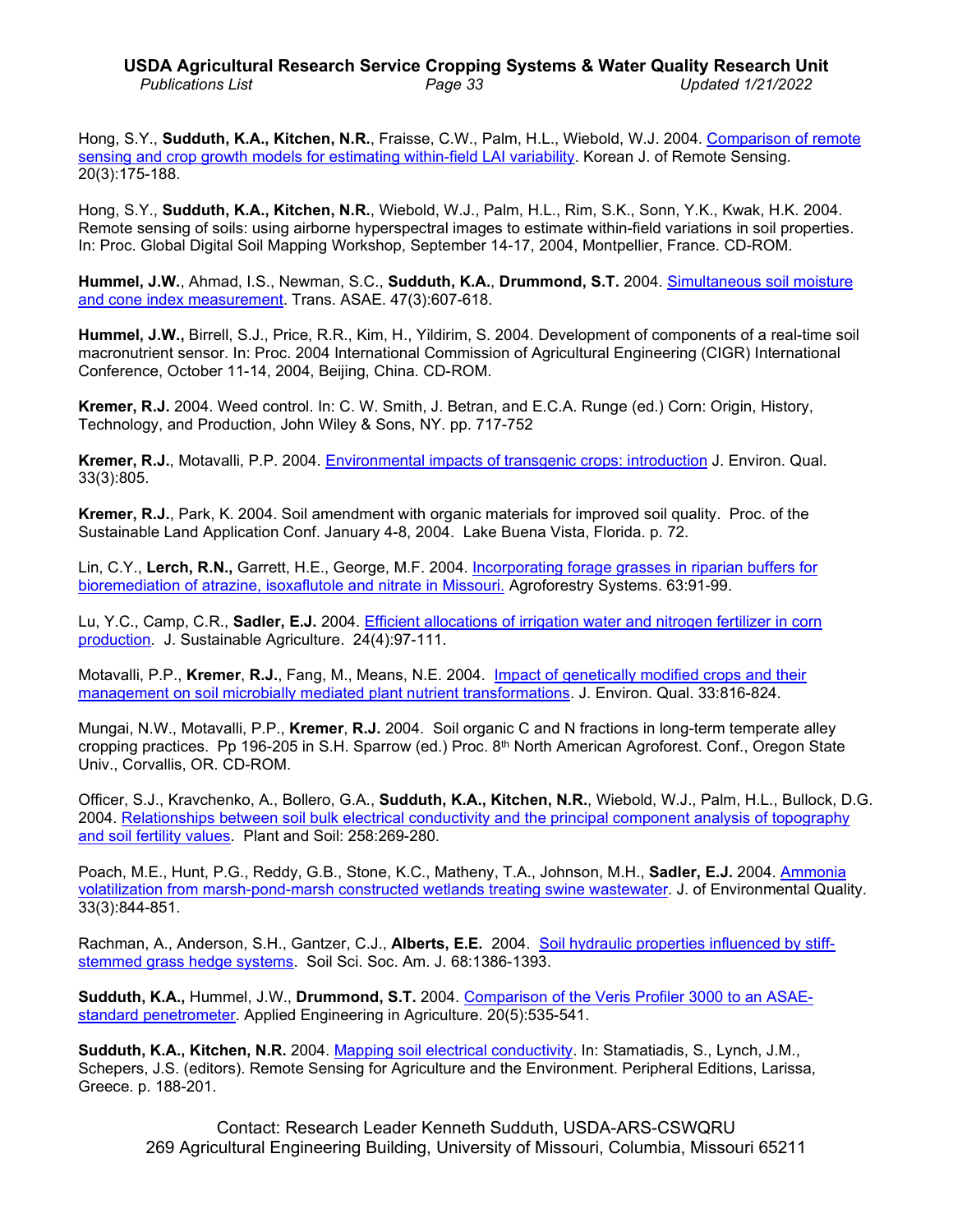## **USDA Agricultural Research Service Cropping Systems & Water Quality Research Unit** *Publications List Page 34 Updated 1/21/2022*

Sung, J.H., Jung, I.G., Lee, C.K., Lee, Y.B., Choi, K.M., Suh, S.R., **Sudduth, K.A.** 2004. Object oriented field information management (FIM) program developed for precision agriculture. ASAE Mid-Central Conference. Paper No. MC04-204.

Zablotowicz, R.M., Locke, M.A., **Lerch, R.N.**, Knight, S.S. 2004. Dynamics of herbicide concentrations in Mississippi delta oxbow lakes and the role of planktonic microorganisms in herbicide metabolism. American Chemical Society Symposium Series 877. In: Nett, Mary T., Locke, Martin, A., and Pennington, Dean A., (editors). Water Quality Assessments in the Mississippi Delta. Oxford University Press, New York, NY. pp. 134-149.

## **2003**

**Alberts, E.E.**, Jaynes, D.B., **Lerch, R.N.** 2003. Nutrient and herbicide movement in streamflow from two midwestern watersheds. Proc. of the First Interagency Conf. on Research in the Watersheds.pp.385-390. USDA/ARS. CD-ROM.

**Alberts, E.E.**, Ghidey, F., Kramer, L.A. 2003. Impact of grass hedges on sediment yield from a HEL watershed. Proc. of the First Interagency Conf. on Research in the Watersheds. pp. 428-433. USDA/ARS. CD-ROM.

Barnes, E.M., **Sudduth, K.A.,** Hummel, J.W., Lesch, S.M., Cowin, D.L., Yang, C., Daughtry, C.S.T., Bausch, W.C. 2003. Remote- [and ground based sensor techniques to map soil properties.](http://www.ars.usda.gov/sp2UserFiles/Place/36221500/cswq-0014-124518.pdf) Photogrammetric Engineering and Remote Sensing. 69:619-630.

Bockhold, D.L., Thompson, A.L., **Sudduth, K.A.,** Henggeler, J.C. 2003. Irrigation scheduling using infrared thermometers to measure canopy temperature on cotton and soybean. ASAE, St. Joseph, MI. CD-ROM

Chung, S., **Sudduth, K.A.,** Hummel, J.W. 2003. On-the-go soil strength profile sensor using a load cell array. ASAE Paper no. 031071.

Chung, S., **Sudduth, K.A., Drummond, S.T.** 2003. Determining yield monitoring system delay time with geostatistical and data segmentation approaches. Trans. of the ASAE. 45(4):915-926.

Chung, S., **Sudduth**, **K.A.** 2003. Characterization of soil strength data for an on-the-go sensor. American Soc. of Agricultural Engineering Meetings Papers. Mid-Central Conf. Paper MC03-203.

Chung, S., **Sudduth**, **K.A.** 2003. Modeling soil failure caused by prismatic and conical tools. American Soc. of Agri. Eng. Annual Inter Natl. Mtg. Technical Papers. Paper no. 031028. CD-ROM.

Davis, J.G., Scharf, P.C., **Kitchen, N.R.** 2003. Site-specific nitrogen management for reducing soil residual nitrate. Proc. North Central Extension Industry Soil Fertility Conference. p. 76-86.

**Donald, W.W.,** Johnson, W.G. 2003. Interference effects of [weed-infested bands in or between crop rows](http://www.ars.usda.gov/sp2UserFiles/Place/36221500/cswq-0019-138292.pdf) on field [corn \(Zea Mays\) yield.](http://www.ars.usda.gov/sp2UserFiles/Place/36221500/cswq-0019-138292.pdf) Weed Technol. 17:755-763.

**Drummond, S.T.**, **Sudduth, K.A.,** Joshi, A., Birrell, S.J., **Kitchen, N.R.** 2003. Statistical [and neural methods for](http://www.ars.usda.gov/sp2UserFiles/Place/36221500/cswq-0031-131434.pdf)  [site-specific yield prediction.](http://www.ars.usda.gov/sp2UserFiles/Place/36221500/cswq-0031-131434.pdf) Trans. ASAE. 46:5-14

Kim, H., **Hummel, J.W.**, Birrell, S. 2003. Evaluation of ion-selective membranes for real-time soil nutrient sensing. ASAE. Paper no. 031075.

**Kitchen, N.R.**, **Drummond, S.T.**, Lund, E.D., **Sudduth, K.A.**, Buchleiter, G.W. 2003. [Soil electrical conductivity](http://www.ars.usda.gov/sp2UserFiles/Place/36221500/cswq-0027-123811.pdf)  [and topography related to yield for three contrasting soil-crop](http://www.ars.usda.gov/sp2UserFiles/Place/36221500/cswq-0027-123811.pdf) systems. Agronomy J. 95:483-495.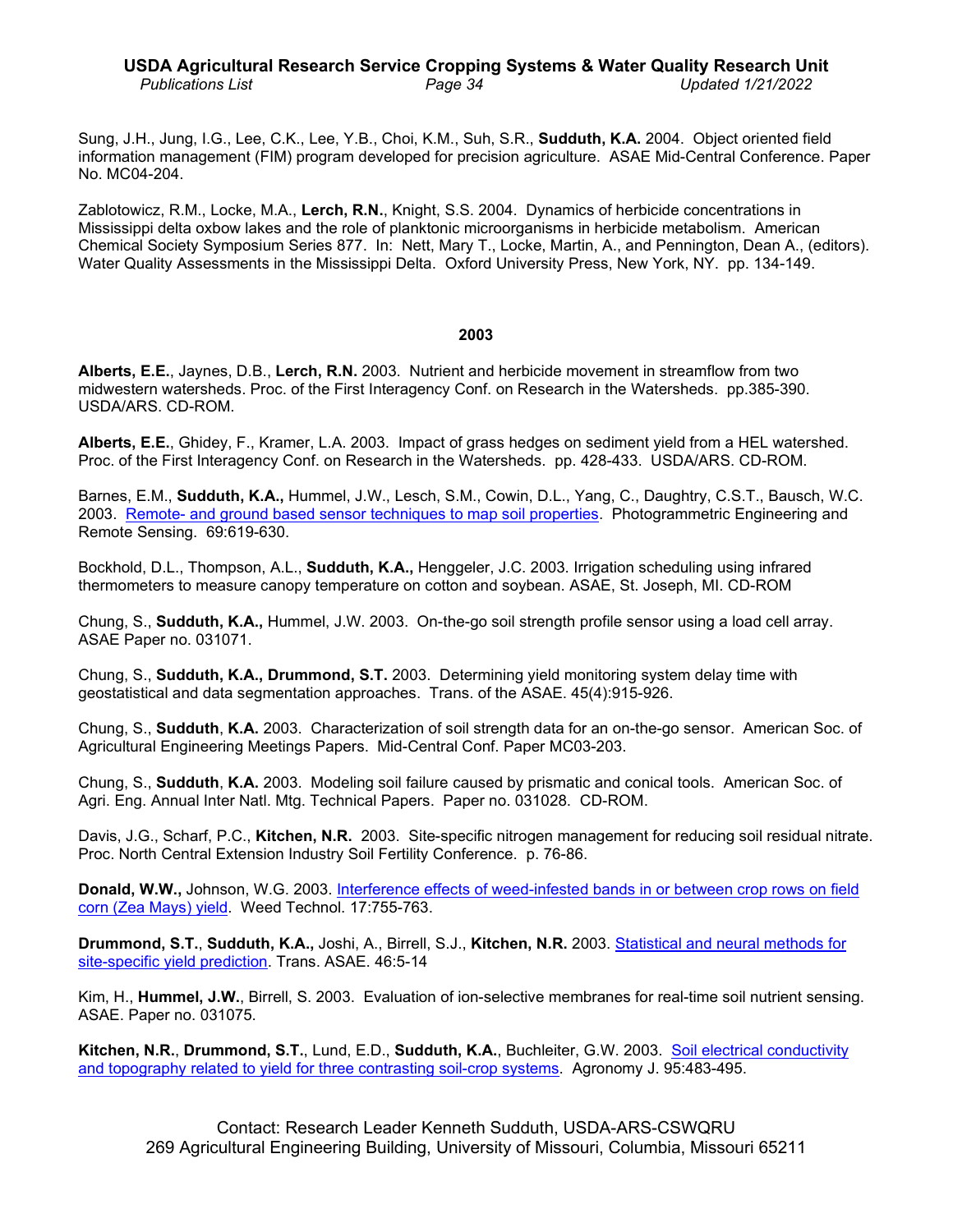# **USDA Agricultural Research Service Cropping Systems & Water Quality Research Unit** *Publications List Page 35 Updated 1/21/2022*

**Kitchen, N.R.**, **Sudduth, K.A.**, Myers, D.B., **Drummond, S.T.**, Hong, S.Y. 2003. Site-specific productivity zones delineated using bulk soil electrical conductivity. American Soc. of Agricultural Engineers Annual Internat. Meeting Technical Papers. Paper no. 032340. CD-ROM.

**Kremer, R.J.**, Li., J. 2003. Developing [weed-suppressive soils through improved soil quality management.](http://www.ars.usda.gov/sp2UserFiles/Place/36221500/cswq-0024-133235.pdf) Soil Till. Res. 72:193-202.

**Lerch, R.N.**, Blanchard, P.E. 2003. [Watershed vulnerability to herbicide transport in northern](http://www.ars.usda.gov/sp2UserFiles/Place/36221500/cswq-0021-148060.pdf) Missouri and [southern Iowa streams.](http://www.ars.usda.gov/sp2UserFiles/Place/36221500/cswq-0021-148060.pdf) Environmental Sci. & Techno. 37(24):5518-5527.

**Lerch, R.N.**, Blanchard, P.E. 2003. [Herbicide contamination and transport in northern Missouri and southern Iowa](http://www.ars.usda.gov/sp2UserFiles/Place/50701000/ARS_588_lerch.pdf)  [streams.](http://www.ars.usda.gov/sp2UserFiles/Place/50701000/ARS_588_lerch.pdf) Proc. First Interagency Conference on Research in the Watersheds. United States Department of Agriculture. Agricultural Research Service. Washington, D.C. p. 588-594.

**Lerch, R.N.**, Ferrer, I., Thurman, E.M., Zablotowicz, R.M. 2003. [Identification of trifluralin metabolites](http://www.ars.usda.gov/sp2UserFiles/Place/36221500/cswq-0023-lerch.pdf) in soil using [ion-trap LC/MS/MS.](http://www.ars.usda.gov/sp2UserFiles/Place/36221500/cswq-0023-lerch.pdf) American Chemical Soc. Symposium series 850; Ch. 17. Liquid chromatography/mass spectrometry, MS/MS and time-of-flight MS. pp. 291-310.

Lin, C.H., **Lerch, R.N.**, Garrett, H.E., Johnson, W.G., Jordan, D., George, M.F. 2003. [The effect of five forage](http://www.ars.usda.gov/sp2UserFiles/Place/36221500/cswq-0022-142056.pdf)  [species on transport and transformation of atrazine and isoxaflutole \(Balance\)](http://www.ars.usda.gov/sp2UserFiles/Place/36221500/cswq-0022-142056.pdf) in lysimeter leachate. J. of Environ Quality. 32:1992-2000.

Lin, C.H., **Lerch, R.N.**, Garrett, H.E., George, M.F. 2003. [Degradation of isoxaflutole \(Balance\)](http://www.ars.usda.gov/sp2UserFiles/Place/36221500/cswq-0020-150162.pdf) herbicide by [hypochlorite in tap water.](http://www.ars.usda.gov/sp2UserFiles/Place/36221500/cswq-0020-150162.pdf) J. of Agri. and Food Chem. 51:8011-8014.

Moran, S., Fitzgerald, G., Rango, A., Walthall, C., Barnes, E., Clarke, T., Daughtry, C., Everitt, J., Escobar, D., Hatfield, J., Havstad, K.M., Jackson, T.J., **Kitchen, N.R.**, Kustas, W.P., McGuire, M.R., Pinter Jr, P.J., **Sudduth, K.A.**, Schepers, J.S., Schmugge, T.J., Starks, P.J., Upchurch, D. 2003. [Sensor development and radiometric](http://www.ars.usda.gov/sp2UserFiles/Place/36221500/cswq-0218-131046.pdf)  correction [for agricultural applications.](http://www.ars.usda.gov/sp2UserFiles/Place/36221500/cswq-0218-131046.pdf) J. of Photogrammetric Engineering and Remote Sensing. 69(6):705-718.

Myers, D.B., **Kitchen, N.R., Sudduth, K.A.** 2003. Assessing spatial and temporal nutrient dynamics with a proposed nutrient buffering index. Proc. North Central Extension Industry Soil Fertility Conf. p. 190-199.

Price, R.R., **Hummel**, **J.W.**, Birrell, S.J., Ahmad, I.S. 2003. Rapid nitrate analysis [of soil cores using ISFETs.](http://www.ars.usda.gov/sp2UserFiles/Place/36221500/cswq-0179-129473.pdf) Trans. ASAE. 46(3):601-610.

Scharf, P.C., Schmidt, J.P., **Kitchen**, **N.R.**, **Sudduth, K.A.**, Hong, S.Y., Lory, J.A., Davis, J.G. 2003. Remote sensing for nitrogen management. J. of Soil and Water Conservation. 57(6): 518-524.

**Sudduth, K.A.**, **Kitchen, N.R.**, Bollero, G.A., Bullock, D.G. 2003. [Comparison of electromagnetic induction and](http://www.ars.usda.gov/sp2UserFiles/Place/36221500/cswq-0026-123391.pdf)  [direct sensing of soil electrical conductivity.](http://www.ars.usda.gov/sp2UserFiles/Place/36221500/cswq-0026-123391.pdf) Agronomy J. 95:472-482.

**Sudduth, K.A.**, Hong, S., Hummel, J.W., **Kitchen, N.R.** 2003. Reflectance measurements of soil variability. Proc. 24th Asian Conference on Remote Sensing and 2003 International Symposium on Remote Sensing. Busan, South Korea. CD-ROM.

Wang, D., Prato, T., Qiu, Z., **Kitchen**, **N.R.**, **Sudduth, K.A.** 2003.[Economic and environmental evaluation of](http://www.ars.usda.gov/sp2UserFiles/Place/36221500/cswq-0189-120972.pdf)  [variable rate nitrogen and lime application for claypan soil fields.](http://www.ars.usda.gov/sp2UserFiles/Place/36221500/cswq-0189-120972.pdf) Precision Agri. 4:35-52.

Wang, F., Fraisse, C., **Kitchen, N.R.**, **Sudduth, K.A.** 2003. [Site-specific evaluation of the CROPGRO-soybean](http://www.sciencedirect.com/science/article/pii/S0308521X0200029X)  [model on Missouri claypan soils.](http://www.sciencedirect.com/science/article/pii/S0308521X0200029X) Agri. Systems. 766:985-1005.

Yildirim, S., Birrell, S.J., **Hummel, J.W.** 2003. Development of a real-time electropneumatic soil sampler. Proc. Internat. Congress on Information Technology in Agri., Food and Environ. Izmir, Turkey. p. 393.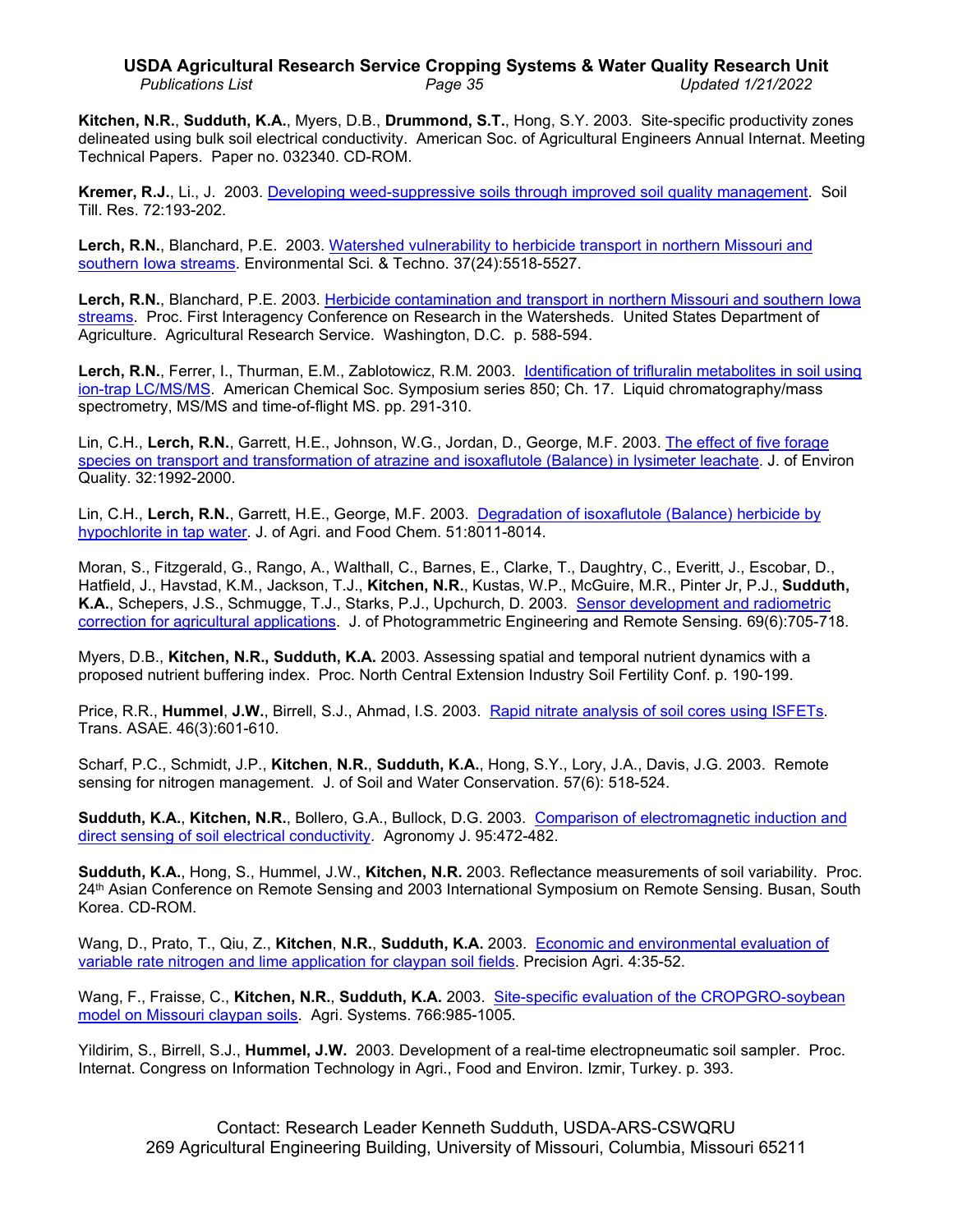### **2002**

Anderson, R., Zakarison, E., Ball, D., Wicks, G., Lyon, D., **Donald**, **W.**, Miller, S., Young, F., White, T. 2002. Jointed Goatgrass Ecology BulletIn. EB 1932. Cooperative Extension, Washington State Univ., Pullman, WA. P. 8.

Adams, B.T., Reid, J.F., **Hummel, J.W.,** Zing, Q. Hoeft, R.G. 2002. Impact of a central tire inflation system on traction and compaction of agricultural vehicles. ASAE. Paper No. 021122. St. Joseph, MI.

Ben-Hammouda, M., Ghorbal, H., **Kremer**, **R.J.**, Oueslatt, O. 2002. [Autotoxicity of barley.](http://www.ars.usda.gov/sp2UserFiles/Place/36221500/cswq-0043-127169.pdf) J of Plant Nutrition. 25:1155-1161.

Blanco-Canqui, H., Gantzer, C.J., Anderson, S.H., **Alberts**, **E.E.**, Ghidey, F. 2002. Saturated [hydraulic conductivity](http://www.ars.usda.gov/sp2UserFiles/Place/36221500/cswq-0039-129557.pdf)  [and its impact on simulated runoff for claypan soils.](http://www.ars.usda.gov/sp2UserFiles/Place/36221500/cswq-0039-129557.pdf) Soil Sci. Soc. of American J. 66:1596-1602.

Chung, S.O., **Sudduth**, **K.A.**, **Drummond, S.T.** 2002. [Determining yield monitoring system](http://www.ars.usda.gov/sp2UserFiles/Place/36221500/cswq-0036-128359.pdf) delay time with [geostatistical and data segmentation approaches.](http://www.ars.usda.gov/sp2UserFiles/Place/36221500/cswq-0036-128359.pdf) Trans. ASAE. 45(4):915-926.

Clay, D.E., **Kitchen**, **N.R, Sudduth, K.A.**, Carlson, C.G., Kleinjan, J.L., Tjentland, W.A. 2002. [Collecting](http://www.ars.usda.gov/sp2UserFiles/Place/36221500/cswq-0216-142409.pdf)  [representative soil samples for N and P fertilizer recommendations.](http://www.ars.usda.gov/sp2UserFiles/Place/36221500/cswq-0216-142409.pdf) Crop Management.

Devaney, P.M., Thompson, A.L., Ghidey, F., **Alberts**, **E.E.** 2002. Influence of application method on polyacrylamide effectiveness for erosion control. ASAE, St. Joseph, MI. Paper No. 022080,

**Donald, W.W.** 2002. [Glyphosate effects of ground cover of tall fescue \(Festuca arundinaceae\)](http://www.ars.usda.gov/sp2UserFiles/Place/36221500/cswq-0037-128810.pdf) waterways and [estimated soil erosion.](http://www.ars.usda.gov/sp2UserFiles/Place/36221500/cswq-0037-128810.pdf) J of Soil and Water Conservation. 57:237-243.

**Drummond, S.T.**, **Sudduth, K.A.**, **Kitchen, N.R.**, Batchelor, W.D., Bollero, G.A., Bullock, D.G., Clay, D.E., Palm, H.L., Wiebold, W.J., Pierce, F.J. 2002. Neural network analysis of site-specific soil. Landscape and Yield Data. Proc. 6th Internat. Conf. on Precision Agriculture. American Soc. of Agronomy. Madison, WI. CD-ROM.

Ghidey, F., **Alberts**, **E.E., Lerch, R.N.** 2002. Evaluation of herbicide losses from three field-size watersheds. Trans. ASAE Meeting, St. Joseph, MI. Paper no. 022142.

Hatfield, J.L., Bucks, D.A., **Alberts**, **E.E.**, Dowdy, R.H., Fausey, N.R., Schepers, J.S. 2002. Assessment of the water quality impacts of farming systems by integrating databases and simulation models. Natl. Water Quality Monitoring Council. Madison, WI. CD-ROM.

Hong, S.Y., **Sudduth, K.A., Kitchen, N.R.**, Palm, H.L., Wiebold, W.J. 2002. Using airborne [hyperspectral and](http://www.ars.usda.gov/sp2UserFiles/Place/36221500/cswq-0225-134882.pdf)  [satellite multispectral data to quantify within-field spatial](http://www.ars.usda.gov/sp2UserFiles/Place/36221500/cswq-0225-134882.pdf) variability. Korean J. of Precision Agri. 1(1):82-98.

Hong, S.Y., **Sudduth, K.A., Kitchen, N.R.**, **Drummond, S.T.**, Palm, H.L., Wiebold, W.J. 2002. Estimating withinfield variations in soil properties from airborne hyperspectral images. Proc. Pecora 15/Land Satellite Info. 4<sup>th</sup> Conf. CD-ROM. American Soc. for Photogrammetry and Remote Sensing, Bethesda, MD.

Hong, S.Y., **Sudduth, K.A., Kitchen, N.R.**, Fraisse, C.W., Palm, H.L., Wiebold, W.J. 2002. Combining remote sensing and crop growth models to estimate within-field variability. Proc. 6<sup>th</sup> Internat. Conf. on Precision Agri. American Soc. of Agronomy. Madison, WI. CD-ROM.

**Hummel, J.W.**, **Drummond, S.T.**, **Sudduth, K.A.**, Krumpelman, M.J. 2002. Sensing systems for site-specific assessment of corn plants. Proc. 6<sup>th</sup> Internat. Conf. on Precision Agri. American Soc. of Agronomy. Madison, WI. CD-ROM.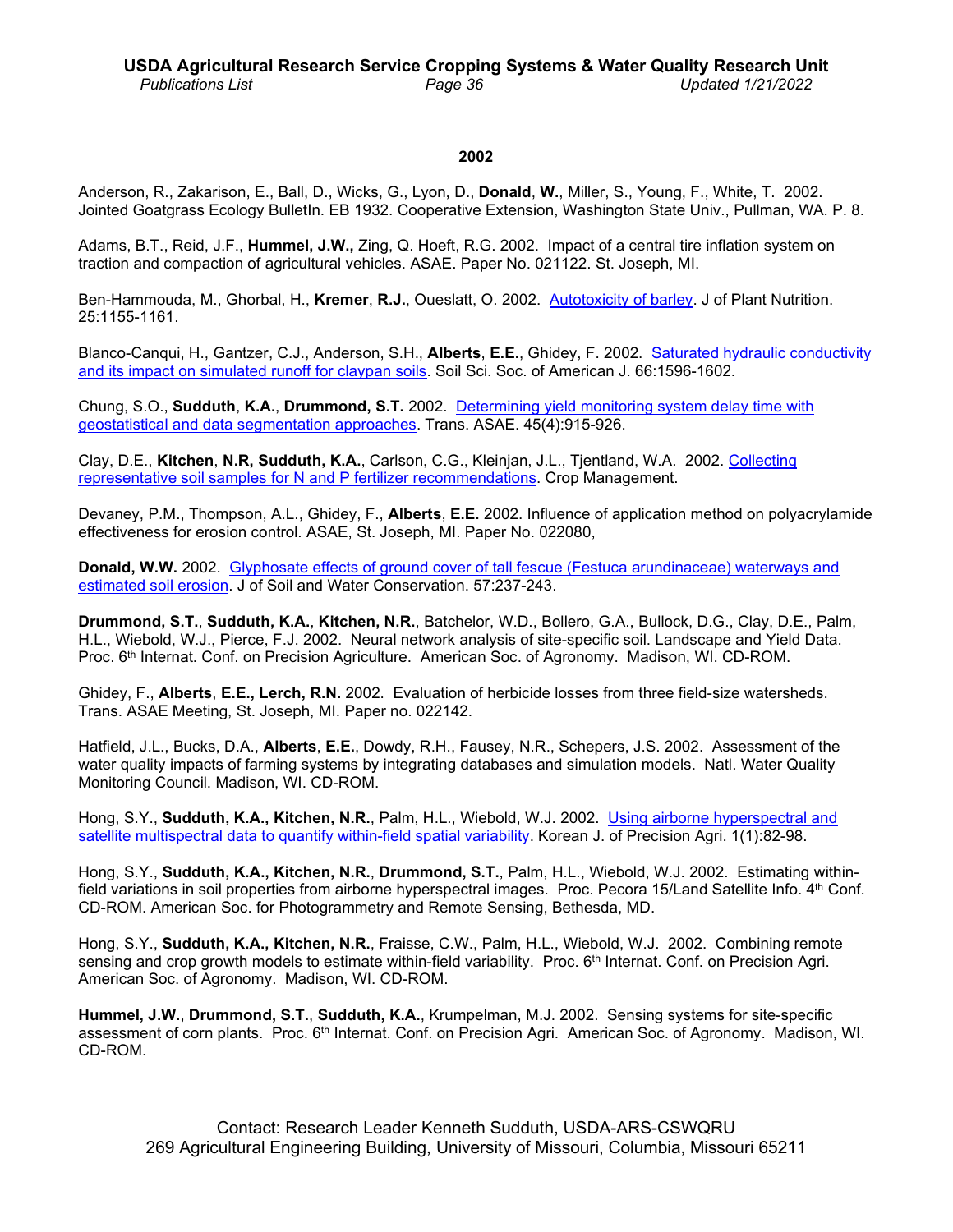# **USDA Agricultural Research Service Cropping Systems & Water Quality Research Unit** *Publications List Page 37 Updated 1/21/2022*

**Hummel, J.W.**, Stoller, E.W. 2002. On-the-go weed sensing and herbicide application for the northern cornbelt. ASAE, St. Joseph, MI. Paper No. 021021.

**Kitchen, N.R.**, Fridgen, J.J., **Sudduth, K.A.**, **Drummond, S.T.**, Wiebold, W.J., Fraisse, C.W. 2002. Proc. for evaluating unsupervised classification to derive management zones. Proc. 6th Internat. Conf. on Precision Agri. American Soc. of Agronomy, Madison, WI. CD-ROM.

**Kitchen, N.R.**, Snyder, C.J., Franzen, D.W., Wiebold, W.J. 2002. [Educational needs of precision](http://www.ars.usda.gov/sp2UserFiles/Place/36221500/cswq-0196-114689.pdf) agriculture. [Precision Agri.](http://www.ars.usda.gov/sp2UserFiles/Place/36221500/cswq-0196-114689.pdf) 3:341-351.

**Kitchen, N.R.**, **Sudduth, K.A.** 2002. What is the best method for relating mapped yield data with other data? Proc. of 5<sup>th</sup> Natl. Conservation Tillage Cotton and Rice Conf. Tillage Digest. p. 56-57

**Kitchen, N.R.**, **Sudduth, K.A.**, Hong, S.Y. 2002. Before you variably apply, understand why: lessons from Missouri precision agriculture research. In Proc. of Korean Annual Conf. on Precision Agri., Suwon, Korea, Sept. 14, 2002, Nat. Agric. Mech. Res. Institute, RDA, Suwon, Korea. p. 45-66

**Kremer, R.J.** 2002. Bioherbicides - potential successful strategies for weed control. In: O. Koul and G. Dhaliwal (editors) Microbial Biopesticides, Taylor & Francis, London. pp. 307-323

**Kramer, L.A.**, Alberts, E.E. 2002. Using grass hedges for erosion control. Proc. of the Internat. Erosion Control Assoc. Steamboat Springs, CO. pp. 629-632.

Li, J., **Kremer, R.J.**, Ross Jr., L.M. 2002. [Electron microscopy of root colonization of Setaria viridis](http://www.ars.usda.gov/sp2UserFiles/Place/36221500/cswq-0045-123259.pdf) by deleterious [rhizobacteria as affected by soil properties.](http://www.ars.usda.gov/sp2UserFiles/Place/36221500/cswq-0045-123259.pdf) Symbiosis. 32:1-13.

Lin, C.H., **Lerch**, **R.N.,** Thurman, E.M., Garrett, H.E., George, M.F. 2002. [Determination of isoxaflutole \(balance\)](http://www.ars.usda.gov/sp2UserFiles/Place/36221500/cswq-0038-134864.pdf)  [and its metabolites in water using solid phase extraction followed by high performance liquid chromatography with](http://www.ars.usda.gov/sp2UserFiles/Place/36221500/cswq-0038-134864.pdf)  ultraviolet [or mass spectrometery.](http://www.ars.usda.gov/sp2UserFiles/Place/36221500/cswq-0038-134864.pdf) J. of Agri. and Food Chemistry. 50: 5816-5824.

Myers, D.B., **Kitchen**, **N.R., Sudduth, K.A.**, Fraisse, C.W. 2002. Landform, soil morphology, and tillage effects on soybean root distribution for claypan soils. Proc. 6<sup>th</sup> Internat. Conf. on Precision Agriculture. American Soc. of Agronomy, Madison, WI. CD-ROM.

Palm, H.L., Wiebold, W.J., **Kitchen**, **N.R., Sudduth, K.A.**, Batchelor, W.D., Clay, D.E., Pierce, F.J., Schuler, R.T., Thelen, K.D. 2002. The zones projects: understanding soybean yield variability. Proc.  $6<sup>th</sup>$  Internat. Conf. on Precision Agriculture. American Soc. of Agronomy. Madison, WI. CD-ROM.

Renschler, C.S., Flanagan, D.C., Engel, B.A., Kramer, L.A., **Sudduth**, **K.A.** 2002. [Site-specific decision-making](http://www.ars.usda.gov/sp2UserFiles/Place/36221500/cswq-0033-133853.pdf)  based on RTK GPS survey and six alternative [elevation data sources: watershed topography and delineation.](http://www.ars.usda.gov/sp2UserFiles/Place/36221500/cswq-0033-133853.pdf) Trans. ASAE. 45(6):1883-1895.

Scharf, P.C., **Kitchen**, **N.R., Sudduth, K.A.**, Daivs, J.G., Lory, J. 2002. Field-scale evaluation of variable N rate recommendations for corn. Proc. 6<sup>th</sup> Inter Natl. Conf. on Precision Agriculture. American Soc. of Agronomy. Madison, WI. CD-ROM.

Scharf, P.C., Schmidt, J.P., **Kitchen, N.R., Sudduth, K.A.**, Hong, S.Y., Lory, J.A., Davis, J.G. 2002. [Remote](http://www.ars.usda.gov/sp2UserFiles/Place/36221500/cswq-0034-131362.pdf)  [sensing for nitrogen management.](http://www.ars.usda.gov/sp2UserFiles/Place/36221500/cswq-0034-131362.pdf) J of Soil and Water Conservation 57(6):518-524.

Shannon, D.K., Davis, J.G., **Sudduth**, **K.A.,** Wiebold, W.J. 2002. Precision agriculture masters program - educating Missouri crop producers about the benefits of precision agriculture management through on-farm research. ASAE. Paper no. 021016.

**Sudduth, K.A.** 2002. Are you monitoring in-field yield variation this year? Today's Farmer Magazine. 93(7):18-19.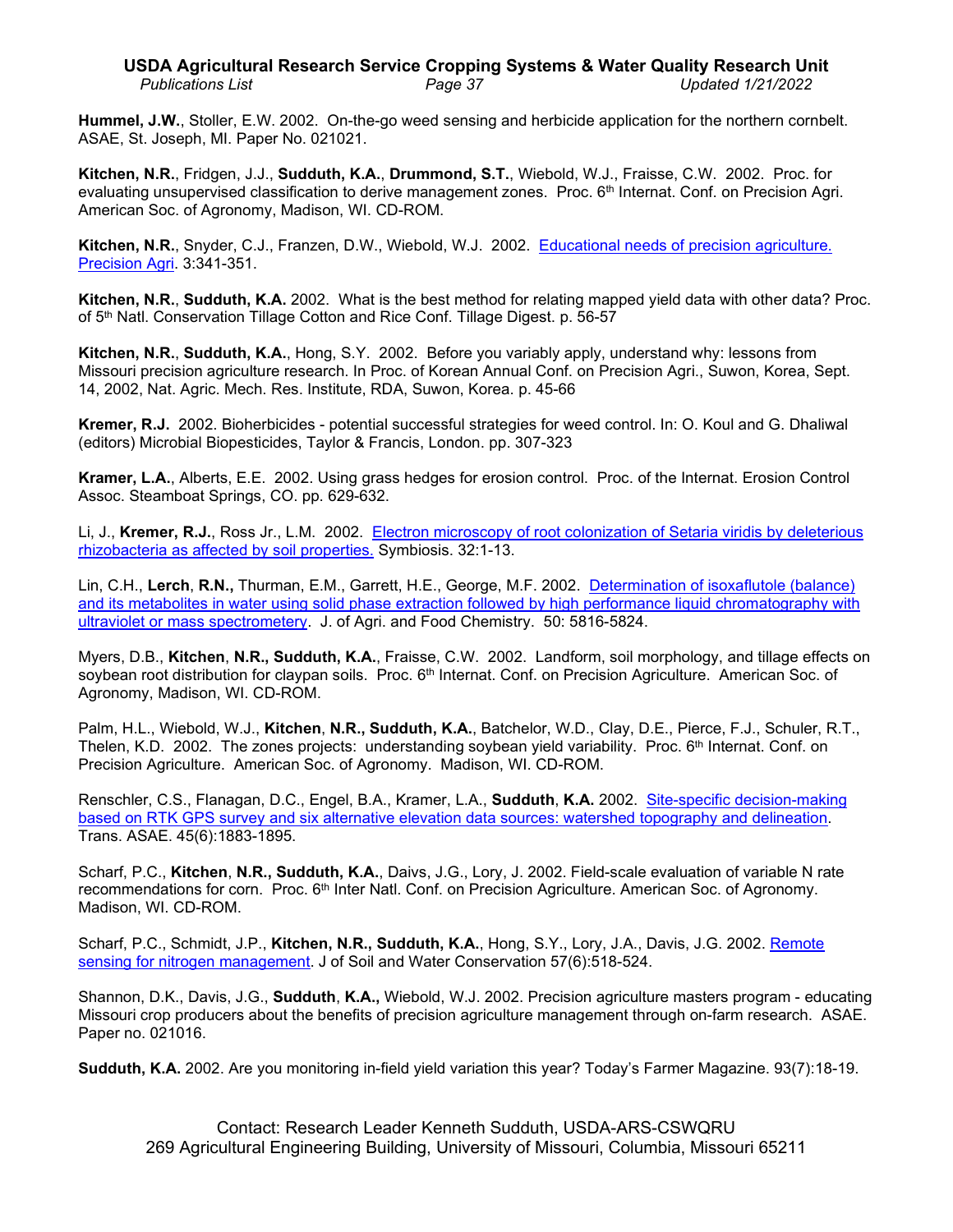# **USDA Agricultural Research Service Cropping Systems & Water Quality Research Unit** *Publications List Page 38 Updated 1/21/2022*

**Sudduth, K.A.** 2002. Precision agriculture data acquisition, analysis, and interpretation: a Missouri perspective. Proc. of Third Internat. Seminar on Data Collection and Analysis of the Field Information for Precision Agriculture. Rural Development Administration. Suwon, Republic of Korea. p. 45-86.

**Sudduth, K.A.**, **Kitchen, N.R.**, Batchelor, W.D., Bollero, G.A., Bullock, D.G., Clay, D.E., Palm, H.L., Wiebold, W.J., Pierce, F.J., Schuler, R.T. 2002. Characterizing field-scale soil variability across the Midwest with soil electrical conductivity. Proc. 6<sup>th</sup> Internat. Conf. on Precision Agriculture. American Soc. of Agronomy. Madison, WI. CD-ROM.

Swisher, D.W., Borgelt, S.C., **Sudduth, K.A.** 2002. [Optical sensor for granular fertilizer flow](http://www.ars.usda.gov/sp2UserFiles/Place/36221500/cswq-0035-119027.pdf) rate measurement. Trans. ASAE., St. Joseph, MI. 45(4):881-888.

Williams, J. 2002. Determining spatially variable corn nitrogen needs using 35mm aerial photography. M.S. Thesis. Univ. of Missouri. p. 126.

Wrather, J.A., Stevens, W.E., Kirkpatrick, T.L., **Kitchen**, **N.R.** 2002.[Effects of site-specific application of aldicarb](http://www.ars.usda.gov/sp2UserFiles/Place/36221500/cswq-0224-121451.pdf)  [on cotton in a Meloidogyne incognita infested field.](http://www.ars.usda.gov/sp2UserFiles/Place/36221500/cswq-0224-121451.pdf) J of Nematology. 34:115-119.

### **2001**

**Alberts, E.E.**, Kramer, L.A., Ghidey, F. 2001. Sediment deposition within a watershed with stiff-stemmed grass hedges. Proc. of the Intern. Symposium on Soil Erosion for the 21<sup>st</sup> Century. Trans. ASAE, St. Joseph, MI. pp. 167-170.

Ben-Hammouda, M., Ghorbal, H., **Kremer**, **R.J.,** Ouslati, O. 2001. [Allelopathic effects of barley extracts on](http://www.ars.usda.gov/sp2UserFiles/Place/36221500/cswq-0056-127168.pdf)  germination and seedlings [growth of bread and durum wheats.](http://www.ars.usda.gov/sp2UserFiles/Place/36221500/cswq-0056-127168.pdf) Agronomy. 21:65-71.

Birrell, S.J., **Hummel**, **J.W.** 2001. [Real-Time multi ISFET/FIA soil analysis system with](http://www.ars.usda.gov/sp2UserFiles/Place/36221500/cswq-0172-107448.pdf) automatic sample [extraction.](http://www.ars.usda.gov/sp2UserFiles/Place/36221500/cswq-0172-107448.pdf) Computers and Electronics in Agriculture. 32(1):45-67.

Chung, S.O., **Sudduth, K.A., Drummond, S.T.** 2001. Geostatistical and data segmentation approaches for determining yield monitoring system delay time. ASAE, St. Joseph, MI. Paper No. 011188.

**Donald, W.W**., **Kitchen, N.R.**, **Sudduth, K.A.** 2001. [Between-row mowing + banded herbicide to control annual](http://www.ars.usda.gov/sp2UserFiles/Place/36221500/cswq-0044-116209.pdf)  [weeds and reduce herbicide use in no-till soybean \(Glycine max\) and corn \(Zea mays\).](http://www.ars.usda.gov/sp2UserFiles/Place/36221500/cswq-0044-116209.pdf) Weed Technology. 15:576-584.

Fraisse, C.W., **Sudduth, K.A.**, **Kitchen, N.R.** 2001. [Delineation of site-specific management zones by](http://www.ars.usda.gov/sp2UserFiles/Place/36221500/cswq-0051-101971.pdf)  [unsupervised classification of topographic attributes and soil electrical conductivity.](http://www.ars.usda.gov/sp2UserFiles/Place/36221500/cswq-0051-101971.pdf) Trans. ASAE. 44(1):155-166.

Fraisse, C.W., **Sudduth**, **K.A., Kitchen, N.R.** 2001. [Calibration of the CERES-maize model for simulating site](http://www.ars.usda.gov/sp2UserFiles/Place/36221500/cswq-0046-fraisse.pdf)[specific crop development and yield on claypan soils.](http://www.ars.usda.gov/sp2UserFiles/Place/36221500/cswq-0046-fraisse.pdf) Appl. Eng. Agric. 17(4):547-556.

Ghidey, F., **Alberts**, **E.E.,** Kramer, L.A. 2001. Comparison of measured and WEPP predicted runoff and sediment losses from deep loess soils watershed. Proc. of the Intl Symposium on Soil Erosion for the 21<sup>st</sup> Century. pp. 131-134.

Ghidey, F., **Alberts**, **E.E.**, Kramer, L.A. 2001. Erosion control with stiff-stemmed grass hedges on a field watershed. ASAE. St. Joseph, MI. Paper No. 01258.

Gomez, J.A., Nearing, M.A., **Alberts**, **E.E.** 2001. Analysis of sources of variability in runoff plots studies using a numerical model: A case study from a 40 fallow plots experiment. Proc. of the Intern. Symposium of Soil Erosion for the 21st Century. pp. 318-321.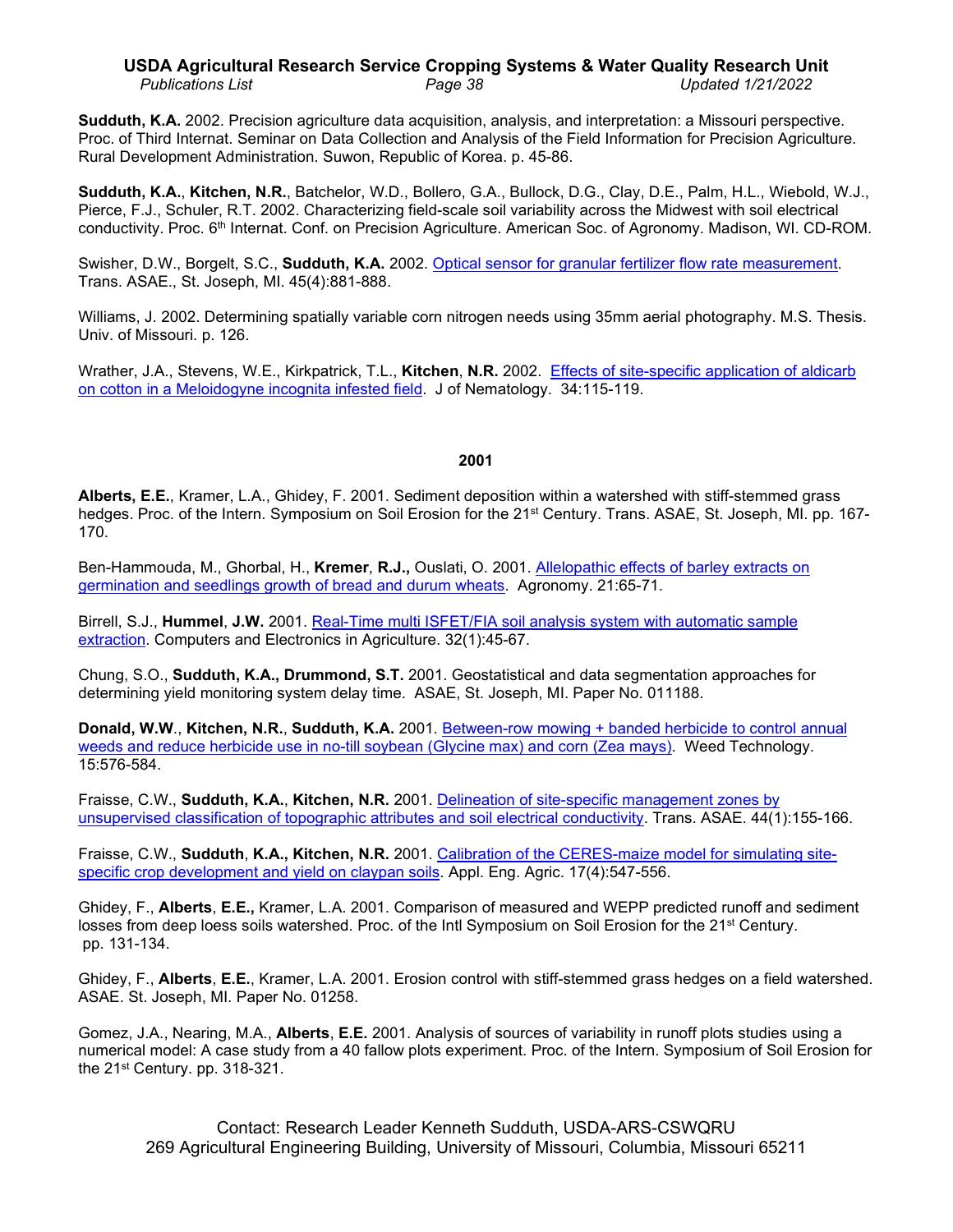## **USDA Agricultural Research Service Cropping Systems & Water Quality Research Unit** *Publications List Page 39 Updated 1/21/2022*

Gomez, J.A., Nearing, M.A., Giraldez, J.V., **Alberts**, **E.E.** 2001. [Analysis of sources of variability of runoff volume in](http://www.ars.usda.gov/sp2UserFiles/Place/36221500/cswq-0052-111491.pdf)  [a 40 plot experiment using a numerical model.](http://www.ars.usda.gov/sp2UserFiles/Place/36221500/cswq-0052-111491.pdf) J of Hydrology. 248(2):183-197.

**Hummel, J.W., Sudduth, K.A.**, Hollinger, S.E. 2001. [Soil moisture and organic matter prediction of surface](http://www.ars.usda.gov/sp2UserFiles/Place/36221500/cswq-0053-119036.pdf) and [subsurface soils using an NIR soil sensor.](http://www.ars.usda.gov/sp2UserFiles/Place/36221500/cswq-0053-119036.pdf) Computers and Electronics in Agriculture. 32:149-165.

**Kitchen, N.R., Sudduth, K.A.** 2001. Using soil electrical conductivity in precision agriculture. Proc. of 4<sup>th</sup> Natl. Conservation Tillage Cotton and Rice Conf. pp. 54-55.

**Kitchen, N.R.,** Goulding, K.W. 2001. On-farm technologies and practices to improve nitrogen use efficiency. In: Follett, R. F., Hatfield, J.L. editors. Nitrogen in the environment: sources, problems, and management. Amsterdam, the Netherlands. Elsevier Science. p. 335-369.

**Kremer, R.J.**, Souissi, T. 2001. [Cyanide production by rhizobacteria and potential for suppression of weed seedling](http://www.ars.usda.gov/sp2UserFiles/Place/36221500/cswq-0054-118437.pdf)  [growth.](http://www.ars.usda.gov/sp2UserFiles/Place/36221500/cswq-0054-118437.pdf) Current Microbiology. 43(3):182-186.

**Lerch, R.N.,** Li, Y.X. 2001. [Analysis of hydroxylated atrazine degradation products in soils.](http://www.ars.usda.gov/sp2UserFiles/Place/36221500/cswq-0049-109238.pdf) International J. of Environmental Analytical Chemistry. 79(3):167-183.

Runes, H.B., Bottomley, P.J., **Lerch**, **R.N.,** Jenkins, J.J. 2001. [Atrazine remediation in wetland](http://www.ars.usda.gov/sp2UserFiles/Place/36221500/cswq-0050-113803.pdf) microcosms. Environmental Toxicology and Chemistry. 20(5):1059-1066.

Stecker, J.A., Brown, J.R., **Kitchen**, **N.R.** 2001. [Residual phosphorus distribution and sorption in starter fertilizer](http://www.ars.usda.gov/sp2UserFiles/Place/36221500/cswq-0047-117738.pdf) [bands applied in no-till culture.](http://www.ars.usda.gov/sp2UserFiles/Place/36221500/cswq-0047-117738.pdf) Soil Sci. Soc. of America J. 65(4):1173-1183.

**Sudduth, K.A., Drummond, S.T.**, **Kitchen, N.R.** 2001. [Accuracy issues in electromagnetic induction sensing of](http://www.ars.usda.gov/sp2UserFiles/Place/36221500/cswq-0055-105288.pdf)  [soil electrical conductivity for precision agriculture.](http://www.ars.usda.gov/sp2UserFiles/Place/36221500/cswq-0055-105288.pdf) Computers and Electronics in Agriculture. 31(3):239-264.

Thompson, A.L., Ghidey, F., **Alberts**, **E.E.** 2001. Effect of polyacrylimide on erosion for various rainfall kinetic energies. Trans. ASAE. St. Joseph, MI. Paper No. 01253.

Woodward W., Bburek, W.J., **Hjelmfelt**, **A.T.,** Kluth, A.T., Plummer, R., VanMullen, A., Hailey, J. 2001. Streamflow data. Hydrology Natl. Engineering Handbook Part 630.

# **2000**

Ahmad, I.S., **Hummel, J.W., Sudduth, K.A.**, **Drummond, S.T.** 2000. Soil characterization using a nearinfrared penetrometer. Proc. of the Fifth Intern. Conf. of Precision Agriculture. Madison, WI. ASA-CSSA-SSSA. CD-ROM.

Allen, J.R., Hohnson, W.G., Smeda, R.J., **Kremer**, **R.J.** 2000. ALS-resistant *[Helianthus annuus](http://www.ars.usda.gov/sp2UserFiles/Place/36221500/cswq-0064-109741.pdf)* interference in *[Gylcine max](http://www.ars.usda.gov/sp2UserFiles/Place/36221500/cswq-0064-109741.pdf)*. Weed Sci. 48:461-466.

Bauer, M.G., Davis, J.G., **Sudduth**, **K.A., Drummond, S.T.** 2000. Agronomic evaluation of variable-rate seeding on Missouri soils. Proc. of the Fifth Intern. Conf. on Precision Agriculture. Madison, WI.: ASA-CSSA-SSSA. CD-ROM.

Blanchard, P.E., **Lerch**, **R.N.** 2000. [Watershed Vulnerability to losses of agricultural chemicals:](http://www.ars.usda.gov/sp2UserFiles/Place/36221500/cswq-0063-103541.pdf) [Interactions of chemistry, hydrology, and land-use.](http://www.ars.usda.gov/sp2UserFiles/Place/36221500/cswq-0063-103541.pdf) Environmental Science Technology. 34(16):3315-3322.

Chung, S.O., Jung, J.H., **Sudduth**, **K.A., Drummond, S.T.**, Hyun, B.K. 2000. Spatial variability of yield, chlorophyll content, and soil properties in a Korean rice paddy field. Proc. of the Fifth Intern. Conf. on Precision Agriculture. Madison, WI.: ASA-CSSA-SSSA. CD-ROM.

Doerge, T.A., **Kitchen, N.R.,** Lund, E.D. 2000. Electrical conductivity mapping. Site-Specific Management Guidelines. Potash and Phosphate Institute SSMG-30.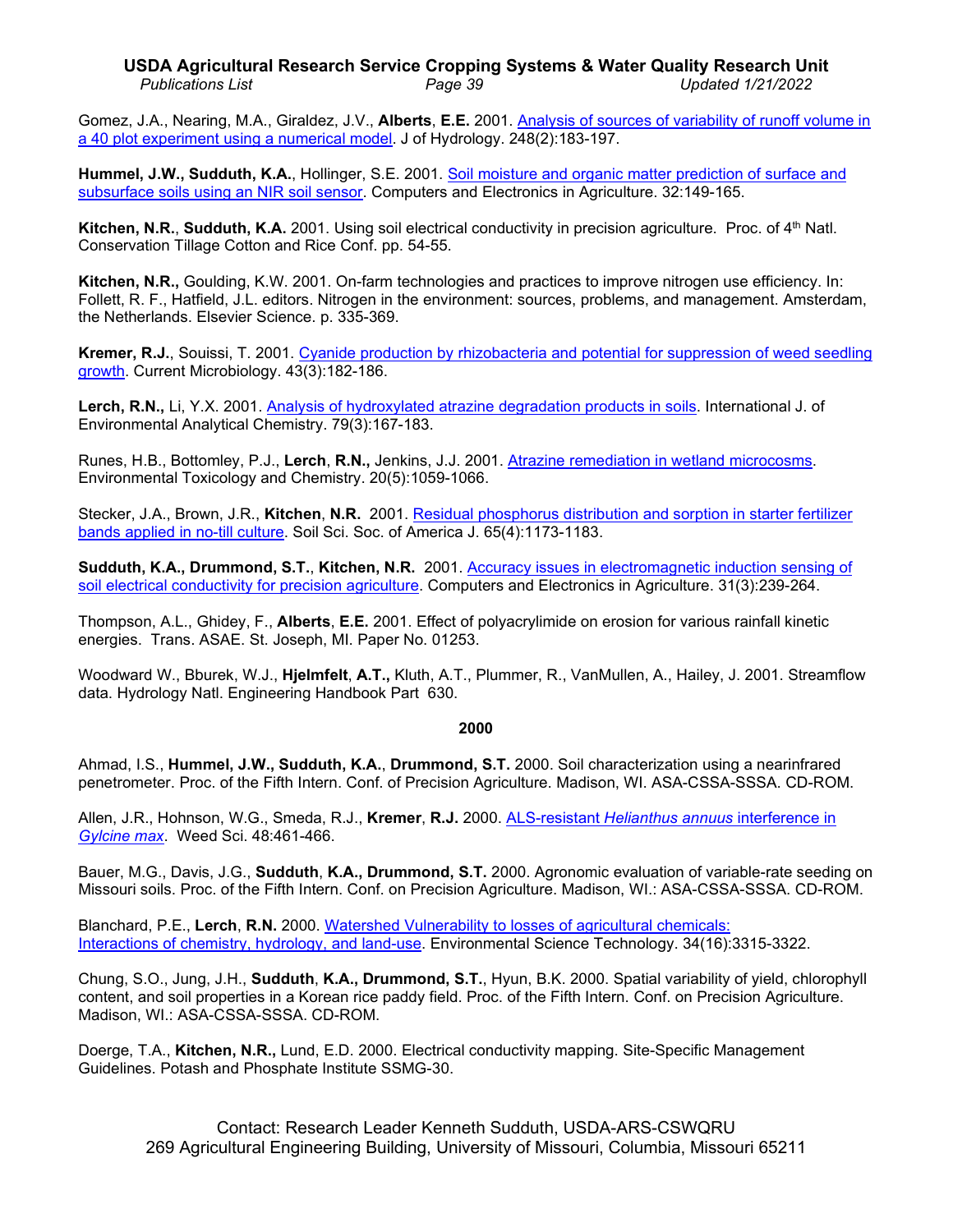**Donald, W.W.** 2000. [Between-row mowing + in-row band-applied herbicide for weed control in Glycine max.](http://www.ars.usda.gov/sp2UserFiles/Place/36221500/cswq-0065-104946.pdf) Weed Sci. 48:487-500.

**Donald, W.W.** 2000. [Alternative ways to control weeds between rows in weeded check plots in corn \(Zea mays\)](http://www.ars.usda.gov/sp2UserFiles/Place/36221500/cswq-0069-102555.pdf)  [and soybean \(Glycine max\).](http://www.ars.usda.gov/sp2UserFiles/Place/36221500/cswq-0069-102555.pdf) Weed Technol. 14:36-44.

**Donald, W.W.** 2000. A degree-day model of Cirsium [arvense shoot emergence from adventitious root buds in](http://www.ars.usda.gov/sp2UserFiles/Place/36221500/cswq-0068-106373.pdf)  [spring.](http://www.ars.usda.gov/sp2UserFiles/Place/36221500/cswq-0068-106373.pdf) Weed Sci. 48:333-341.

**Donald, W.W.** 2000. [Timing and frequency of between-row mowing and band-applied herbicide for](http://www.ars.usda.gov/sp2UserFiles/Place/36221500/cswq-0058-donald.pdf) annual weed [control in soybean.](http://www.ars.usda.gov/sp2UserFiles/Place/36221500/cswq-0058-donald.pdf) Agron. J. 92:1013-1019.

Fridgen, J.J. 2000. Development and evaluation of unsupervised clustering software for sub-field delineation of agricultural fields. M.S. Thesis. Univ. of Missouri, Columbia.

Fridgen, J.J., **Kitchen, N.R., Sudduth, K.A.** 2000. Variability of soil and landscape attributes within subfield management zones. Proc. of the Fifth International Conf. on Precision Agriculture, Madison, WI. ASA-CSSA-SSSA. pp. 1-16. CD-ROM.

Ghidey, F., **Hjelmfelt, A.T.** 2000. Usefulness of basins for TMDL development for watersheds on Missouri's claypan soil. Trans. ASAE, St. Joseph, MI. Paper No. 002087.

Govindaraju, R.S., Rao, A.R., Leib, D., Najjar, Y.M., Gupta, H.V., **Hjelmfelt, A.T.** 2000. [Artificial neural networks in](http://www.ars.usda.gov/sp2UserFiles/Place/36221500/cswq-0332-hjelmfelt.pdf)  [Hydrology I: Preliminary concepts.](http://www.ars.usda.gov/sp2UserFiles/Place/36221500/cswq-0332-hjelmfelt.pdf) J. of Hydrologic Engineering. 5(2):115-123.

Govindaraju, R.S., Rao, A.R., Leib, D., Najjar, Y.M., Gupta, H.V., **Hjelmfelt, A.T.** 2000. [Artificial neural networks in](http://www.ars.usda.gov/sp2UserFiles/Place/36221500/cswq-0333-hjelmfelt.pdf)  [Hydrology II: Hydrologic Applications](http://www.ars.usda.gov/sp2UserFiles/Place/36221500/cswq-0333-hjelmfelt.pdf) J. of Hydrologic Engineering. 5(2):124-137.

**Hjelmfelt, A.T.** 2000. Dynamics of a saltating particle. Proc. of XXVIth Congress of the Intl. Asso. for Hydraulic Research, London. 1:504-509.

**Kitchen, N.R., Sudduth, K.A.**, Fridgen, J.J. 2000. Influence of claypan-soil topsoil thickness and fertility factors on corn and soybean yield. Proc. of the Fifth Intern. Conf. on Precision Agriculture. Madison, WI. ASA-CSSA-SSSA. CD-ROM.

**Kremer, R.J.** 2000. Combinations of microbial and insect agents for management of weed seeds. Proc. of X<sup>th</sup> Intern. Symposium of Biological Control of Weeds. pp. 799-806.

**Kremer, R.J.** 2000. [Growth suppression of annual weeds by deleterious rhizobacteria integrated with cover crops.](http://www.ars.usda.gov/sp2UserFiles/Place/36221500/cswq-0197-kremer.pdf) Proc. of X<sup>th</sup> Intern. Symposium of Biological Control of Weeds. pp. 931-940.

**Kremer, R.J.,** Li, J. 2000. [Rhizobacteria associated with weed seedlings in different cropping systems.](http://www.fse.missouri.edu/ARS/Kremer/rhizobacteriaassociatedwithweedseedlingsindifferentcroppingsystems.pdf) Weed Sci. 48(6):734-741.

**Kremer, R.J.**, Ervin, E.H., Wood, M.T., Abuchar, D. 2000. Control of sclerotinia homoeocarpa in turfgrass using effective microorganisms. EM World. J. 1:16-21.

Kramer, L.A., **Alberts, E.E.** 2000. Grass hedges for erosion control on a Small Hill Watershed. Trans. ASAE. St. Joseph, MI. Paper No. 002082

Li, J.M., **Kremer, R.J.** 2000. [Rhizobacteria associated with weed seedlings in different cropping systems.](http://www.ars.usda.gov/sp2UserFiles/Place/36221500/cswq-0057-111486.pdf) Weed Science. 48(6):734-741.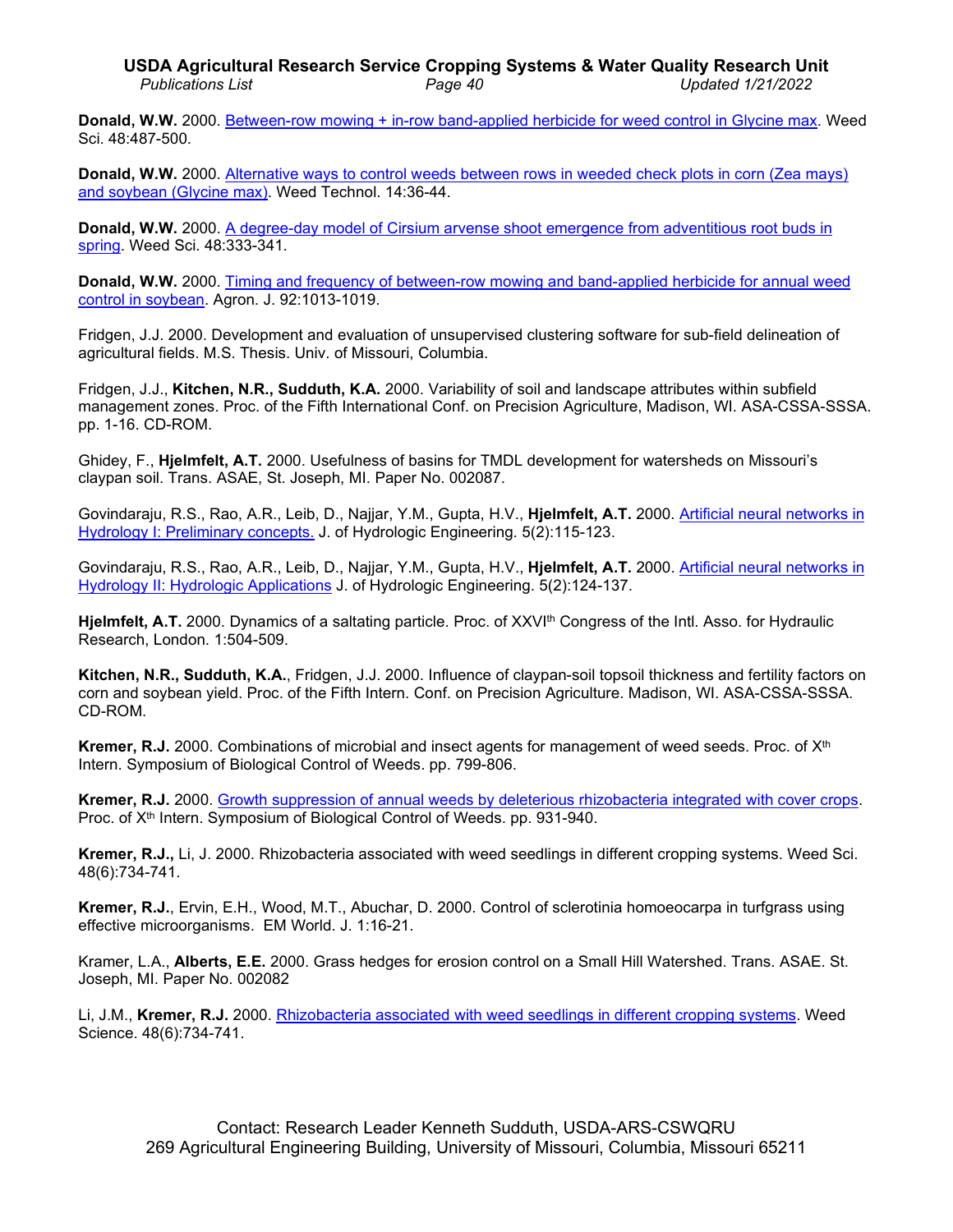### **USDA Agricultural Research Service Cropping Systems & Water Quality Research Unit** *Publications List Page 41 Updated 1/21/2022*

Myers, D.B., **Kitchen**, **N.R.,** Miles, R.J., **Sudduth, K.A.** 2000. Estimation of a soil productivity index on claypan soils using soil electrical conductivity. Proc. of the Fifth Intern. Conf. on Precision Agriculture. CD-ROM. Madison, WI.: ASA-CSSA-SSSA.

Oehrle, N.W., Karr, D.B., **Kremer**, **R.J.,** Emerich, D.W. 2000. [Enhanced attachment of Bradyrhizobium japonicum](http://www.ars.usda.gov/sp2UserFiles/Place/36221500/cswq-0067-109744.pdf) [to soybean through reduced root colonization of internally-seedborne microorganisms.](http://www.ars.usda.gov/sp2UserFiles/Place/36221500/cswq-0067-109744.pdf) Can. J. Microbiol. 46:600-606.

**Sudduth, K.A.**, Birrell, S.J., Krumpelman, M.J. 2000. Field evaluation of a corn population sensor. Proc. of the Fifth Intern. Conf. on Precision Agriculture. Madison, WI.: ASA-CSSA-SSSA. CD-ROM.

Wang, M., **Hjelmfelt**, **A.T.,** Garbrecht, J. 2000. [DEM aggregation for watershed modeling.](http://www.ars.usda.gov/sp2UserFiles/Place/36221500/cswq-0138-wang.pdf) J. of the American Water Resources Assoc. (3):579-584.

#### **1999**

**Alberts, E.E.**, Blanchard, P.E., **Lerch, R.N.**, **Kitchen, N.R.** 1999. Influence of cropping systems on dissolved nitrogen and atrazine transport in surface runoff from claypan soils. Proc. 3<sup>rd</sup> Natl. Workshop on Wetlands/BMPs for Nutrient Water Protection. New Orleans, LA. p. 101-103.

Begonia, M.F.T., **Kremer, R.J.** 1999. [Chemotaxis of deleterious rhizobacteria to birdsfoot trefoil.](http://www.ars.usda.gov/sp2UserFiles/Place/36221500/cswq-0080-begonia.pdf) Appl. Soil Ecol. 11:35-42.

Brinkman, M.A., Clay, S.A., **Kremer, R.J.** 1999. [Influence of deleterious rhizobacteria on leafy spurge \(Euphorbia](http://www.ars.usda.gov/sp2UserFiles/Place/36221500/cswq-0072-kremer.pdf)  [esula\) roots.](http://www.ars.usda.gov/sp2UserFiles/Place/36221500/cswq-0072-kremer.pdf) Weed Technology. 13:835-839.

Donald, P.A., **Donald**, **W.W.,** Keaster, A.J., Kremer, R.J., Kendig, J.A., Sims, B.S., Miller, J.D. 1999. [Changes in](http://www.ars.usda.gov/sp2UserFiles/Place/36221500/cswq-0077-donald.pdf)  [Heterodera glycines egg population density in continuous glycine max](http://www.ars.usda.gov/sp2UserFiles/Place/36221500/cswq-0077-donald.pdf) over four years. J. of Nematology. 31(1):45-53.

**Drummond, S.T.**, Fraisse, C.W., **Sudduth, K.A.** 1999. [Combine harvest area determination by vector processing](http://www.ars.usda.gov/sp2UserFiles/Place/36221500/cswq-0073-drummond.pdf)  of GPS [position data.](http://www.ars.usda.gov/sp2UserFiles/Place/36221500/cswq-0073-drummond.pdf) Trans. ASAE. 42(5):1221-1227.

**Drummond, S.T.**, Fraisse, C.W., **Sudduth, K.A.** 1999. Vector method for determining harvest area using combine position data. Proc. 4th Int. Conf. On Precision Agriculture. pp. 1141-1150.

Fraisse, C.W., **Sudduth, K.A., Kitchen, N.R.** 1999. Evaluation of crop models to stimulate site-specific crop development and yield. Proc. 4th Int. Conf. on Precision Agriculture. pp. 1297-1308.

Fraisse, C.W., **Sudduth**, **K.A., Kitchen, N.R.**, Fridgen, J.J. 1999. Use of unsupervised clustering algorithms for delineating within-field management zones. ASAE Annualual Int. Mtg. Tech. Papers. Paper No. 993043. CD-ROM.

Ghidey, F., **Alberts**, **E.E., Kitchen, N.R.** 1999. [Evaluation of the root zone water quality model](http://www.ars.usda.gov/sp2UserFiles/Place/36221500/cswq-0076-ghidey.pdf) using field[measured data from the Missouri MSEA.](http://www.ars.usda.gov/sp2UserFiles/Place/36221500/cswq-0076-ghidey.pdf) Agronomy J. 91:183-192.

Ghidey, F., **Alberts, E.E.,** 1999. [Temporal and spatial variability of nitrates in a claypan soil.](http://www.ars.usda.gov/sp2UserFiles/Place/36221500/cswq-0078-ghidey.pdf) J of Environ. Qual. 28:584-594.

Ghidey, F., **Alberts**, **E.E., Kitchen, N.R.**, **Lerch, R.N.** 1999. Farming system effects on nitrate loss to surface runoff. ASAE. Paper No. 99-2189.

**Hjelmfelt, A.T.,** Wang, M. 1999. [Modeling hydrologic and water quality responses to grass waterways.](http://www.ars.usda.gov/sp2UserFiles/Place/36221500/cswq-0334-hjelmfelt.pdf) J. of Hydrologic Engineering. 4(3):251-256.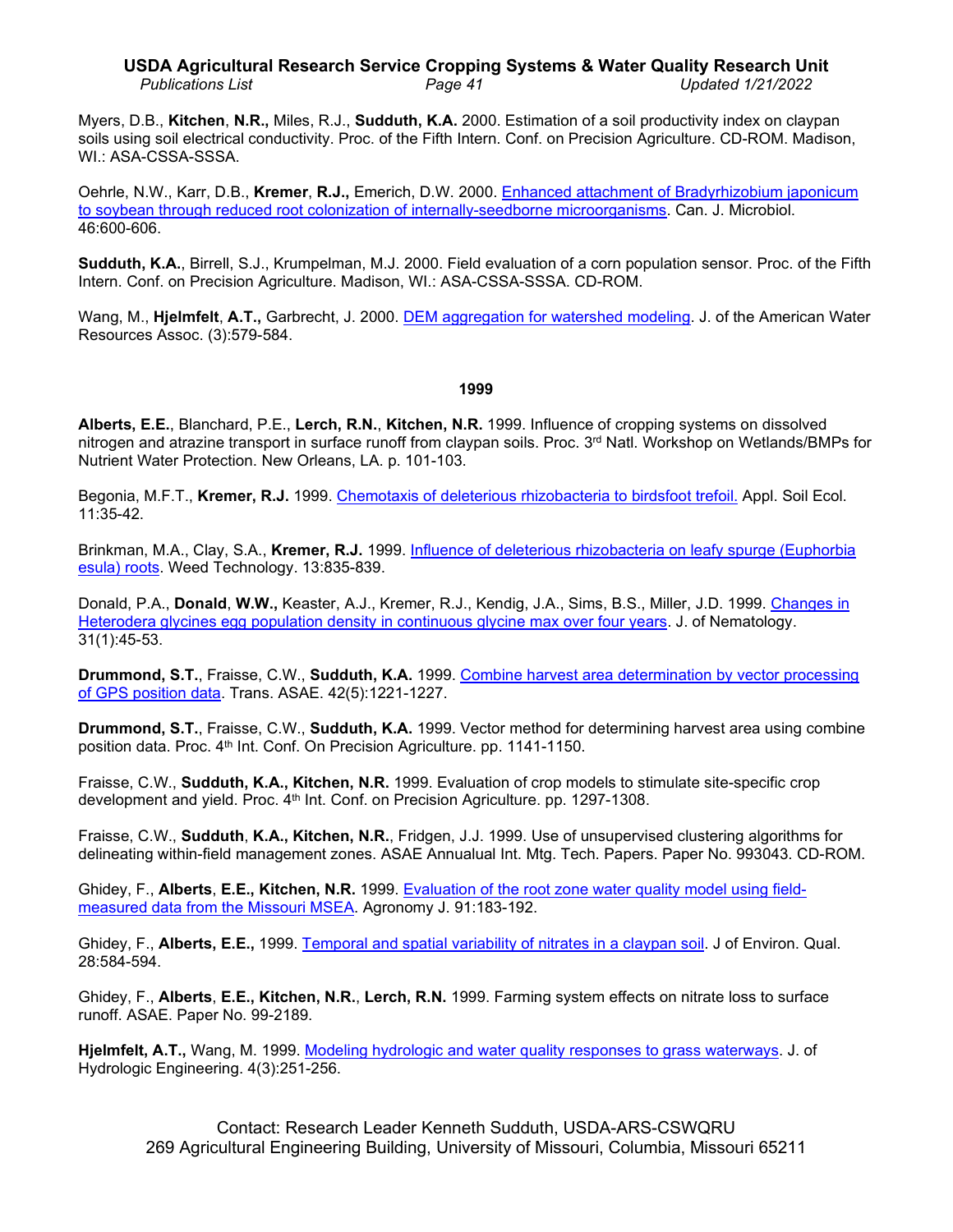# **USDA Agricultural Research Service Cropping Systems & Water Quality Research Unit** *Publications List Page 42 Updated 1/21/2022*

**Hjelmfelt, A.T.**, Blanchard, P.E., Donald, W.W., Alberts, E.E., 1999. Influence of cropping systems on dissolved nitrogen and atrazine transport in surface runoff from claypan soils. Proc. 3<sup>rd</sup> Natl. Workshop on Wetlands/BMPs for Nutrient Water Protection. New Orleans, LA. pp. 101-103.

**Kitchen, N.R.**, Spautz, R.E., **Sudduth, K.A.** 1999. Can topsoil thickness be used to help determine crop P and K nutrient needs? Better Crops with Plant Food. 83(2):4-6.

**Kitchen, N.R.**, **Sudduth, K.A.**, **Drummond, S.T.** [Soil electrical conductivity as a crop productivity](http://www.ars.usda.gov/sp2UserFiles/Place/36221500/cswq-0071-kitchen.pdf) measure for [claypan soils.](http://www.ars.usda.gov/sp2UserFiles/Place/36221500/cswq-0071-kitchen.pdf) J. of Production Agriculture. 12(4):607-617.

**Kremer, R.J.** 1999. Integrated weed management: Biological implications and future prospects. Proc. Agric. Sci. Technol. Next Generation. p. 4-14.

**Kremer, R.J.** 1999. [Growth suppression of annual weeds by deleterious rhizobacteria integrated with cover crops.](http://www.ars.usda.gov/sp2UserFiles/Place/36221500/cswq-0208-kremer.pdf) Proc. of the X International Symposium on Biological Control of Weeds. 4:931-940.

**Lerch, R.N.**, Thurman, E.M., Blanchard, P.E. 1999. Hydroxyatrazine in [soils and sediments.](http://www.ars.usda.gov/sp2UserFiles/Place/36221500/cswq-0075-lerch.pdf) J. of Environ. Toxicology and Chemistry. 18(10):2161-2168.

Smith, M.B., **Kitchen**, **N.R., Lerch, R.N.**, Alberts, E.E., Prato, T.A. 1999. An integrated systems approach to watershed management and water quality. Proc. Third Natl. Workshop on Constructed Wetlands/BMPs. New Orleans, LA. pp. 108-110

Smith, M.B., **Kitchen**, **N.R., Lerch, R.N.**, Alberts, E.E., Prato, T.A. 1999. Development of agricultural systems for environmental quality (ASEQ) for claypan soil watersheds. Proc. Third Natl. Workshop on Constructed Wetlands/BMPs. New Orleans, LA. pp. 139-141.

**Sudduth, K.A.** 1999. [Engineering technologies for precision farming.](http://www.fse.missouri.edu/ARS/pubs/eng_tech.pdf) Proc. Intern. Seminar on Agric. Machinery Technol. for Precision Farming. Rural Development AdmIn., Suwon, Republic of Korea. pp. 5-27.

**Sudduth, K.A.**, **Kitchen, N.R.**, **Drummond, S.T.** 1999. [Soil conductivity sensing on claypan soils:](http://www.fse.missouri.edu/ARS/pubs/mn98kas.PDF) Comparison of [electromagnetic induction and direct methods.](http://www.fse.missouri.edu/ARS/pubs/mn98kas.PDF) Proc. 4<sup>th</sup> Int. Conf. on Precision Agric. pp. 979-990.

Swisher, D.W. 1999. Optical measurement of granular fertilizer flow rates for precision farming. M.S. Thesis, Department of Biological and Agricultural Engineering, Univ. of Missouri. pp.145.

Swisher, D.W., **Sudduth, K.A.,** Borgelt, S.C. 1999. [Optical measurement of granular fertilizer flow rates for](http://www.fse.missouri.edu/ARS/Sudduth/granular_sensor.pdf)  [precision agriculture.](http://www.fse.missouri.edu/ARS/Sudduth/granular_sensor.pdf) ASAE Annual Int. Meeting Tech. Papers. Paper No. 993111. CD-ROM.

Wang, M., Duru, J.O., **Hjelmfelt**, **A.T.,** Thompson, A.L. et al. 1999. Evaluating HSPF for simulating sediment yield from a claypan agricultural watershed in central MO. ASAE Annual Intern. MeetingTech. Papers. Paper No. 992071. CD-ROM.

### **1998**

Bergfield, W.A., Sasseville, D.N., **Kremer, R.J.** 1998. Populations and potential phyotoxicity of rhizobacteria from benomyl treatments. Proc. 16th World Congr. Soil Sci. Int. Soil Sci. Soc. CD-ROM. p. 7

Begonia, M.F.T., **Kremer**, **R.J.,** Begonia, G. 1998. Biological control of weeds: Effects of rhizobacteria inoculation on the growth of velvetleaf (abutilon theophrasti medik.). J. of the Mississippi Academy of Sci. 43(2):107-117.

Carlson, S.J. **Donald, W.W.** 1998. [Fall-applied glyphosate for Canada thistle \(Cirsium](http://www.ars.usda.gov/sp2UserFiles/Place/36221500/cswq-0258-donald.pdf) arvense) control in spring [wheat \(Tritium](http://www.ars.usda.gov/sp2UserFiles/Place/36221500/cswq-0258-donald.pdf) aestivum). Weed Technology. 2:445-455.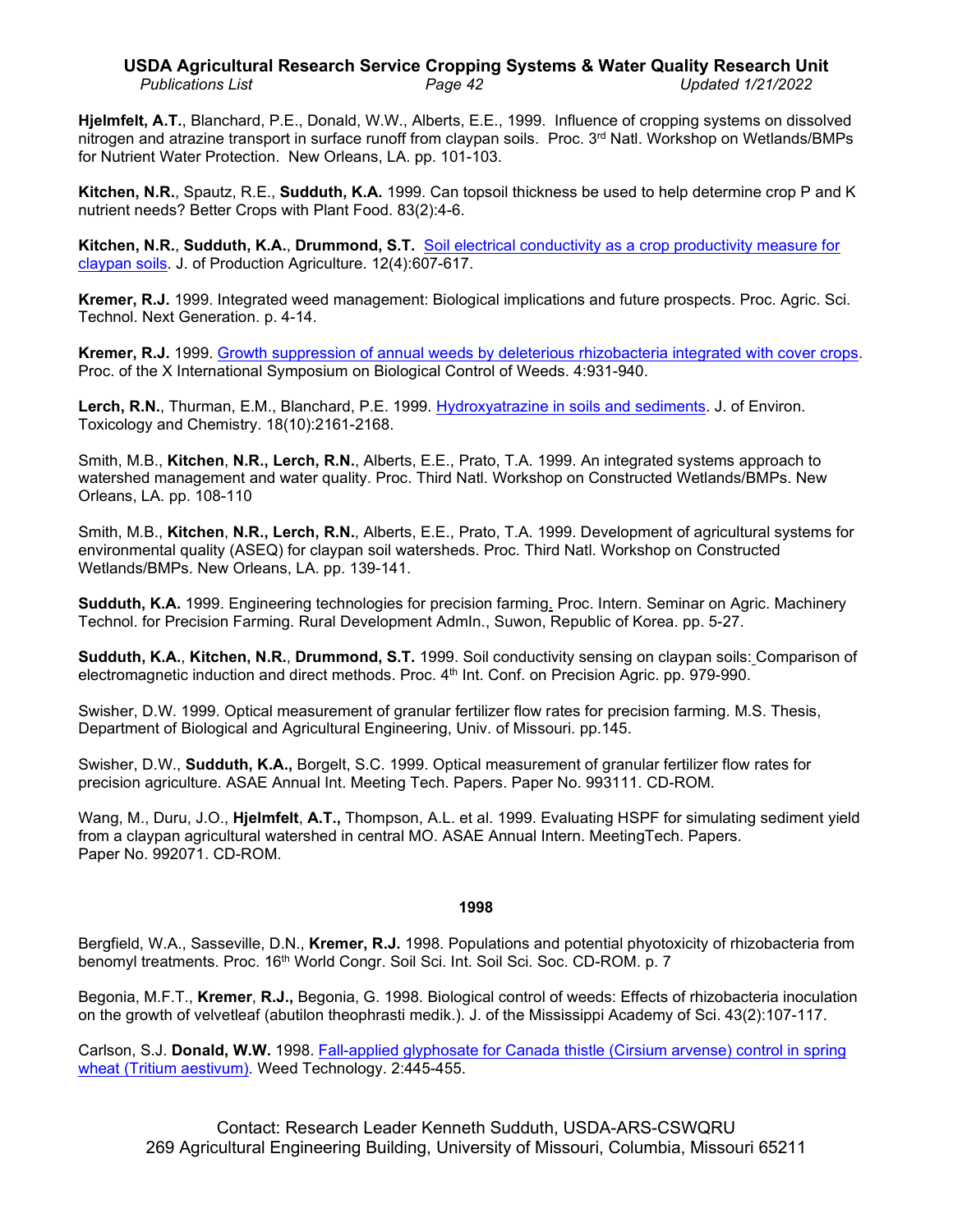# **USDA Agricultural Research Service Cropping Systems & Water Quality Research Unit** *Publications List Page 43 Updated 1/21/2022*

Clark, R.B., **Alberts**, **E.E.,** Zobel, R.W., Sinclair, T.R., Miller, M.S., Kemper, W.D., Foy, C.D. 1998. Eastern gama grass (Tropism dactyl ides) root penetration and chemical properties of claypan soils. Proc. of the 5<sup>th</sup> Symposium of the Internat. Soc. of Root Research. Kluwer Academic Publishers, Dordrecht, the Netherlands.

**Donald, W.W.** 1998. [Estimating relative crop yield loss resulting from herbicide damage using crop ground cover or](http://www.ars.usda.gov/sp2UserFiles/Place/36221500/cswq-0079-donald.pdf)  [rated stunting, with maize and sethoxydim as a case study.](http://www.ars.usda.gov/sp2UserFiles/Place/36221500/cswq-0079-donald.pdf) Weed Research. 38:425-431.

**Donald, W.W.** 1998. [Estimated soybean \(Glycine max\) yield loss from herbicide](http://www.ars.usda.gov/sp2UserFiles/Place/36221500/cswq-0085-donald.pdf) damage using ground cover or [rated stunting.](http://www.ars.usda.gov/sp2UserFiles/Place/36221500/cswq-0085-donald.pdf) Weed Sci. 46:454-458.

**Donald, W.W.** 1998. [Established foxtail barley, Hordeum jubatum, control with glyphosate plus ammonium sulfate.](http://www.ars.usda.gov/sp2UserFiles/Place/36221500/cswq-0257-donald.pdf) Weed Technology. 2:364-368.

**Donald, W.W.**, Hjelmfelt, A.T., Alberts, E.E. 1998. [Herbicide distribution and variability across Goodwater Creek](http://www.ars.usda.gov/sp2UserFiles/Place/36221500/cswq-0084-donald.pdf)  [watershed in north central Missouri.](http://www.ars.usda.gov/sp2UserFiles/Place/36221500/cswq-0084-donald.pdf) J. Environ. Qual. 27:999-1009.

**Drummond, S.T.**, Joshi, A., **Sudduth, K.A.** 1998. Application of neural networks: precision farming. Proc. Internat. Joint Conf. on Neural Networks, WCCI 98:211-215.

Fraisse, C.W., **Sudduth**, **K.A., Kitchen, N.R.** 1998. GIS-based integrated modeling systems for site-specific crop management. ASAE Annual Intern. Meeting Technical Papers. Paper No. 981114. CD-ROM.

Ghidey, F., **Alberts, E.E.** 1998. Chemical transport in surface runoff: field-scale study. ASAE. Paper No. 98-2143.

Ghidey, F., **Alberts, E.E.** 1998. [Runoff and soil losses as affected by corn and soybean tillage systems.](http://www.ars.usda.gov/sp2UserFiles/Place/36221500/cswq-0089-ghidey.pdf) J. of Soil and Water Conservation. 53(1):64-70.

**Hjelmfelt, A.T.,** Wang, M. 1998. Modeling hydrologic and water quality responses to grass waterways. J. ASCE, Hydrologic Engineering. 4(3):251-256.

Hummel, J.W., **Sudduth**, **K.A.,** Birrell, S.J. 1998. Real-time close-range sensors for site-specific crop management. Proc. First Internat. Conf. on Geospatial Information in Agriculture and Forestry. 1:342-354.

**Kitchen, N.R.,** Hughes**,** D.F., Donald, W.W., Alberts, E.E. 1998. [Agrichemical movement in the rootzone of claypan](http://www.ars.usda.gov/sp2UserFiles/Place/36221500/cswq-0082-kitchen.pdf)  soils: ridge- and mulch-tillage [systems compared.](http://www.ars.usda.gov/sp2UserFiles/Place/36221500/cswq-0082-kitchen.pdf) Soil and Tillage Research. 48:179-193.

**Kitchen, N.R.**, **Sudduth, K.A.**, **Drummond, S.T.** 1998. An evaluation of methods for determining site specific management zones. Proc. N. Central Extension-Industry Soil Fertility Conf. pp. 133-139.

**Kremer, R.J.** 1998. [Microbial interactions with weed seeds and seedlings and its potential for weed](http://www.ars.usda.gov/sp2UserFiles/Place/36221500/cswq-0198-kremer.pdf) management. IN: J.L. Hatfield, D.D. Buhler, and B.A. Stewart (editors) Integrated Weed & Soil Management, Ann Arbor Press, Chelsea, MI. pp. 161-179

**Kremer, R.J.**, Souissi, T., Stanley, L. 1998. Characterization of rhizosphere microorganisms for potential as biological control agents of weeds. Proc. 16<sup>th</sup> World Congress of Soil Sci. p. 192.

Lerch. R.N., Blanchard, P.E., Thurman, E.M. 1998. Contribution of Hydroxylated Atrazine Degradation Products to [the total atrazine load in midwestern streams.](http://www.ars.usda.gov/sp2UserFiles/Place/36221500/cswq-0091-lerch.pdfhttp:/www.fse.missouri.edu/ARS/LerchB/contributionofhydroxilatedatrazinedegradationproducts....pdf) Environmental Sci. & Technology. 32(1):40-48.

Nielsen, R.D., **Hjelmfelt, A.T.** 1998. Hydrologic soil group assessment. Water Resources Engineering 98. In: Abt, Young-Pezeshk and Watson (editors), Proc. of Internat. Water Resources Eng. Conf., Am. Soc. Civil Engr. pp. 1297-1302.

Souissi, T., **Kremer, R.J.** 1998. Association of deleterious rhizobacteria with the roots of leafy spurge (Euphorbia esula L.). Proc. 16<sup>th</sup> World Congress of Soil Science. p.195.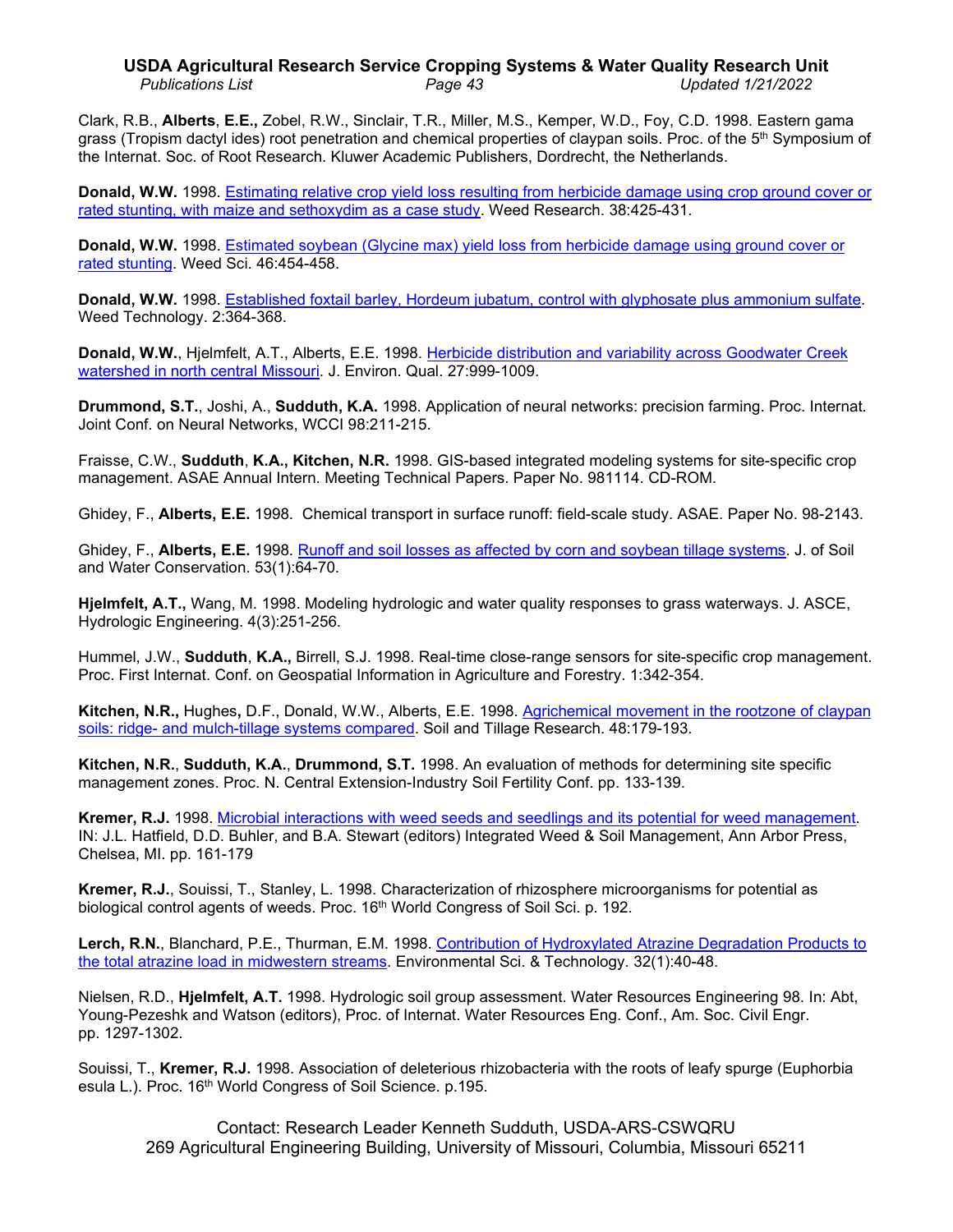Souissi, T., **Kremer, R.J.** 1998. [A rapid microplate callus bioassay for assessment of rhizobacteria for biocontrol](http://www.ars.usda.gov/sp2UserFiles/Place/36221500/cswq-0088-souissi.pdf) of leafy spurge [\(Euphorbia esula L.\).](http://www.ars.usda.gov/sp2UserFiles/Place/36221500/cswq-0088-souissi.pdf) Biocontrol Sci. & Techno. 8:83-92.

**Stanley, L.** 1998. A characterization of bacterial populations from two Sites. University of Missouri, Columbia. pp. 183.

**Stanley, L.** Kremer, R.J. 1998. Characterization of bacteria from two claypan landscape positions in central Missouri USA. Proc.16th World Congr. Soil Sci. Int. Soil Sci. Soc. CD-ROM 6 pp. (refereed Proc.)

**Sudduth, K.A.** 1998. Engineering and application of precision farming technology. Integrated Weed and Soil Management. pp. 311-331.

**Sudduth, K.A.** 1998. Engineering for precision agriculture past accomplishments and future directions. Agricultural Machine Systems, Special Publ. 1383. SAE, Warrendale, PA. pp. 29-36.

**Sudduth, K.A.**, **Drummond, S.T.**, Wang, W., Krumpelman, M.J., Fraisse, C.W. 1998. Ultrasonic and GPS measurement of combine swath width. ASAE Annual Intern. Meeting Technical Papers. Paper 983096. CD-ROM.

**Sudduth, K.A.**, Fraisse, C.W., **Drummond, S.T.**, **Kitchen, N.R.** 1998. [Integrating spatial data](http://www.fse.missouri.edu/ARS/pubs/erim_3.PDF) collection... precision [agriculture.](http://www.fse.missouri.edu/ARS/pubs/erim_3.PDF) Proc. 1st Internat. Conf. on Geospatial Information in Agriculture and Forestry. 2:166-173.

Sun, X, Thompson, A.L., **Hjelmfelt**, **A.T.,** Sievers, D.M. 1998. Influence of solids on hydraulic properties of submerged flow wetlands. In: On-site wastewater treatment. Proc. 8<sup>th</sup> Natl. Symposium on Individual and Small Community Sewage Systems. Am. Soc. Agric. Engineers, Orlando: pp. 211-219.

Thompson, A., Sun, X., **Hjelmfelt, A.T.** 1998. Hydraulics of submerged flow constructed wetlands with plants. IN: Water Resources Eng. 98, Abt, Young, and Watson, eds. Proc. of Internat. Water Resources Engineering Conf., Am. Soc. Civil Engineers, Memphis, TN.: pp. 550-55.

Wang, M., **Hjelmfelt, A.T.** 1998. [DEM based overland flow routing model.](http://www.ars.usda.gov/sp2UserFiles/Place/36221500/cswq-0335-wang.pdf) J of Hydrologic Engineering. 3(1):1-8.

#### **1997**

**Alberts, E.E.,** Ghidey, F. 1997. Comparison of WEPP model predictions to measured erosion losses for large events. Eurasian Soil Sci. 30(5):564-568.

Aldrich, R.J., **Kremer, R.J.** 1997. Principles in weed management. Iowa State Univ. Press, Ames. pp. 472.

Bergfield, W.A., Sasseville, D.N., **Kremer, R.J.**, Souissi, T. 1997. Microbial Populations and Potential Phytotoxicity of Rhizobacteria Isolated from Jamaican Anthurium. HortScience. 32(3):468.

Blanchard, P.E., **Donald, W.W.** 1997. [Herbicide contamination of groundwater beneath claypan soils in North-](http://www.ars.usda.gov/sp2UserFiles/Place/36221500/cswq-0093-donald.pdf)[Central Missouri.](http://www.ars.usda.gov/sp2UserFiles/Place/36221500/cswq-0093-donald.pdf) J. Enviro. Qual. 26:1612-1621.

Borgelt, S.C., Wieda, R.E., **Sudduth, K.A.** 1997. Geostatistical analysis of soil chemical properties from nested grids. Applied Engineering in Agriculture. 13(4):477-483.

Forcella, F., Wilson, R.G., Dekker, J., **Kremer**, **R.J.,** Cardina, J., Anderson, R.L., Alm, D., Renner, K.A., Harvey, R.G., Clay, S.A., Buhler, D.D. 1997. Weed seed [bank emergence across the corn belt.](http://www.ars.usda.gov/sp2UserFiles/Place/36221500/cswq-0102-kremer.pdf) 1991-1994. Weed Sci. 45:67-76.

Ghidey, F., **Alberts, E.E.** 1997. Comparison of soil loss predictions from WEPP, RUSLE, and USLE to measured losses for corn and soybean. J. Soil and Water Conservation. 52(4):302.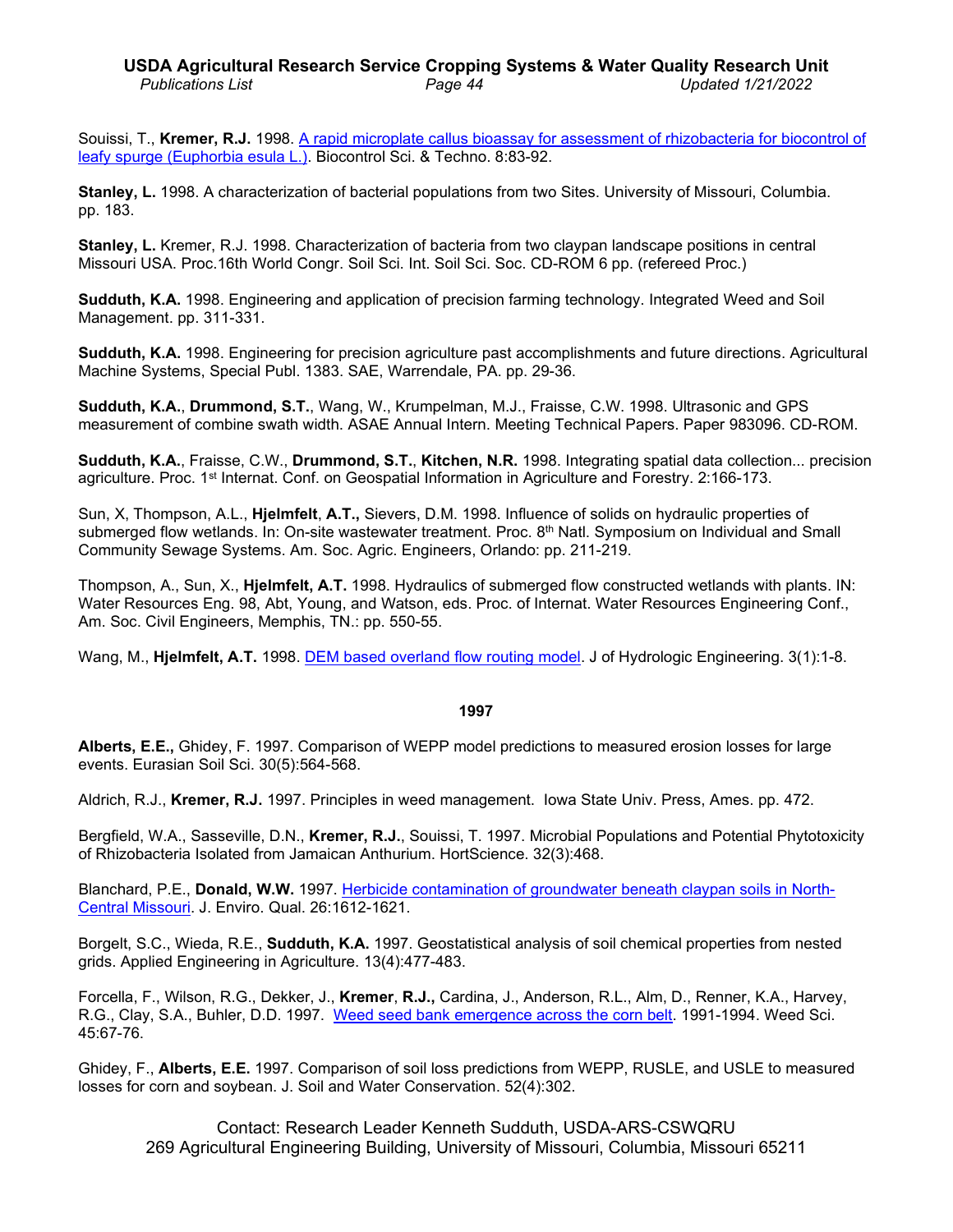# **USDA Agricultural Research Service Cropping Systems & Water Quality Research Unit** *Publications List Page 45 Updated 1/21/2022*

Ghidey, F, **Alberts, E.E.,** 1997. [Plant root effects on soil erodibility, splash detachment, soil strength, and](http://www.ars.usda.gov/sp2UserFiles/Place/36221500/cswq-0104-ghidey.pdf)  [aggregate stability.](http://www.ars.usda.gov/sp2UserFiles/Place/36221500/cswq-0104-ghidey.pdf) Trans. ASAE. 40(1):129-135.

Ghidey, F., **Alberts, E.E., Lerch, R.N.** 1997. Spatial and temporal [variability of herbicides in a claypan soil](http://www.ars.usda.gov/sp2UserFiles/Place/36221500/cswq-0092-ghidey.pdf)  [watershed.](http://www.ars.usda.gov/sp2UserFiles/Place/36221500/cswq-0092-ghidey.pdf) J of Enviro. Qual. 26:1555-1563.

**Hjelmfelt, A.T.**, Wang, M. 1997. Using modeling to investigate impacts of grass waterway on water quality. Reprinted from Environmental and coastal Hydraulics: Protecting the Aquatic Habitat. Proc. of Theme B: Water for a Changing Global Community. The 27<sup>th</sup> Congress of the Internat. Assoc. for Hydraulic Research, Water Resources Engineering Div., ASCE, San Francisco, CA. pp.1420-1425.

Kemper, W.D., **Alberts**, **E.E.,** Foy, C.D., Clark, R.B., Ritchie, J.C., Zobel, R.W. 1997. Aerenchyma, acid tolerance and associative N fixation enhance carbon sequestration in soil. Chapter 16,221-234 In: R. Lal, J.M. Kimble, R.F. Follett, and B.A. Stewart (eds) Management of Carbon Sequestration in Soil. CRC Press, Boca Raton, FL.

**Kitchen, N.R.,** Blanchard, P.E., Hughes, D.F., **Lerch, R.N.** 1997. [Impact of historical and current](http://www.ars.usda.gov/sp2UserFiles/Place/36221500/cswq-0097-kitchen.pdf) farming systems [on groundwater nitrate in northern Missouri.](http://www.ars.usda.gov/sp2UserFiles/Place/36221500/cswq-0097-kitchen.pdf) J. Soil and Water Conservation. 52(4):272-277.

Kolberg, R.L., **Kitchen**, **N.R.**, Westfall, D.G., Peterson, G.A. 1997. Cropping intensity and nitrogen management impact of dryland no-till rotations in the semi-arid western Great Plains. J. of Production Agriculture. 10(3):517-522.

**Lerch, R.N.**, Thurman, E.M., Kruger, E.L. 1997. [Mixed-mode sorption of hydroxylated atrazine](http://www.ars.usda.gov/sp2UserFiles/Place/36221500/cswq-0101-lerch.pdf) degradation [products to soil: A mechanism for bound residue.](http://www.ars.usda.gov/sp2UserFiles/Place/36221500/cswq-0101-lerch.pdf) Environ. Sci. and Technol. 31(5):1539-1546.

Souissi, T., **Kremer**, **R.J.,** White, J.A. 1997. [Scanning and transmission electron microscopy of root](http://www.ars.usda.gov/sp2UserFiles/Place/36221500/cswq-0223-kremer.pdf) colonization of [leafy spurge \(Euphorbia Esula L.\) Seedlings by rhizobacteria.](http://www.ars.usda.gov/sp2UserFiles/Place/36221500/cswq-0223-kremer.pdf) Phytomorphology. 47(2):177-193.

Souissi, T., **Kremer**, **R.J.,** 1997. Interaction of rhizobacteria with leafy spurge *(Euphorbia esula L.)* Callus tissue cells. Plant Cell Tiss. Organ Cult. 47:279-287.

**Sudduth, K.A.** 1997. Site-specific management and the seed industry. Proc. 27<sup>th</sup> Annual Soybean Seed Research Conf.:41-53.

**Sudduth, K.A.**, Hummel, J.W., Birrell, S.J. 1997. Sensors [for site-specific management.](http://www.ars.usda.gov/sp2UserFiles/Place/36221500/cswq-0267-sudduth.pdf) ASA-CSSA-SSSA. p.183-209.

#### **1996**

Birrell, S.J., **Sudduth**, **K.A.,** Borgelt, S.C. 1996. [Comparisons of sensors and techniques for crop yield mapping.](http://www.ars.usda.gov/sp2UserFiles/Place/36221500/cswq-0118-birrell.pdf) Computers and Electronics in Agric. 14:215-233.

Blanchard, P.E., **Hjelmfelt, A.T.** 1996. Herbicides as tracers of ground water-surface water interaction. Am. Geophysical Union, EOS Trans. 77:264-265.

Borgelt, S.C., Harrison, J.D., **Sudduth, K.A.,** Birrell, S.J. 1996. [Evaluation of GPS for applications in precision](http://www.ars.usda.gov/sp2UserFiles/Place/36221500/cswq-0271-borgelt.pdf)  [agriculture.](http://www.ars.usda.gov/sp2UserFiles/Place/36221500/cswq-0271-borgelt.pdf) Applied Engineering in Agric.12(6):633-638.

Clark, R.B., **Alberts**, **E.E.,** Zobel, R.W., Sinclair, T.R., Miller, M.S., Kemper, W.D., Foy, C.D. 1996. Eastern gamagrass (Tripsacum dactyloides) root penetration and chemical properties of claypan soils. Proc. of the 5<sup>th</sup> Symposium of the Internat. Society of Root Research. Kluwer Academic Publishers, Dordrecht, the Netherlands.

**Donald, W.W., Khan, M. 1996. Canada thistle (Cirsium arvense) effects on yield components of spring wheat** (Triticum [aestivum\).](http://www.jstor.org/stable/4045791) Weed Science. 44(1):114-121.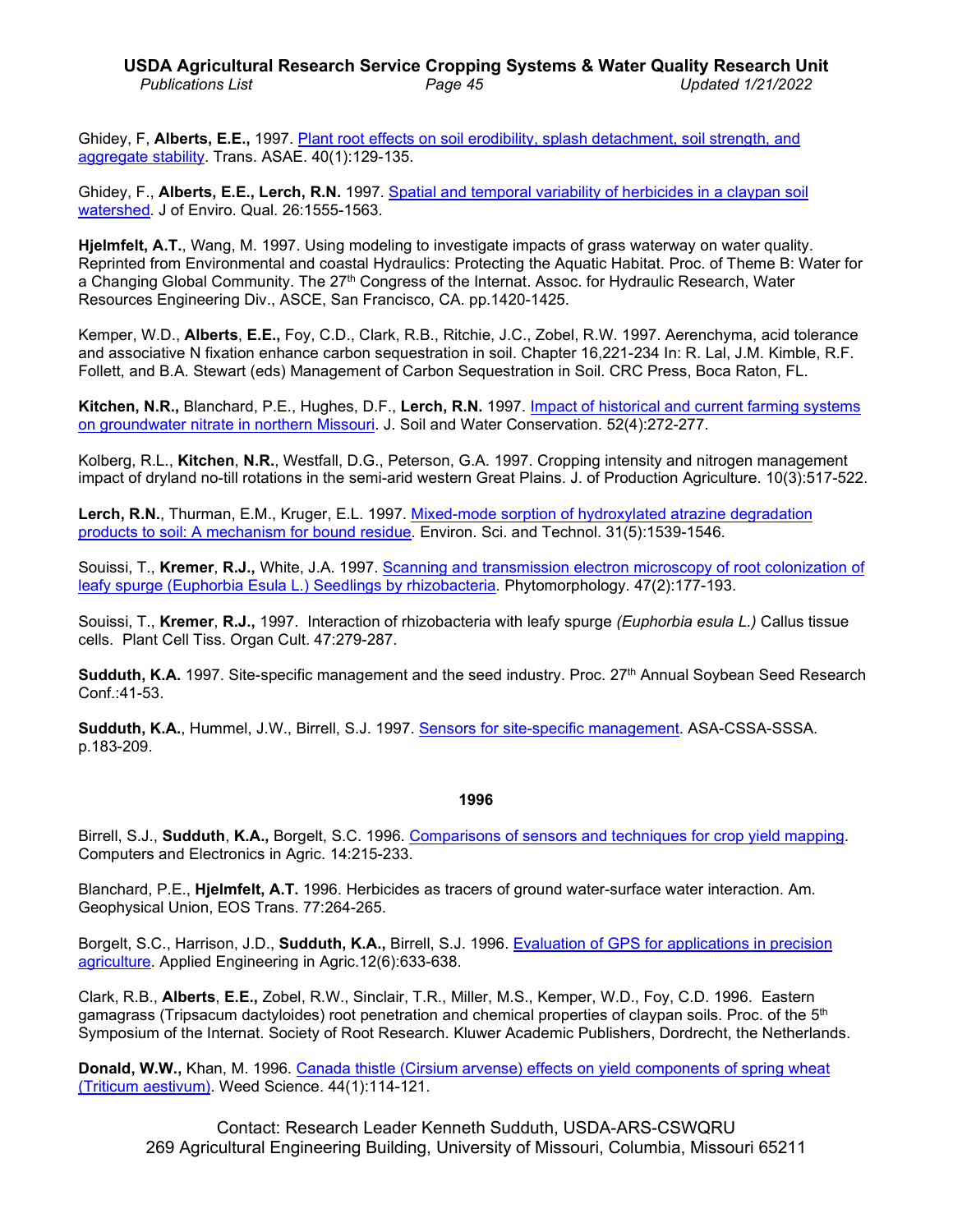# **USDA Agricultural Research Service Cropping Systems & Water Quality Research Unit** *Publications List Page 46 Updated 1/21/2022*

Duru, J.O., **Hjelmfelt, A.T.** 1996. [Investigating prediction capability of HEC-1 and KINEROS kinematic wave runoff](http://www.ars.usda.gov/sp2UserFiles/Place/36221500/cswq-0140-duru.pdf)  [models Reply.](http://www.ars.usda.gov/sp2UserFiles/Place/36221500/cswq-0140-duru.pdf) J. Hydrology. 179:395-397.

Ghidey, F., **Alberts, E.E.** 1996. [Comparison of measured and WEPP predicted runoff and soil loss for midwest](http://www.ars.usda.gov/sp2UserFiles/Place/36221500/cswq-0108-ghidey.pdf)  [claypan soil.](http://www.ars.usda.gov/sp2UserFiles/Place/36221500/cswq-0108-ghidey.pdf) Trans. ASAE. 39(4):1395-1402.

Ghidey, F., **Alberts**, **E.E.,** Birrell, S.J. 1996. Variability and distribution of agrichemicals in a claypan soil. ASAE. Paper No. 96-2082.

**Hjelmfelt, A.T.,** Wang, M. 1996. Predicting runoff using artificial neural networks. V.P. Singh and B. Kumar (editors), Surface-Water Hydrology. Kluwer Academic Publishers. p. 233-244.

**Hjelmfelt, A.T.,** Thompson, A.L. 1996. Hydraulics of subsurface flow in constructed wetlands. Proc. Of N. Am. Water and Environ. Congress. Am. Soc. Civil Engineers (CD-ROM)

Hummel, J.W., Gaultney, L.D., **Sudduth, K.A.** 1996. [Soil property sensing for site-specific crop](http://www.ars.usda.gov/sp2UserFiles/Place/36221500/cswq-0117-hummel.pdf) management. Computers and Electronics in Agric. 14:121-136.

Hummel, J.W., **Sudduth, K.A.**, Birrell, S.J. 1996. Real-time soil and crop sensors-how well do they work? IN: New trends in farm machinery development, SAE, Warrendale, PA. Spec. Pub. 1194. pp. 1-9.

Kennedy, A.C., **Kremer, R.J.** 1996. Microorganisms in weed control strategies. J. Prod. Agric. 9:480-485.

Khan, M., **Donald, W.W.,** Prato, A. 1996. Spring wheat (Triticum [aestivum\) management can substitute for diclofop](http://www.ars.usda.gov/sp2UserFiles/Place/36221500/cswq-0114-donald.pdf) [for foxtail \(Setaria spps.\) control.](http://www.ars.usda.gov/sp2UserFiles/Place/36221500/cswq-0114-donald.pdf) Weed Science. 44: 362-372.

**Kitchen, N.R.**, **Sudduth, K.A.**, **Drummond, S.T.** 1996. Mapping of sand deposition from [1993 midwest floods](http://www.ars.usda.gov/sp2UserFiles/Place/36221500/cswq-0111-kitchen.pdf) with [electromagnetic induction measurements.](http://www.ars.usda.gov/sp2UserFiles/Place/36221500/cswq-0111-kitchen.pdf) J. of Soil and Water Conserv. 51(4):336-340.

**Kitchen, N.R.**, **Sudduth, K.A.**, **Drummond, S.T.**, Birrell, S.J. 1996. Spatial prediction...electromagnetic induction. pp. 83-87. In: MO. Soil Fertility...Res. Update: 1995, Agron. Misc. Pub. 96-03, Univ. of Missouri, Columbia.

**Kitchen, N.R**., **Sudduth, K.A.**, **Drummond, S.T.**, Birrell, S.J. 1996. Spatial preduction ...electromagnetic induction. 12:1-6. In: Proc. N. Cent. Ext.-Ind. Soil Fertility Conf. Potash & Phosph. Inst., Manhattan, KS.

**Kremer, R.J.**, Sasseville, D.N., Mills, H.A. 1996. [Promotion of phytotoxic bacteria in rhizospheres of leatherleaf](http://www.ars.usda.gov/sp2UserFiles/Place/36221500/cswq-0113-kremer.pdf) fern [by Benlate](http://www.ars.usda.gov/sp2UserFiles/Place/36221500/cswq-0113-kremer.pdf) DF. J. Plant Nutr. 19:939-953.

**Kremer, R.J.,** Kennedy, A.C. 1996. [Rhizobacteria as biocontrol agents of weeds.](http://www.ars.usda.gov/sp2UserFiles/Place/36221500/cswq-0109-kremer.pdf) Weed Technol. 10:601-609.

**Lerch, R.N.,** Donald, W.W., Li, Y.X., Alberts, E.E. 1996. Hydroxylated atrazine degradation products in a small Missouri stream. In: M.T. Meyer and E.M. Thurman (eds). Herbicide metabolites in groundwater. ACS Symp. Series 630. Washington, D.C. pp. 254-270.

**Lerch, R.N.,** Thurman, E.M. 1996. Extraction of hydroxylated atrazine degradation products from soil by cation exchange. In: Abstr. 211<sup>th</sup> Am. Chem. Soc. Nat. Meeting. Agrochemicals Section 068. New Orleans, LA.

Mills, H.A., Sasseville, D.N., **Kremer, R.J.** 1996. Effects of Benlate on leatherleaf fern growth, root morphology and rhizosphere bacteria. J. Plant Nutr. 19:917-937.

Souissi, T., **Kremer, R.J.,** White, J.A. 1996. [Interaction of rhizobacteria with leafy spurge \(Euphorbia esula L\) callus](http://www.ars.usda.gov/sp2UserFiles/Place/36221500/cswq-0098-kremer.pdf)  [tissue cells.](http://www.ars.usda.gov/sp2UserFiles/Place/36221500/cswq-0098-kremer.pdf) Plant Cell Tissue and Organ Culture. 47(3):279-287.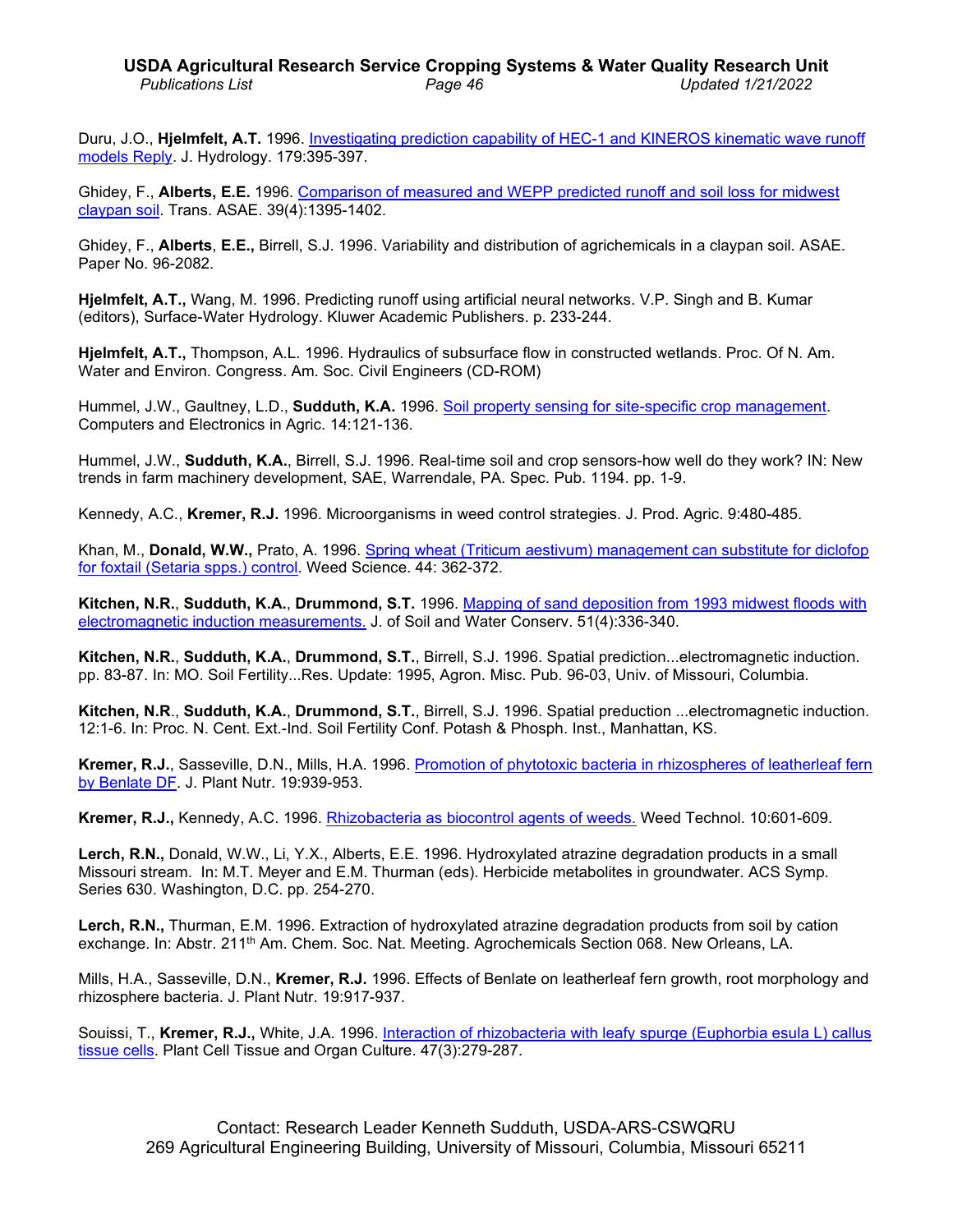### **USDA Agricultural Research Service Cropping Systems & Water Quality Research Unit** *Publications List Page 47 Updated 1/21/2022*

**Sudduth, K.A.**, Birrell, S.J., **Drummond, S.T.** 1996. Acquisition and interpretation of spatial data for precision farming. In: Proc. 26<sup>th</sup> Annual. Symp. on Remote Sensing of Environ. and 18<sup>th</sup> Symp. of Canadian Remote Sensing Soc., Ottawa. pp. 600-603.

**Sudduth, K.A.**, Hummel, J.W. 1996. [Geographic operating](http://www.ars.usda.gov/sp2UserFiles/Place/36221500/cswq-0107-sudduth.pdf) range evaluation of a NIR soil sensor. Trans. ASAE. 39(5):1599-1604.

**Sudduth, K.A.**, **Drummond, S.T.**, Birrell, S.J., **Kitchen, N.R.** 1996. Spatial analysis of yield limiting factors. In: Proc. 26th N. Central Ext.-Industry Soil Fertility Conf: 50-59. Potash & Phosphate, Inst., Brookings, SD.

Wang, M., **Hjelmfelt, A.T.** 1996. A DEM based hydrologic and sediment transport model. Proc. of N. Am. Water and Environ. Congr., Am. Soc. Civil Eng. 6 pp. CDROM.

### **1995**

**Alberts, E.E.,** Hjelmfelt, A.T., Donald, W.W., **Kitchen, N.R.** 1995. Herbicide transport in surface runoff from three field-sized watersheds. MO. Proc. Clean Water-Clean Environ.-21st Century I.5-8.

**Alberts, E.E.,** Hjelmfelt, A.T., Donald, W.W., **Kitchen, N.R.** 1995. Herbicide transport in surface runoff from watersheds on claypan soils. Proc. 5<sup>th</sup> Annual Water Quality Conf., Agric. Exp. Stn., Univ. of Missouri, Columbia. pp 4-10.

**Alberts, E.E.,** Nearing, M.A., Weltz, M.A., Risse, L.M., Pierson, F.B., Zhang, X.C., Laflen, J.M., Simanton, J.R. 1995. Soil component, In D.C. Flanagan and S.J. Livingston (eds). USDA-Water Erosion Prediction Project, WEPP User Summary. NSERL Rept. No. 11. Natl. soil Erosion Res. Lab, USDA-ARS, W. Lafayette, IN. pp. 7.1-7.47.

**Alberts, E.E.**, Prato, T., **Kitchen, N.R.**, Killpack, S.C. 1995. Research needs and plans of the Missouri MSEA Project. Proc. 5<sup>th</sup> Annual Water Quality Conf., Agric. Exp. Stn., Univ. of Missouri, Columbia. pp 172-176.

Anderson, S.H., **Kitchen**, **N.R.,** Prato, A.A., Alberts, E.E. 1995. MSEA Project background and goals. Proc. 5th annual Water Quality Conf., Agric. Exp. Stn., Univ. of Missouri, Columbia. pp. 1-3.

Arnold, J.G., Weltz, M.A., **Alberts**, **E.E.,** Flanagan, D.C. 1995. Plant growth component, In D.C. Flanagan and S.J. Livingston (editors). USDA-Water Erosion Prediction Project, WEPP User Summary. NSERL Rept. No. 11. Natl. Soil Erosion Res. Lab., USDA-ARS, W. Lafayette, IN. pp. 8.1-8.41.

Ben-Hammouda, M., **Kremer**, **R.J.,** Minor, H.C. 1995. Phyotoxicity [of extracts from sorghum plant](http://www.ars.usda.gov/sp2UserFiles/Place/36221500/cswq-0122-kremer.pdf) components on [wheat seedlings.](http://www.ars.usda.gov/sp2UserFiles/Place/36221500/cswq-0122-kremer.pdf) Crop Sci. 35:1652-1656.

Ben-Hammouda, M., **Kremer**, **R.J.,** Minor, H.C., Sarwar, M. 1995. A chemical [basis for differential](http://www.ars.usda.gov/sp2UserFiles/Place/36221500/cswq-0128-benhammouda.pdf) allelopathic [potential of sorghum hybrids on wheat.](http://www.ars.usda.gov/sp2UserFiles/Place/36221500/cswq-0128-benhammouda.pdf) J. of Chemical Ecology. 21(6):775-786.

Birrell, S.J., **Sudduth, K.A.** 1995. Corn population sensor for precision farming. ASAE. Paper No. 951334.

Birrell, S.J., **Sudduth**, **K.A.,** Borgelt, S.C. 1995. Crop yield mapping: comparison of yield monitors and mapping techniques. In Proc. Site-Specific Mgmt for Agric. Systems, Am. Soc. of Agronomy, Madison, WI. pp. 15-31.

Blanchard, P.E., **Donald, W.W.,** Alberts, E.E. 1995. Herbicide concentrations in groundwater in a claypan soil watershed. Proc. Clean Water-Clean Environ.-21<sup>st</sup> Century V. I:21-24. ASAE, St. Joseph, MI.

Blanchard, P.E., **Donald, W.W.,** Alberts, E.E. 1995. Herbicide concentrations in groundwater in a claypan soil watershed. Proc. 5<sup>th</sup> annual Water Quality Conf., Agric. Exp. Stn., Univ. of Missouri, Columbia. pp. 22-25.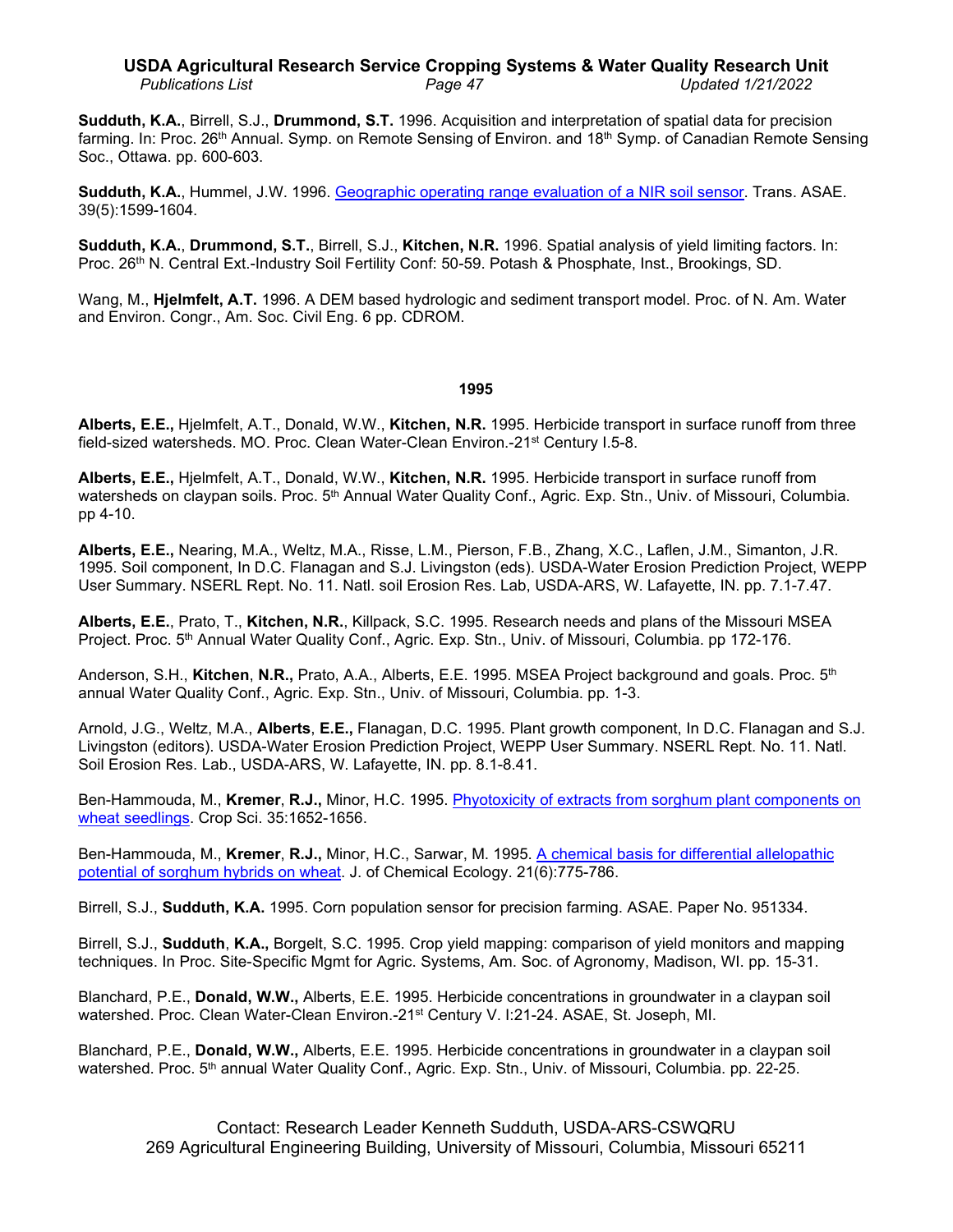### **USDA Agricultural Research Service Cropping Systems & Water Quality Research Unit** *Publications List Page 48 Updated 1/21/2022*

Buyanovsky, G.A., **Kremer**, **R.J.,** Gajda, A.M., Kazemi, H.V. 1995. [Effect of corn plants and rhizosphere](http://www.ars.usda.gov/sp2UserFiles/Place/36221500/cswq-0124-kremer.pdf)  [populations on pesticide degradation.](http://www.ars.usda.gov/sp2UserFiles/Place/36221500/cswq-0124-kremer.pdf) Bull. Environ. Contam. Toxicol. 55:689-696

**Donald, W.W.,** Eastin, E.F. 1995. [Weed management systems for grain crops,](http://www.ars.usda.gov/sp2UserFiles/Place/36221500/cswq-0298-donald.pdf) Chapter 11, pp. 401-476. In A.E. Smith (ed.) Handbook of Weed Managements systems. Marcel Dekker, Inc., New York, NY.

**Donald, W.W.,** Schwartz, P.H. 1995. [Standard operating procedures \(SOPs\) for research in weed](http://www.ars.usda.gov/sp2UserFiles/Place/36221500/cswq-0126-donald.pdf) science. Weed Technol. 9:397-401.

**Donald, W.W.**, Lerch, R.N., Hjelmfelt, A.T., Alberts, E.E. 1995. Herbicides and degradation products contaminate Goodwater Creek, MO. Proc. Clean Water-Clean Environ.-21 Century V. I:61-64.

**Drummond, S.T.**, Birrell, S.J., **Sudduth, K.A.** 1995. Bio-directional serial to parallel converter for data acquisition and control. Trans. ASAE 38(6):1939-1941.

**Drummond, S.T.**, **Sudduth, K.A.,** Birrell, S.J. 1995. Analysis and correlation methods for spatial data. ASAE. Paper No. 951335.

Ghidey, F., **Alberts**, **E.E.,** Kramer, L.K. 1995. Comparison of runoff and soil loss predictions from the WEPP Hillslope Model to measured values for 8 cropping and management treatments. ASAE. Paper 952383. 13 pp.

Ghidey, F., **Alberts, E.E., Kitchen, N.R.** 1995. Validation of Root Zone Water Quality Model (RZWQM) for claypan soils. In Proc. 5<sup>th</sup> Annual Mo. Water Quality Conf. Feb. 2-3. Columbia, MO (8 pages).

**Hjelmfelt, A.T.,** Donald, W.W., Alberts, E.E., **Lerch, R.N.** 1995. Distribution of herbicides in Goodwater Creek. MO. Proc. 5th Annual Water Quality Conf., Agric. Exp. Stn. Univ. of MO., Columbia. pp. 16-22.

**Hjelmfelt, A.T.,** Brooker, D.B. 1995. Nonlinear flow through an anistropic porous media. ASAE. 38(3):863-868.

**Hjelmfelt, A.T.** 1995. Unifying unit hydrograph methods. In: Water Resources Engineering. Proc. of the First Intl Conf. Water Resources Eng. ASCE. pp. 1678-1682.

Hughes, D.F., **Kitchen, N.R.,** Donald, W.W., Alberts, E.E. 1995. Root-zone water quality and grain production at the MO. MSEA. Proc. Clean Water-Clean Environ.-21st Century III:137-130.

Jordan, D., **Kremer**, **R.J.,** Bergfield, W.W., Kim, K.Y., Cacino, V.N. 1995. [Evaluation of microbial](http://www.ars.usda.gov/sp2UserFiles/Place/36221500/cswq-0131-jordan.pdf) methods as [potential indicators of soil quality in historical agricultural fields.](http://www.ars.usda.gov/sp2UserFiles/Place/36221500/cswq-0131-jordan.pdf) Biol Fertil Soils. 19:297-302.

**Kitchen, N.R**., **Sudduth, K.A.**, Hughes, D.F., **Drummond, S.T.**, Birrell, S.J. 1995. On-the-go changes in fertilizer rates to agree with claypan productivity. In. Proc. Clean Water. Conf. Nutrients, V 2. ASAE, St. Joseph, MI. pp. 103-103-106

**Kitchen, N.R**., **Sudduth, K.A.**, Hughes, D.F., Birrell, S.J. 1995. Comparison of variable rate to single rate nitrogen fertilizer application: corn production and residual soil N0<sub>3</sub>-N. In Proc. Site-Specific Systems, Am. Society of Agronomy, Madison, WI. pp. 427-439.

Kramer, L. K., **Alberts, E.E.** 1995. Validation of WEPP 95.1 daily erosion simulation. ASAE, Joseph, MI. Paper 952384.

**Kremer, R.J.** 1995. Integration of a seed-feeding insect and fungi for management of velvetleaf seed production. Proc. VIII Int. Symp. Biol. Cont. Weeds, SIR/CSIRO, Melbourne. pp. 27-631.

**Kremer, R.J.,** Sarwar, M. 1995. Microbial metabolites with potential applications in weed management. Proc. Plant Growth Regul. Soc. Amer. Quarterly 23:71.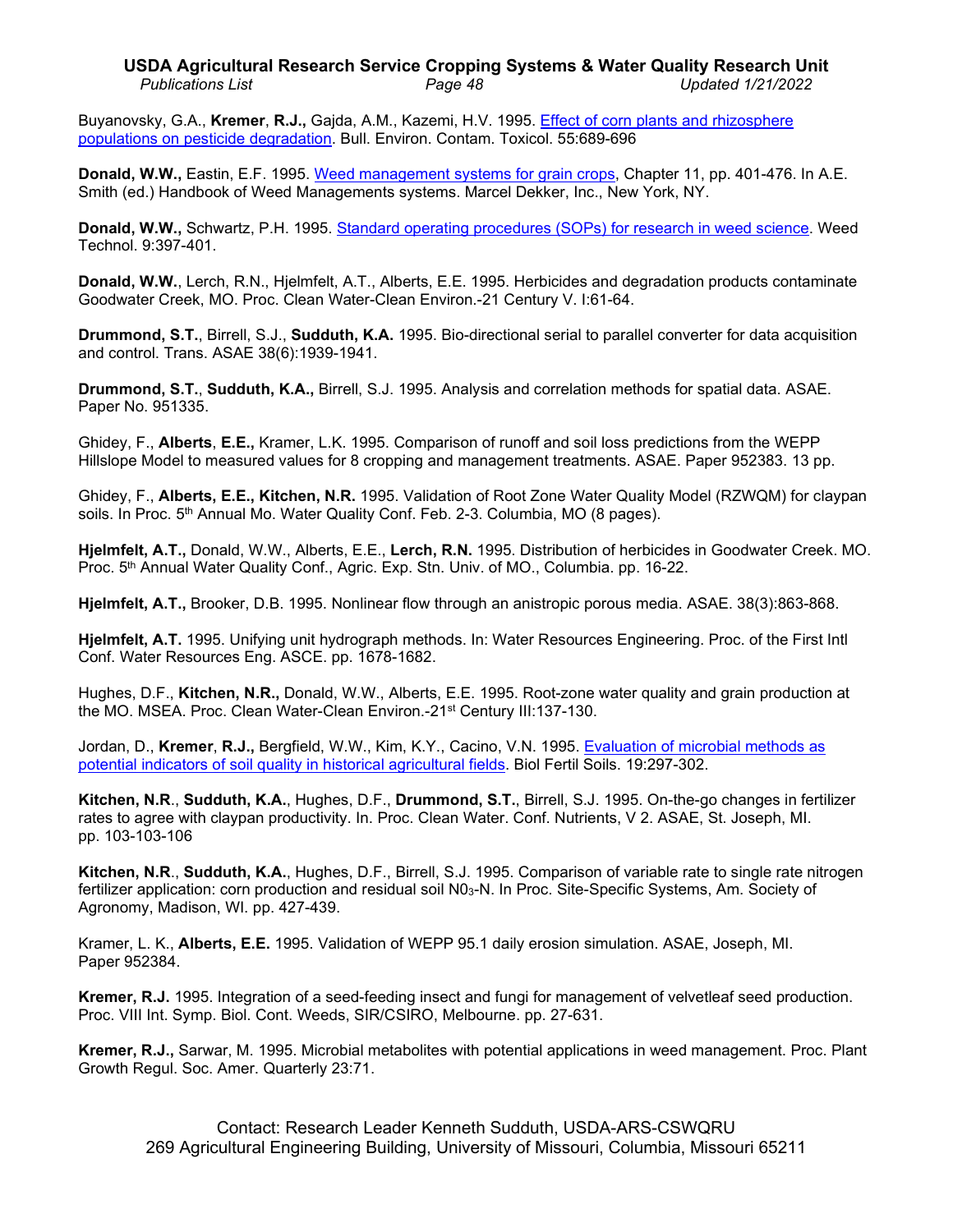# **USDA Agricultural Research Service Cropping Systems & Water Quality Research Unit** *Publications List Page 49 Updated 1/21/2022*

Lerch, R.N., Donald, W.W., Yong-Xi Li, Alberts, E.E. 1995. Hydroxylated atrazine degradation products in a small [Missouri stream.](http://www.ars.usda.gov/sp2UserFiles/Place/36221500/cswq-0125-lerch.pdf) Environ. Sci. & Techno. 29(11):2759-2768.

**Lerch, R.N.,** Donald, W.W., Li, Y.X., Alberts, E.E. 1995. Hydroxylated atrazine degradation products in a small Missouri stream. Proc. 5th Annual Water Quality Conf., Agric. Exp. Stn., Univ. of Missouri, Columbia, MO. pp. 11-15.

Sarwar, M., **Kremer, R.J.** 1995. [Enhanced suppression of plant growth through production of Ltryptophan-derived](http://www.ars.usda.gov/sp2UserFiles/Place/36221500/cswq-0127-kremer.pdf)  [compounds by deleterious rhizobacteria.](http://www.ars.usda.gov/sp2UserFiles/Place/36221500/cswq-0127-kremer.pdf) Plant and Soil. 172:261-269.

Sarwar, M., **Kremer, R.J.** 1995. [Determination of bacterially derived Auxins Using a Microplate Method.](http://www.ars.usda.gov/sp2UserFiles/Place/36221500/cswq-0130-kremer.pdf) Letters in Applied Microbiology. 20:282-285.

Stott, D.E., **Alberts, E.E.,** Weltz, M.A. 1995. Residue decomposition and management. In D.C. Flanagan and S.J. Livingston (editors) USDA-Water Erosion Prediction Project, WEPP User Summary, NSERL Rept. No. 11. Natl. Soil Erosion Res. Lab., USDA-ARS, W. Lafayette, IN. pp. 9.1-9.16.

**Sudduth, K.A.**, Borgelt, S.C., Hou, J. 1995. [Performance of a chemical injection sprayer system.](http://www.ars.usda.gov/sp2UserFiles/Place/36221500/cswq-0272-sudduth.pdf) Applied Engineering in Agriculture V. 11(3):343-348.

**Sudduth, K.A.**, **Kitchen, N.R.**, Hughes, D.F., **Drummond, S.T.** 1995. Electromagnetic induction sensing as an indicator of productivity on claypan soils. ASA-CSSA-SSSA. Site Specific Management for Agricultural Systems. American Soc. of Agronomy, Madison, WI. pp.671-681

**Sudduth, K.A.**, Birrell, S.J., Borgelt, S.C. **Kitchen, N.R.**, Hughes, D.F. 1995. Precision farming technology application to claypan soils. In. Proc. Clean Water-Clean Environment-21st Century Conf.,Vol. 3 – Practices, Systems, and Adoption. ASAE. St. Joseph, MI. pp. 267-270

Zhu, J.C., Gantzer, C.J., Peyton, R.L., **Alberts, E.E.**, Anderson, S.H. 1995. [Simulated small-channel bed scour and](http://www.ars.usda.gov/sp2UserFiles/Place/36221500/cswq-0134-zhu.pdf)  [head cut erosion rates compared.](http://www.ars.usda.gov/sp2UserFiles/Place/36221500/cswq-0134-zhu.pdf) Soil Sci. Soc. of America J. 59:211-218.

# **1994**

**Alberts, E.E.**, Kneibling, W.H. 1994. Influence of crop residue on water erosion. Chapter 3, In: Paul W. Unger (ed.) Managing Agricultural Residues. CRC Press, Inc., Boca Raton, FL. pp. 19-39.

**Alberts, E.E.**, Ghidey, F., Kramer, L.A. 1994. Comparison of runoff and soil loss predictions from the WEPP hillslope model to measured values for seven cropping and management treatments. ASAE. Paper No. 942605.

Begonia, M.F.T., **Kremer, R.J.** 1994. [Chemotaxis of deleterious rhizobacteria to velvetleaf \(Abutilon](http://dx.doi.org/10.1111/j.1574-6941.1994.tb00246.x) theophrasti [Medik.\) seeds and seedlings.](http://dx.doi.org/10.1111/j.1574-6941.1994.tb00246.x) FEMS Microbiology Ecology. 15(3-4):227-236.

Breida, J.J., **Kremer, R.J.,** Brown, J.R. 1994. Indications of associative nitrogen fixation in eastern gamagrass. J. Range Management. 47:192-196.

**Donald, W.W.** 1994. [Geostatistics for mapping weeds, with a Canada thistle \(Cirsium](http://www.ars.usda.gov/sp2UserFiles/Place/36221500/cswq-0136-donald.pdf) arvense) patch as a case [study.](http://www.ars.usda.gov/sp2UserFiles/Place/36221500/cswq-0136-donald.pdf) Weed Sci. 42:648-657.

**Donald, W.W.** 1994. [The biology of Canada thistle \(Cirsium](http://www.ars.usda.gov/sp2UserFiles/Place/36221500/cswq-0193-donald.pdf) arvense). Rev. Weed Sci. 6:77-101.

**Donald, W.W.** 1994. [A method of validating the Tetrazolium assay for testing viability of dormant jointed goatgrass](http://www.ars.usda.gov/sp2UserFiles/Place/36221500/cswq-0255-donald.pdf)  [\(Aegilops cylindrica\) seed.](http://www.ars.usda.gov/sp2UserFiles/Place/36221500/cswq-0255-donald.pdf) Weed Sci. 42:502-508.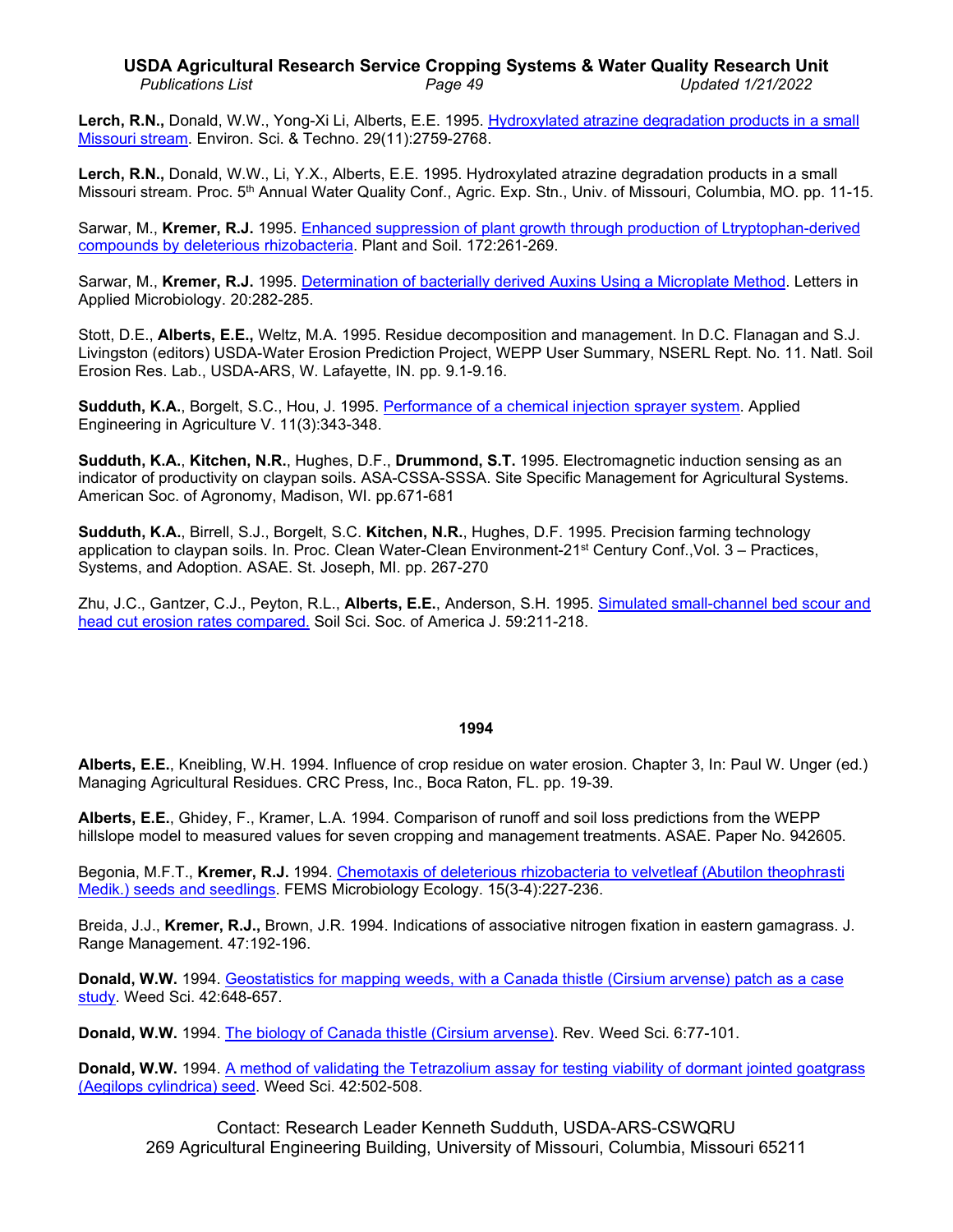# **USDA Agricultural Research Service Cropping Systems & Water Quality Research Unit** *Publications List Page 50 Updated 1/21/2022*

Doolittle, J.A., **Sudduth, K.A., Kitchen, N.R.**, Indorante, S.J. 1994. [Estimating depths to claypans using](http://www.ars.usda.gov/sp2UserFiles/Place/36221500/cswq-0270-doolittle.pdf)  [electromagnetic induction methods.](http://www.ars.usda.gov/sp2UserFiles/Place/36221500/cswq-0270-doolittle.pdf) J. Soil and Water Conserv. 49(6):572-575.

Duru, J.O., **Hjelmfelt, A.T.** 1994. Investigating prediction capability of HEC-1 and KINEROS kinematic wave runoff models. J. of Hydrology. 157:87-103.

Ghidey, F., **Alberts, E.E.** 1994. Spatial and temporal variability in agrichemicals from a claypan soil. ASAE. Paper No. 942606. p. 14.

Ghidey, F., **Alberts, E.E.** 1994. [Interril erodibility affected by cropping systems and initial soil water](http://www.ars.usda.gov/sp2UserFiles/Place/36221500/cswq-0133-ghidey.pdf) content. Trans, ASAE. 37(6):1809-1815.

**Hjelmfelt, A.T.,** Wang, M. 1994. [General stochastic unit hydrograph.](http://www.ars.usda.gov/sp2UserFiles/Place/36221500/cswq-0336-hjelmfelt.pdf) J. Irrigation and Drainage Engineering. Am. Soc. Civil Engrs. 120(1):139-148.

Jordan, D., **Kremer, R.J.** 1994. Potential use of soil microbial activity...soil quality. In C.E. Pankhurst et al. (Ed.) Soil biota: Management in sustainable farming systems. CSIRO, E. Melbourne, Australia. pp. 245-249.

**Kitchen, N.R.**, **Sudduth, K.A.**, Hughes, D.F., Birrell, S.J. 1994. Variable rate versus single rate nitrogen fertilizer application...MO soil...res. Up date 1993. U of MO, Columbia. Agron. Publ. 94-03, pp. 21-23.

**Kramer, L.A.**, Hjelmfelt, A.T. 1994. Hydrologic effects of cropping and conservation practices on agricultural fields in southwestern Iowa. American Water Resources Association, June 1994. Pp. 1097-1106.

**Kramer, L.A.,** Alberts, E.E. 1994. Validation of WEPP 94.7 hillslope erosion model with plot data. Am. Soc. Of Agric. Engineers. Paper No. 942606. 15 pp.

**Kremer, R.J.** 1994. Determination of soil phosphatase activity using a croplate method. Commun. Soil Sci. Plant Anal., 25(3&4):319-325.

**Kremer, R.J.** 1994. Management of velvetleaf seed production in cropping systems using integrated biological control. Proc. Agric. Res. Protect Water Qual. pp. 639-642.

**Lerch, R.N.,** Donald, W.W. 1994. [Analysis of hydroxylated atrazine](http://www.ars.usda.gov/sp2UserFiles/Place/36221500/cswq-0201-lerch.pdf) degradation products in water using solid[phase extraction and high-performance liquid chromatography.](http://www.ars.usda.gov/sp2UserFiles/Place/36221500/cswq-0201-lerch.pdf) J. Agric. Food Chem. 42(4):922-927.

Pi, Z., **Hjelmfelt, A.T.** 1994. Analysis of lateral subsurface flow using the hybrid-finite-analytic technique. Water Resources Research. Am. Geophys. Union. 3(5):1471-1478.

Souissi, T., **Kremer, R.J.** 1994. Leafy spurge (Euphorbia esula) cell cultures for screening deleterious Rhizobacteria. Weed Science. 42:310-315.

**Sudduth, K.A.**, Borgelt, S.C., Birrell, S.J., **Kitchen, N.R.** 1994. Within field location and sensing technology. Am. Soc. Photogrammetry and Remote Sensing, Bethesda, MD. Proc. 1994 ASPRS/ACSM Annual Conv. 1:624-633.

Ward, A.D., Hatfield, J.L., Lamb, J.A., **Alberts, E.E.,** Logan, T.J., Anderson, J.L. 1994. The management systems evaluation areas program: tillage and water quality research. Soil and Tillage Research. 30:49-74.

Zhanzhong, P., **Hjelmfelt, A.T.** 1994. Hybrid finite analytic solution of lateral subsurface flow. Water Resources Research. 30(5):1471-1478.

# **1993**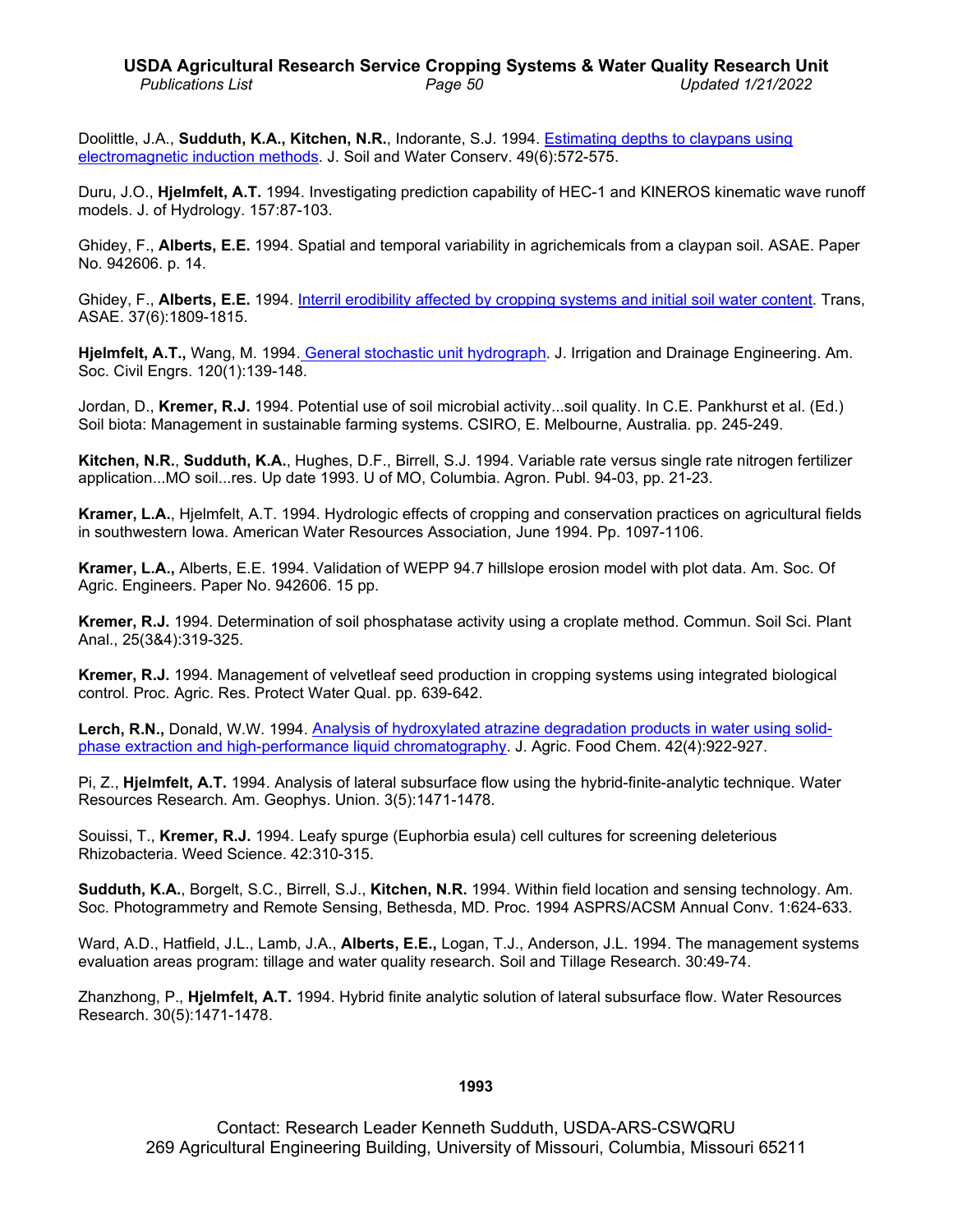# **USDA Agricultural Research Service Cropping Systems & Water Quality Research Unit** *Publications List Page 51 Updated 1/21/2022*

**Alberts, E.E.,** Ghidey, F. 1993. Comparison of WEPP model predictions to measured erosion losses for large events. Translated into the Russian J. of Soil Science. 30:564-568.

**Alberts, E.E.,** Hjelmfelt, A.T., Donald, W.W., **Kitchen, N.R.** 1993. Impact of prevailing farming of a claypan soil. Proc. Agric. Research to Protect Water Quality. Soil & Water Conservation Soc., Ankeny, IA. pp. 439-444.

**Alberts, E.E.,** Prato, T., **Kitchen, N.R.**, Blevins, D.W. 1993. Research and education to improve quality of a claypan soil. Proc. Agric. Research to Protect Water Quality. Soil and Water Conserv. Soc. Ankeny, IA. pp. 21-33.

Begonia, M.F.T., **Kremer, R.J.,** Beuselinck, P.R. 1993. Association of rhizobacteria with birdsfoot trefoil roots. Trans. MO. Acad. Sci. 27:1-8.

Blanchard, P.E., **Kitchen, N.R.**, **Donald, W.W.**, Heidenrich, L.K. 1993. Ground water transport...at the Missouri MSEA. Proc. Agric. Research to Protect Water Quality. Soil & Water Conserv. Soc. Ankeny, IA. pp. 324-327.

Buyanovsky, G. A., Gajda, A.M., **Kremer, R.J.,** Peiczonka, G.J. 1993. Effect of soil depth on carbofuran and aldicarb degradation. IN: D.M. Linn (ed.) Sorption and Degradation of Pesticides and Organic Chemicals in Soil. Soil Sci. Soc. Am. Spec. Publ. No. 32, Madison, WI. pp. 65-71

**Donald, W.W.** 1993. [Models and sampling for studying weed seed survival with wild mustard \(Sinapis arvensis\) as](http://www.ars.usda.gov/sp2UserFiles/Place/36221500/cswq-0239-donald.pdf)  [a case study.](http://www.ars.usda.gov/sp2UserFiles/Place/36221500/cswq-0239-donald.pdf) Can. J. Plant Sci. 73:637-645.

**Donald, W.W.** 1993. Root versus shoot measurements [to evaluate recovery of Canada thistle \(Cirsium](http://www.ars.usda.gov/sp2UserFiles/Place/36221500/cswq-0192-donald.pdf) arvense) [after several years of control treatments.](http://www.ars.usda.gov/sp2UserFiles/Place/36221500/cswq-0192-donald.pdf) Can J. Plant Sci. 73:369-373.

**Donald, W.W.,** Tanaka, F.S. 1993. [The germination stimulant AC94377 reduces seed survival of wild](http://www.ars.usda.gov/sp2UserFiles/Place/36221500/cswq-0254-donald.pdf) mustard [\(Sinapis arvensis\).](http://www.ars.usda.gov/sp2UserFiles/Place/36221500/cswq-0254-donald.pdf) Weed Sci. 41:185-193.

**Donald, W.W.** 1993. [Retreatment with fall-applied herbicides for Canada thistle \(Cirsium](http://www.ars.usda.gov/sp2UserFiles/Place/36221500/cswq-0194-donald.pdf) arvense) control. Weed Sci.:41:434-440.

Ghidey, F., **Alberts, E.E.** 1993. Residue [type and placement effects on decomposition: field study and model](http://www.ars.usda.gov/sp2UserFiles/Place/36221500/cswq-0265-ghidey.pdf)  [evaluation.](http://www.ars.usda.gov/sp2UserFiles/Place/36221500/cswq-0265-ghidey.pdf) Trans. ASAE. 36(6):1611-1617.

Ghidey, F., **Alberts, E.E.** 1993. Instrumentation to measure solute transfer to runoff. ASAE. Paper no. 93-3530.

Ghidey, F., **Alberts, E.E.** 1993. Missouri MSEA modeling report. RZWQM Model evaluation by the MSEA modeling team and the USDA-ARS Great Plains Systems Research Unit (GPSR). Fort Collins, CO. p. 23-39.

Ghidey, F., **Alberts, E.E.**, Hjelmfelt, A.T. 1993. Model representation of chemical transfer to runoff. In: Proc. Agricultural Research to Protect Water Quality Conf., Minneapolis, MN., Feb. 21-24. Soil and Water Conservation Soc., Ankeny, IA. p. 592-593.

Hatfield, J.L., Anderson, J.L., **Alberts, E.E.**, Prato, T., Watts, D.G., Ward, A., Delin, G., Swank, R. 1993. Management systems evaluation areas–an overview. Proc. of the Conf. on Agricultural Research to Protect Water Quality, Soil and Water Conservation Society, Ankeny, IA. pp. 1-15.

Havis, R.N., **Alberts, E.E.** 1993. Nutrient leaching from field-decomposed corn and soybean residue under simulated rainfall. Soil Science Society of America J. 56:211-218 (1993)

**Hjelmfelt, A.T.,** Pi., Z. 1993. [Movement of ground water in converging aquifer.](http://www.ars.usda.gov/sp2UserFiles/Place/36221500/cswq-0142-hjelmfelt.pdf) J. of Irrigation and Drainage Engineering. Vol. 119(2):312-322.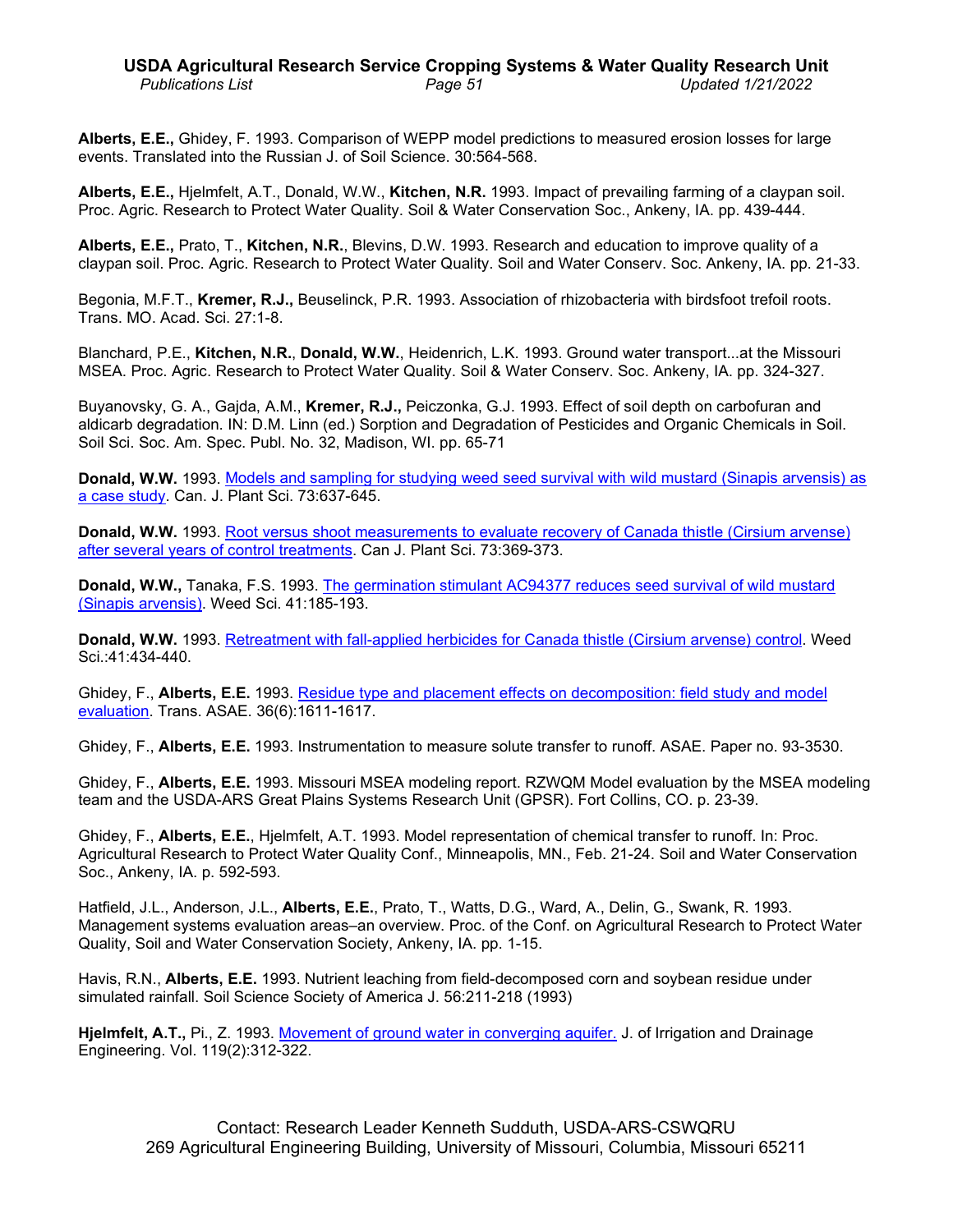### **USDA Agricultural Research Service Cropping Systems & Water Quality Research Unit** *Publications List Page 52 Updated 1/21/2022*

**Hjelmfelt, A.T.,** Wang, M. 1993. Artificial neural networks as unit hydrograph applications. Engineering Hydrology Symp. of the Hydraulics Division/ASCE. July 25-30, 1993. San Francisco, CA. pp. 754-759.

**Kremer, R.J.** 1993. Management of [weed seed banks with microorganisms.](http://www.ars.usda.gov/sp2UserFiles/Place/36221500/cswq-0202-kremer.pdf) Ecological Applications. 3(1):42-52.

Langdale, G.W., **Alberts, E.E.,** Bruce, R.R, Edwards, W.M., Mcgregor, K.C. 1993. Concepts of residue management: Infiltration, runoff, and erosion. Advances in Soil Sci. pp. 109-123.

**Lerch, R.N.,** Donald, W.W. 1993. Analysis of hydroxylated atrazine degradation...solid-phase extraction. Proc. Agric. Research to Protect Water Quality. Soil & Water Conserv. Soc. Ankeny, IA. pp. 115-119.

**Lerch, R.N**., Barbarick, K.A., Azari, P., Sommers, L.E., Westfall, D.G. 1993. [Sewage sludge proteins: I. Extraction](http://www.ars.usda.gov/sp2UserFiles/Place/36221500/cswq-0386-lerch.pdf)  [methodology.](http://www.ars.usda.gov/sp2UserFiles/Place/36221500/cswq-0386-lerch.pdf) J. Environ. Qual. 22:620-624.

**Sudduth, K.A.**, Hummel, J.W. 1993. [Portable, near-infrared spectrophotometer for rapid soil analysis.](http://www.ars.usda.gov/sp2UserFiles/Place/36221500/cswq-0183-sudduth.pdf) Trans. of the Am. Soc. of Eng. 36(1):185-193.

**Sudduth, K.A.,** Hummel, J.W. 1993. [Soil organic matter, CEC, and moisture sensing with a portable NIR](http://www.ars.usda.gov/sp2UserFiles/Place/36221500/cswq-0182-sudduth.pdf)  [spectrophotometer.](http://www.ars.usda.gov/sp2UserFiles/Place/36221500/cswq-0182-sudduth.pdf) ASAE. 36(6): 1571-1582.

Ward, A.D., **Alberts, E.E.**, Anderson, J.L., Hatfield, J.L., Watts, D.G. 1993. Management systems evaluation areas program: Data collection, management and exchange. MSEA Tech. Rept 93-1. pp. 35.

Wooton, M.A., **Kremer, R.J.,** Keaster, A.J. 1993. Effects of carbofuran and the corn rhizosphere on growth of soil microorganisms. Bull. Environ. ContaIn. Toxicol. 50:49-56.

#### **1992**

**Donald, W.W.,** Prato, T. 1992. [Effectiveness and economics of repeated sequences of herbicides for Canada](http://pubs.aic.ca/doi/pdf/10.4141/cjps92-075)  thistle (Cirsium [arvense\) control in reduced-till spring wheat \(Triticum](http://pubs.aic.ca/doi/pdf/10.4141/cjps92-075) aestivum). J. Plant Sci. 72:599-618.

**Donald, W.W.,** Prato, T. 1992. [Efficacy and economics of herbicides for Canada thistle \(Cirsium](http://www.ars.usda.gov/sp2UserFiles/Place/36221500/cswq-0252-donald.pdf) [arvense\) control in no-till spring wheat \(Triticum](http://www.ars.usda.gov/sp2UserFiles/Place/36221500/cswq-0252-donald.pdf) aestivum). Weed Sci. 40:233-240.

**Donald, W.W.** Khan, M. 1992. [Yield loss assessment for spring wheat \(Triticum](http://www.ars.usda.gov/sp2UserFiles/Place/36221500/cswq-0253-donald.pdf) aestivum) infested with Canada [thistle \(Cirsium](http://www.ars.usda.gov/sp2UserFiles/Place/36221500/cswq-0253-donald.pdf) arvense). Weed Sci. 40:590-598.

**Donald, W.W.** 1992. Herbicidal control of Cirsium arvense [\(L.\) scop. roots and shoots in no-till spring wheat](http://www.ars.usda.gov/sp2UserFiles/Place/36221500/cswq-0243-donald.pdf)  (Triticum [aestivum L.\).](http://www.ars.usda.gov/sp2UserFiles/Place/36221500/cswq-0243-donald.pdf) Weed Research. 32:259-266.

**Donald, W.W.** 1992. [Fall-applied herbicides for Canada thistle](http://www.ars.usda.gov/sp2UserFiles/Place/36221500/cswq-0261-donald.pdf) (Cirsium arvense) root and root bud control in [reduced-till spring wheat.](http://www.ars.usda.gov/sp2UserFiles/Place/36221500/cswq-0261-donald.pdf) Weed Techno. 6:252-261.

**Ghidey, F.**, Gregory, J.M., Thompson, A.L. 1992. Terrace channel [design and evaluation.](http://www.ars.usda.gov/sp2UserFiles/Place/36221500/cswq-0264-ghidey.pdf) Trans. of the ASABE 35(5):1513-1520.

Edwards. D.E., **Kremer, R.J.**, Keaster, A.J. 1992. Characterization and growth response of bacteria in soil following application of carbofuran. J. Environ. Sci. Health. B27:139-154.

Khan, M., **Donald, W.W.** 1992. [Sulfonylurea herbicides reduce survival and seed production of green and yellow](http://www.ars.usda.gov/sp2UserFiles/Place/36221500/cswq-0262-donald.pdf)  foxtails [\(Setaria sp.\).](http://www.ars.usda.gov/sp2UserFiles/Place/36221500/cswq-0262-donald.pdf) Weed Techno. 6:284-290.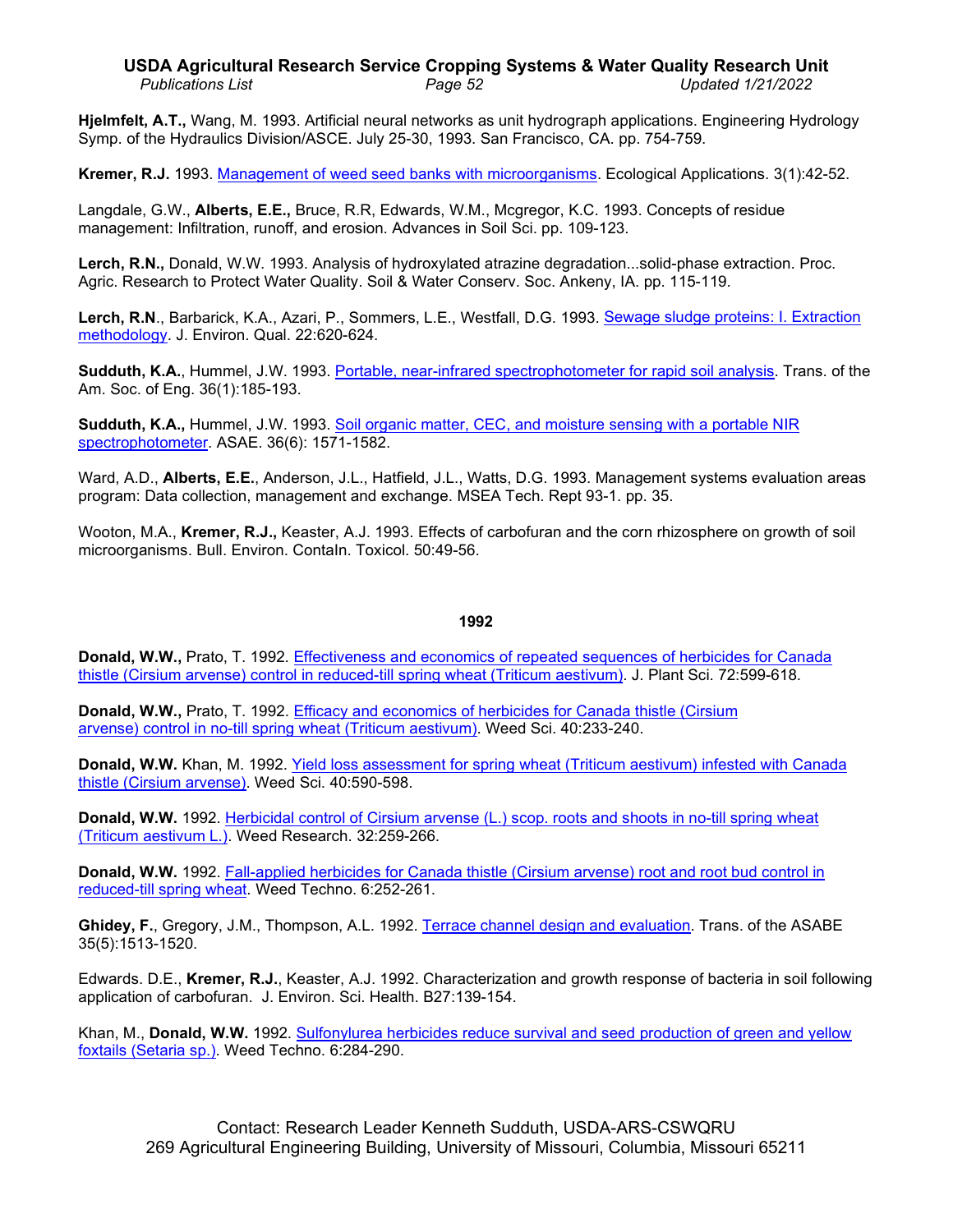### **USDA Agricultural Research Service Cropping Systems & Water Quality Research Unit** *Publications List Page 53 Updated 1/21/2022*

**Lerch, R.N.,** Barbarick, K.A., Sommers, L.E., Westfall, D.G. 1992. [Sewage sludge proteins as labile carbon and](http://www.ars.usda.gov/sp2UserFiles/Place/36221500/cswq-0200-lerch.pdf)  [nitrogen sources.](http://www.ars.usda.gov/sp2UserFiles/Place/36221500/cswq-0200-lerch.pdf) Soil Science Society of America J. 56:1470-1476.

Lenau, C.W., **Hjelmfelt, A.T.** 1992. River bed degradation due to abrupt outfall lowering. J. of Hydraulic Engineering, 118(6):918-933. Paper No. 26636.

### **1991**

**Alberts, E.E.** 1991. Influence of no-till on water and soil losses from a claypan soil. Proc. of Second Water Quality Conf., MO Agric. Exp. Station, Columbia, MO. (mimeo handout)

**Alberts, E.E.** 1991. Temporal variation in interrill soil erodibility as influenced by soil water content. ASAE. Paper 91-2014. p. 16

**Donald, W.W.**, Ogg JR., A.G. 1991. Biology and control of jointed goatgrass, a review. Weed Technol. 5:3-17

**Donald, W.W.** 1991. [Seed survival, germination ability, and emergence of jointed goatgrass \(Aegilops](http://www.ars.usda.gov/sp2UserFiles/Place/36221500/cswq-0251-donald.pdf) cylindrica). Weed Sci. 39:210-216.

**Donald, W.W.** 1991. Biology and control of jointed goatgrass (Aegilops cylindrica), a review. Weed Technol. 5:3-17.

**Donald, W.W.,** Prato, T. 1991. [Profitable, effective herbicides for planting-time weed control in no-till spring wheat](http://www.ars.usda.gov/sp2UserFiles/Place/36221500/cswq-0250-donald.pdf)  (Triticum [aestivum\).](http://www.ars.usda.gov/sp2UserFiles/Place/36221500/cswq-0250-donald.pdf) Weed Sci. 39:83-90.

Franz, E., **Gebhardt**, **M.R.,** Unklesbay, K.B. 1991a. Shape description of completely visible and partially occluded leaves for identifying plants in digital images. Trans. ASAE. 34(2):673-681.

Franz, E., **Gebhardt**, **M.R.,** Unklesbay, K.B. 1991b. The use of local spectral properties of leaves as an aid for identifying weed seedlings in digital images. Trans. ASAE. 34(2):682-687.

**Hjelmfelt, A.T.** 1991. Investigation of curve number procedure. J. Hydraulic Engr., Am. Soc. Civil Engrs. 117(6):725-737.

Kramer, L.A., **Alberts, E.E.**, Ghidey, F. 1991. Validation of WEPP 91.2 with erosion plot data. ASAE. Paper 91- 2079. 15 pp.

**Kremer, R.J.** 1991. Rhizosphere organisms for potential biocontrol of leafy spurge. In: Report of leafy spurge control coordination/planning meeting. USDA-ARS, Minneapolis, MN. pp 44-45.

**Kremer, R.J.,** Stanley, L. 1991. Rhizobacteria for potential biocontrol of broadleaf weeds, In: H.D. Skipper, A.C. Kennedy and A.G. Ogg (editors) Rhizobacteria: Prospects...Management. USDA-ARS and WSU, Pullman, WA. pp. 9-11.

**Kremer, R.J.** 1991. Characterization of deleterious bacteria in relation to potential biocontrol of weeds. Proc. Weed Sci. Soc. Am. 31:42.

**Kremer, R.J.**, Begonia, M.F.T., Stanley, L. 1991. Deleterious rhizobacteria for biocontrol of weeds seeds and seedlings in soil. pp. 65-66 In: The rhizosphere and plant growth, 301, D.L. Keister and P.B. Cregan (editors). Kluwer Academic Pub., the Netherlands.

Rojas, K.W., **Hjelmfelt, A.T.,** 1991. Modeling nitrogen movement through loess soils. IN: Proc. Irrigation and Drainage Natl. Conf., Am. Soc. Civil Engineers. pp. 662-668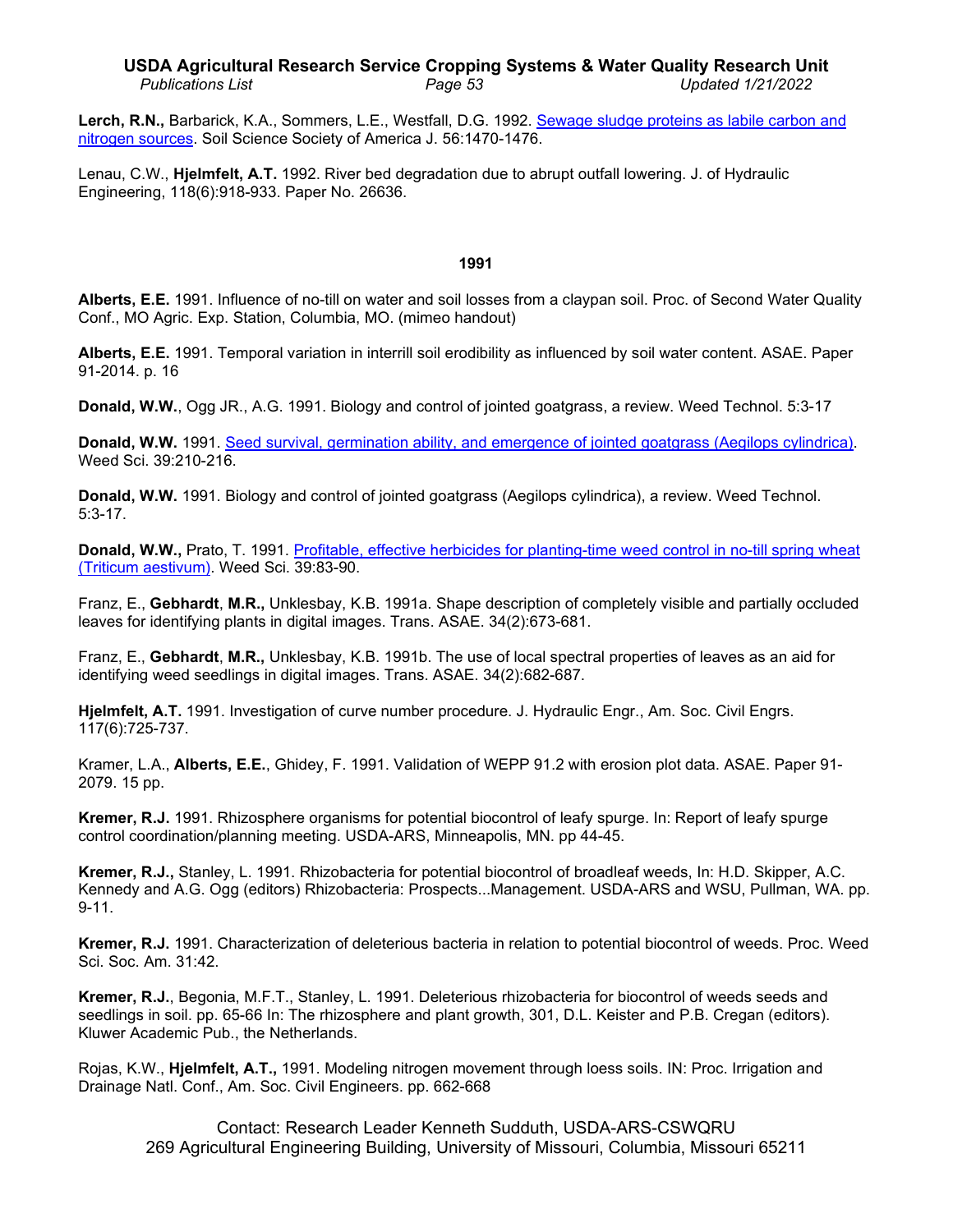Schepers, J.S., Moravek, M.G., **Alberts, E.E.,** Frank, K.E. 1991. Maize production impacts on groundwater quality. J. of Environmental Quality. 20(1):12-16.

**Sudduth, K.A.** 1991. Analysis Methods for multivariate data. Am. Soc. of Agric. Engr. Meeting Presentation Paper #913034.

**Sudduth, K.A.,** Hummel, J.W. 1991. [Evaluation of reflectance methods for soil organic matter sensing.](http://www.ars.usda.gov/sp2UserFiles/Place/36221500/cswq-0181-sudduth.pdf) Trans. ASAE. 34(4):1900-1909.

**Sudduth, K.A.**, Hummel, J.W., Cahn, M.D. 1991. Soil organic matter sensing: a developing science. In: Automated Agriculture for the 21st Century, Proc. 1991 Symp. ASAE Pub. 1191. p. 307-316.

Zhu, J.C., Gantzer, C.J., Anderson, S.H., Beuselinck, P.R., **Alberts, E.E.** 1991. Water use evaluation of winter cover crops for no-till soybeans. J. Soil Water Conserv. 46(6):446-449.

#### **1990**

Begonia, M.F.T., **Kremer, R.J.,** Stanley, L., Jamshedi, A. 1990. Association of bacteria and velvetleaf roots. Trans. MO Acad. Sci. 24:17-26.

Deer-Ascough, L.A., Weesies, G.A., Ascough, J.C., **Alberts, E.E.** 1990. Expert system for crop parameterization for the WEPP model. ASAE. Paper 90-7016. 7 pp.

**Donald, W.W.** 1990. [Management and control of Canada thistle \(Cirsium](http://www.ars.usda.gov/sp2UserFiles/Place/36221500/cswq-0241-donald.pdf) arvense). Reviews of Weed Science. 5:193-250.

**Donald, W.W.** 1990. [Primary tillage for foxtail barley \(Hordeum jubatum\) control.](http://www.ars.usda.gov/sp2UserFiles/Place/36221500/cswq-0259-donald.pdf) Weed Technol. 4:318-321.

**Donald, W.W.**, Nalewaja, J.D. 1990. [Northern great plains.](http://www.ars.usda.gov/sp2UserFiles/Place/36221500/cswq-0300-donald.pdf) Chapter 5. In: W.W. Donald (Ed.) Systems of Weed Control in Wheat in North America. Weed Science Society of America. Monograph No. 6, Champaign, IL. pp. 90-126.

**Donald, W.W.** 1990. [Introduction.](http://www.ars.usda.gov/sp2UserFiles/Place/36221500/cswq-0301-donald.pdf) Chapter 1. In: W.W. Donald (Ed.) Systems of Weed Control in Wheat in North America. Weed Science Society of America. Monograph No. 6, Champaign, IL. pp. 1-10.

**Donald, W.W.** 1990. [Difenzoquat.](http://www.ars.usda.gov/sp2UserFiles/Place/36221500/cswq-0302-donald.pdf) Chapter 14. In: W.W. Donald (Ed.) Systems of Weed Control in Wheat in North America. Weed Science Society of America. Monograph No. 6, Champaign, IL. pp. 298-320.

**Donald, W.W.** 1990. [Sulfonylurea herbicides.](http://www.ars.usda.gov/sp2UserFiles/Place/36221500/cswq-0303-donald.pdf) Chapter 21. In: W.W. Donald (Ed.) Systems of Weed Control in Wheat in North America. Weed Science Society of America. Monograph No. 6, Champaign, IL. pp. 423-476.

Ghidey, F., **Alberts, E.E.** 1990. Residue decomposition and management component of WEPP. ASAE. Paper 90-2556:22

**Hjelmfelt, A.T.**, Blanchard, P.E., Heidenreich, L.K., **Kitchen, N.R.** 1990. MO MSEA site background information. EOS, Trans. Am. Geophysical Union Claypan Soils. 71(43):1331.

**Hjelmfelt, A.T.**, Kramer, L.A. 1990. Influence of tillage [on hydrology in western Iowa.](http://www.ars.usda.gov/sp2UserFiles/Place/50701000/cswq-0379-hjelmfelt.pdf) Proc. Watershed planning...action. Am. Soc. Civil Engrs. R.R. Riggins, E.B. Jones, R. Singh and P.A. Rechard, ed. pp. 405-414.

Kramer, L.A., **Alberts, E.E.,** Hjelmfelt, A.T., Gebhardt, M.R. 1990. Effect of soil conservation systems on ground water nitrate levels from three corn-cropped watersheds in SW IA. Groundwater Management. 1:175-189.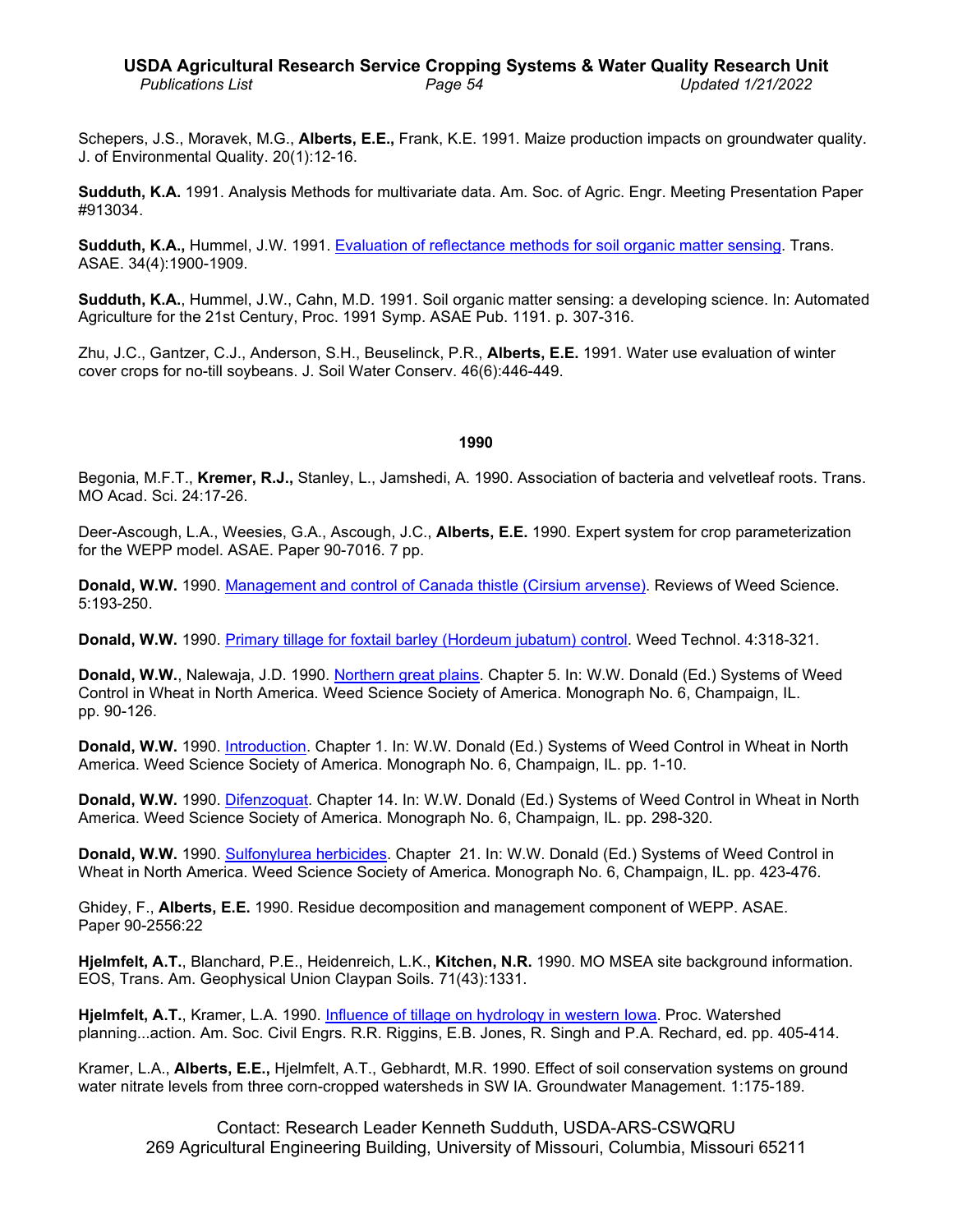# **USDA Agricultural Research Service Cropping Systems & Water Quality Research Unit** *Publications List Page 55 Updated 1/21/2022*

**Kremer, R.J.**, Begonia, M.F.T., Stanley, L., Lanham, E.T. 1990. [Characterization of rhizobacteria](http://www.ars.usda.gov/sp2UserFiles/Place/36221500/cswq-0205-kremer.pdf) associated with [weed seedlings.](http://www.ars.usda.gov/sp2UserFiles/Place/36221500/cswq-0205-kremer.pdf) Applied and Environmental Microbiology. 56(6):1649-1655.

**Lerch, R.N.**, Barbarick, K.A., Westfall, D.G., Follett, R.H., McBride, T.M., Owen, W.F. 1990. [Sustainable rates of](http://www.ars.usda.gov/sp2UserFiles/Place/36221500/cswq-0199-lerch.pdf)  [sewage sludge for dryland winter wheat production I. Soil nitrogen and heavy metals.](http://www.ars.usda.gov/sp2UserFiles/Place/36221500/cswq-0199-lerch.pdf) J of Production Agriculture. 3(1):60-65.

**Lerch, R.N.**, Barbarick, K.A., Westfall, D.G., Follett, R.H., McBride, T.M., Owen, W.F. 1990. [Sustainable rates of](http://www.ars.usda.gov/sp2UserFiles/Place/36221500/cswq-0387-lerch.pdf)  [sewage sludge for dryland winter wheat production II. Production and Income.](http://www.ars.usda.gov/sp2UserFiles/Place/36221500/cswq-0387-lerch.pdf) J of Production Agriculture. 3(1):60-65.

Nearing, M.A., **Alberts, E.E.,** Laflen, J.M. 1990. Prediction technology for [soil erosion by water: status and research](http://www.ars.usda.gov/sp2UserFiles/Place/36221500/cswq-0337-nearing.pdf)  [needs.](http://www.ars.usda.gov/sp2UserFiles/Place/36221500/cswq-0337-nearing.pdf) Soil Science Soc. Am. J. 54:1702-1711.

Neibling, W.H., Thompson, A., Pfost, D.L., **Alberts, E.E.** 1990. Potential reduction in surface and subsurface losses of agricultural fertilizers from claypan soils under ridge tillage management. Proc. of Water Quality Conf. MO Agric. Exp. Sta. Special Report 428. Columbia, MO. pp. 7-13.

Reed, J.P., **Kremer, R.J.,** Keaster, A.J. 1990. Spectrophotometric methodologies for predicting and studying enhanced degradation. American Chemical Society Symposium Series 426. pp. 240-248.

**Sudduth, K.A.**, Hummel, J.W., Funk, R.C. 1990. Soil organic matter sensing for precision herbicide application. Standard Technical Publication 1078. American Society for Testing and Materials. pp. 112-125.

#### **1989**

**Alberts, E.E.**, Weltz, M.A., Ghidey, F. 1989. [Plant growth component.](http://www.ars.usda.gov/sp2UserFiles/Place/50701000/cswq-0389-alberts.pdf) In: Lane, L. J. and Nearing, M. A. (eds). water erosion prediction project landscape profile model documentation. NSERL Rep. 2 Natl. Soil Erosion Res. Lab., USDA-ARS, W. Lafayette, IN. Pp 8.1-8.38. (Book Chapter)

**Alberts, E.E.**, Ghidey, F. 1989. WEPP-Plant growth, residue decomposition, and management practices for cropland. SWCS Annual Meeting, Edmonton Alberts, Canada. 27 pp.

**Alberts E.E.**, Laflen, J.M., Rawls, W.J., Simanton, J.R., Nearing, M.A. 1989. [Soil component.](http://www.ars.usda.gov/sp2UserFiles/Place/50701000/0388_Alberts.pdf) In Lane, L.J. and Nearing, M.A. (editors) Water erosion prediction project landscape profile model documentation. NSERL Rep. 2. Natl. Soil erosion Res. Lab., USDA-ARS, W. Lafayette, IN. pp. 6.1-6.15. (Book chapter).

Beuselinck, P.R., Kremer, R.J., and McGraw, R.L. 1989. A survey of microorganisms associated with birdsfoot trefoil seed. J of Applied Seed Production. Paper No. 10459.

Ghidey, F., **Alberts, E.E.** 1989. Plant growth component of WEPP. ASAE Paper 89-2625. p. 20

Hummel, J.W., Levan, M.A., **Sudduth, K.A.** 1989. Minirhizotron installation in heavy soils. Trans. of the Am. Soc. of Engr. 323):770-776.

**Kremer, R.J.,** Spencer, N.R. 1989. [Impact of a seed feeding insect and microorganisms](http://www.ars.usda.gov/sp2UserFiles/Place/36221500/cswq-0203-kremer.pdf) on velvetleaf (Aubtilon [theophrasti\) seed viability.](http://www.ars.usda.gov/sp2UserFiles/Place/36221500/cswq-0203-kremer.pdf) Weed Tech. 37:211-216.

**Kremer, R.J.,** Spencer, N.R. 1989. [Interaction of insects, fungi, and burial on velvetleaf \(abutilon](http://www.ars.usda.gov/sp2UserFiles/Place/36221500/cswq-0204-kremer.pdf) theophrasti) seed [viability.](http://www.ars.usda.gov/sp2UserFiles/Place/36221500/cswq-0204-kremer.pdf) Weed Techno. 3:322-328.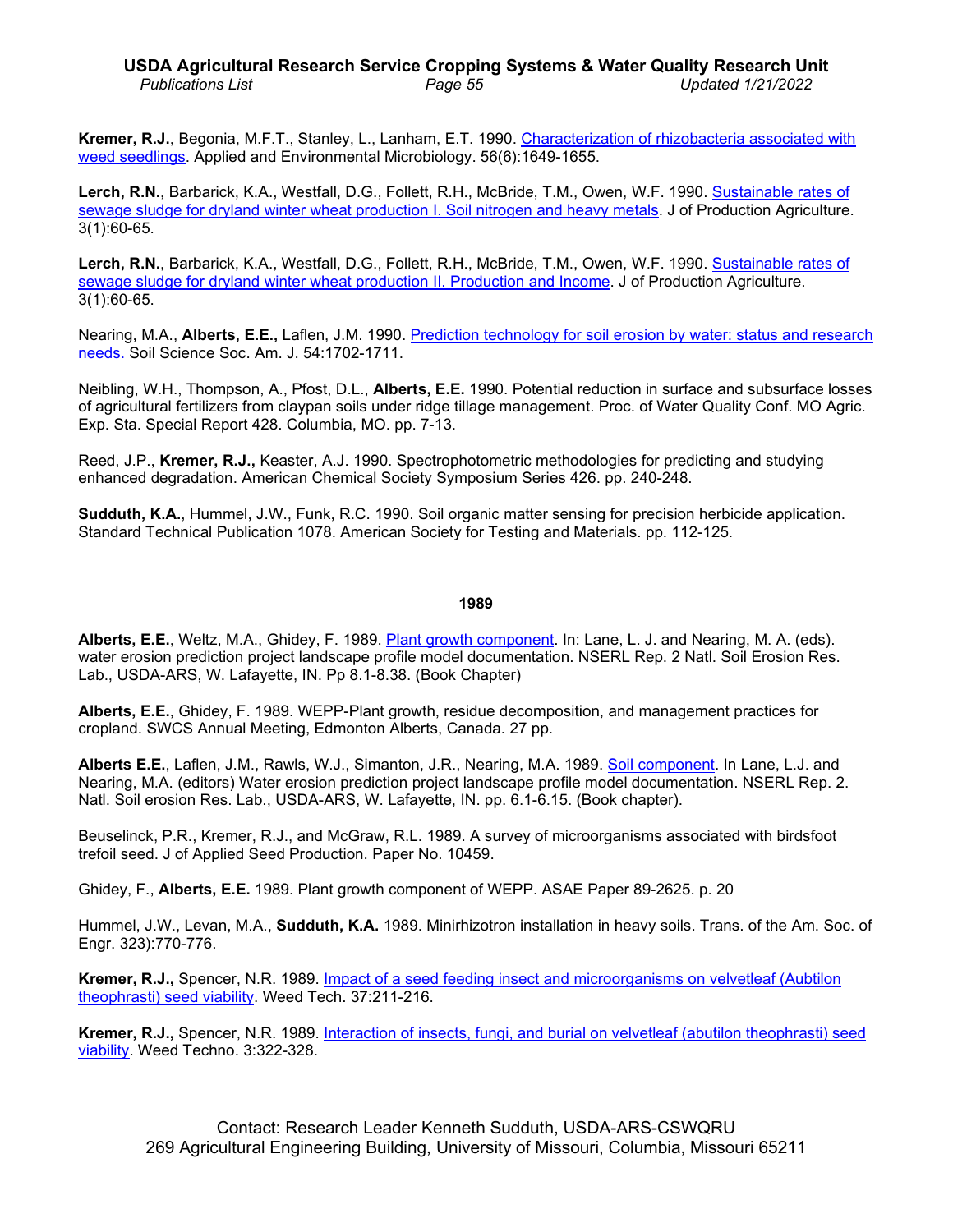# **USDA Agricultural Research Service Cropping Systems & Water Quality Research Unit** *Publications List Page 56 Updated 1/21/2022*

**Kremer, R.J.,** Schulte, L.K. 1989. Influence of [chemical treatment and Fusarium oxysporum on](http://www.ars.usda.gov/sp2UserFiles/Place/36221500/cswq-0209-kremer.pdf) velvetleaf (Abutilon [theophrasti\).](http://www.ars.usda.gov/sp2UserFiles/Place/36221500/cswq-0209-kremer.pdf) Weed Techno. 3:369-374.

LaBerge, G.A., **Kremer, R.J.** 1989. Effects of Velvetleaf plant residues on seedling growth and soil microbial activity. Bull. Environ. Contam. Toxicol. 43:421-427.

Peterson, H.L., **Kremer, R.J.** 1989. Compatibility of rhizobia and fertilizers combined as legume inocula. Mircen J. 5:95-104.

Reed, J.P., Keaster, A.J., **Kremer, R.J.,** Kerr, H.D. 1989. Activities and degradation of several insecticides and herbicides in soils poised for enhanced carbamate and thiocarbamate degradation. J. Environ. Sci. Health. B24(1):23-35.

Reed, J.R., Keaster, A.J., **Kremer, R.J.,** Kerr, H.D. 1989. Microbial degradation of some soil-applied insecticides, herbicides and insecticide-herbicide combinations. Bull. Environ. Contam. Toxicol. 42:676-681.

Reed, J.P., Keaster, A.J., **Kremer, R.J.,** Krause, G.F. 1989. Synergistic and antagonistic responses of soil insecticide-herbicide combinations for corn rootworm, Diabrotica Spp. Control. J. Environ. Sci. Health. B24(4):325-334.

**Sudduth, K.A.**, Hummel, J.W., Levan, M.A. Zhu, Gantzer, et al, 1989. Widespan vehicle for data collection in tillage research. ASAE. 32(2):367-372.

Zhu, J.C., Gantzer, C.J., Anderson, S.H., **Alberts, E.E.** Beuselinck, P.R. 1989. [Runoff, soil, and dissolved nutrient](http://www.ars.usda.gov/sp2UserFiles/Place/36221500/cswq-t5680-zhu.pdf) [losses from no-till soybean with winter cover crops.](http://www.ars.usda.gov/sp2UserFiles/Place/36221500/cswq-t5680-zhu.pdf) Soil Sci. Soc. Am. J. 53:1210-1214.

#### **1988**

Carlson, S.J., **Donald, W.W.** 1988. [Glyphosate effects on Canada thistle \(Cirsium](http://www.ars.usda.gov/sp2UserFiles/Place/36221500/cswq-0242-donald.pdf) arvense) roots, root buds, and [shoots.](http://www.ars.usda.gov/sp2UserFiles/Place/36221500/cswq-0242-donald.pdf) Weed Research. 28:37-45.

**Donald, W.W.** 1988. [Clopyralid effects on shoot emergence, root biomass, and secondary shoot regrowth potential](http://www.ars.usda.gov/sp2UserFiles/Place/36221500/cswq-0249-donald.pdf)  [of Canada thistle \(Cirsium](http://www.ars.usda.gov/sp2UserFiles/Place/36221500/cswq-0249-donald.pdf) arvense). Weed Science. 36:804-809.

**Gebhardt, M.R.** 1988. Herbicide application technology. In: Electrostatic Spraying, McWhorter, C.G. and M. R. Gebhardt, eds. Weed Sci. Soc. of America. Champaign, IL. pp. 137-144.

**Gebhardt, M.R.** 1988. Rotary disk atomization. Weed Tech. 2:106-113.

**Gebhardt, M.R.,** Kapusta, G. 1988. Herbicide application technology. In: Rotary Atomization. McWhorter, C.G. and Gebhardt, M.R, eds. Weed Sci. Soc. of America. Champaign, IL. pp. 111-121.

**Gebhardt, M.R.,** McWhorter, C.G. 1988. Herbicide application technology. In: Introduction to Herbicide Application Technology. McWhorter, C.G. and M. R. Gebhardt, eds. Weed Sci. Soc. of America. Champaign, IL. pp. 1-8.

Kramer, L.A., **Alberts, E.E.** 1988. Effect of three tillage systems on corn and soybean growth and grain yield. ASAE. Paper MCR-88-111. 18 pp.

Kramer, L.A., **Alberts, E.E.** 1988. Runoff and soil loss by cropstage from three tillage systems for corn and soybeans. ASAE. Paper 88-2124. 21 pp.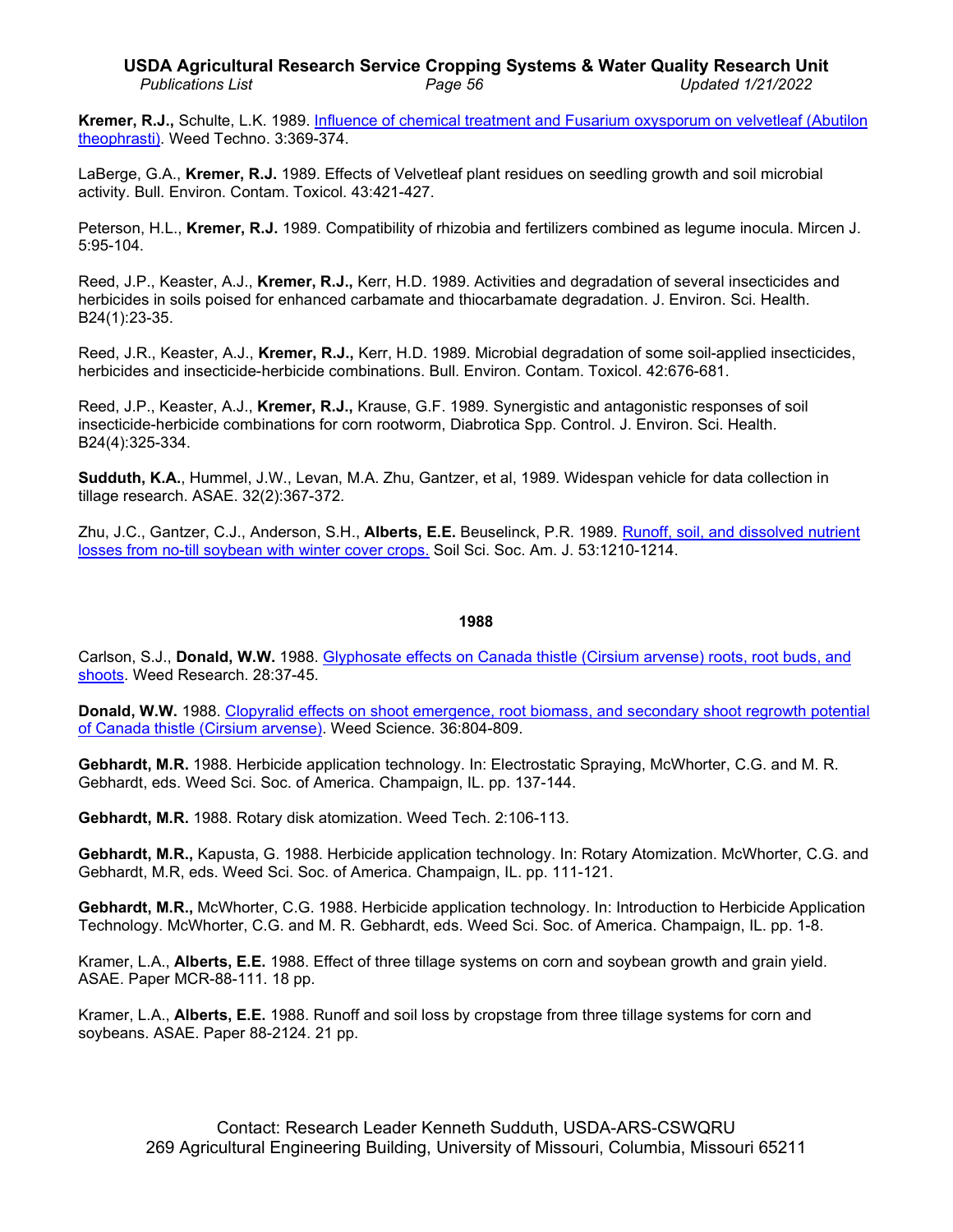### **USDA Agricultural Research Service Cropping Systems & Water Quality Research Unit** *Publications List Page 57 Updated 1/21/2022*

Lane, L.J., Schertz, D.L., **Alberts, E.E.,** Laflen, J.M., Lopes, V.L. 1988. The U.S. Natl. project to develop improved erosion prediction technology to replace the USLE. Internat. Assoc. of Hydrological Sci. 20 pp. (Camera ready copy).

McWhorter, C.G., **Gebhardt, M.R.** 1988. Herbicide application technology. Weed Sci. Soc. of Amer., Champaign, IL.

Paszkowski, W. L., **Kremer, R. J.** 1988. [Biological activity and tentative identification of flavonoid components in](http://dx.doi.org/10.1007/BF01012523)  [velvetleaf \(Abutilon theophrasti Medik.\) seed coats.](http://dx.doi.org/10.1007/BF01012523) J. of Chemical Ecology. 14(7):1573-1582.

### **1987**

**Alberts, E.E.**, Holzhey, C.S., West, L.T., Nordin, J.O. 1987. Soil selection: USDA-Water Erosion Prediction Project (WEPP). ASAE Paper 87-2542. 16 pp.

**Alberts, E.E.**, Laflen, J.M., Spomer, R.G. 1987. Between year variation in soil erodibility determined by rainfall simulation. ASAE. 30(4):982-987.

**Alberts, E.E.,** Spomer, R.G. 1987. Corn grain yield response to topsoil depth deep loess soil. ASAE. 30(4):977- 981.

**Donald, W.W.**, Zimdahl, R.L. 1987. Persistence, germinability, and distribution of jointed goatgrass (Aegilopis [cylindrica\) seed in soil.](http://www.ars.usda.gov/sp2UserFiles/Place/36221500/cswq-0248-donald.pdf) Weed Science. 35:149-154.

**Donald, W.W.** 1987. [Effect of soil-applied chlorsulfuron on Canada](http://www.ars.usda.gov/sp2UserFiles/Place/36221500/cswq-0256-donald.pdf) thistle (Cirsium arvense) root and root bud [growth.](http://www.ars.usda.gov/sp2UserFiles/Place/36221500/cswq-0256-donald.pdf) Weed Technology. 1:154-161.

Gantzer, C.J., Buyanovsky, G.A., **Alberts, E.E.,** Remley, P.A. 1987. [Effects of soybean and corn residue](http://www.ars.usda.gov/sp2UserFiles/Place/36221500/cswq-0338-gantzer.pdf) [decomposition on soil strength and splash detachment.](http://www.ars.usda.gov/sp2UserFiles/Place/36221500/cswq-0338-gantzer.pdf) Soil Sci. Soc. of America J. 51(1):202-206.

**Hjelmfelt, A.T.** Curve numbers in urban hydrology. In: Proc. of IV Int. Conf. in Urban Storm Drainage, XXII Congress Internat. Association for Hydraulic Research, August 31 - September 4, 1987. pp. 73-78.

**Kramer, L.A.** Precipitation characteristics from variable, hourly and daily data bases. Trans. ASAE. 30(6):1706-1712.

**Kremer, R.J.** 1987. [Identity and properties of bacteria inhabiting seeds of selected broadleaf weed species.](http://www.ars.usda.gov/sp2UserFiles/Place/36221500/cswq-0206-kremer.pdf) Microbial Ecology.14:29-37.

Soper, D.Z., **Kremer, R.J.,** Dunn, J.H. 1987. Inhibition of microbial growth by extracts from two turfgrass species. Trans. Mo. Academy of Sci. P. 125-129.

**Spomer, R.G.,** Mahurin, R.L. 1987. Landform changes determined photogrammetrically on deep loess soils. ASAE. 30(1):153-157.

West, L.T., **Alberts, E.E.,** Holzhey, C.S., Dunnigan, L. 1987. Soil measurements: USDA-Water Erosion Prediction Project (WEPP). ASAE. Paper 87-2543. 15 pp.

### **1986**

**Alberts, E.E.**, Laflen, J.M., Spomer, R.G. 1986. Temporal variation in soil erodibility determined by rainfall simulation. ASAE. Paper 86-2040. 17 pp.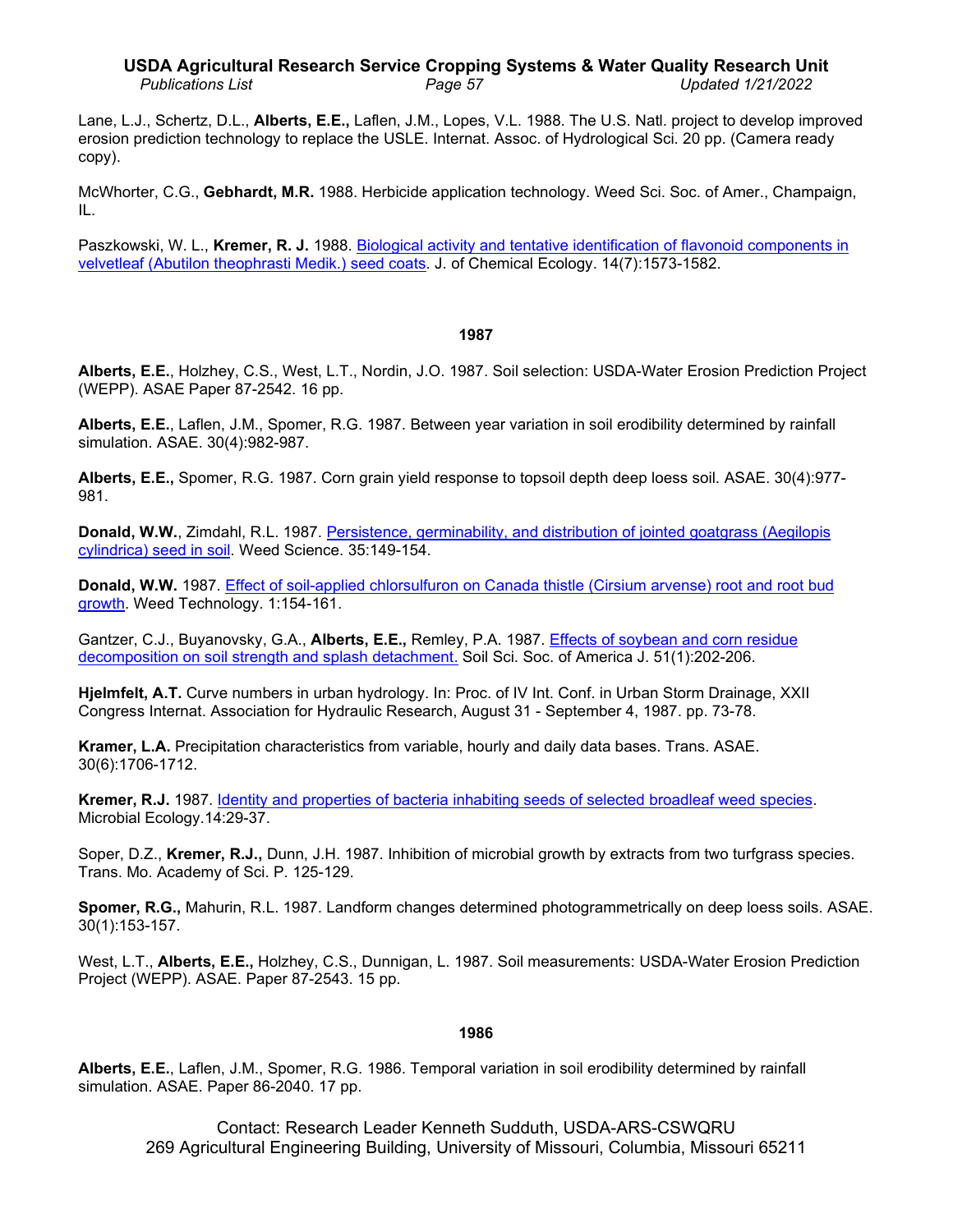Carlson, S.J., **Donald, W.W.** 1986. [A washer for removing thickened roots from soil.](http://www.ars.usda.gov/sp2UserFiles/Place/36221500/cswq-0247-donald.pdf) Weed Science. 34:794-799.

Gilley, J.E., Finkner, S.C., **Spomer, R.G.,** Mielke, L.N. 1986. [Runoff and erosion as affected by corn residue: Part I.](http://www.ars.usda.gov/sp2UserFiles/Place/36221500/cswq-t6489-gilley.pdf)  [Total Losses.](http://www.ars.usda.gov/sp2UserFiles/Place/36221500/cswq-t6489-gilley.pdf) ASAE. 29(1):157-160.

Gilley, J.E., Finkner, S.C., **Spomer, R.G.,** Mielke, L.N. 1986. Runoff and erosion [as affected by corn residue: Part](http://www.ars.usda.gov/sp2UserFiles/Place/36221500/cswq-t6482-gilley.pdf)  [II. Rill and interrill components.](http://www.ars.usda.gov/sp2UserFiles/Place/36221500/cswq-t6482-gilley.pdf) ASAE. 29(1):161-164.

Gilley, J.E., Finkner, S.C., **Spomer, R.G.,** Mielke, L.N. 1986. [Size distribution of sediment as affected by corn](http://digitalcommons.unl.edu/cgi/viewcontent.cgi?article=1123&context=biosysengfacpub)  [residue.](http://digitalcommons.unl.edu/cgi/viewcontent.cgi?article=1123&context=biosysengfacpub) Trans. ASAE. 29(5):1273-1277.

**Hjelmfelt, A.T.** 1986. [Estimating peak runoff from field-size watersheds.](http://dx.doi.org/10.1111/j.1752-1688.1986.tb01883.x) J. of the American Water Resources Association. 22(2):267-274.

**Hjelmfelt, A.T.**, Kramer, L.A., Spomer, R.G. 1986. Role of large events in average soil loss. In: Proc. of the Fourth Federal Interagency Sedimentation Conf. I:3-1 -- 3-9.

**Kramer, L.A.** 1986. [Runoff and soil loss by cropstage from conventional and conservation tilled corn.](http://www.ars.usda.gov/sp2UserFiles/Place/36221500/cswq-t1517-kramer.pdf) Trans. ASAE. 29(3):774-779.

**Kramer, L.A.,** Alberts, E.E**.** 1986. C factors for corn under changing management. Trans. ASAE. 29(6):1590-1596.

**Rausch, D.L.** 1986. [Spillway design affects reservoir water quality.](http://dx.doi.org/10.13031/2013.30173) Trans. ASAE. 29(2):462-466 & 472.

**Spomer, R.G.,** Hjelmfelt, A.T**.** 1986. Concentrated flow erosion on conventional and conservation tilled watersheds. Trans. ASAE. 29(1):124-127 & 134.

**Spomer, R.G.**, Mahurin, R.L., Piest, R.F. 1986. Erosion, deposition and sediment yield from dry creek basin, Nebraska. Trans. ASAE. 29(2):484-488.

Van der Poel, P., **Spomer, R.G.,** Piest, R.F. 1986. [Slope indicator measurements of subsurface](http://www.ars.usda.gov/sp2UserFiles/Place/36221500/cswq-t1109-vanderpoel.pdf) movement in gully [walls.](http://www.ars.usda.gov/sp2UserFiles/Place/36221500/cswq-t1109-vanderpoel.pdf) Trans. ASAE. 29(4):982-987.

Wendt, R.C., **Alberts, E.E.**, Hjelmfelt, A.T. 1986. [Variability of runoff and soil loss from fallow](http://www.ars.usda.gov/sp2UserFiles/Place/36221500/cswq-0339-wendt.pdf) experimental plots. Soil Sci. Soc. of Am. J. 50(3):730-736.

### **1985**

**Alberts, E.E.**, Spomer, R.G. 1985. NO3-N movement in deep loess soils. ASAE. Paper 85-2030. 17 pp.

**Alberts, E.E.**, Spomer, R.G. 1985. Dissolved nitrogen and [phosphorus in runoff from watersheds in conservation](http://www.jswconline.org/content/40/1/153.abstract)  and [conventional](http://www.jswconline.org/content/40/1/153.abstract) tillage. J. of Soil and Water Conservation. 40(1):153-157.

**Alberts, E.E.**, Wendt, R.C. 1985. [Influence of soybean and corn cropping on soil aggregate size and stability.](http://www.ars.usda.gov/sp2UserFiles/Place/36221500/cswq-0340-alberts.pdf) Soil Sci. Soc.of America J. 49(6):1534-1537.

**Alberts, E.E.**, Wendt, R.C., Burwell, R.E. 1985. [Corn and soybean cropping effects on soil losses and C factors.](http://www.ars.usda.gov/sp2UserFiles/Place/36221500/cswq-t5595-alberts.pdf) Soil Sci. Soc. of America J. 49(3):721-728.

**Donald, W. W.,** Hoerauf, R.A. 1985. [Enhanced germination and emergence of](http://www.jstor.org/stable/4044117) dormant wild mustard (Sinapsis [arvensis\) seed by two substituted phthalimides.](http://www.jstor.org/stable/4044117) Weed Sci. 33:894-902.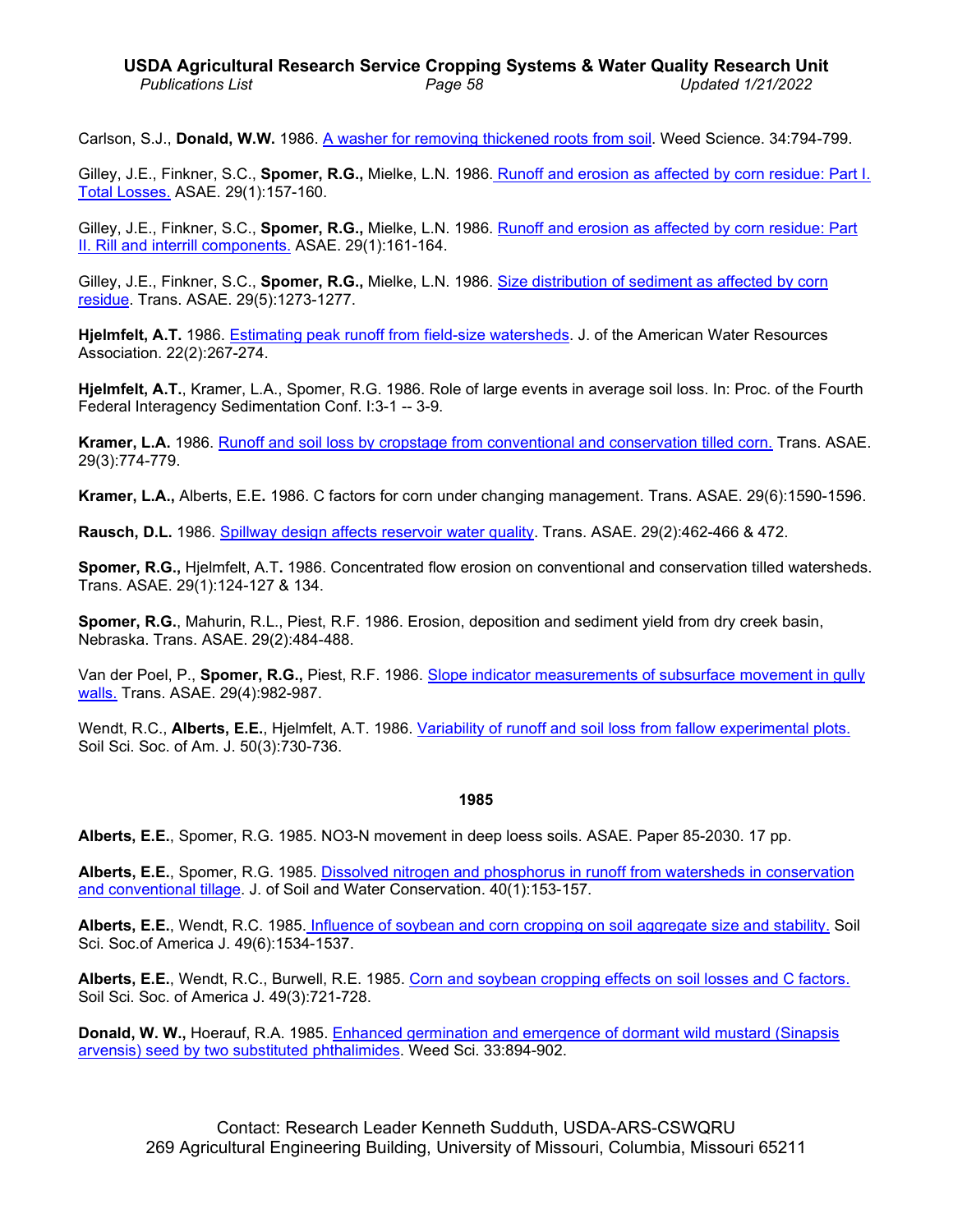Gantzer, C.J., **Alberts, E.E.,** Bennett, W.H. 1985. An electronic discriminator [to eliminate the problem of horizontal](http://www.ars.usda.gov/sp2UserFiles/Place/36221500/cswq-t5780-gantzer.pdf)  [raindrop drift. S](http://www.ars.usda.gov/sp2UserFiles/Place/36221500/cswq-t5780-gantzer.pdf)oil Sci. Soc. of America J. 49(1):211-215.

Ghidey, F., Gregory, J.M., McCarty, T.R., **Alberts, E.E.** 1985. Residue decay evaluation and prediction. Trans. ASAE. 28(1):102-105.

Gregory, J.M., McCarty, T.R., Ghidey, F., **Alberts, E.E.** 1985. Derivation and evaluation of a residue decay equation. Trans. ASAE. 28(1):98-101 & 105.

Hawkins, R.H., **Hjelmfelt, A.T.,** Zevenbergen, A.W. 1985. Runoff probability, storm depth, and curve numbers. J. of Irrigation and Drainage Engineering, ASCE. 111(4):330-340.

**Hjelmfelt, A.T.** 1985. Negative outflows from Muskingum flood routing. J. of Hydraulic Engineering. 111(6):1010-1014.

**Hjelmfelt, A.T.** 1985. Unit hydrograph as a discrete linear filter. Civil Engineering for Practicing and Design Engineers. 4:459-476.

**Hjelmfelt, A.T.**, Spomer, R.G., Kramer, L.A. 1985. Discharge measurement problems for field size agricultural catchments. Proc. of the XXI Congress of Internat. Assoc. for Hydraulic Research, Melbourne, Australia. 5:164-167.

**Rausch, D.L.**, Pfost, D., Caldwell, L.W. 1985. Design criteria for bottom-withdrawal (Lake-Cleaning) spillway. Univ. of Missouri Agricultural Guide 1531. Columbia, MO.

Settergren, C., Morris, M., **Hjelmfelt, A.T.,** Henderson, G. 1985. Synthetic unit hydrographs for Ozark watersheds. pp. 140-145. In Proc. of Symposium sponsored by Committee on Watershed Management/Irrigation & Drainage Div., ASCE Convention, Denver, CO.

**Spomer, R.G.**, McHenry, J.R., Piest, R.F. 1985. [Sediment delivery and deposition estimated using cesium-137](http://www.ars.usda.gov/sp2UserFiles/Place/36221500/cswq-t5216-piest.pdf)  [tracer.](http://www.ars.usda.gov/sp2UserFiles/Place/36221500/cswq-t5216-piest.pdf) Trans. ASAE. 28(3):767-772.

**Wendt, R.C.**, Burwell, R.E. 1985. Runoff and soil losses for conventionally reduced, and no-till corn. J. of Soil & Water Conservation. 40(5):450-454.

#### **1984**

**Donald, W.W.** 1984. [Vernalization requirements for flowering of jointed goatgrass \(Aegilops cylindrica\).](http://www.ars.usda.gov/sp2UserFiles/Place/36221500/cswq-0245-donald.pdf) Weed Sci. 32:631-637.

**Donald, W.W.** 1984. [Chlorsulfuron effects on shoot growth and root buds of Canada thistle \(Cirsium](http://www.ars.usda.gov/sp2UserFiles/Place/36221500/cswq-0244-donald.pdf) arvense). Weed Sci. 32:42-50.

**Heinemann, H.G.** 1984. [Reservoir trap efficiency.](http://www.ars.usda.gov/sp2UserFiles/Place/50701000/cswq-t5317-heinemann.pdf) Chapter 8 In Erosion and Sediment Yield: Some Methods of Measurement and Modeling. R. F. Hadley and D. E. Walling, eds. Geo. Books, Norwich, England, pp. 201-218.

**Hjelmfelt, A.T.** 1984. Convolution and the Kinematic wave equations. J. EOS Trans., American Geophysical Union. 65(45):874.

**Hjelmfelt, A.T.,** Burwell, R. E. 1984. Spatial variability of runoff. J. of Irrigation and Drainage Engineering, ASCE 110(1):46-54.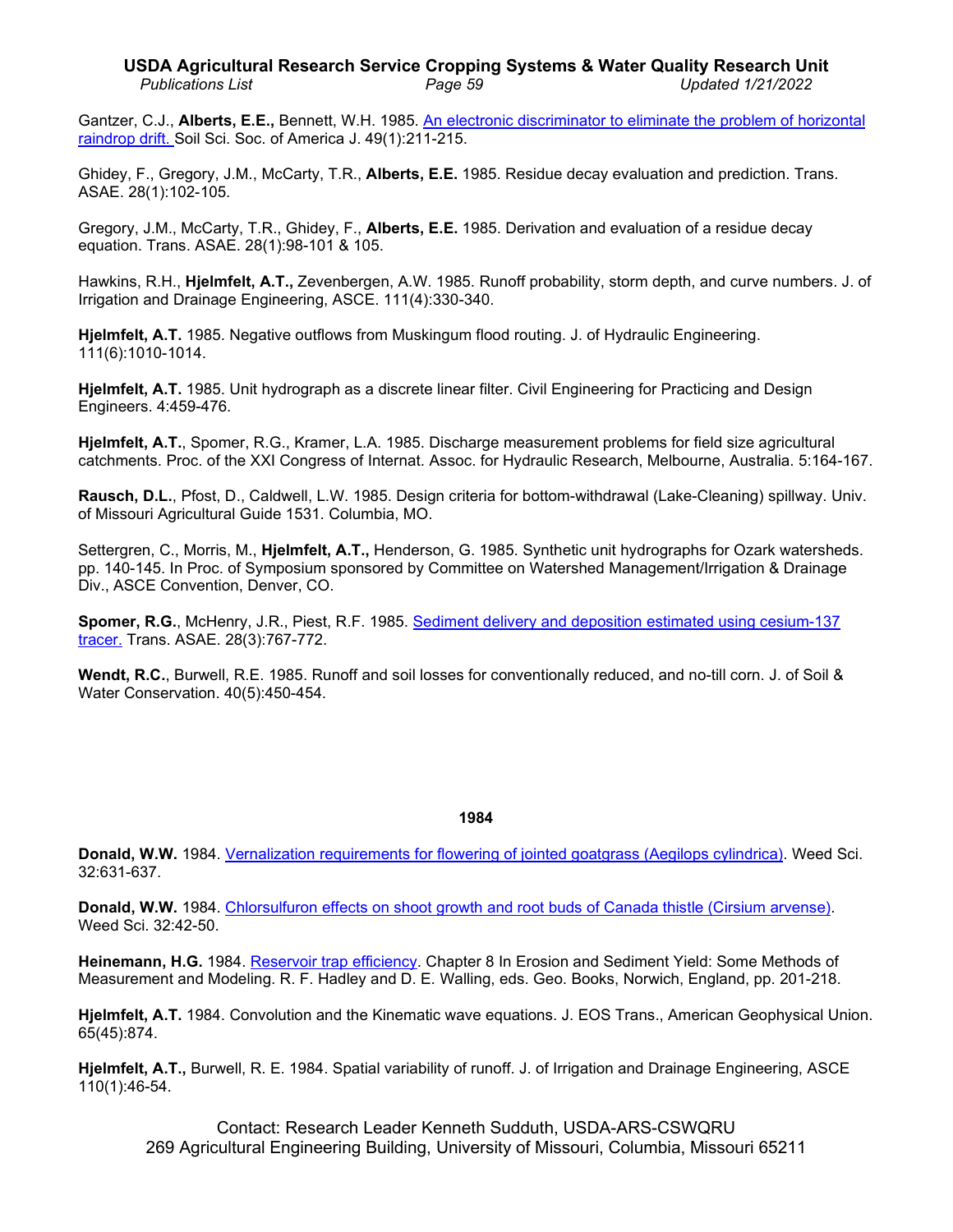**Hjelmfelt, A.T.,** Spomer, R.G. 1984. Nonlinear runoff model for field-size areas. In: Proc. of the Specialty Conf. sponsored by Irrigation & Drainage Div. ASCE, Flagstaff, Arizona, July 24-26, 1984, pp. 632-641.

Mueller, D.H., Daniel, T.C., **Wendt, R.C.** 1984. Phosphorus losses [as affected by tillage and manure application.](http://www.ars.usda.gov/sp2UserFiles/Place/36221500/cswq-t5491-mueller.pdf) Soil Sci. Soc. of America J. 48(4):901-905.

Mueller, D.H., **Wendt**, **R.C.,** Daniel, T.C. 1984. [Soil and water losses as affected by tillage and manure application.](http://www.ars.usda.gov/sp2UserFiles/Place/36221500/cswq-t5491-2-mueller.pdf)  Soil Sci. Soc. of America J. 48(4): pp.896-900.

Nelson, C.J., **Rausch, D.L.** 1984. [Managing irrigated alfalfa.](http://www.ars.usda.gov/sp2UserFiles/Place/36221500/cswq-t5539-nelson.pdf) In: Proc. of The Sixteenth Annual Irrigation Conf., Columbia, MO. pp. 100-108.

**Rausch, D.L.,** Heinemann, H.G. 1984. [Measurement of reservoir sedimentation.](http://www.ars.usda.gov/sp2UserFiles/Place/36221500/cswq-t5318-rausch.pdf) Chapter 7 In Erosion and Sediment Yield: Some Methods of Measurement and Modeling. R. F. Hadley and D. E. Walling, eds. Geo. Books, Norwich, England. pp. 179-200.

**Rausch, D.L.,** Nelson, C.J. 1984. Drainage and subirrigation of a claypan soil. In: Proc. of a Conf. on Management Techniques for Water and Related Resources, April 4-6, 1984, Carbondale, IL, Special Report No. 14, American Water Resources Association, IL Section. pp. 172-183.

**Rausch, D.L.**, Pfost, D., Caldwell, L.W. 1984. Operation of a bottom-withdrawal (lake-cleaning) spillway. Univ. of Missouri, Columbia Agricultural Guide 1530.

**Spomer, R.G.,** Hjelmfelt, A.T. 1984. [Soil moisture response to cropping and tillage on western Iowa loess soils.](http://dx.doi.org/10.13031/2013.32878) Trans. ASAE. 2(3): pp. 822-826.

**Spomer, R.G.,** Mahurin, R.L. 1984. Time-lapse remote sensing for rapid measurement of changing landforms. J. of Soil & Water Conservation. 39(6):397-401.

**Van Liew, M.W.**, Saxton, K.E. 1984. Dynamic flow resistance for hydrologic simulations. J. of Hydraulic Engineering. 110(12):1719-1732.

**Wendt, R.C.,** Alberts, E.E. 1984. [Estimating labile and dissolved inorganic phosphate concentrations](http://www.ars.usda.gov/sp2UserFiles/Place/36221500/cswq-t5503-wendt.pdf) in surface [runoff.](http://www.ars.usda.gov/sp2UserFiles/Place/36221500/cswq-t5503-wendt.pdf) J. of Environmental Quality. 13(4):613-618.

#### **1983**

**Alberts, E.E.**, Wendt, R.C., Piest, R.F. 1983. [Physical and chemical properties of eroded soil](http://www.ars.usda.gov/sp2UserFiles/Place/36221500/cswq-t5380-alberts.pdf) aggregates. Trans. ASAE. 26(2):465-471.

**Burwell, R.E.,** Kramer L.A. 1983. [Long-term annual runoff and soil loss from conventional and](http://www.ars.usda.gov/sp2UserFiles/Place/36221500/cswq-t5556-burwell.pdf) conservation tillage [of corn.](http://www.ars.usda.gov/sp2UserFiles/Place/36221500/cswq-t5556-burwell.pdf) J. of Soil and Water Conservation. 38(3):315-319.

Ghidey, F., Gregory, J.M., McCarty, T.R., **Alberts, E.E.** 1983. [Residue decay evaluation for soil](http://www.ars.usda.gov/sp2UserFiles/Place/36221500/cswq-t6773-ghidey.pdf) conservation. Mid Central Meeting American Society of Agricultural Engineers, St. Joseph, Missouri, March 11-12, 1983. ASAE, St. Joseph, Michigan. Paper No. 83-102.

Gregory, J.M., McCarty, T.R., Ghidey, F., **Alberts, E.E.** 1983. [Residue decay equation for use in](http://www.ars.usda.gov/sp2UserFiles/Place/50701000/6766_Gregory.pdf) evaluating soil [conservation systems.](http://www.ars.usda.gov/sp2UserFiles/Place/50701000/6766_Gregory.pdf) Mid Central Meeting American Society of Agricultural Engineers, St. Joseph, Missouri, March 11-12, 1983. ASAE, St. Joseph, Michigan. Paper No. 83-101.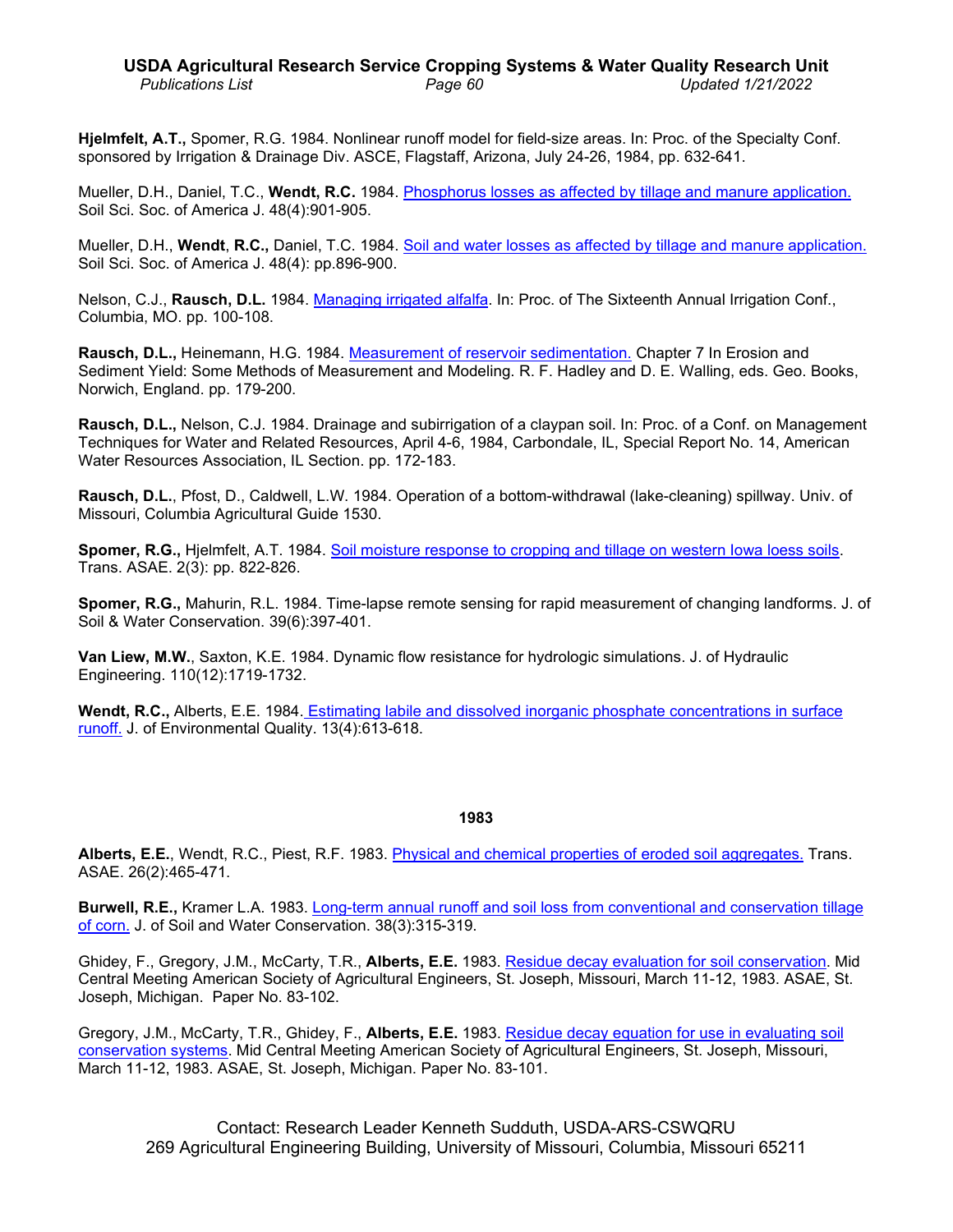### **USDA Agricultural Research Service Cropping Systems & Water Quality Research Unit** *Publications List Page 61 Updated 1/21/2022*

**Hjelmfelt, A.T.** 1983. Curve numbers: a [personal interpretation.](http://www.ars.usda.gov/sp2UserFiles/Place/36221500/cswq-t5502-hjelmfelt.pdf) 1983. Proc. of the Specialty Conf. on Advances in Irrigation and Drainage: Surviving External Pressures. ASCE/Jackson, Wyoming. pp. 208-215.

**Hjelmfelt, A.T.** 1983. Kinematic wave theory: A nonmathematical description. Civil Engineering for Practicing and Design Engineers. 2(3):269-273.

**Hjelmfelt, A.T.,** Kramer, L.A. 1983. Antecedent moisture condition probabilities by Gray et al. (Discussion). J. of Irrigation and Drainage Engineering. 109(2):300.

**Spomer, R.G.,** Hjelmfelt, A.T. 1983. Snowmelt runoff and erosion on Iowa loess soils. Trans. ASAE. 26(4):1109- 1111 & 1116.

**Van Liew, M.W.** 1983. Dynamic simulation of water and sediment discharge from agricultural watersheds. Ph.D. Dissertation. Washington State Univ., Pullman, Washington.

**Van Liew, M.W.**, Saxton, K.E., Wendt, R.C. 1983. Slope steepness and incorporated residue effects on rill erosion. Trans. ASAE. 26(2):465-471.

**Wendt, R.C.** 1983. [Soil and water factors affecting EPC.](http://www.ars.usda.gov/sp2UserFiles/Place/36221500/cswq-t5218-wendt.pdf) In: Proc. of the Natural Resources Modeling Symposium, Pingree Park, Colorado, October 16-21, 1983. USDA-ARS ARS-30 April 1985, pp. 151-154.

### **1982**

**Burwell, R.E.,** Kramer, L.A. 1982. Long-term annual runoff and erosion frequency distributions for corn using conventional and conservation tillage. In Proc. of Conservation Tillage Seminar, College of Agriculture, Univ. of Missouri, Columbia, October 12, 1982, pp. 87-98.

Daniel, T.C., **Wendt, R.C.**, McGuire, P.E., Stoffel, D. 1982. Nonpoint source loading rates from selected land uses. Water Resources Bulletin. 18(1):117-120.

Gregory, J.M., McCarty, T.R., **Ghidey, F.**, Pfost, D.L. 1982. [Tillage equation for residue management.](http://www.ars.usda.gov/sp2UserFiles/Place/50701000/cswq-t6775-gregory.pdf) Winter Meeting American Society of Agricultural Engineers, Chicago, Illinois, December 14-17, 1982. ASAE, St. Joseph, Michigan. Paper No. 82-1513.

**Hjelmfelt, A.T.** 1982. Curve number as infiltration method (closure), J. Hydraulics Division, ASCE 108 (HY 10):1241.

**Hjelmfelt, A.T.** 1982. Closure to "Empirical investigation of the curve number technique". J. Hydraulics Division, ASCE. 108(4):613-616.

**Hjelmfelt, A.T.** 1982. Overland flow from time-distributed rainfall (closure). J. Hydraulics Division, ASCE. 108(10):1243-1245.

**Hjelmfelt, A.T.** 1982. Surface Hydrology: II - distribution of raindrops (discussion of paper by D. Zaslavsky and G. Siani), J. Hydraulics Division, ASCE, 108(1):158-160.

**Hjelmfelt, A.T.**, Kramer, L.A., Burwell, R.E. 1982. Curve numbers as random variables. Proc Int. Symp. On Rainfall-Runoff Modeling. Water Resources Publications, Littleton, Colorado. pp. 365-370.

**Hjelmfelt, A.T.,** Staff. 1982. North Central Watershed Research Unit IN: The quality of agricultural research service watershed and plot data. C. W. Johnson, D. A. Farrell and F. W. Blaisdell, Eds., USDA, Agricultural Research Service, ARM-W-31. Oakland, CA. pp. 74-79.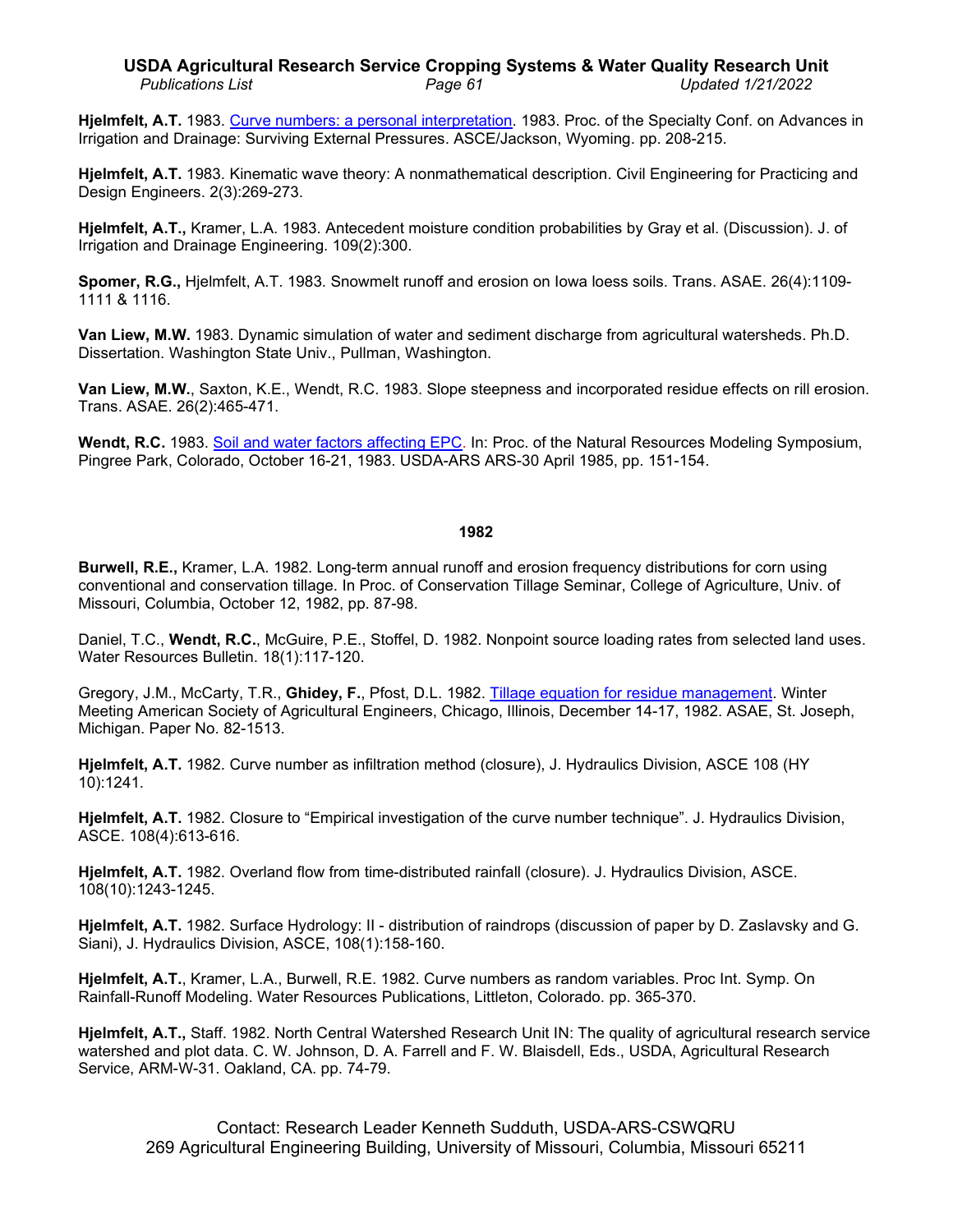### **USDA Agricultural Research Service Cropping Systems & Water Quality Research Unit** *Publications List Page 62 Updated 1/21/2022*

**Spomer, R.G.,** Piest, R.F. [Soil productivity and erosion of Iowa loess soils.](http://www.ars.usda.gov/sp2UserFiles/Place/36221500/cswq-t6870-spomer.pdf) Trans. of the ASAE. 25(5):1295-1299.

**Wendt, R.C.,** Burwell, R.E. 1982. Influence of tillage and soil cover management on runoff, soil losses and corn yields from a central Missouri claypan soil. In Proc. of Conservation Tillage Seminar, D. E. Ervin (ed.), College of Agriculture, Univ. of Missouri, Columbia, October 12, 1982, pp. 78-86.

### **1981**

**Alberts, E.E.**, Moldenhauer, W.C. 1981. [Nitrogen and phosphorus transported by eroded soil aggregates.](http://dx.doi.org/10.2136/sssaj1981.03615995004500020032x) Soil Sci. Soc. Am. J. 45(2):391-396.

**Alberts, E.E.**, Neibling, W.H., Moldenhauer, W.C. 1981. [Transport of sediment nitrogen and phosphorus through](http://www.ars.usda.gov/sp2UserFiles/Place/36221500/cswq-0341-alberts.pdf)  [cornstalk residue strips.](http://www.ars.usda.gov/sp2UserFiles/Place/36221500/cswq-0341-alberts.pdf) Soil Sci. Soc. Am. J. 45(6):1177-1184.

**Alberts E.E.**, Wendt, R.C. Piest, R.F. 1981. Physical and chemical properties of eroded soil aggregates. ASAE. Paper 81-2046. pp.18

**Hjelmfelt, A.T.** 1981. [Overland flow from time-distributed rainfall.](http://www.ars.usda.gov/sp2UserFiles/Place/36221500/cswq-t5535-hjelmfelt.pdf) J. Hydraulics Division, ASCE 107(HY2):227-238.

**Knox, H.T.**, Muhs, P.R., Poggensee, R.L. 1981. Water-quality rainfall sampler. J. of Agric. Eng. 62(11):18-19. Mueller, D. H., Daniel, T.C.,Wendt,R. C. 1981. Conservation Tillage: Best Management Practice for Nonpoint Runoff. Environmental Management. 5:33-53.

**Piest, R.F.**, Crosby, C.T., Spomer, R.G. 1981. [Improved techniques for control of gullying.](http://www.ars.usda.gov/sp2UserFiles/Place/36221500/cswq-t6421-piest.pdf) In: Proc. of the Specialty Conf. Water Forum '81, I:664-672.

**Rausch, D.L.** 1981. Bottom-withdrawal spillway improves water quality. In ASCE Proc. of the Symposium on Surface Water Impoundments, June 2-5, 1980, II:1043-1053.

**Rausch, D.L.,** Schreiber, J.D. 1981. Sediment and nutrient trap efficiency of a small flood-detention reservoir. J. of Environ. Quality. 10(3):288-293.

Roloff, G., Bradford, J.M., Scrivner, C.L. 1981. [Gully development in the deep loess hills](http://www.ars.usda.gov/sp2UserFiles/Place/36221500/cswq-t6453-roloff.pdf) region of central Missouri. 1981. J. of Soil Science Society of America. 45(1):119-123.

Schreiber, J.D., **Rausch**, **D.L.,** Olness, A. 1981. Phosphorus concentrations and yields in agricultural runoff as influenced by a small flood detention reservoir. In: ASCE Proc. of the Symposium on Surface Water Impoundments, I:303-312.

**Spomer, R.G.**, Hjelmfelt, A.T., Piest, R.F. 1981. [Conservation aspects of selected tillage systems on western Iowa](http://www.ars.usda.gov/sp2UserFiles/Place/36221500/cswq-t6853-spomer.pdf)  [cornfields.](http://www.ars.usda.gov/sp2UserFiles/Place/36221500/cswq-t6853-spomer.pdf) In: ASAE Proc. Conf. on Crop Production with Conservation in the 80's. ASAE Pub. 7-81, 216-227.

Sudar, R.A., Saxton, K.E., **Spomer, R.G.** 1981. A predictive model of water stress in corn and soybeans. Trans. ASAE. 24(1):97-102.

Tabatabai, M.A., **Burwell**, **R.E.,** Ellis, B.G., Keeney, D.R., Logan, T.J., Nelson, D.W., Olson, R.A., Randall, G.W., Timmons, D.R., Verry, E.S., White, E.M., Rausch, D.L. 1981. Nutrient concentrations and accumulations in precipitation over the north central region. pp. 111-142. In: North Central Regional Research Publication 282. Iowa Agriculture and Home Economics Experiment Station Research Bulletin 594.

Ward, A.D., **Rausch**, **D.L.,** Haan, C.T., Heinemann, H.E., Daniel, T.C. 1981. [A verification study on a reservoir](http://www.ars.usda.gov/sp2UserFiles/Place/36221500/cswq-t4170-ward.pdf) [sedimentation model.](http://www.ars.usda.gov/sp2UserFiles/Place/36221500/cswq-t4170-ward.pdf) Trans. ASAE. 24(2):340-346 & 352.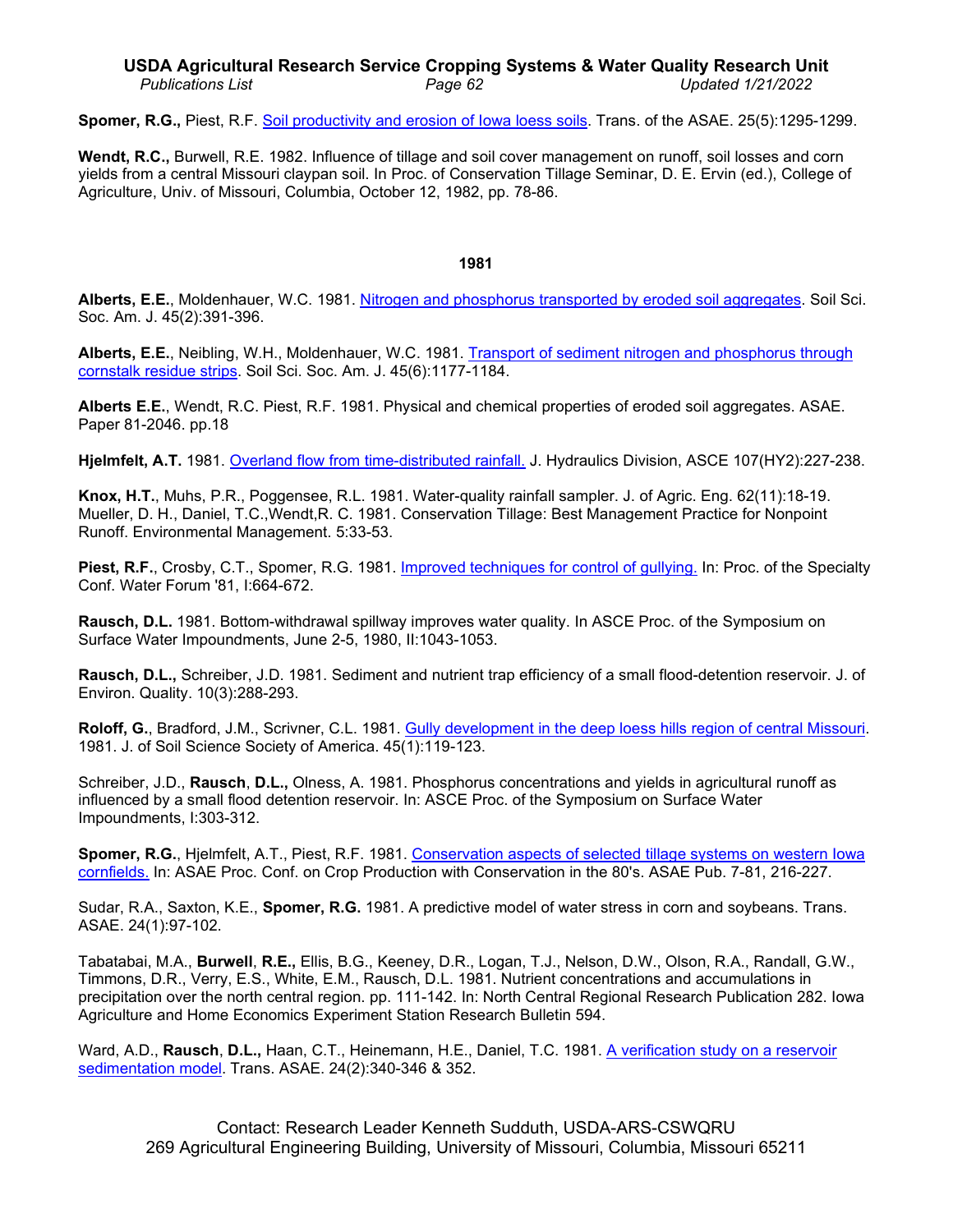# **USDA Agricultural Research Service Cropping Systems & Water Quality Research Unit** *Publications List Page 63 Updated 1/21/2022*

**Wendt, R.C.,** Corey, R.B. 1981. Available P determination by equilibration with dilute SrC12. Communications in Soil Science and Plant Analysis. 12(6):557-568.

### **1980**

**Alberts, E.E.**, Moldenhauer, W.C., Foster, G.R. 1980. [Soil aggregates and primary particles transported in rill and](http://www.ars.usda.gov/sp2UserFiles/Place/36221500/cswq-0342-alberts.pdf)  [interrill flow.](http://www.ars.usda.gov/sp2UserFiles/Place/36221500/cswq-0342-alberts.pdf) Soil Sci. Soc. Am. J. 44(3):590-595.

**Alberts, E.E.,** Shrader, W.D. 1980. [Cornstalk decomposition on a till-planted watershed.](http://dx.doi.org/10.2134/agronj1980.00021962007200050004x) Agron. J. 72:709-712.

Bradford, J.M., **Piest, R.F.** 1980. [Erosional development](http://www.ars.usda.gov/sp2UserFiles/Place/36221500/cswq-t5035-bradford.pdf) of valley-bottom gullies in the upper midwestern United [States,](http://www.ars.usda.gov/sp2UserFiles/Place/36221500/cswq-t5035-bradford.pdf) IN: Thresholds in Geomorphology, D. R. Coates and J. D. Vitek, eds. Dowden & Culver, Stroudsburg, PA for Geo. Allen & Unwin, Ltd., London, Boston & Sydney. pp. 75-101.

Daniel, T.C., Mueller, D.H., **Wendt**, **R.C.,** Jackson, G. 1980. [Conservation tillage for corn.](http://www.ars.usda.gov/sp2UserFiles/Place/36221500/cswq-t6898-daniel.pdf) Univ. of Wisconsin Extension Publication No. A3091. pp.16.

Daniel, T.C., **Wendt, R.C.**, McGuire, P.E., Stoffel, D. 1980. [Nonpoint source loading rates from selected land uses.](http://www.ars.usda.gov/sp2UserFiles/Place/36221500/cswq-t6685-daniel.pdf) American Society of Agricultural Engineers Conf., June 1980. Paper No. 80-2015.

Foster, G.R., Neibling, W.H., Davis, S.S., **Alberts, E.E.** 1980. Modeling particle segregation during deposition by overland flow. pp. 184-195. Proc. of the Hydrologic Transport Modeling Symposium, American Society of Agricultural Engineers Conf., Dec. 1979. ASAE. pp.4-80.

**Hjelmfelt, A.T.** 1980. Curve-number procedure as infiltration method. J. of the Hydraulics Division, Proc. ASCE 106(HY6):1105-1123.

**Hjelmfelt, A.T.** 1980. [Empirical investigation of curve number technique.](http://www.ars.usda.gov/sp2UserFiles/Place/36221500/cswq-t6032-hjelmfelt.pdf) J. of the Hydraulics Division, Proc. ASCE 106(HY9):1471-1476.

**Hjelmfelt, A.T.** 1980. Time distribution of clock hour rainfall. Chapt. 1 in CREAMS--A Field Scale Model for Chemicals, Runoff and Erosion from Agricultural Management Systems. Vol. III: Supporting Documentation. W. G. Knisel, Ed., USDA, Conservation Research Report No. 26, pp. 379-385.

**Hjelmfelt, A.T.,** Amerman, C.R. 1980. [The mathematical basin model of Merrill Bernard.](http://www.ars.usda.gov/sp2UserFiles/Place/36221500/cswq-t6059-hjelmfelt.pdf) Proc. Internat. Symposium on the Influence of Man on the Hydrological Regime, Helsinki. IAHS-AISH Publ. No. 130, pp. 343-349.

**Kramer, L.A.,** Burwell, R.E. 1980. [Land use treatment effects on clay](http://www.ars.usda.gov/sp2UserFiles/Place/36221500/cswq-t6529-kramer.pdf) pan soil runoff and erosion. American Society of Agricultural Engineers Conf., June 1980. ASAE. Paper No. 80-2016.

Little, W.C., **Piest**, **R.F.,** Robinson, A.R. 1980. SEA research program for channel stability and gully control. Trans. ASAE. 23(2):362-365.

**Piest, R.F.,** Grissinger, E.H. 1980. Gully erosion. Chapter 9 in CREAMS - A Field Scale Model for Chemicals, Runoff and Erosion from Agricultural Management Systems. Vol. III: Supporting Documentation.

Spomer, R.G., Hjelmfelt, A.T., Asce, M., Piest, R.F. 1980. [Conservation aspects of selected tillage systems on](http://www.ars.usda.gov/sp2UserFiles/Place/36221500/cswq-t5497-spomer.pdf)  [western Iowa cornfields.](http://www.ars.usda.gov/sp2UserFiles/Place/36221500/cswq-t5497-spomer.pdf) Proc. ASAE. 7-81:216-227.

Knisel, W.G.,ed., USDA, Conservation Research Report No. 26, pp. 455-462.

**Wendt, R.C.,** Corey, R.B. 1980. Phosphorus variations in surface runoff from agricultural lands as a function of land use. J. Environmental Quality. 9(1):130-136.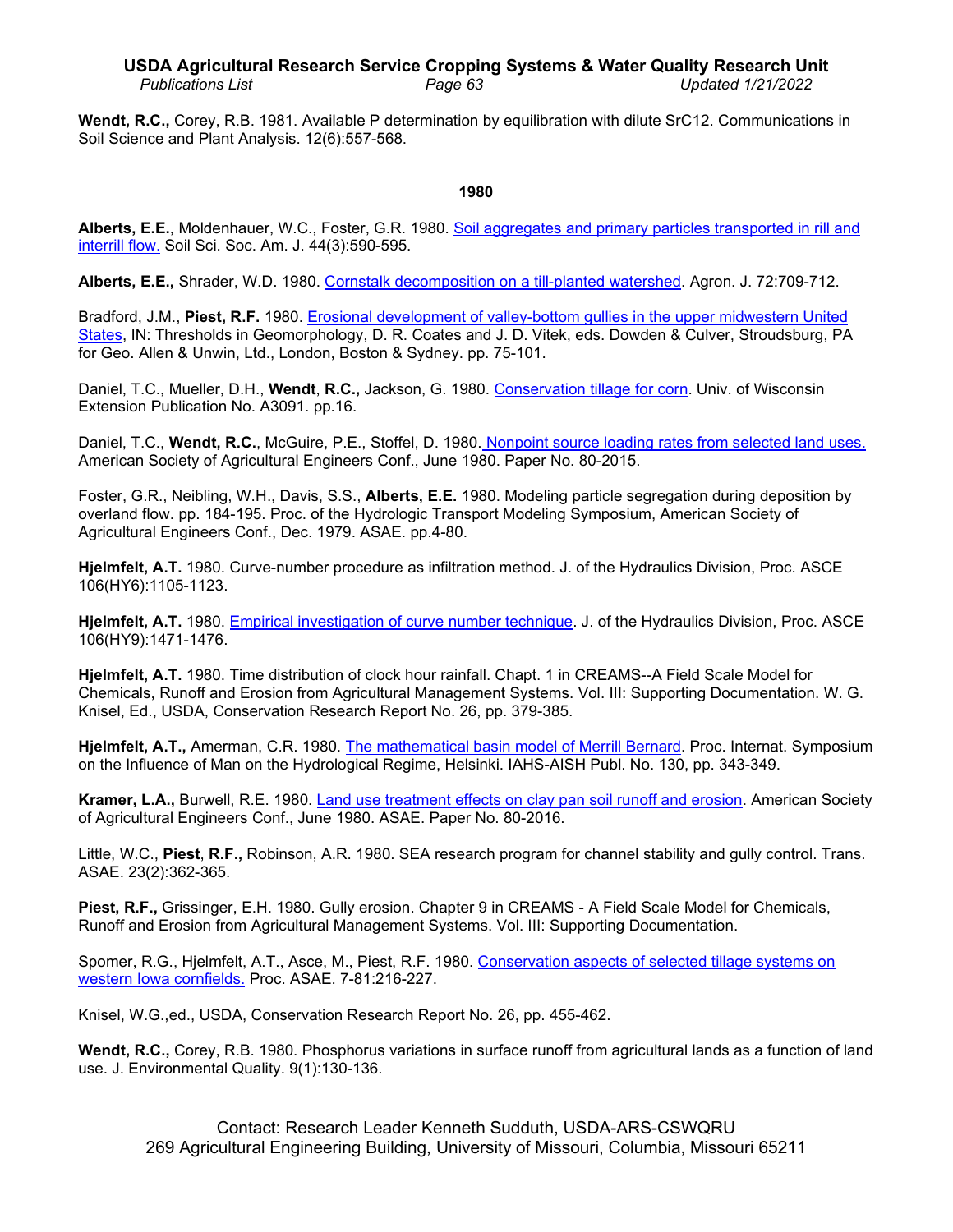### **1979**

**Alberts E.E.** 1979. The nitrogen and phosphorus content of eroded soil aggregates and sediment. Purdue Univ. pp.100 (Thesis)

**Amerman, C.R.**, ed. 1979. Infiltration research planning workshop. Oct. 1977. Part I: State of the Art Reports. USDA-SEA ARM-NC-4. pp. 128

**Amerman, C.R**. 1979. Rainfall simulation [as a research tool in infiltration.](http://www.ars.usda.gov/sp2UserFiles/Place/36221500/cswq-t5001-amerman.pdf) In: USDA-SEA ARM-W-lO, Proc. of the Rainfall Simulator Workshop, Tucson, Arizona, March 7-9, 1979. pp. 85-89.

**Amerman, C.R**. 1979. Status of infiltration research and measurement in the United States, 1977. IN: ARM-NC-4, Infiltration Research Planning Workshop, Part I: State of the Art Reports. pp. 102-128.

Daniel, T.C., **Wendt**, **R.C.,** Madison, F.W. 1979. Nonpoint pollution: Sediment and phosphorus in agricultural runoff. Univ. of Wisconsin Extension Publication No. G2966.

Daniel, T.C., **Wendt**, **R.C.,** McGuire, D.E., Stoffel, D.A. 1979. Comparison of composite sampling techniques for monitoring runoff. Trans. ASAE 22:1310-1312.

Dendy, F.E., Allen, P.B., **Piest, R.F.** (Principal Contributors) 1979. Chapter 4. Sedimentation. In: Field Manual for Research in Agricultural Hydrology, Agricultural Handbook No. 224, 239-394.

Holt, R.F., Timmons, D.R., **Burwell, R.E.** 1979. [Water quality obtainable under conservation practices.](http://dx.doi.org/10.2136/sssaspecpub8.c6) Chapt. 6, Universal Soil Loss Equation: Past, Present, and Future. SSSA Special Publication Number 8. Proc. of a Symposium sponsored by Div. S-6 of the SSSA. pp. 45-53.

Huettl, P.J., **Wendt**, **R.C.,** Corey, R.B. 1979. Prediction of algal-available phosphorus in runoff suspensions. J. Environ. Qual. 8: 130-132.

Neibling, W.H., **Alberts, E.E.** 1979. Composition and yield of soil particles transported through sod strips. ASAE. Paper 79-2065. (Mimeo handout).

Piest, R.F., Ziemnicki, S. 1979. [Comparative erosion rates of loess soils in Poland and Iowa.](http://www.ars.usda.gov/sp2UserFiles/Place/36221500/cswq-t6427-piest.pdf) Trans. ASAE. 22(4):822-827, 833.

Saxton, K.E., Bluhm, G.C. 1979. [Predicting crop water stress by soil water budgets and climatic demand.](http://www.ars.usda.gov/sp2UserFiles/Place/36221500/cswq-t6800-saxton.pdf) American Society of Agricultural Engineers, Dec. 1979. Paper No. 79-2511.

Schreiber, J.D., **Rausch, D.L.** 1979. Suspended sediment-phosphorus relationships for the inflow and outflow of a flood detention reservoir. J. Environ. Qual. 8(4):510-514.

Smith, G.E., Blanchar, R.W., **Burwell, R.E.** 1979. Fertilizers and pesticides in runoff and sediment from claypan soil. Completion Report USDA-OWRT-14-31-0001-5085 B-099-MO. pp. 60

**Spomer, R.G.**, Piest, R.F., Poggensee, R.L., Brophy, J.A. 1979. [Erosion on the Sheyenne river delta, North](http://www.ars.usda.gov/sp2UserFiles/Place/36221500/cswq-t4856-spomer.pdf) [Dakota.](http://www.ars.usda.gov/sp2UserFiles/Place/36221500/cswq-t4856-spomer.pdf) In Specialty Conf. on Irrigation and Drainage in the Nineteen-Eighties, ASCE/Albuquerque, New Mexico, July 17-70, 1979, pp. 401-414.

### **1978**

**Alberts, E.E.**, Schuman, G.E., Burwell, R.E. 1978. [Seasonal runoff losses](http://www.ars.usda.gov/sp2UserFiles/Place/36221500/cswq-t5688-alberts.pdf) of nitrogen and phosphorus from [Missouri valley loess watersheds.](http://www.ars.usda.gov/sp2UserFiles/Place/36221500/cswq-t5688-alberts.pdf) J. Environ. Qual. 7(2):203-208.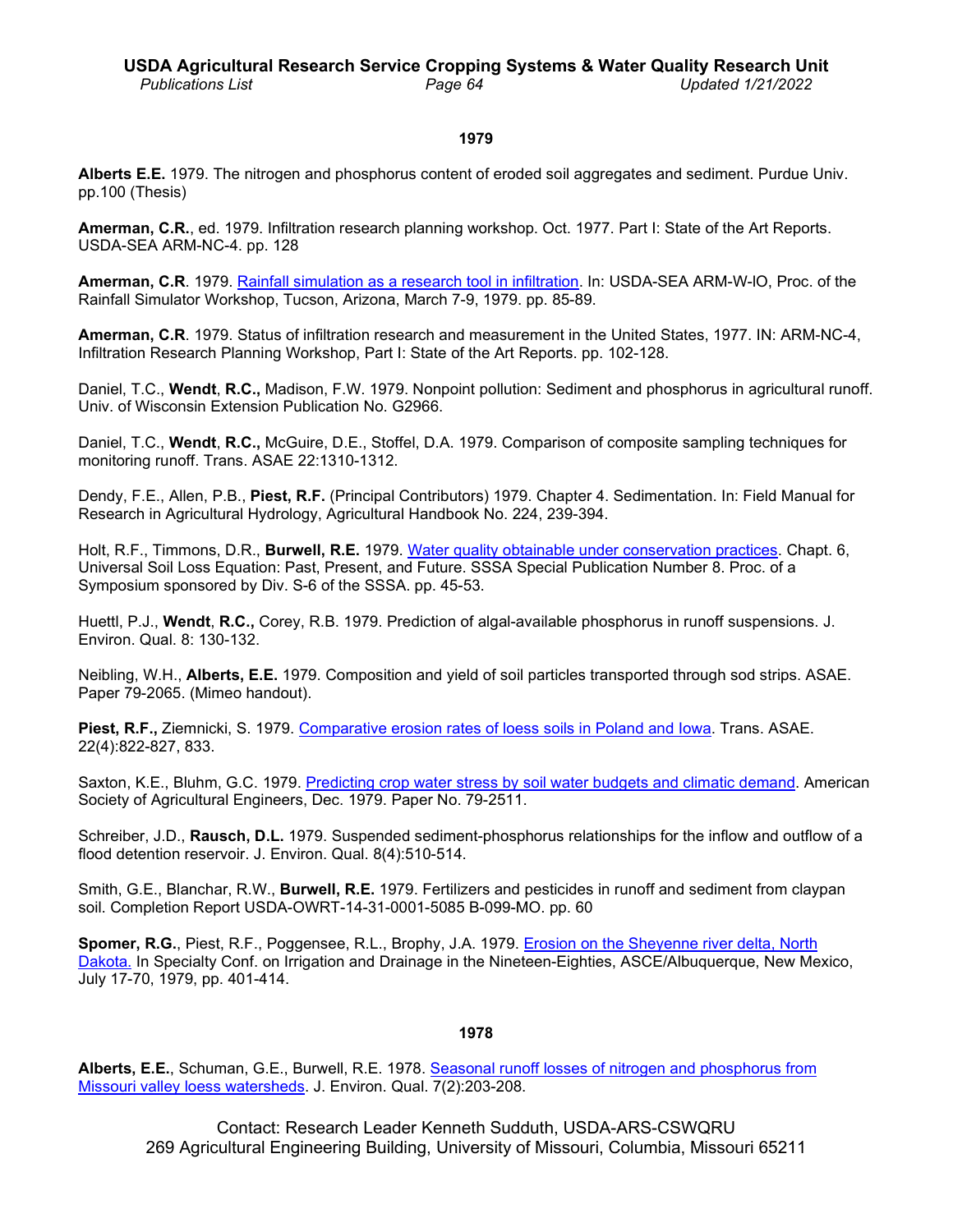Bradford, J.M., **Piest**, **R.F.,** Spomer, R.G. 1978. [Failure sequence of gully headwalls](http://www.ars.usda.gov/sp2UserFiles/Place/36221500/cswq-t6423-bradford.pdf) in western Iowa. Soil Sci. Soc. Amer. J. 42(2):323-328.

**Hjelmfelt, A.T.** Amazon basin hydrometeorology. 1978. J. of the Hydr. Div.,ASCE, 104(HY6):887-897, Proc. Paper 13825.

**Hjelmfelt, A.T.** 1978. Influence of [infiltration on overland flow.](http://www.ars.usda.gov/sp2UserFiles/Place/36221500/cswq-t4644-hjelmfelt.pdf) J. Hydrol. 6:179-185.

Whitaker, F.D., Heinemann, H.G., Burwell, R.E. 1978. [Fertilizing corn adequately with less nitrogen.](http://www.ars.usda.gov/sp2UserFiles/Place/36221500/cswq-t5427-whitaker.pdf) J. Soil and Water Conserv. 33(1):28-32.

#### **1977**

**Alberts, E.E.**, Burwell, R.E., Schuman, G.E. 1977. [Soil nitrate-nitrogen determined by coring and](http://www.ars.usda.gov/sp2UserFiles/Place/36221500/cswq-0343-alberts.pdf) solution [extraction techniques.](http://www.ars.usda.gov/sp2UserFiles/Place/36221500/cswq-0343-alberts.pdf) Soil Sci. Soc. Am. J. 41(1):90-92.

**Amerman, C.R.** 1977. [Tillage and](http://www.forgottenbooks.com/readbook_text/Research_Progress_and_Needs_Conservation_Tillage_Ars_Nc_57_1000705008/77) hydrology. In: ARS-NC-57, Research progress and needs--conservation tillage, pp. 73-81.

**Amerman, C.R.,** Monke, E.J. 1977. [Soil water modeling II: On sensitivity to](http://www.ars.usda.gov/sp2UserFiles/Place/36221500/cswq-t5125-amerman.pdf) finite difference grid spacing. Trans. ASAE. 20(3):478-484.

**Bradford, J.M.,** Blanchar, R.W. 1977. [Profile modification of a Fragiudalf to increase crop production.](http://www.ars.usda.gov/sp2UserFiles/Place/36221500/cswq-0344-bradford.pdf) Soil Sci. Soc. Amer. J. 41(1):127-131.

**Bradford, J.M.,** Piest, R.F. 1977. [Gully wall stability in loess-derived alluvium.](http://www.ars.usda.gov/sp2UserFiles/Place/36221500/cswq-t6761-bradford.pdf) Soil Sci. Soc. Amer. J. 41(1):115- 122.

**Burwell, R.E**. 1977. [Nutrient loss research.](http://www.forgottenbooks.com/readbook_text/Research_Progress_and_Needs_Conservation_Tillage_Ars_Nc_57_1000705008/33) In: ARS-NC-57, Research progress and needs--conservation tillage, pp. 28-34.

**Burwell, R.E.**, Schuman, G.E., Heinemann, H.G., Spomer, R.G. 1977. Nitrogen and phosphorus [movement from](http://www.ars.usda.gov/sp2UserFiles/Place/36221500/cswq-t5833-burwell.pdf)  [agricultural watersheds.](http://www.ars.usda.gov/sp2UserFiles/Place/36221500/cswq-t5833-burwell.pdf) J. Soil and Water Conserv. 32(5):226-230.

**Donald, W.W.**, Mirocha, C.J. 1977. Chitin as a measure of fungal growth in [stored corn and soybean seed.](http://www.ars.usda.gov/sp2UserFiles/Place/36221500/cswq-0240-donald.pdf) Cereal Chemistry. 54(3):466-474.

**Heinemann, H.G., Rausch, D.L.** 1977. [Optimizing water quality using small reservoirs.](http://www.ars.usda.gov/sp2UserFiles/Place/36221500/cswq-t6747-heinemann.pdf) Proc. 32<sup>nd</sup> Annual Meeting, SCSA, Richmond, Virginia. pp. 85-92.

Olness, A., **Rausch, D.L.** 1977. Callahan reservoir: III. Bottom sediment- water-phosphorus relationships. Trans. ASAE. 20(2):291-297, 300.

**Piest, R.F.**, Elliott, L.S., Spomer, R.G. 1977. Erosion of the [Tarkio drainage system, 1845-1976.](http://www.ars.usda.gov/sp2UserFiles/Place/36221500/cswq-t6425-piest.pdf) Trans. ASAE. 20(3):485-488.

**Rausch, D.L.,** Schreiber, J.D. 1977. [Callahan reservoir: I. sediment and nutrient](http://www.ars.usda.gov/sp2UserFiles/Place/36221500/cswq-t2808-rausch.pdf) trap efficiency. Trans. ASAE. 20(2):281-284, 290.

**Saxton, K.E.**, Schuman, G.E., Burwell, R.E. 1977. [Modeling nitrate movement and dissipation in](http://www.ars.usda.gov/sp2UserFiles/Place/36221500/cswq-t4035-saxton.pdf) fertilized soils. Soil Sci. Soc. Amer. J. 41(2): 265-271.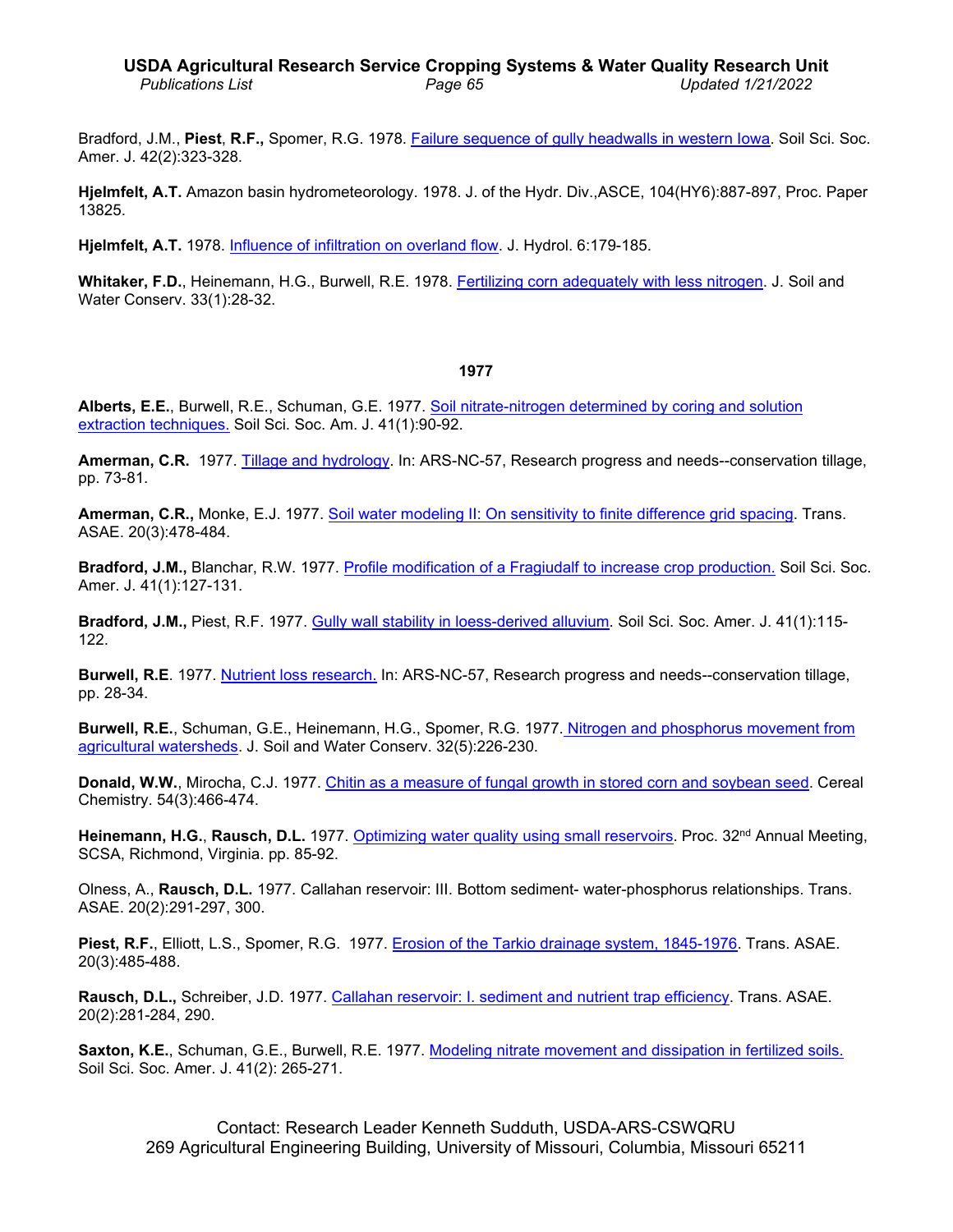## **USDA Agricultural Research Service Cropping Systems & Water Quality Research Unit** *Publications List Page 66 Updated 1/21/2022*

**Saxton, K.E.** 1977. Technology development [and transfer for natural resources management.](http://www.ars.usda.gov/sp2UserFiles/Place/36221500/cswq-t4671-saxton.pdf) J. of Soil and Water Conservation. 32(3):123-125.

Schreiber, J.D., **Rausch**, **D.L.,** McDowell, L.L. 1977. [Callahan reservoir: II. Inflow and outflow](http://www.ars.usda.gov/sp2UserFiles/Place/36221500/cswq-t2711-schreiber.pdf) suspended sediment [phosphorus relationships.](http://www.ars.usda.gov/sp2UserFiles/Place/36221500/cswq-t2711-schreiber.pdf) Trans. ASAE. 20(2):285-290.

Timmons, D.R., Verry, E.S., **Burwell**, **R.E.,** Holt, R.F. 1977. Nutrient transport in surface runoff and interflow from an aspen-birch forest. J. Environ. Qual. 6(2):188-192.

### **1976**

**Amerman, C.R**. 1976. [Soil water modeling I: A generalized simulator of steady, two-dimensional flow.](http://www.ars.usda.gov/sp2UserFiles/Place/36221500/cswq-0370-amerman.pdf) Trans. ASAE. 19(3):pp.466-470.

**Amerman, C.R.** 1976. Waterflow in soils: a [generalized steady-state, two-dimensional porous media flow model.](http://www.ars.usda.gov/sp2UserFiles/Place/36221500/cswq-t0709-amerman.pdf) ARS-NC-30. pp.62

**Burwell, R.E**., Schuman, G.E., Saxton, K.E., Heinemann, H.G. 1976. [Nitrogen in subsurface discharge from](http://www.ars.usda.gov/sp2UserFiles/Place/36221500/cswq-0369-burwell.pdf) [agricultural watersheds.](http://www.ars.usda.gov/sp2UserFiles/Place/36221500/cswq-0369-burwell.pdf) J. Environ. Qual. 5(3):325-329.

**Haden, J.D.** 1976. Electrical event marker. Agric. Eng. 57(1):42.

**Heinemann, H.G.,** Rausch, D.L. 1976. Distribution of reservoir sediment--Iowa and Missouri deep loess hills. Proc. Third Fed. Inter-Agency Sed. Conf., Denver, Colorado. pp. 4-138-148.

Mutchler, C.K., **Burwell**, **R.E.,** Staples, L.C. 1976. Runoff and [soil losses from Barnes soils in the](http://www.ars.usda.gov/sp2UserFiles/Place/36221500/cswq-t3355-mutchler.pdf) northwestern [corn belt.](http://www.ars.usda.gov/sp2UserFiles/Place/36221500/cswq-t3355-mutchler.pdf) ARS-NC-36. p.16

Onstad, C.A., **Piest**, **R.F.,** Saxton, K.E. 1976. [Watershed erosion model validation for southwest Iowa.](http://www.ars.usda.gov/sp2UserFiles/Place/36221500/cswq-t4887-onstad.pdf) Proc. Third Fed. Inter-Agency Sed. Conf., Denver, Colorado. pp. 1-22-34.

**Piest, R.F.**, Beer, C.E., Spomer, R.G. 1976. Entrenchment of drainage systems in western Iowa and northwestern Missouri. Proc. Third Fed. Inter-Agency Sed. Conf., Denver, CO. pp. 5-48-60.

**Piest, R.F.**, Spomer, R.G., Muhs, P.R. 1976. A profile of soil movement on a cornfield. In: Soil erosion: Prediction and control, Soil Conserv. Soc. Amer., Ankeny, IA. pp. 160-166.

**Saxton, K.E.,** Ruff, J.F. 1976. Gaging sediment-laden flows with V-notch weirs. Proc. Third Fed. Inter-Agency Sed. Conf., Denver, CO. pp. 7-43-53.

Schuman, G.E., **Piest, R.F.**, Spomer, R.G. 1976. [Physical and chemical characteristics of sediments originating](http://www.ars.usda.gov/sp2UserFiles/Place/36221500/cswq-t4460-schuman.pdf)  [from Missouri Valley loess.](http://www.ars.usda.gov/sp2UserFiles/Place/36221500/cswq-t4460-schuman.pdf) Proc. Third Fed. Inter-Agency Sed. Conf., Denver, CO. pp. 3-28-40.

**Spomer, R.G.**, Piest, R.F., Heinemann, H.G. 1976. Soil and water conservation with western Iowa tillage systems. Trans. ASAE. 19(1):108-112.

### **1975**

**Alberts, E.E.** 1975. Decomposition of cornstalk residue on a mulch tilled watershed. Iowa State Univ. 75 pp. (Thesis)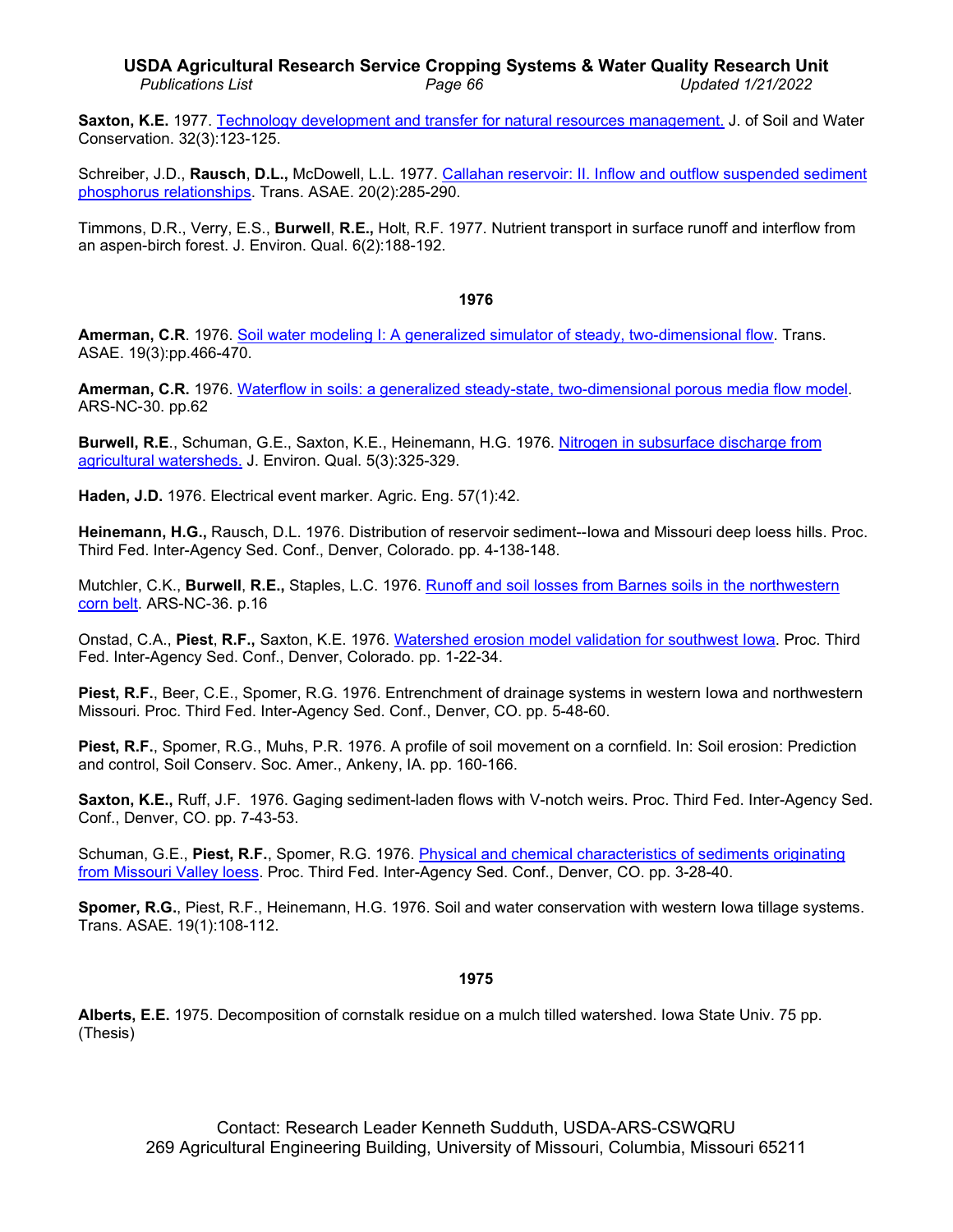# **USDA Agricultural Research Service Cropping Systems & Water Quality Research Unit** *Publications List Page 67 Updated 1/21/2022*

**Amerman, C.R.**, Klute, A., Skaggs, R.W., Smith, R.E. 1975. [Soil Water U. S.](http://www.ars.usda.gov/sp2UserFiles/Place/36221500/cswq-t1765-amerman.pdf) National. Report, 1971-1974, XVI General Assembly, Internat. Union of Geodesy and Geophysics, Grenoble, France. Reviews of Geophysics and Space Physics 13(3)451-454 and 496-505.

**Burwell, R.E.**, Schuman, G.E., Piest, R.F., Larson, W.E., Alberts, E.E. 1975. [Sampling procedures for nitrogen and](http://www.ars.usda.gov/sp2UserFiles/Place/36221500/cswq-t4462-burwell.pdf)  [phosphorus in runoff.](http://www.ars.usda.gov/sp2UserFiles/Place/36221500/cswq-t4462-burwell.pdf) Trans. ASAE. 18(5):912-917.

**Burwell, R.E.**, Timmons, D.R., Holt, R.F. 1975. [Nutrient transport in surface runoff as influenced by soil cover and](http://www.ars.usda.gov/sp2UserFiles/Place/36221500/cswq-t3429-burwell.pdf)  [seasonal periods.](http://www.ars.usda.gov/sp2UserFiles/Place/36221500/cswq-t3429-burwell.pdf) Proc. Soil Sci. Soc. Amer. Proc. 39(3):523-528.

**Heinemann, H.G.**, Piest, R.F. 1975. [Soil erosion--sediment yield research in](http://www.ars.usda.gov/sp2UserFiles/Place/36221500/cswq-t6422-heinemann.pdf) progress. EOS Trans., Amer. Geo. U. 56(3):149-159.

**Hjelmfelt, A.T.**, Piest, R.F., Saxton, K.E. 1975. [Mathematical modeling of erosion on upland areas.](http://www.ars.usda.gov/sp2UserFiles/Place/36221500/cswq-t4616-hjelmfelt.pdf) Proc. 16th Congress of Inter. Assoc. for Hydr. Res., Sao Paulo, Brazil, 2(B-6):40-47.

**Piest, R.F.** (as a member of the Committee on Preparation of the Text on Sedimentation Engineering) 1975. Contributed chapter IV, sediment sources and sediment yields, pp. 437-493, and participated in reviewing and editing of the entire book, Sedimentation Engineering, No. 54, pp.745

**Piest, R.F.** (as a member of the Task Committee on Urban Sedimentation Problems of the Committee on Sedimentation of the Hydraulics Division) 1975. Urban sediment problems: a statement on scope, research, legislation, and education. J. of the Hydr. Div., ASCE, lOl(HY4):329-340, Proc. Paper 11256.

**Piest, R.F.**, Bradford, J.M., Spomer, R.G. 1975. Mechanisms of erosion and sediment movement from gullies. In. ARS-S-40, "Present and Prospective Technology for Predicting Sediment Yields and Sources,"Proc. Sediment-Yield Workshop, USDA Sedimentation Laboratory, Oxford, Mississippi, Nov. 28-30, 1972, pp. 162-176.

**Piest, R.F.**, Bradford, J.M., Wyatt, G.M. 1975. [Soil erosion and sediment transport from gullies.](http://www.ars.usda.gov/sp2UserFiles/Place/36221500/cswq-t3714-piest.pdf) J. of the Hydr. Div., ASCE, lOl(HY1):65-80, Proc. Paper 11069.

**Piest, R.F.**, Kramer, L.A., Heinemann, H.G. 1975. Sediment movement from loessial watersheds. In ARS-S-40, "Present and Prospective Technology for Predicting Sediment Yields and Sources," Proc. Sediment-Yield Workshop, USDA Sedimentation Laboratory, Oxford, Mississippi, Nov. 28-30, 1972, pp. 130-141.

**Rausch, D.L.,** Heinemann, H.G. 1975. [Controlling reservoir trap efficiency.](http://www.ars.usda.gov/sp2UserFiles/Place/36221500/cswq-t6154-rausch.pdf) Trans. ASAE. 18(6):1105-1108, 1113.

**Saxton, K.E**. 1975. [Sensitivity analyses of the combination](http://www.ars.usda.gov/sp2UserFiles/Place/36221500/cswq-t1341-saxton.pdf) evapotranspiration equation. Agric. Meteorology. Elsevier Scientific Publishing Company, Amsterdam. 15: 343-353.

Schuman, G.E., McCalla, T.M., **Saxton**, **K.E.,** Knox, H.T. 1975. [Nitrate movement and its distribution in the soil](http://www.ars.usda.gov/sp2UserFiles/Place/36221500/cswq-t4443-schuman.pdf)  [profile of differentially fertilized corn watersheds.](http://www.ars.usda.gov/sp2UserFiles/Place/36221500/cswq-t4443-schuman.pdf) Proc. Soil Sci. Soc. Amer. 39(6):1192-1197.

# **1974**

**Burwell, R.E.**, Schuman, G.E., Piest, R.F., Spomer, R.G., McCalla, T.M. 1974. [Quality of water discharged from](http://www.ars.usda.gov/sp2UserFiles/Place/36221500/cswq-t3529-burwell.pdf)  [two agricultural watersheds in Southwestern Iowa.](http://www.ars.usda.gov/sp2UserFiles/Place/36221500/cswq-t3529-burwell.pdf) Water Resour. Res. 10(2):359-365. Apr. 1974.

**Heinemann, H.G.,** Whitaker, F.D. 1974. [Soil cover governs soil loss on United States claypan soils.](http://www.ars.usda.gov/sp2UserFiles/Place/36221500/cswq-t3716-heinemann.pdf) Proc. Paris Symp., IAHS-AISH, pp. 109-113, Publ. 113.

**Kramer, L.A.** 1974. [Irrigation storage probabilities of small reservoir.](http://www.ars.usda.gov/sp2UserFiles/Place/36221500/cswq-t2634-kramer.pdf) J. of the Irrig. and Drain. Div., ASCE, lOO(IR4), Proc. Paper 10987, pp. 485-494.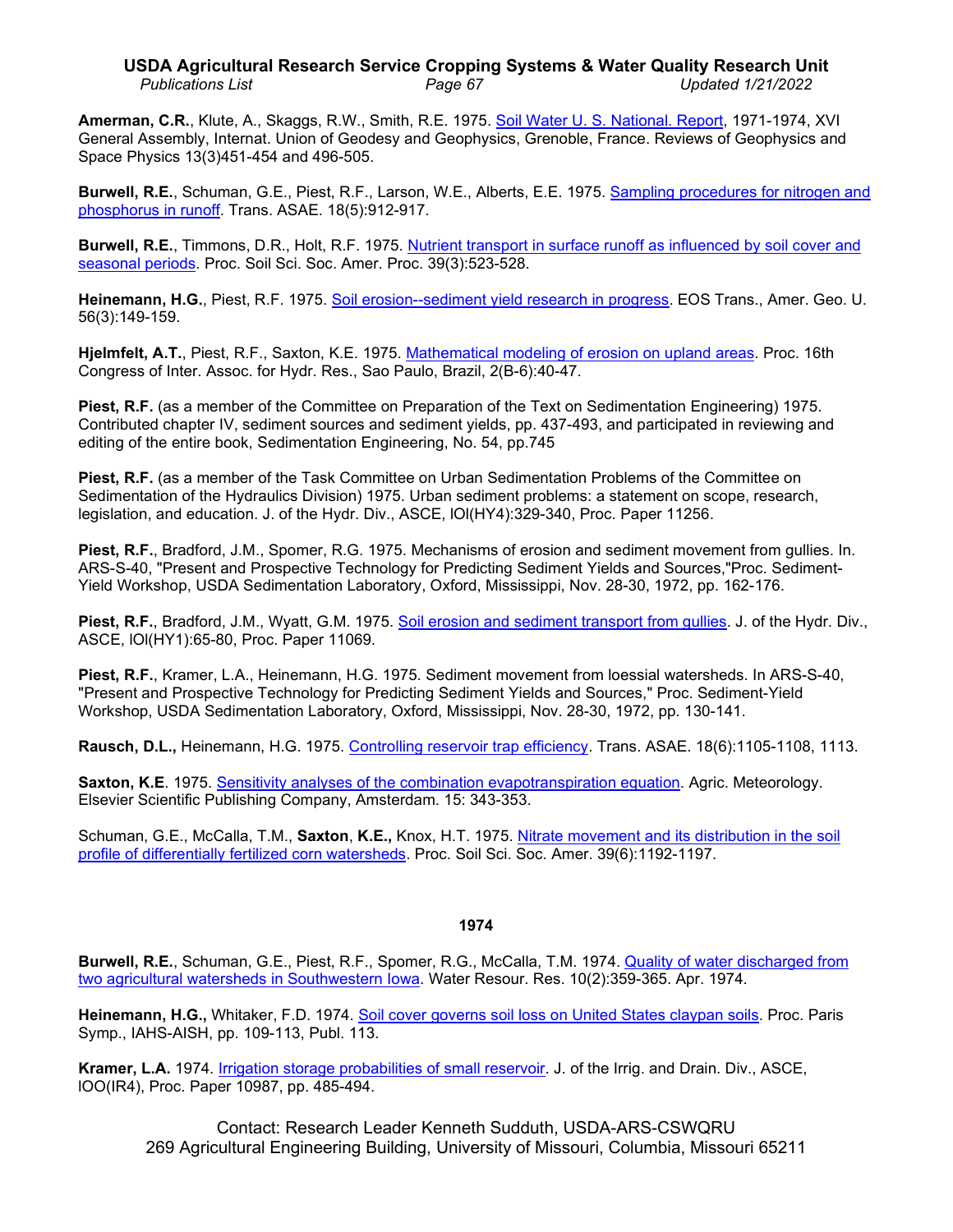# **USDA Agricultural Research Service Cropping Systems & Water Quality Research Unit** *Publications List Page 68 Updated 1/21/2022*

**Piest, R.F.,** Bowie, A.J. 1974. [Gully and streambank erosion.](http://www.ars.usda.gov/sp2UserFiles/Place/36221500/cswq-t6428-piest.pdf) Proc. 29th Annual Meeting of the Soil Conserv. Soc. Amer. (Land Use: Persuasion or Regulation), Syracuse, NY. pp. 188-196.

**Rausch, D.L.**, Haden, J.D. 1974. Columbia spillway sampler. ARS-NC-16. 8 pp.

**Saxton, K.E.**, Johnson, H.P., Shaw, R.H. 1974. Modeling evapotranspiration and soil moisture. Trans. ASAE. 17(4):673-677.

**Saxton, K.E.**, Johnson, H.P., Shaw, R.H. 1974. Watershed evapotranspiration estimated by the combination method. Trans. ASAE. 17(4): pp.668-672.

Schuman, G.E., **Burwell, R.E.** 1974. Precipitation nitrogen contribution relative to surface runoff discharges. J. Environ. Qual. 3(4):366-369.

Smith, G.E., **Whitaker**, **F.D.,** Heinemann, H.G. 1974. Losses of [fertilizers and pesticides from claypan soils.](http://nepis.epa.gov/Exe/ZyNET.exe/9101GJL0.txt?ZyActionD=ZyDocument&Client=EPA&Index=Prior%20to%201976&Docs=&Query=&Time=&EndTime=&SearchMethod=1&TocRestrict=n&Toc=&TocEntry=&QField=&QFieldYear=&QFieldMonth=&QFieldDay=&UseQField=&IntQFieldOp=0&ExtQFieldOp=0&XmlQuery=&File=D%3A%5CZYFILES%5CINDEX%20DATA%5C70THRU75%5CTXT%5C00000022%5C9101GJL0.txt&User=ANONYMOUS&Password=anonymous&SortMethod=h%7C-&MaximumDocuments=1&FuzzyDegree=0&ImageQuality=r75g8/r75g8/x150y150g16/i425&Display=p%7Cf&DefSeekPage=x&SearchBack=ZyActionL&Back=ZyActionS&BackDesc=Results%20page&MaximumPages=1&ZyEntry=1#area) EPA-660/2-74-068. 75 pp.

**Spomer, R.G.,** Heinemann, H.G. 1974. [Improving water quality by soil conservation and management practices.](http://www.ars.usda.gov/sp2UserFiles/Place/36221500/cswq-t4465-spomer.pdf) Trans. Mo. Acad. Sci. Symp. 7-8:73-82.

# **1973**

**Bradford, J.M.**, Farrell, D.A., Larson, W.E. 1973. [Mathematical evaluation of factors affecting gully stability.](http://www.ars.usda.gov/sp2UserFiles/Place/36221500/cswq-t5311-bradford.pdf) Proc. Soil Sci. Soc. Amer. 37(1):103-107.

Hanson, C.L., **Heinemann**, **H.G.,** Kuhlman, A.R., Neuberger, J.W. 1973. Sediment yields from small rangeland watersheds in western S. Dakota. J. of Range Management 26(3):215-219.

**Heinemann, H.G.**, Holt, R.F., Rausch, D.L. 1973. Sediment and nutrient research on selected corn belt reservoirs. IN: Man-made lakes, their problems and environmental effects. Geophysical Monograph, AGU, Washington, D.C. 17:381-386

McKibben, J.S., **Whitaker, F.D.** 1973. [Tilling various soil zones affects corn yields.](http://www.ars.usda.gov/sp2UserFiles/Place/36221500/cswq-t6872-mckibben.pdf) Trans. ASAE. 16(3):404-406.

**Saxton, K.E**. 1973. Runoff available for irrigation in the claypan area. Proc. Fifth annual Irrigation short course, Jan. 30, 1973, Univ. of Missouri, Columbia.

Schuman, G.E., **Burwell**, **R.E.,** Piest, R.F., Spomer, R.G. 1973. Nitrogen losses [in surface runoff from agricultural](http://www.ars.usda.gov/sp2UserFiles/Place/36221500/cswq-t4461-schuman.pdf)  watersheds on [Missouri Valley loess.](http://www.ars.usda.gov/sp2UserFiles/Place/36221500/cswq-t4461-schuman.pdf) J. Environ. Qual. 2(2):299-302.

Schuman, G.E., **Spomer, R.G.**, Piest, R.F. 1973. Phosphorus [losses from four agricultural watersheds on Missouri](http://www.ars.usda.gov/sp2UserFiles/Place/36221500/cswq-t4466-schuman.pdf)  [Valley loess.](http://www.ars.usda.gov/sp2UserFiles/Place/36221500/cswq-t4466-schuman.pdf) Proc. Soil Sci. Soc. Amer. 37(3):424-427.

**Spomer, R.G.**, Saxton, K.E., Heinemann, H.G. 1973. [Water yield and erosion response to land](http://www.ars.usda.gov/sp2UserFiles/Place/36221500/cswq-t5280-spomer.pdf) management. J. Soil and Water Conserv. 28(4):168-171.

**Spomer, R.G.**, Shrader, W.D., Rosenberry, P.E., Miller, E.L. 1973. [Level terraces with stabilized](http://www.ars.usda.gov/sp2UserFiles/Place/36221500/cswq-t1792-spomer.pdf) backslopes on [loessial cropland in the Missouri Valley: A](http://www.ars.usda.gov/sp2UserFiles/Place/36221500/cswq-t1792-spomer.pdf) cost-effectiveness study. J. Soil and Water Conserv. 28(3):127-131.

Timmons, D.R., **Burwell**, **R.E.,** Holt, R.F. 1973. Nitrogen & phosphorus losses in surface runoff from agricultural land as influenced by placement of broadcast fertilizer. Water Resource Res. 9(3):658-667.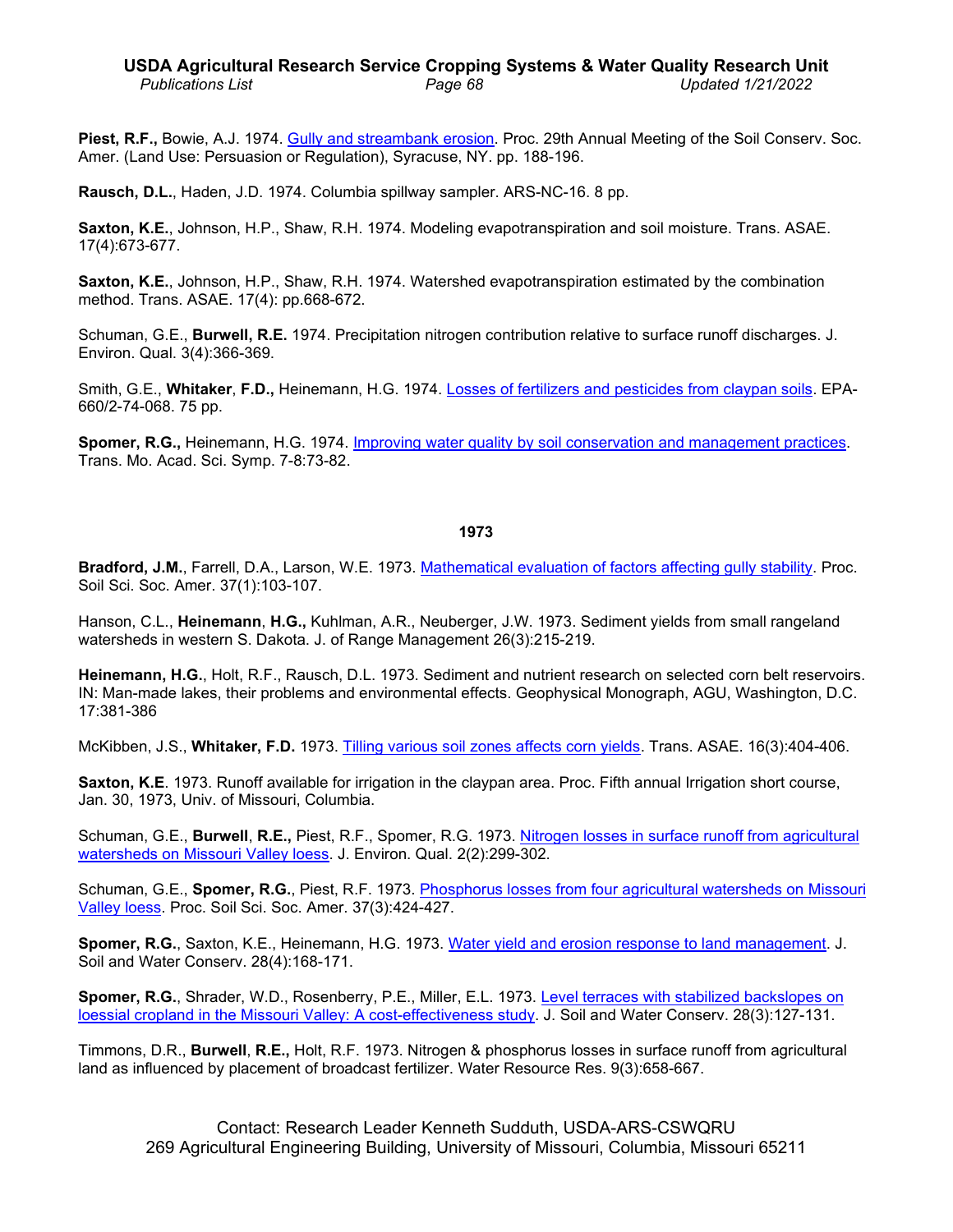# **USDA Agricultural Research Service Cropping Systems & Water Quality Research Unit** *Publications List Page 69 Updated 1/21/2022*

**Whitaker, F.D.**, Heinemann, H.G., Wischmeier, W.H. 1973. Chemical [weed controls affect runoff,](http://www.ars.usda.gov/sp2UserFiles/Place/36221500/cswq-t4311-whitaker.pdf) runoff erosion, [and corn yields.](http://www.ars.usda.gov/sp2UserFiles/Place/36221500/cswq-t4311-whitaker.pdf) J. Soil and Water Conserv. 28(4):174-176.

**Wyatt, G.M.,** Piest, R.F. 1973. [How seasonal](http://www.ars.usda.gov/sp2UserFiles/Place/36221500/cswq-t6892-wyatt.pdf) is erosion? Agrineer. Univ. of Mo. Agric. Ext. Div., Columbia. 2(8):30.

### **1972**

**Piest, R.F**. (Task Committee on Preparation of Sedimentation Manual, Committee on Sedimentation of the Hydraulics Division.) 1972. Closure, Chapter IV. Sediment Sources and Sediment Yields. J. of the Hydr. Div., ASCE, Proc. Paper 8859, pp. 938-948.

**Piest, R.F.**, Bradford, J.M., Spomer, R.G. 1972. [Mechanisms of erosion and sediment movement from gullies.](http://www.ars.usda.gov/sp2UserFiles/Place/36221500/cswq-t4435-piest.pdf) Sediment Yield Workshop, November 28-30, Oxford, Mississippi.

**Piest, R.F.,** Kramer, L.A., Heinemann, H.G. 1972. [Sediment movement from loessial watersheds.](http://www.ars.usda.gov/sp2UserFiles/Place/36221500/cswq-t4445-piest.pdf) Sediment Yield Workshop, November 28-30, Oxford, Mississippi.

**Saxton, K.E**. Level terraces are effective. 1972. Agrineer 1(11):43, Univ. of Mo. Ext. Div., Columbia.

**Whitaker, F.D.**, Moldenhauer, W.C., Saxton, K.E. 1972. Tillage and erosion research in the western corn belt. Conf. Proc: Tillage Practices for Improving Runoff Water Quality. Dept. of Agric. Eng., Univ. of NE, pp. S-l-9.

Young, R.A., **Burwell, R.E.** 1972. [Prediction of runoff and erosion from natural rainfall using a rainfall simulator.](http://www.ars.usda.gov/sp2UserFiles/Place/36221500/cswq-t3311-young.pdf) Proc. Soil Sci. Soc. Amer. 36(5):827-830.

#### **1971**

**Bradford, J.M.**, Farrell, D.A., Larson, W.E. 1971. [Effect of soil overburden pressure on penetration of fine metal](http://www.ars.usda.gov/sp2UserFiles/Place/36221500/cswq-t2979-bradford.pdf)  [probes.](http://www.ars.usda.gov/sp2UserFiles/Place/36221500/cswq-t2979-bradford.pdf) Proc. Soil Sci. Soc. Amer. 35(1):12-15.

Harmon, W.C., **Piest, R.F.** 1971. [Automatic sediment volume recorder tests on Laboratory Creek,](http://www.ars.usda.gov/sp2UserFiles/Place/36221500/cswq-t3053-harmon.pdf) Oxford, MS. Res. Rep. 425.

**Heinemann, H.G.,** Rausch, D.L. 1971. Chapter III: Sediment measurement Techniques: Reservoir deposits (Discussion). J. of the Hydr. Div., ASCE, Proc. Paper 8345, (HY9):1555-1561.

McHenry, J.R., Hawks, P.H., Harmon, W.C., Kelly, W.J., Gill, A.C., **Heinemann, H.G.** 1971. Determination of sediment density with a gamma probe: a manual of theory, Operation and maintenance for technical operations Model 497. USDA, ARS 41-183, 24 pp.

**Saxton, K.E.**, Spomer, R.G., Kramer, L.A. 1971. [Hydrology and erosion of loessial watersheds.](http://www.ars.usda.gov/sp2UserFiles/Place/36221500/cswq-t3607-saxton.pdf) J. of the Hydr. Div., ASCE, Proc. Paper 8523, 97 (HY11):1835-1851.

**Spomer, R.G.**, Heinemann, H.G., Piest, R.F. 1971. [Consequences of historic rainfall on western Iowa farmland.](http://www.ars.usda.gov/sp2UserFiles/Place/36221500/cswq-t1214-spomer.pdf) Water Resour. Res. 7(3):524-535.

**Spomer, R.G.,** Saxton, K.E. 1971. Chapter 5.--Treynor, IA. In: Agricultural Research Service Precipitation Facilities and Related Studies. USDA, ARS. 41-176:37-42.

# **1970**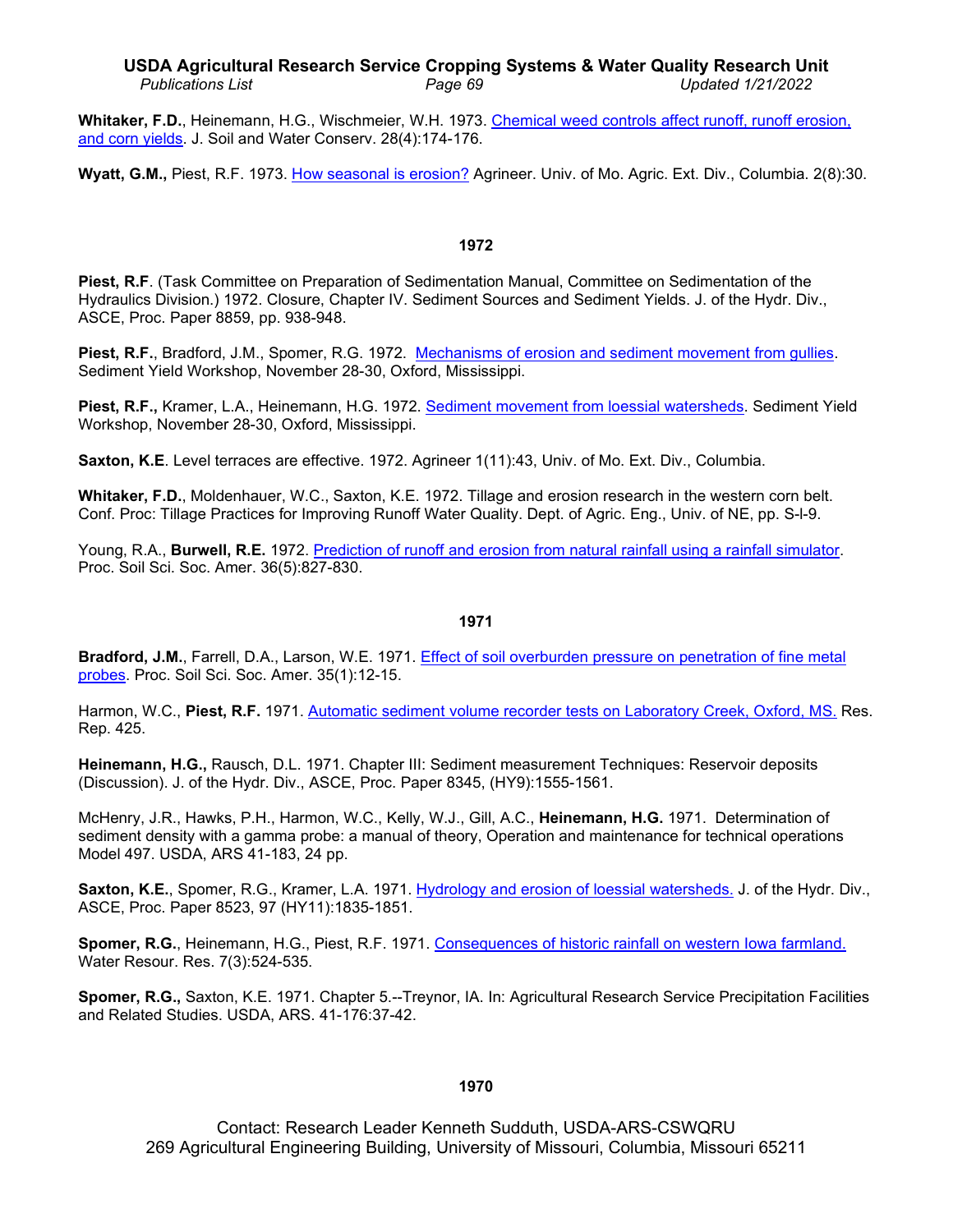**Heinemann, H.G.,** Browning, G.M. 1970. Resume of interdisciplinary workshop session "Sediment as a water pollutant." The Role of Agriculture in Clean Water Conf. Iowa State Univ. Press in Agricultural Practices and Water Quality. Ted L. Willrich and George E. Smith, eds.

Johnson, H.P., **Saxton**, **K.E.,** DeBoer, D.W. 1970. [The effect of man on water yield, peak](http://www.ars.usda.gov/sp2UserFiles/Place/36221500/cswq-t5007-johnson.pdf) runoff and sedimentation. Proc. Iowa Acad. Sci. 76:153-166.

**Piest, R. F.** (Task Committee on Preparation of Sedimentation Manual, Committee on Sedimentation of the Hydraulics Division.) 1970. Chapter IV: Sediment sources and sediment yields. J. of the Hydr. Div., ASCE, Proc. Paper 7337, (HY6):1283-1329.

**Saxton, K.E.** 1970. Data for hydrologic [models in the western cornbelt.](http://www.ars.usda.gov/sp2UserFiles/Place/36221500/cswq-t4083-saxton.pdf) Proc. ARS and SCS Watershed Modeling Workshop, Tucson, AZ.

**Saxton, K.E.,** Whitaker, F.D. 1970. [Hydrology of a claypan watershed.](http://www.ars.usda.gov/sp2UserFiles/Place/36221500/cswq-t4806-saxton.pdf) Univ. of MO Agric. Expt. Stn. Res. Bul. 974, 47 p.

#### **1969**

**Burwell, R.E.**, Larson, W.E. 1969. [Infiltration as influenced by tillage-induced random roughness and pore space.](http://www.ars.usda.gov/sp2UserFiles/Place/36221500/cswq-t2582-burwell.pdf) Proc. Soil Sci. Soc. Amer. 33(3):449-452. Jamison, V. C. 1969. Wetting resistance under citrus trees in Florida. Water-repellent soils. Proc. of the Symposium on Water-Repellent Soils held at the Univ. of CA, Riverside. pp. 9- 15.

**Kramer, L.A.,** Meyer, L.D. 1969. Small amounts of surface mulch reduce soil erosion and runoff velocity. Trans. ASAE. 12(5):638-641, 645.

Meyer, L.D., **Kramer, L.A.** 1969. [Erosion equations predict land slope development.](http://www.ars.usda.gov/sp2UserFiles/Place/36221500/cswq-t2637-meyer.pdf) Agric. Eng. 50(9):522-523.

**Rausch, D.L.,** Heinemann, H.G. 1969. [Sedimentation and eutrophication research on three](http://www.ars.usda.gov/sp2UserFiles/Place/36221500/cswq-t3380-rausch.pdf) small reservoirs. USDA, ARS 41-158, 11 p.

**Whitaker, F.D.**, Heinemann, H.G., Larson, W.E. Plant population and row [spacing influence maximum corn yield.](http://www.ars.usda.gov/sp2UserFiles/Place/36221500/cswq-t3318-whitaker.pdf) Univ. of Mo. Agric. Expt. Stn. Res. Bul. 961. 30 pp.

#### **1968**

**Burwell, R.E.**, Sloneker, L.L., Nelson, W.W. 1968. Tillage influences water intake. J. Soil and Water Conservation. 23(5):185-187.

**Heinemann, H.G**. 1968. [Solving sedimentation problems in agricultural watersheds.](http://www.ars.usda.gov/sp2UserFiles/Place/36221500/cswq-t0826-heinemann.pdf) Soil and America's Future, Proc. 22nd Annual Meeting, Soil Conserv. Soc. Amer. pp. 102-108.

**Jamison, V.C.**, Smith, D.D., Thornton, J.F. 1968. Soil and water [research on a claypan soil.](http://www.ars.usda.gov/sp2UserFiles/Place/36221500/cswq-t4209-jamison.pdf) Tech. Bul. No. 1379, 111 pp.

Mannering, J.V., **Burwell, R.E.** 1968. Tillage methods to reduce runoff and erosion in the corn belt. USDA, ARS, Agr. Info. Bul. No. 330. 14 pp.

Meyer, L.D., **Kramer, L.D.** 1968. [Relation between land slope shape and soil erosion.](http://www.ars.usda.gov/sp2UserFiles/Place/50701000/2995_Kramer.pdf) ASAE, December 10-13, 1968, Chicago, IL. Paper No. 68-749.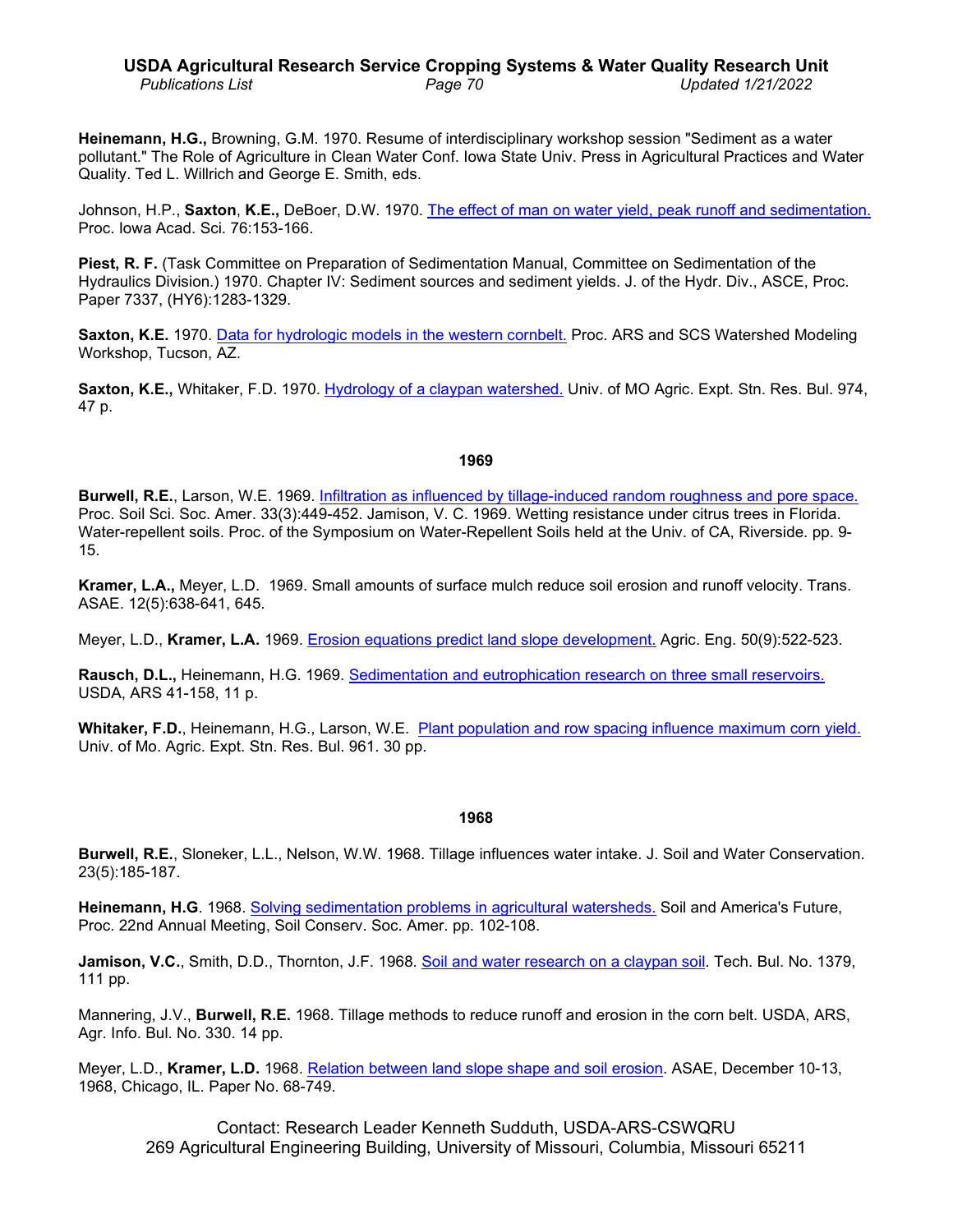**Piest, R.F.,** Spomer, R.G. 1968. [Sheet and gully erosion in the Missouri Valley loessial region.](http://www.ars.usda.gov/sp2UserFiles/Place/36221500/cswq-t0468-piest.pdf) Trans. ASAE. 11(6):850-853.

**Rausch, D.L**., Heinemann, H.G. 1968. [Reservoir sedimentation survey methods.](http://www.ars.usda.gov/sp2UserFiles/Place/36221500/cswq-t6160-rausch.pdf) Univ. of Mo. Agric. Expt. Stn. Res. Bul. 939, p. 20.

**Rausch, D.L.,** Heinemann, H.G. 1968. Sedimentation surveys of small reservoirs. Agric. Eng. 49(7):402-404.

Saxton, K.E., Spomer, R.G. 1968. [Effects of conservation on the hydrology of loessal watersheds.](http://www.ars.usda.gov/sp2UserFiles/Place/36221500/cswq-t3606-saxton.pdf) Trans. ASAE. 11(6):848-849, 853.

Timmons, D.R., **Burwell**, **R.E.,** Holt, R.F. 1968. Loss of crop nutrients through runoff. Minn. Sci. 24(4) 3 pp.

#### **1967**

Allmaras, R.R., **Burwell**, **R.E.,** Holt, R.F. 1967. [Plow-layer porosity and surface roughness from tillage as affected](http://www.ars.usda.gov/sp2UserFiles/Place/36221500/cswq-t2394-allmaras.pdf)  [by initial porosity and soil moisture at tillage time.](http://www.ars.usda.gov/sp2UserFiles/Place/36221500/cswq-t2394-allmaras.pdf) Proc. Soil Sci. Soc. Amer. 31(4):550-556.

**Burwell, R.E.,** Holt, R.F. 1967. Soil and water losses from Barnes Soil in west-central Minnesota. Minn. Sci., Univ. of Minn. Agric. Expt. Stn., 23(4):10-12.

Dvorak, V.I., **Heinemann, H.G.** 1967. [Cooperative runoff and sediment investigations on Medicine Creek](http://www.ars.usda.gov/sp2UserFiles/Place/36221500/cswq-t2712-dvorak.pdf)  [Watershed in Nebraska.](http://www.ars.usda.gov/sp2UserFiles/Place/36221500/cswq-t2712-dvorak.pdf) USDA, ARS 41-130 p. 1-96.

**Jamison, V.C**., Peters, D.B. 1967. [Slope length of claypan soil affects runoff.](http://www.ars.usda.gov/sp2UserFiles/Place/36221500/cswq-t1190-jamison.pdf) Water Resour. Res. 3(2):471-480.

Jamison, V.C., Thompson, G.A. 1967. [Layer thickness changes in a clay-rich soil in relation to](http://www.ars.usda.gov/sp2UserFiles/Place/36221500/cswq-t2510-jamison.pdf) soil water content [changes.](http://www.ars.usda.gov/sp2UserFiles/Place/36221500/cswq-t2510-jamison.pdf) Proc. Soil Sci. Soc. Amer. 31(4):441-444.

**Saxton, K.E.**, Lenz, A.T. 1967. [Antecedent retention indexes predict soil moisture.](http://www.ars.usda.gov/sp2UserFiles/Place/36221500/cswq-t0330-saxton.pdf) J. of the Hydr. Div., ASCE, Proc. Paper 5351, Vol. 93(HY4):223-241.

#### **1966**

Allmaras, R.R., **Burwell**, **R.E.,** Larson, W.E., Holt, R.F. Nelson, W.W. 1966. [Total porosity and random roughness](http://www.ars.usda.gov/sp2UserFiles/Place/36221500/cswq-t1914-allmaras.pdf)  [of the interrow zone as influenced by tillage.](http://www.ars.usda.gov/sp2UserFiles/Place/36221500/cswq-t1914-allmaras.pdf) USDA-ARS, Conserv. Res. Rep. No. 7. 22 pp.

Beer, C.E., Farnham, C.W., **Heinemann, H.G.** 1966. [Evaluating sedimentation prediction techniques in western](http://www.ars.usda.gov/sp2UserFiles/Place/36221500/cswq-t5006-beer.pdf)  [Iowa.](http://www.ars.usda.gov/sp2UserFiles/Place/36221500/cswq-t5006-beer.pdf) Trans. ASAE 9(6):828-831, 833.

**Burwell, R.E.**, Allmaras, R.R., Sloneker, L.L. 1966. Structural alteration of soil surfaces by tillage and rainfall. J. Soil and Water Conserv. 21(2):61-63.

Farnham, C.W., Beer, C.E., **Heinemann, H.G.** 1966. [Evaluation of factors affecting reservoir](http://www.ars.usda.gov/sp2UserFiles/Place/36221500/cswq-t2255-farnham.pdf) sediment deposition. IASH Symp. of Garda, Publ. No. 71, pp. 747-758.

**Heinemann, H.G.**, Rausch, D.L., Campbell, R.S. 1966. Sedimentation in [a Small Channel-Type](http://www.ars.usda.gov/sp2UserFiles/Place/36221500/cswq-t2247-heinemann.pdf) Reservoir. IASH Symp. of Garda, Publ. No. 71, pp. 769-779.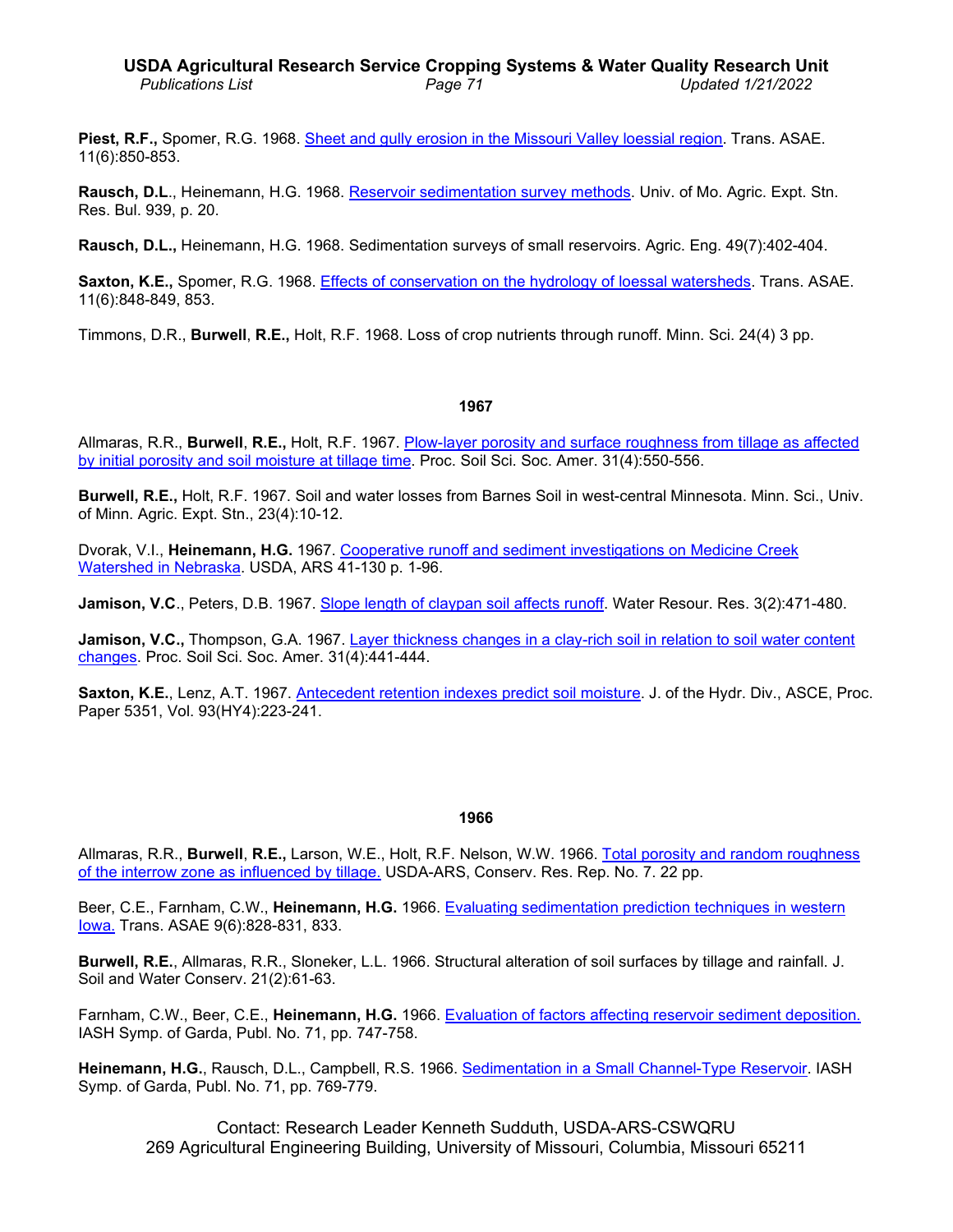# **USDA Agricultural Research Service Cropping Systems & Water Quality Research Unit** *Publications List Page 72 Updated 1/21/2022*

Minshall, N.E., **Whitaker, F.D.** 1966. Evaporation pan records [needed for small reservoir inflow,](http://www.ars.usda.gov/sp2UserFiles/Place/36221500/cswq-t2360-minshall.pdf) calculations. IASH Symp. of Garda, Publ. No.70, pp. 245-257.

**Whitaker, F.D.,** Heinemann, H.G. 1966. [Fertilizing corn during dry years.](http://www.ars.usda.gov/sp2UserFiles/Place/36221500/cswq-t2365-whitaker.pdf) Univ. of Mo. Agric. Expt. Stn. Bul. 853. 11 pp. 1-11.

**Whitaker, F.D.**, McKibben, J.S., Jones, M.M. 1966. [Reduced tillage in corn production.](http://www.ars.usda.gov/sp2UserFiles/Place/36221500/cswq-t2364-whitaker.pdf) Univ. of Mo. Agric. Expt. Stn. Bul. 852. 12 pp.

#### **1965**

Allmaras, R.R., **Burwell**, **R.E.,** Voorhees, W.B., Larson, W.E. 1965. [Aggregate size distribution in the row zone of](http://www.ars.usda.gov/sp2UserFiles/Place/36221500/cswq-t2020-allmaras.pdf)  [tillage experiments.](http://www.ars.usda.gov/sp2UserFiles/Place/36221500/cswq-t2020-allmaras.pdf) Proc. Soil Sci. Soc. Amer. 29(6):645-650.

**Heinemann, H.G.**, Dvorak, V.I. 1965. Improved volumetric survey and computation procedures for small reservoirs. Proc. Fed. Inter-Agency Sed. Conf., Jackson, MS, Jan. 1963. USDA Misc. Publ. 970, pp. 845-856.

Minshall, N.E., **Spomer, R.G.** 1965. [New type weir construction for small watersheds.](http://www.ars.usda.gov/sp2UserFiles/Place/36221500/cswq-t0658-minshall.pdf) J. of the Irrig. and Drain. Div., ASCE, Proc. Paper 4243, 91(IR1):11-15.

Minshall, N.E., **Jamison, V.C.** 1965. [Interflow in claypan soil.](http://www.ars.usda.gov/sp2UserFiles/Place/36221500/cswq-t1794-minshall.pdf) Water Resources Research. 1(3):381-390.

**Piest, R.F.** 1965. The role of the large storm as sediment contributor. Proc. Fed. Inter-Agency Sed. Conf., Jackson, MS, USDA Misc. Publ. 970, pp. 98-108.

**Piest, R.F.,** Heinemann, H.G. 1965. [Experimental watersheds contribute](http://www.ars.usda.gov/sp2UserFiles/Place/36221500/cswq-t2239-piest.pdf) useful sedimentation facts. IASH Symp. of Budapest, Publ. No. 66, pp. 372-379.

**Woolhiser, D.A.,** Lenz, A.T. 1965. Channel gradients above gully-control structures. J. of the Hydr. Div., ASCE, Proc. Paper 4333, 91(HY3):165-187.

**Woolhiser, D.A.,** Saxton, K.E. 1965. [Computer program for the reduction and](http://www.ars.usda.gov/sp2UserFiles/Place/36221500/cswq-t2096-woolhiser.pdf) preliminary analyses of runoff data. USDA, ARS 41-109, 33 pp.

#### **1964**

**Jamison, V.C.,** Thornton, J.F. 1964. [Testing farm pond soils in Missouri for](http://www.ars.usda.gov/sp2UserFiles/Place/36221500/cswq-t078-jamison.pdf) sealing properties.

**Piest, R.F.** 1964. Long-term sediment yields from small watersheds. IUGG General Assembly of Berkeley. Publ. No. 65, pp. 121-140.

**Thornton, J.F.,** Beasley, R.P. 1964. [Characteristics of flow in Trapezoidal and triangular irrigation](http://cdm.sos.mo.gov/cdm/ref/collection/agexptstn/id/87198) furrows. Univ. of MO Agric. Expt. Stn. Res. Bul. 855, 36 pp.

#### **1963**

**Burwell, R.E.**, Allmaras, R.R., Amemiya, M. 1963. [A description of methods used in the corn belt branch for](http://www.ars.usda.gov/sp2UserFiles/Place/36221500/cswq-t1251-burwell.pdf) [evaluating tillage practices.](http://www.ars.usda.gov/sp2UserFiles/Place/36221500/cswq-t1251-burwell.pdf) Research Report No. 363.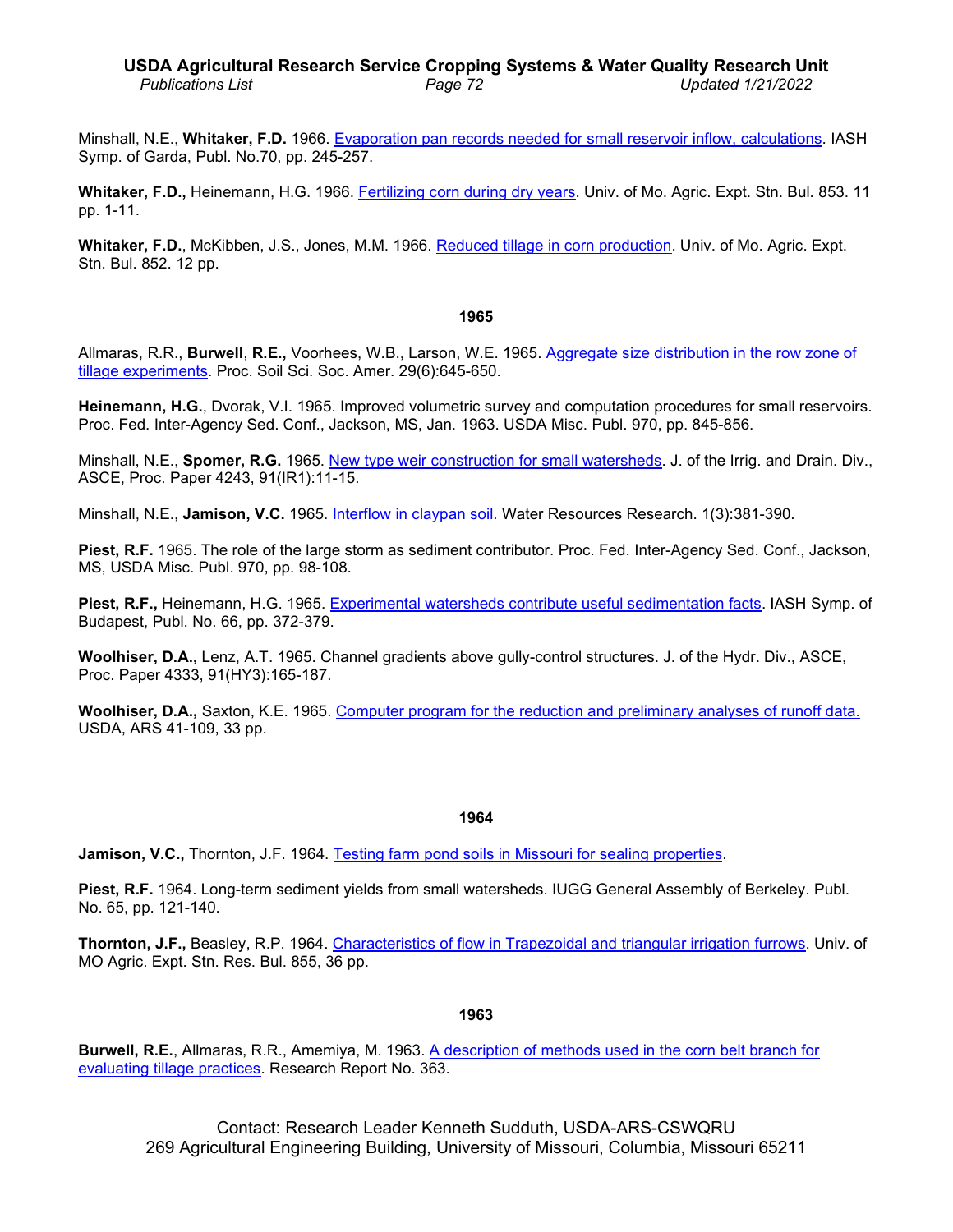**Burwell, R.E.**, Allmaras, R.R., Amemiya, M. 1963. [A field measurement of Total porosity and](http://www.ars.usda.gov/sp2UserFiles/Place/36221500/cswq-t1456-burwell.pdf) surface microrelief of [soils.](http://www.ars.usda.gov/sp2UserFiles/Place/36221500/cswq-t1456-burwell.pdf) Proc. Soil Sci. Soc. Amer. 27(6):697-700.

**Jamison, V.C.,** Thornton, J.F. 1963. [Sealing farm ponds in Missouri.](http://www.ars.usda.gov/sp2UserFiles/Place/36221500/cswq-t1239-jamison.pdf) Univ. of MO Agric. Expt. Stn. Res. Bul. 817, 28 pp.

**Jamison, V.C.,** Thornton, J.F. 1963. Sealing farm ponds in - [Ozark Highlands Central Mississippi](http://www.ars.usda.gov/sp2UserFiles/Place/36221500/cswq-t1922-jamison.pdf) Valley wooded [slopes, and deep loess](http://www.ars.usda.gov/sp2UserFiles/Place/36221500/cswq-t1922-jamison.pdf) hills. USDA-ARS 41-78, 20 pp.

**Woolhiser, D.A.,** Miller, C.R. 1963. Case histories of gully control structures in Southwestern Wisconsin. USDA-ARS 41-60, 28 pp.

## **1962**

**Burwell, R.E.** 1962. [Runoff and erosion investigations on plastic till soil of Northeastern Illinois.](http://www.ars.usda.gov/sp2UserFiles/Place/36221500/cswq-t0624-burwell.pdf) USDA, ARS 41-55. 23 pp.

Eagleman, J.R., **Jamison, V.C.** 1962. [Soil layering and compaction effects on unsaturated moisture movement.](http://www.ars.usda.gov/sp2UserFiles/Place/36221500/cswq-t2249-eagleman.pdf) Proc. Soil Sci. Soc. Amer. 26(6):519-522.

**Heinemann, H.G**. 1962. Using the gamma probe to determine the volume-weight of reservoir sediment. IASH Commission of Land Erosion, Publ. No. 59, pp. 411-423.

**Heinemann, H.G**. 1962. Volume-weight of reservoir sediment. J. of the Hydr. Div.,ASCE, Proc. Paper 3274, Vol. 88:(HY5):181-197.

**Keppel, R.V.,** Renard, K.G. 1962. Transmission losses in ephemeral stream beds. J. of the Hydr. Div., ASCE, Proc. Paper 3116, Vol. 8(HY3):59-68.

Sharp, A.L., **Saxton, K.E.** 1962. Transmission losses in natural stream valleys. J. of the Hydr. Div., ASCE, Proc. Paper 3266, Vol. 88(HY5):121-142.

# **1961**

Eagleman, J.R., **Jamison, V.C.** 1961. The [influence of soil textural stratification and compaction on moisture flow.](http://www.ars.usda.gov/sp2UserFiles/Place/36221500/cswq-t2151-eagleman.pdf) Univ. of Mo. Agric. Expt. Stn. Res. Bul. 784, 14 p.

**Heinemann, H.G**. 1961. [Sediment distribution in small floodwater-retarding reservoirs in the Missouri basin loess](http://www.ars.usda.gov/sp2UserFiles/Place/36221500/cswq-t1152-heinemann.pdf)  [hills.](http://www.ars.usda.gov/sp2UserFiles/Place/36221500/cswq-t1152-heinemann.pdf) USDA, ARS 41-44, 37 p.

**Jamison, V.C.,** Thornton, J.F. 1961. [Water intake rates of a claypan](http://www.ars.usda.gov/sp2UserFiles/Place/36221500/cswq-t2244-jamison.pdf) soil from hydrograph analyses. J. of Geophys. Res. 66(6):1855-1860.

Larson, W.E., Lovely, W.G., **Jamison, V.C.** 1961. [Subsoiling doesn't pay in the Midwest.](http://www.ars.usda.gov/sp2UserFiles/Place/36221500/cswq-t3323-larson.pdf) Iowa Farm Sci. 15(7):5-6.

**Minshall, N.E**. 1961. Effect of cover and soils on surface runoff. J. Soil and Water Conserv. 16(6):259-264.

**Thornton, J.F.** 1961. [Moisture use by cotton in the Piedmont of Georgia.](http://www.ars.usda.gov/sp2UserFiles/Place/36221500/cswq-t6906-thornton.pdf) Trans. ASAE. 4(1):37-40, 44.

**Thornton, J.F.** 1961. [Use of soil moisture by cotton.](http://www.ars.usda.gov/sp2UserFiles/Place/50701000/6908_Thornton.pdf) J. Soil and Water Conserv. 16(4):169-171.

Whitaker, F.D., Jamison, V.C., Thornton, J.F. Runoff and erosion losses from Mexico silt loam in relation to [fertilization and other management practices.](http://www.ars.usda.gov/sp2UserFiles/Place/36221500/cswq-t3254-whitaker.pdf) Proc. Soil Sci. Soc. Amer. 25(5):401-403.

Contact: Research Leader Kenneth Sudduth, USDA-ARS-CSWQRU 269 Agricultural Engineering Building, University of Missouri, Columbia, Missouri 65211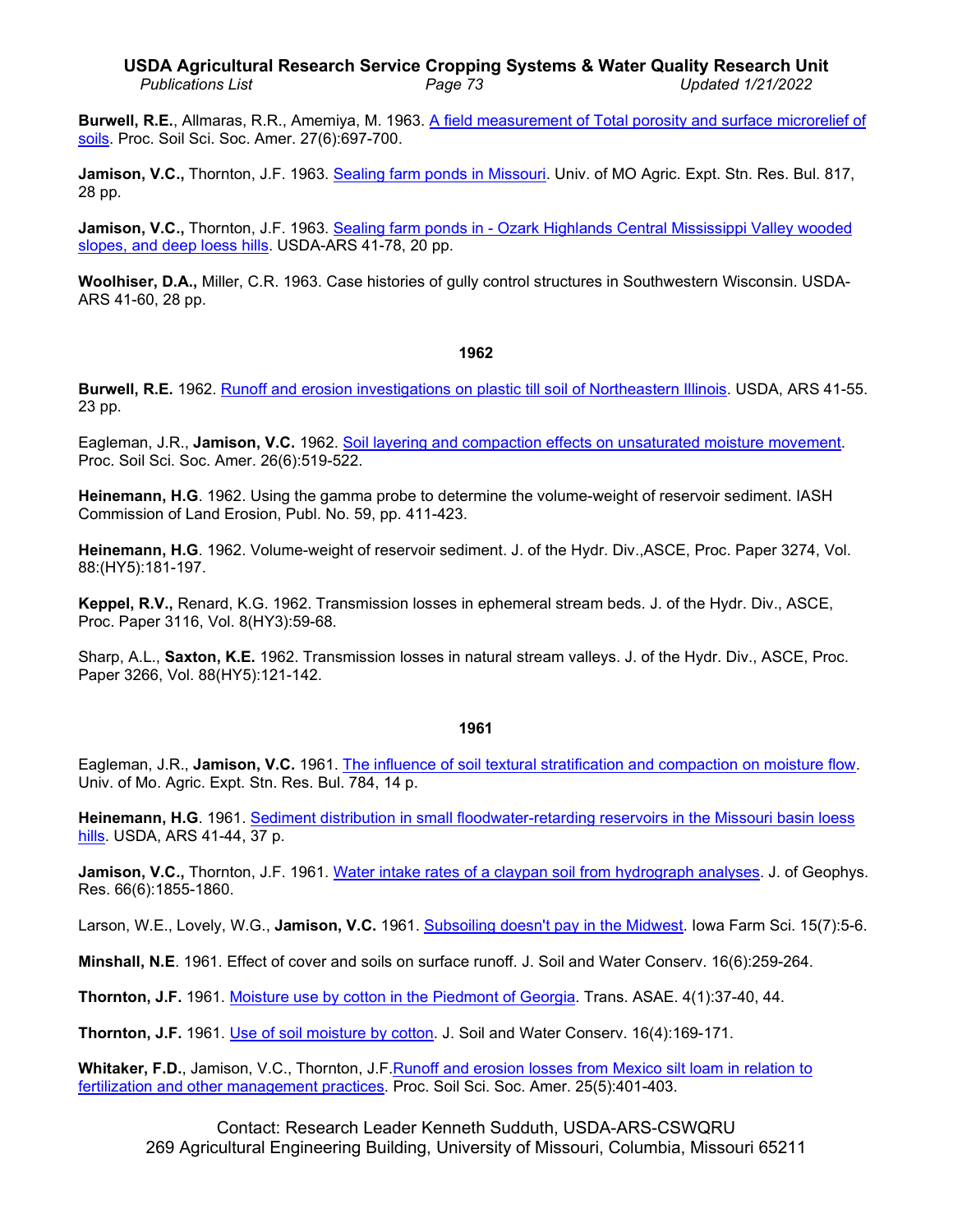# **1960**

**Heinemann, H.G**. 1960. Trap efficiency of reservoirs, debris basins, and debris dams. (Discussion). J. of the Hydraulics Div., Proc. of ASCE, Vol. 86 (HY8):71.

**Heinemann, H.G.** 1960. [Using the radioisotope sediment densitometer on Sabetha Lake in Kansas.](http://www.ars.usda.gov/sp2UserFiles/Place/36221500/cswq-t0154-heinemann.pdf) SWCRD, ARS Res. Rep. No. 343. 18 pp.

**Jamison, V.C.** 1960. [Water movement restriction by plant residues in a silt loam soil.](http://www.ars.usda.gov/sp2UserFiles/Place/50701000/0148_Jamison.pdf) Seventh Intern. Cong. Soil Sci., Madison, WI. 1:464-472.

**Jamison, V.C.**, Larson, W.E., Lovely, W.G. 1960. [Subsoiling seldom pays in the Midwest.](http://www.ars.usda.gov/sp2UserFiles/Place/36221500/cswq-t0773-jamison.pdf) J. of Soil and Water Cons. Vol. 15(6):247-251.

**Jamison, V.C.,** Thornton, J.F. 1960. Results of [deep fertilization and subsoiling on](http://www.ars.usda.gov/sp2UserFiles/Place/50701000/1974_Jamison.pdf) a claypan soil. Agron. J. 52:193-195.

Kroth, E.M., Jamison, V.C., Grogger, H.E. 1960. [Soil moisture survey of some representative](http://www.ars.usda.gov/sp2UserFiles/Place/36221500/cswq-t1918-kroth.pdf) Missouri soil types. ARS 41-34.

Larson, W.E., Lovely, W.G., Pesek, J.T., **Burwell, R.E.** 1960. Effect of subsoiling [and deep fertilizer placement on](http://www.ars.usda.gov/sp2UserFiles/Place/36221500/cswq-t0772-larson.pdf)  [yields of corn in Iowa and](http://www.ars.usda.gov/sp2UserFiles/Place/36221500/cswq-t0772-larson.pdf) Illinois. Agron. J. 52:185-189.

**Minshall, N.E.** 1960. Predicting storm runoff on small experimental watersheds. J. of the Hydr. Div., ASCE, Proc. Paper 2577, Vol. 86(HY8):17-205.

**Thompson, G.A.**, Curry, R.B., Thornton, J.F. 1960. [Comparison of irrigation systems for alluvial](http://www.ars.usda.gov/sp2UserFiles/Place/36221500/cswq-t0075-thompson.pdf) soils. Univ. of Mo. Agric. Expt. Stn. Res. Bul. 758, 8 p.

#### **1959**

**Jamison, V.C.,** Thornton, J.F. 1959. [Water intake rates of Shelby-Grundy soils from hydrograph](http://www.ars.usda.gov/sp2UserFiles/Place/36221500/cswq-t0721-jamison.pdf) analysis. Trans. ASAE 2(1):92-94.

Jones, B.A., **Burwell**, **R.E.,** Atkinson, H.B., Hay, R.C., Van Doren, C.A.1959. Effect of farming across terraces in straight-row field operation. Trans. ASAE 2(1):115-117, 119.

#### **1958**

**Jamison, V.C**. 1958. Sand-silt suction column for determination of moisture retention. Proc. Soil Sci. Soc. Amer. 22(1):82-83.

**Jamison, V.C.,** Beale, O.W. 1958. [Irrigation of corn in the Eastern United States.](http://www.ars.usda.gov/sp2UserFiles/Place/36221500/cswq-t0177-jamison.pdf) USDA, Agr. Handbook No. 140, 14 p.

**Jamison, V.C.,** Kroth, E.M. 1958. [Available moisture storage capacity](http://www.ars.usda.gov/sp2UserFiles/Place/36221500/cswq-t2370-jamison.pdf) in relation to textural composition and [organic matter content of several Missouri soils.](http://www.ars.usda.gov/sp2UserFiles/Place/36221500/cswq-t2370-jamison.pdf) Proc. Soil Sci. Soc. Amer. 22(3):189-192.

## **1957**

Contact: Research Leader Kenneth Sudduth, USDA-ARS-CSWQRU 269 Agricultural Engineering Building, University of Missouri, Columbia, Missouri 65211